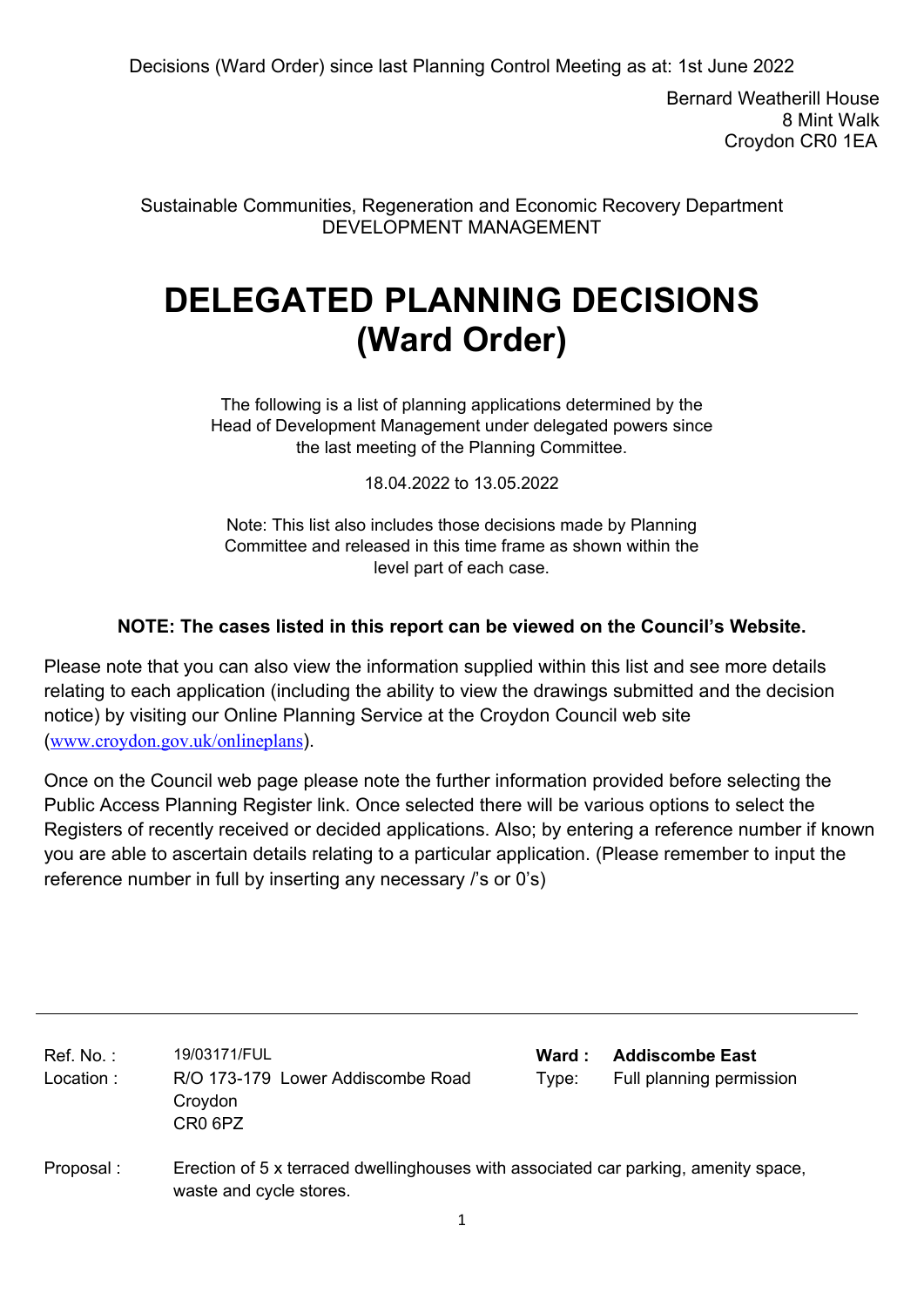Date Decision: 21.04.22

### **Withdrawn application**

| Level:                    | <b>Delegated Business Meeting</b>                                                                                                                                                                                                                                     |                        |                                                                              |
|---------------------------|-----------------------------------------------------------------------------------------------------------------------------------------------------------------------------------------------------------------------------------------------------------------------|------------------------|------------------------------------------------------------------------------|
| Ref. No.:<br>Location:    | 21/04246/FUL<br>47 Outram Road<br>Croydon<br>CR <sub>0</sub> 6X <sub>G</sub>                                                                                                                                                                                          | Ward:<br>Type:         | <b>Addiscombe East</b><br>Full planning permission                           |
| Proposal:                 | Alterations to front and side elevation of building involving installation of pipework, and to<br>roof involving installation of flue                                                                                                                                 |                        |                                                                              |
| Date Decision:            | 25.04.22                                                                                                                                                                                                                                                              |                        |                                                                              |
| <b>Permission Granted</b> |                                                                                                                                                                                                                                                                       |                        |                                                                              |
| Level:                    | <b>Delegated Business Meeting</b>                                                                                                                                                                                                                                     |                        |                                                                              |
| Ref. No.:<br>Location:    | 21/05397/FUL<br>2A Addiscombe Avenue<br>Croydon<br>CR <sub>0</sub> 6LH                                                                                                                                                                                                | Ward:<br>Type:         | <b>Addiscombe East</b><br>Full planning permission                           |
| Proposal:                 | Erection of part two/three-storey building to provide five (5) self-contained flats (Use<br>Class C3) (following demolition of existing two-storey dwellinghouse and detached<br>garage), Associated amenity, cycle parking and waste storage spaces, and Alterations |                        |                                                                              |
| Date Decision:            | 22.04.22                                                                                                                                                                                                                                                              |                        |                                                                              |
| <b>Permission Refused</b> |                                                                                                                                                                                                                                                                       |                        |                                                                              |
| Level:                    | <b>Delegated Business Meeting</b>                                                                                                                                                                                                                                     |                        |                                                                              |
| Ref. No.:<br>Location:    | 22/00448/GPDO<br>62 Addiscombe Avenue<br>Croydon<br>CR0 6LH                                                                                                                                                                                                           | <b>Ward :</b><br>Type: | <b>Addiscombe East</b><br>Prior Appvl - Class A Larger<br><b>House Extns</b> |
| Proposal:                 | Erection of a single storey rear extension projecting out 4.5 metres from the rear wall of<br>the original house with a height to the eaves of 2.69 metres and a maximum overall<br>height of 3.7 metres                                                              |                        |                                                                              |
| Date Decision:            | 20.04.22                                                                                                                                                                                                                                                              |                        |                                                                              |
|                           | <b>Prior Approval No Jurisdiction (GPDO)</b>                                                                                                                                                                                                                          |                        |                                                                              |
| Level:                    | <b>Delegated Business Meeting</b>                                                                                                                                                                                                                                     |                        |                                                                              |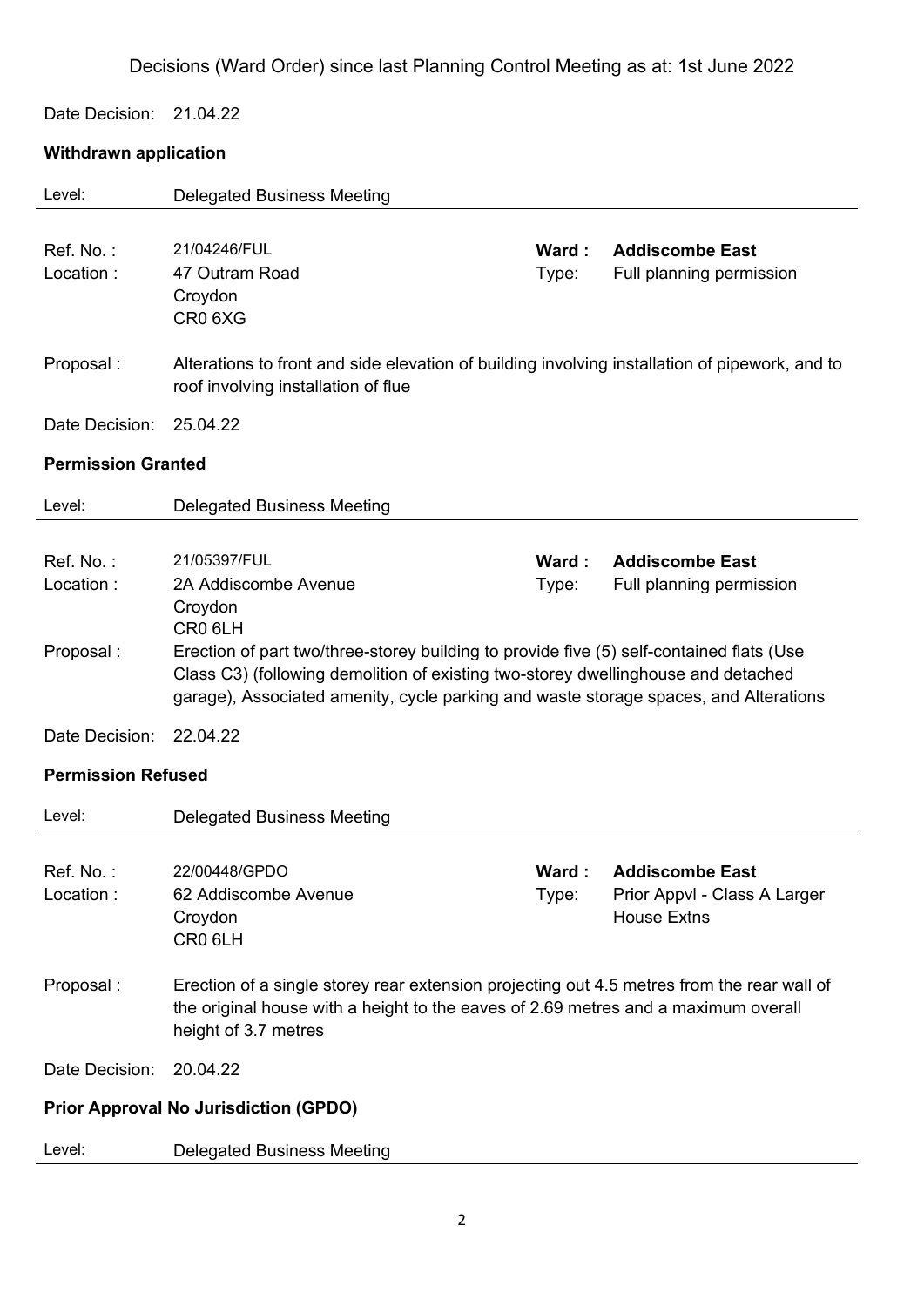|                           | Decisions (Ward Order) since last Planning Control Meeting as at: 1st June 2022                                                                                                              |                |                                                                              |
|---------------------------|----------------------------------------------------------------------------------------------------------------------------------------------------------------------------------------------|----------------|------------------------------------------------------------------------------|
| Ref. No.:<br>Location:    | 22/00609/LP<br>41 Ashburton Avenue<br>Croydon<br>CR0 7JG                                                                                                                                     | Ward:<br>Type: | <b>Addiscombe East</b><br>LDC (Proposed) Operations<br>edged                 |
| Proposal:                 | Erection of rear roof dormer extension and installation of rooflights in the front roofslope.                                                                                                |                |                                                                              |
| Date Decision:            | 20.04.22                                                                                                                                                                                     |                |                                                                              |
|                           | Lawful Dev. Cert. Granted (proposed)                                                                                                                                                         |                |                                                                              |
| Level:                    | <b>Delegated Business Meeting</b>                                                                                                                                                            |                |                                                                              |
| Ref. No.:<br>Location:    | 22/00719/FUL<br>77 Capri Road<br>Croydon<br>CR0 6LJ                                                                                                                                          | Ward:<br>Type: | <b>Addiscombe East</b><br>Full planning permission                           |
| Proposal:                 | Erection of single storey rear extension, rear dormer and front roof lights and conversion<br>to form 1 one bedroom and 1 four bedroom flats<br>Previously approved application - 06/05235/P |                |                                                                              |
| Date Decision:            | 28.04.22                                                                                                                                                                                     |                |                                                                              |
| <b>Permission Refused</b> |                                                                                                                                                                                              |                |                                                                              |
| Level:                    | <b>Delegated Business Meeting</b>                                                                                                                                                            |                |                                                                              |
| Ref. No.:<br>Location :   | 22/00894/HSE<br>118 Shirley Road<br>Croydon<br>CR07LN                                                                                                                                        | Ward:<br>Type: | <b>Addiscombe East</b><br>Householder Application                            |
| Proposal:                 | Erection of rear conservatory                                                                                                                                                                |                |                                                                              |
| Date Decision:            | 26.04.22                                                                                                                                                                                     |                |                                                                              |
| <b>Permission Granted</b> |                                                                                                                                                                                              |                |                                                                              |
| Level:                    | <b>Delegated Business Meeting</b>                                                                                                                                                            |                |                                                                              |
| Ref. No.:<br>Location:    | 22/00937/GPDO<br>2 Green Court Avenue<br>Croydon<br>CR07LD                                                                                                                                   | Ward:<br>Type: | <b>Addiscombe East</b><br>Prior Appvl - Class A Larger<br><b>House Extns</b> |
| Proposal:                 | Erection of single storey rear extension projecting out 5 metres with a maximum height<br>of 4 metres                                                                                        |                |                                                                              |
| Date Decision:            | 20.04.22                                                                                                                                                                                     |                |                                                                              |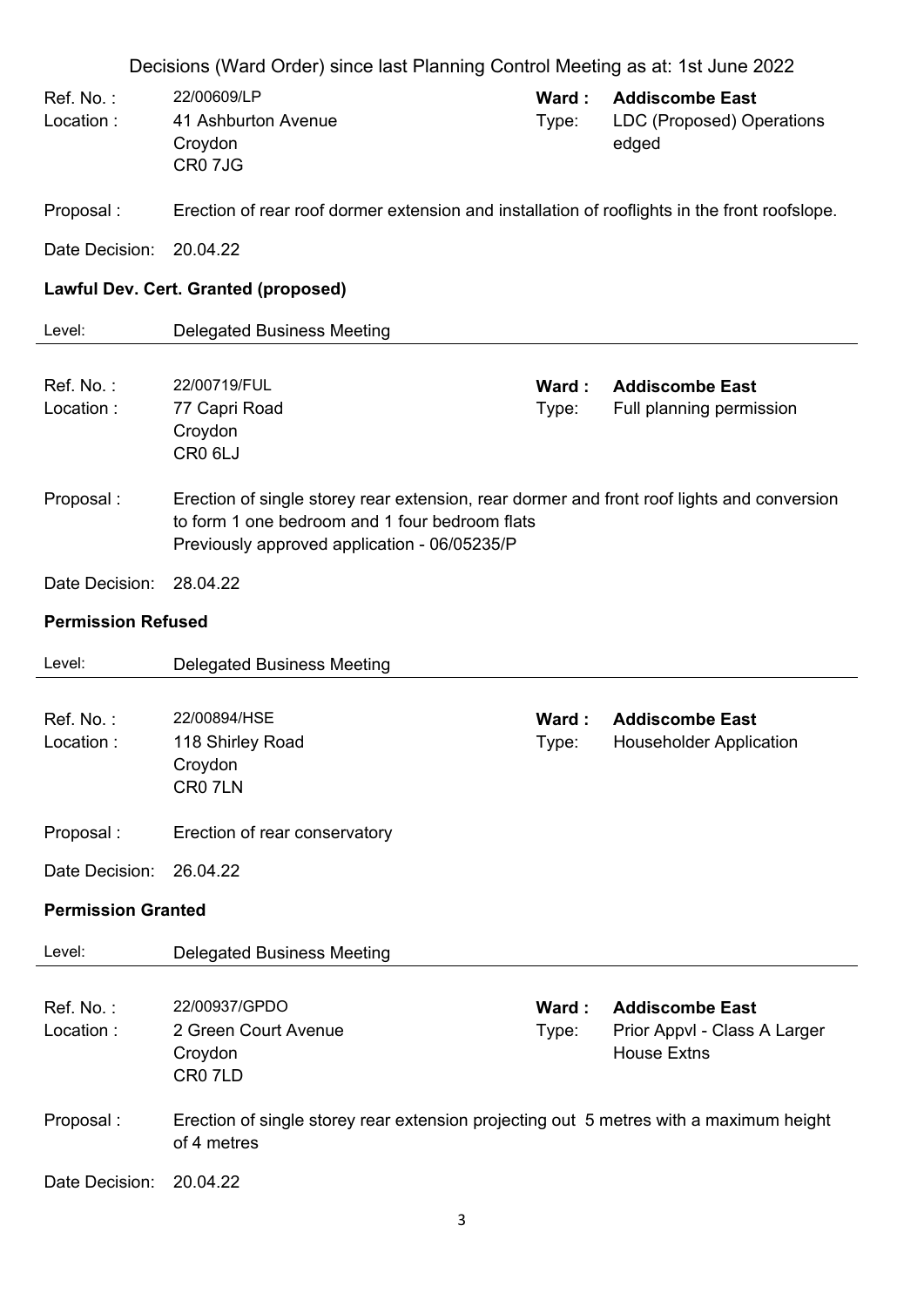| Level:                       | <b>Delegated Business Meeting</b>                                                                                                                                                                                                                                                                                                                                                                                                                                                                                                                                                                                                                                                                                                                                                                                                    |                 |                                                              |
|------------------------------|--------------------------------------------------------------------------------------------------------------------------------------------------------------------------------------------------------------------------------------------------------------------------------------------------------------------------------------------------------------------------------------------------------------------------------------------------------------------------------------------------------------------------------------------------------------------------------------------------------------------------------------------------------------------------------------------------------------------------------------------------------------------------------------------------------------------------------------|-----------------|--------------------------------------------------------------|
| Ref. No.:<br>Location:       | 22/00995/LP<br>39 Tenterden Road<br>Croydon<br>CR0 6NQ                                                                                                                                                                                                                                                                                                                                                                                                                                                                                                                                                                                                                                                                                                                                                                               | Ward :<br>Type: | <b>Addiscombe East</b><br>LDC (Proposed) Operations<br>edged |
| Proposal:                    | Erection of a single storey rear extension                                                                                                                                                                                                                                                                                                                                                                                                                                                                                                                                                                                                                                                                                                                                                                                           |                 |                                                              |
| Date Decision:               | 09.05.22                                                                                                                                                                                                                                                                                                                                                                                                                                                                                                                                                                                                                                                                                                                                                                                                                             |                 |                                                              |
|                              | Lawful Dev. Cert. Granted (proposed)                                                                                                                                                                                                                                                                                                                                                                                                                                                                                                                                                                                                                                                                                                                                                                                                 |                 |                                                              |
| Level:                       | <b>Delegated Business Meeting</b>                                                                                                                                                                                                                                                                                                                                                                                                                                                                                                                                                                                                                                                                                                                                                                                                    |                 |                                                              |
| Ref. No.:<br>Location:       | 22/01518/FUL<br>Flat D<br>30 Northampton Road<br>Croydon<br>CR07HA                                                                                                                                                                                                                                                                                                                                                                                                                                                                                                                                                                                                                                                                                                                                                                   | Ward :<br>Type: | <b>Addiscombe East</b><br>Full planning permission           |
| Proposal:                    | Installation of roof lights to the front and rear roof slopes, to provide a loft extension to an<br>existing flat                                                                                                                                                                                                                                                                                                                                                                                                                                                                                                                                                                                                                                                                                                                    |                 |                                                              |
| Date Decision:               | 12.05.22                                                                                                                                                                                                                                                                                                                                                                                                                                                                                                                                                                                                                                                                                                                                                                                                                             |                 |                                                              |
| <b>Withdrawn application</b> |                                                                                                                                                                                                                                                                                                                                                                                                                                                                                                                                                                                                                                                                                                                                                                                                                                      |                 |                                                              |
| Level:                       | <b>Delegated Business Meeting</b>                                                                                                                                                                                                                                                                                                                                                                                                                                                                                                                                                                                                                                                                                                                                                                                                    |                 |                                                              |
| Ref. No.:<br>Location:       | 21/02912/FUL<br><b>Citylink House</b><br>4 Addiscombe Road<br>Croydon<br>CR0 5TT                                                                                                                                                                                                                                                                                                                                                                                                                                                                                                                                                                                                                                                                                                                                                     | Ward:<br>Type:  | <b>Addiscombe West</b><br>Full planning permission           |
| Proposal:                    | Demolition of existing building and redevelopment of the site to provide a part 14 storey<br>and part 28 storey building with basement, comprising 498 co-living units and associated<br>communal amenity spaces (Use Class Sui Generis), 84 residential units (Use Class C3),<br>commercial space (Use Class E) and flexible commercial and community space (Use<br>Class E/F1) at ground/mezzanine level, together with roof terraces and balconies,<br>wheelchair accessible parking spaces, refuse and cycle storage and associated<br>landscaping and public realm works including removal of subways. Works include<br>stopping up of section of highway on Altyre Road and subway to No.1 Croydon, 12-16<br>Addiscombe Road under Section 247 of the Town and Country Planning Act 1990 (as<br>amended) [Amended description] |                 |                                                              |

### **Prior Approval No Jurisdiction (GPDO)**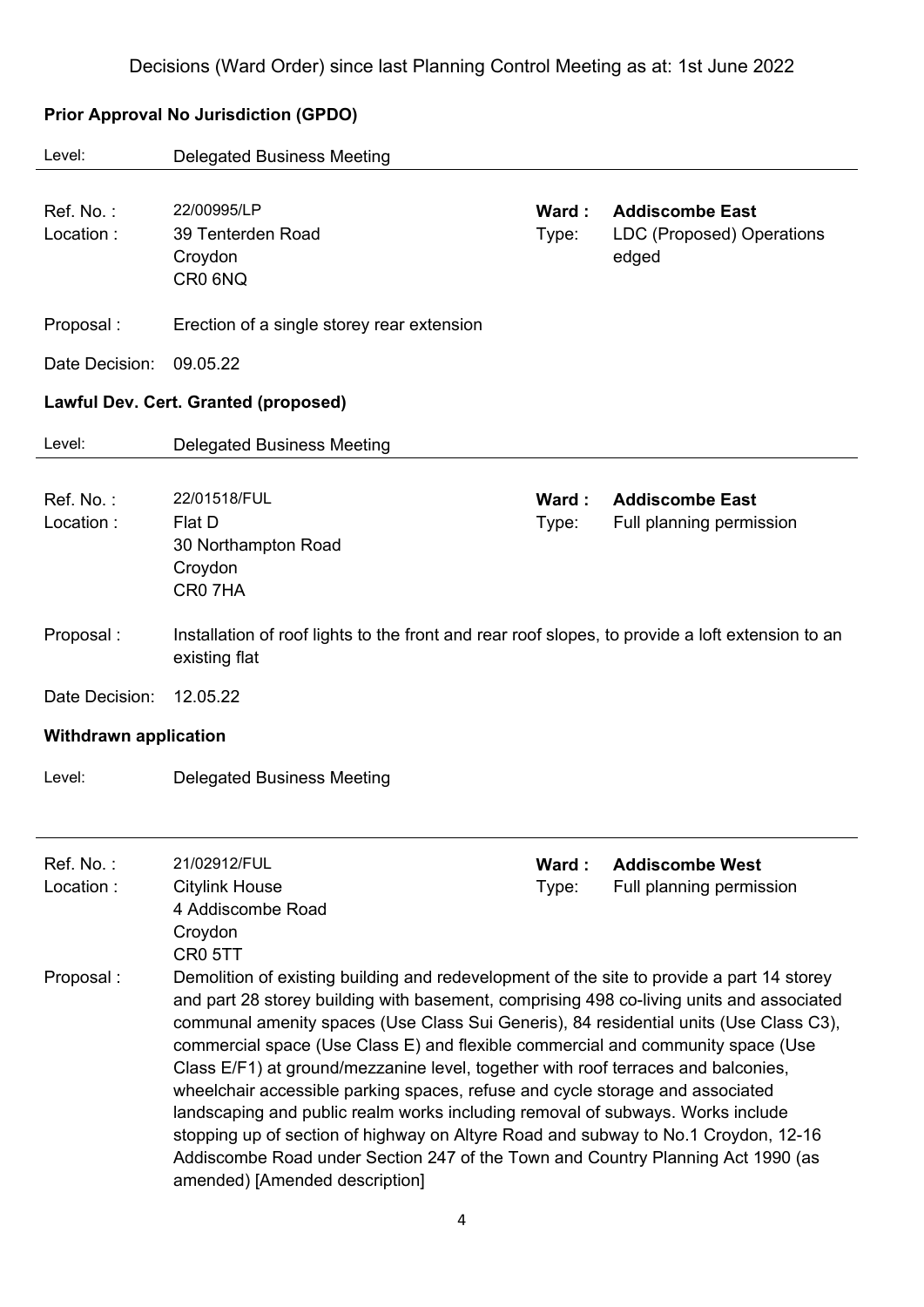#### Date Decision: 05.05.22

### **Permission Refused**

| Level:                              | <b>Planning Committee</b>                                                                                                                                                     |                |                                                              |
|-------------------------------------|-------------------------------------------------------------------------------------------------------------------------------------------------------------------------------|----------------|--------------------------------------------------------------|
| Ref. No.:<br>Location:              | 21/04542/HSE<br>29 Exeter Road<br>Croydon                                                                                                                                     | Ward:<br>Type: | <b>Addiscombe West</b><br><b>Householder Application</b>     |
| Proposal:                           | CR <sub>0</sub> 6EH<br>Erection of single-storey outbuilding in rear garden to be used as an annex (following<br>demolition of existing shed), and Associated alterations     |                |                                                              |
| Date Decision:                      | 06.05.22                                                                                                                                                                      |                |                                                              |
| <b>Permission Refused</b>           |                                                                                                                                                                               |                |                                                              |
| Level:                              | <b>Delegated Business Meeting</b>                                                                                                                                             |                |                                                              |
| Ref. No.:<br>Location:              | 21/04782/FUL<br>86 Lower Addiscombe Road<br>Croydon<br>CR0 6AB                                                                                                                | Ward:<br>Type: | <b>Addiscombe West</b><br>Full planning permission           |
| Proposal:                           | Alterations to front and west-facing side fenestrations of the building involving<br>replacement of white sash windows with white double-glazed timber-framed sash<br>windows |                |                                                              |
| Date Decision:                      | 12.05.22                                                                                                                                                                      |                |                                                              |
| <b>Permission Granted</b>           |                                                                                                                                                                               |                |                                                              |
| Level:                              | <b>Delegated Business Meeting</b>                                                                                                                                             |                |                                                              |
| Ref. No.:<br>Location:<br>Proposal: | 22/00285/LP<br>18 Fullerton Road<br>Croydon<br>CR <sub>0</sub> 6JD<br>Proposed loft conversion with roof extensions to main roof and rear outrigger.                          | Ward:<br>Type: | <b>Addiscombe West</b><br>LDC (Proposed) Operations<br>edged |
| Date Decision:                      | 20.04.22                                                                                                                                                                      |                |                                                              |
|                                     | Lawful Dev. Cert. Granted (proposed)                                                                                                                                          |                |                                                              |
| Level:                              | <b>Delegated Business Meeting</b>                                                                                                                                             |                |                                                              |
| Ref. No.:                           | 22/00369/HSE                                                                                                                                                                  | Ward:          | <b>Addiscombe West</b>                                       |
| Location:                           | 15 Jesmond Road<br>Croydon<br>CR0 6JR                                                                                                                                         | Type:          | <b>Householder Application</b>                               |
| Proposal:                           | The erection of a hip to gable and rear dormer.                                                                                                                               |                |                                                              |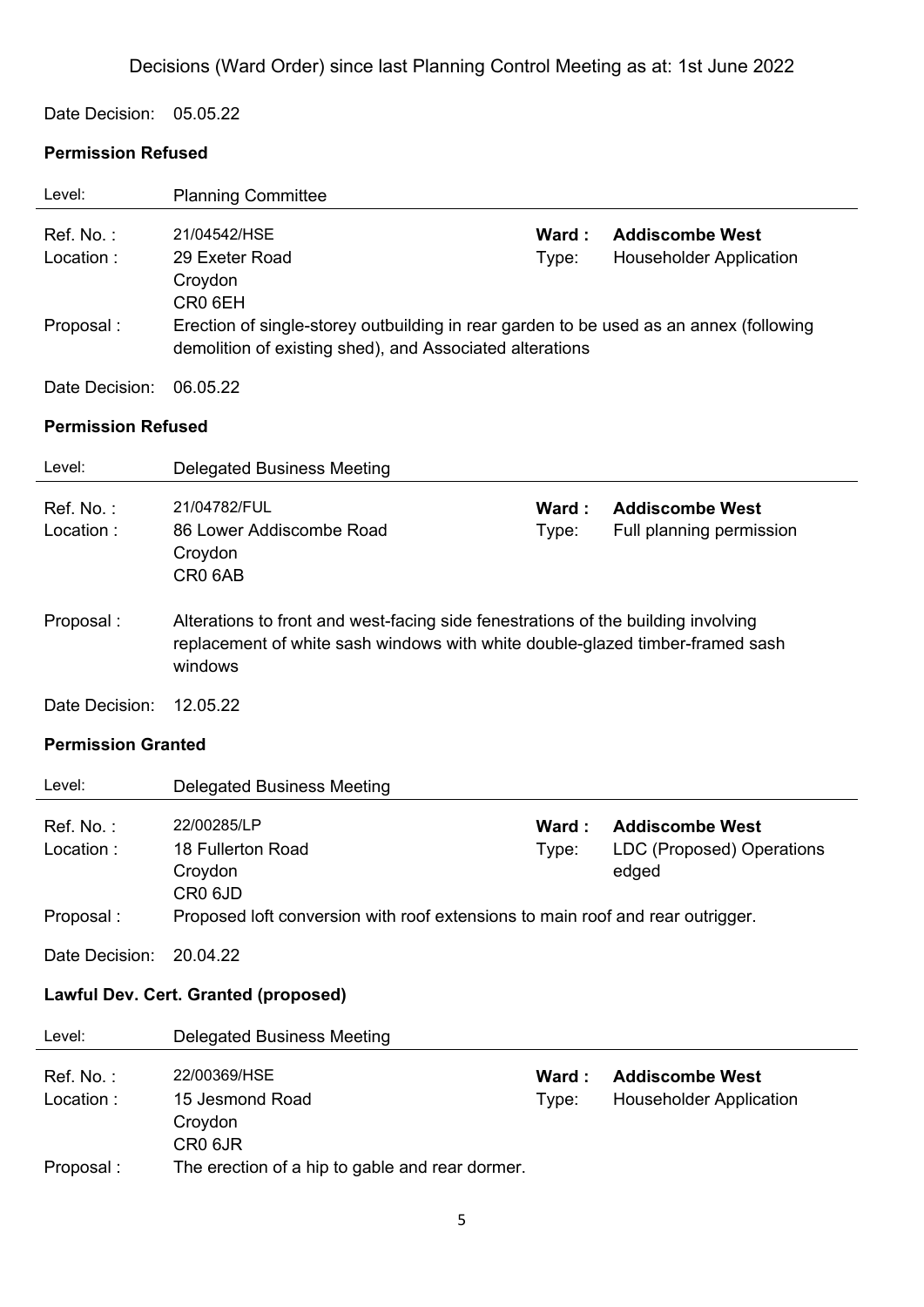Date Decision: 06.05.22

#### **Permission Granted**

| Level:                 | <b>Delegated Business Meeting</b>                                                                                                                                                                                                                                              |                |                                                                              |
|------------------------|--------------------------------------------------------------------------------------------------------------------------------------------------------------------------------------------------------------------------------------------------------------------------------|----------------|------------------------------------------------------------------------------|
| Ref. No.:<br>Location: | 22/00564/GPDO<br>21 Northway Road<br>Croydon<br>CR0 6JG                                                                                                                                                                                                                        | Ward:<br>Type: | <b>Addiscombe West</b><br>Prior Appvl - Class A Larger<br><b>House Extns</b> |
| Proposal:              | Demolition of the existing rear extension and erection of a single storey rear extension<br>projecting out 4 metres from the rear wall of the original house with a height to the eaves<br>of 3 metres and a maximum overall height of 3 metres                                |                |                                                                              |
| Date Decision:         | 25.04.22                                                                                                                                                                                                                                                                       |                |                                                                              |
|                        | <b>Prior Approval No Jurisdiction (GPDO)</b>                                                                                                                                                                                                                                   |                |                                                                              |
| Level:                 | <b>Delegated Business Meeting</b>                                                                                                                                                                                                                                              |                |                                                                              |
| Ref. No.:<br>Location: | 22/00760/DISC<br>40-60, 42 & 42A Cherry Orchard Road<br>Croydon<br>CR0 6BA                                                                                                                                                                                                     | Ward:<br>Type: | <b>Addiscombe West</b><br><b>Discharge of Conditions</b>                     |
| Proposal:              | Discharge of Condition 1 Parts I (External facing materials) and II (sectional drawings of<br>details) - in relation to standing seam cladding as alternative to the VitraDual cassette<br>system previously discharged - attached to planning permission 18/03320/FUL for the |                |                                                                              |

- Demolition of the existing buildings, erection of a 7 to 9 storey building to provide up to 120 residential units and associated amenity space, hard and soft landscaping, boundary treatment, refuse storage, cycle parking and car parking with associated vehicle accesses (as amended by 20/00570/NMA and 20/06484/NMA)
- Date Decision: 09.05.22

### **Not approved**

| Level:                  | Delegated Business Meeting                              |                 |                                                                   |
|-------------------------|---------------------------------------------------------|-----------------|-------------------------------------------------------------------|
| Ref. No. :<br>Location: | 22/00764/TRE<br>125 Turnpike Link<br>Croydon<br>CR0 5NU | Ward :<br>Type: | <b>Addiscombe West</b><br>Consent for works to protected<br>trees |
| Proposal :              | T1 Honey Locust - Fell<br>(T5 on TPO 23, 2016)          |                 |                                                                   |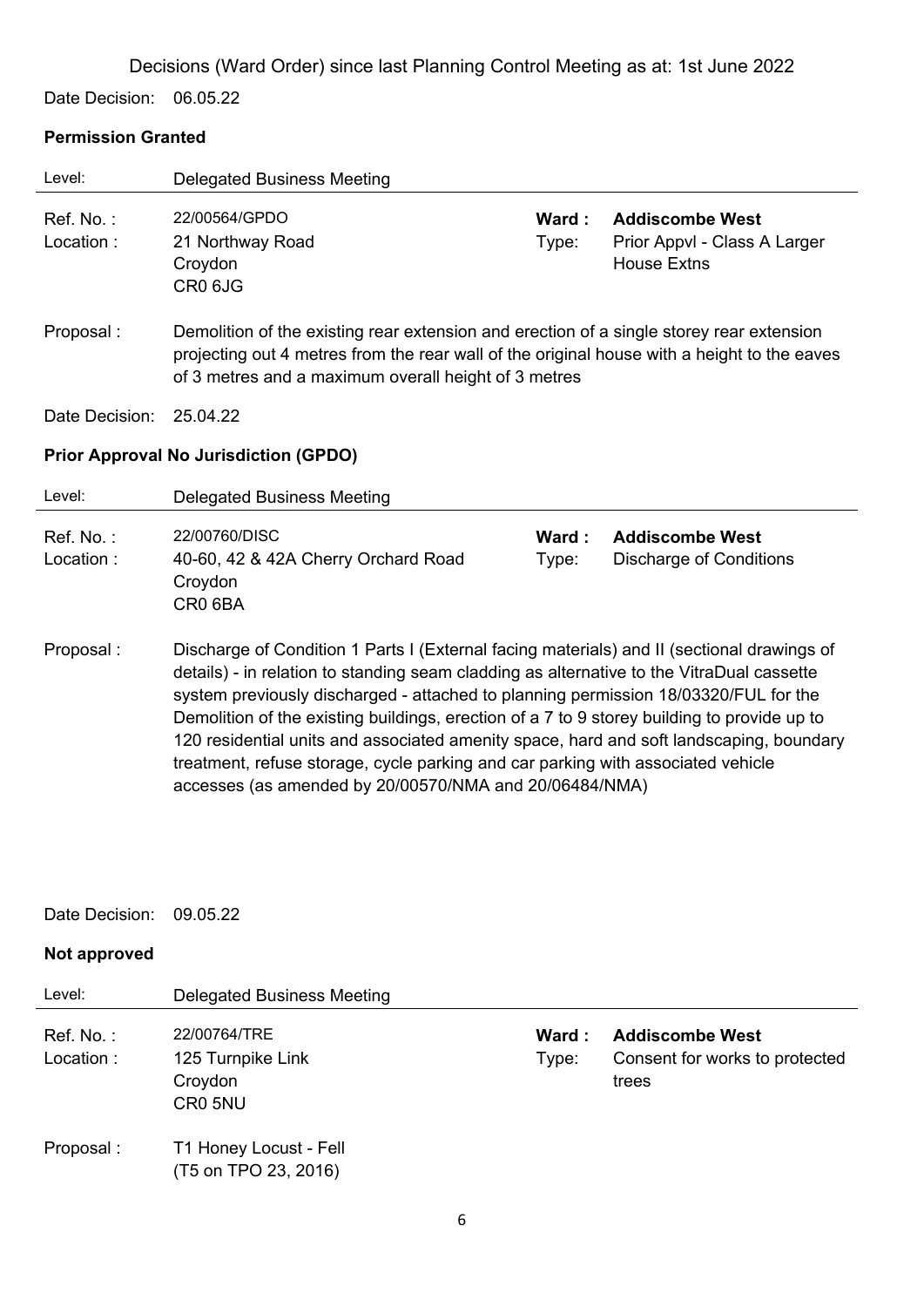Date Decision: 25.04.22

#### **Consent Granted (Tree App.)**

| Level:                 | <b>Delegated Business Meeting</b>                                                                                                                                                                                                                                                                                                                                                                                                                                                                                                                                                    |                |                                                                              |
|------------------------|--------------------------------------------------------------------------------------------------------------------------------------------------------------------------------------------------------------------------------------------------------------------------------------------------------------------------------------------------------------------------------------------------------------------------------------------------------------------------------------------------------------------------------------------------------------------------------------|----------------|------------------------------------------------------------------------------|
| Ref. No.:<br>Location: | 22/00947/DISC<br>5 Albert Terrace<br><b>Dartnell Road</b><br>Croydon<br>CR0 6JA                                                                                                                                                                                                                                                                                                                                                                                                                                                                                                      | Ward:<br>Type: | <b>Addiscombe West</b><br><b>Discharge of Conditions</b>                     |
| Proposal:              | Discharge of condition 3 (cycle / bin store and security light) and condition 4 (hard<br>landscaping) of planning permission 21/00794/FUL for the conversion of building to form<br>three flats. Alterations. Erection of rear/side ground floor extension and rear balcony at<br>first floor. Provision of ground floor bay window to the front elevation. Provision of new<br>roof to rear outrigger. Erection of dormer roof extension in rear roof slope and rooflight<br>windows in front roof slope. Provision of associated landscaping, refuse storage and<br>cycle storage. |                |                                                                              |
| Date Decision:         | 28.04.22                                                                                                                                                                                                                                                                                                                                                                                                                                                                                                                                                                             |                |                                                                              |
| <b>Approved</b>        |                                                                                                                                                                                                                                                                                                                                                                                                                                                                                                                                                                                      |                |                                                                              |
| Level:                 | <b>Delegated Business Meeting</b>                                                                                                                                                                                                                                                                                                                                                                                                                                                                                                                                                    |                |                                                                              |
| Ref. No.:<br>Location: | 22/01036/GPDO<br>14 Davidson Road<br>Croydon<br>CR0 6DA                                                                                                                                                                                                                                                                                                                                                                                                                                                                                                                              | Ward:<br>Type: | <b>Addiscombe West</b><br>Prior Appvl - Class A Larger<br><b>House Extns</b> |
| Proposal:              | Erection of a single storey rear extension projecting out 6 metres from the rear wall of the<br>original house with a height to the eaves of 2.62 metres and a maximum overall height of<br>2.62 metres                                                                                                                                                                                                                                                                                                                                                                              |                |                                                                              |
| Date Decision:         | 20.04.22                                                                                                                                                                                                                                                                                                                                                                                                                                                                                                                                                                             |                |                                                                              |
|                        | <b>Prior Approval No Jurisdiction (GPDO)</b>                                                                                                                                                                                                                                                                                                                                                                                                                                                                                                                                         |                |                                                                              |
| Level:                 | <b>Delegated Business Meeting</b>                                                                                                                                                                                                                                                                                                                                                                                                                                                                                                                                                    |                |                                                                              |
| Ref. No.:<br>Location: | 22/01145/CAT<br>91 Clyde Road<br>Croydon<br>CR <sub>0</sub> 6SZ                                                                                                                                                                                                                                                                                                                                                                                                                                                                                                                      | Ward:<br>Type: | <b>Addiscombe West</b><br>Works to Trees in a<br><b>Conservation Area</b>    |
| Proposal:              | T1 Conifer - Fell<br>2. Cutting off two branches of oak tree at 89 Clyde Rd that overhangs to garden of 91<br>Clyde (separate application to follow). One branch is not safe and second is broken<br>3. Reducing size of conifer next to back fencing by half                                                                                                                                                                                                                                                                                                                        |                |                                                                              |
| Date Decision:         | 21.04.22                                                                                                                                                                                                                                                                                                                                                                                                                                                                                                                                                                             |                |                                                                              |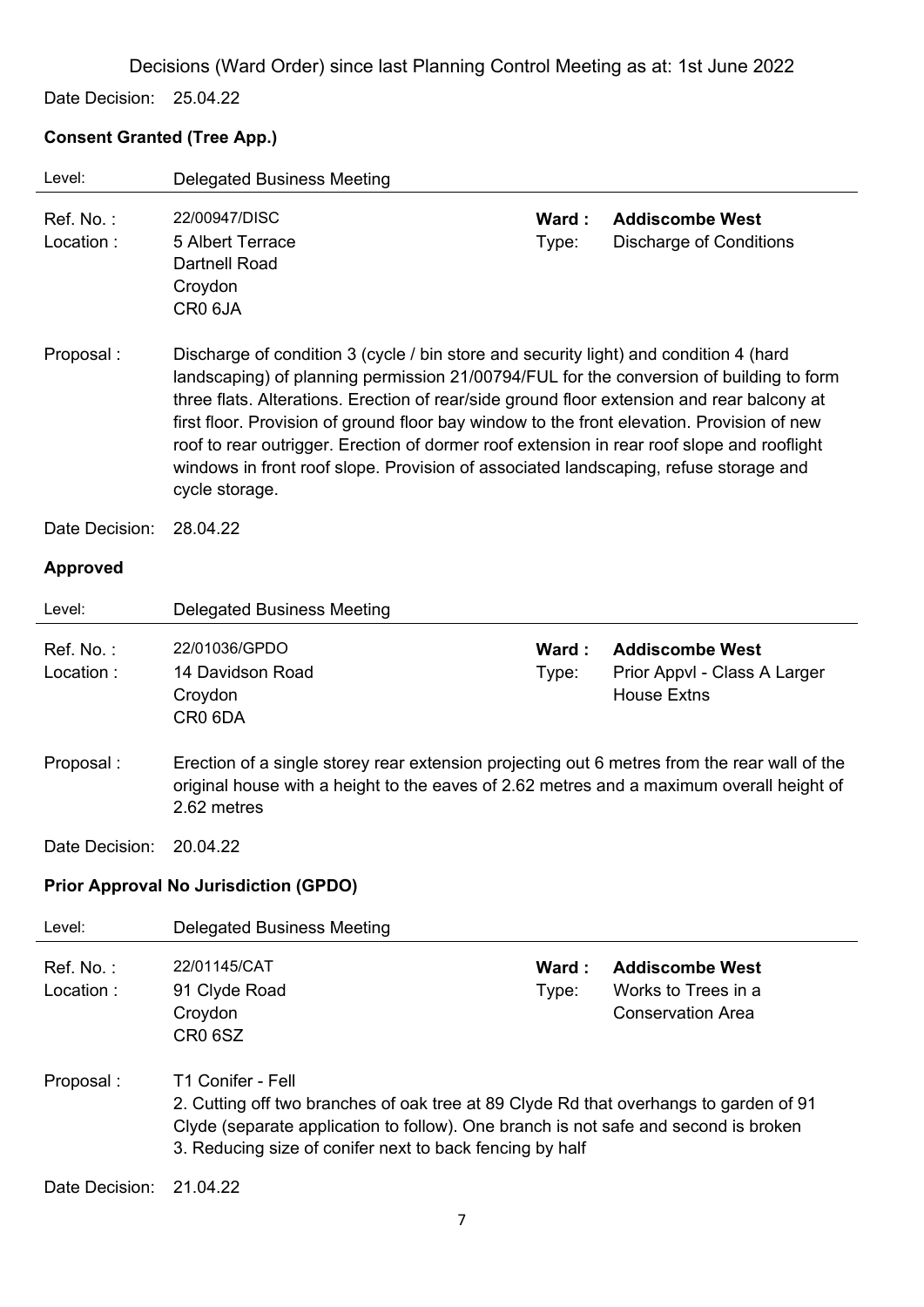| Level:                 | <b>Delegated Business Meeting</b>                                                                                                                                                                                                                                                                                                                                                                      |                |                                                                           |
|------------------------|--------------------------------------------------------------------------------------------------------------------------------------------------------------------------------------------------------------------------------------------------------------------------------------------------------------------------------------------------------------------------------------------------------|----------------|---------------------------------------------------------------------------|
| Ref. No.:<br>Location: | 22/01243/CAT<br>89 Clyde Road<br>Croydon<br>CR <sub>0</sub> 6SZ                                                                                                                                                                                                                                                                                                                                        | Ward:<br>Type: | <b>Addiscombe West</b><br>Works to Trees in a<br><b>Conservation Area</b> |
| Proposal:              | T1 Oak: cut off 2 branches of oak tree situated in back garden of 89 Clyde Rd.                                                                                                                                                                                                                                                                                                                         |                |                                                                           |
| Date Decision:         | 22.04.22                                                                                                                                                                                                                                                                                                                                                                                               |                |                                                                           |
|                        | No objection (tree works in Con Areas)                                                                                                                                                                                                                                                                                                                                                                 |                |                                                                           |
| Level:                 | <b>Delegated Business Meeting</b>                                                                                                                                                                                                                                                                                                                                                                      |                |                                                                           |
|                        |                                                                                                                                                                                                                                                                                                                                                                                                        |                |                                                                           |
| Ref. No.:<br>Location: | 21/03413/FUL<br>304-306 Bensham Lane<br><b>Thornton Heath</b><br>CR7 7EQ                                                                                                                                                                                                                                                                                                                               | Ward:<br>Type: | <b>Bensham Manor</b><br>Full planning permission                          |
| Proposal:              | Demolition of existing buildings, erection of a five storey building (plus part lower ground<br>floor) fronting Bensham Lane and the erection of three storey building (including lower<br>ground floor), with a total of 75 residential dwellings, formation of vehicular accesses and<br>provision of associated off-street parking, landscaping, refuse and cycle storage<br>(amended description). |                |                                                                           |
| Date Decision:         | 06.05.22                                                                                                                                                                                                                                                                                                                                                                                               |                |                                                                           |
|                        | P. Granted with 106 legal Ag. (3 months)                                                                                                                                                                                                                                                                                                                                                               |                |                                                                           |
| Level:                 | <b>Delegated Business Meeting</b>                                                                                                                                                                                                                                                                                                                                                                      |                |                                                                           |
| Ref. No.:<br>Location: | 21/05154/LP<br>44 Bridport Road<br><b>Thornton Heath</b><br>CR77QG                                                                                                                                                                                                                                                                                                                                     | Ward:<br>Type: | <b>Bensham Manor</b><br>LDC (Proposed) Operations<br>edged                |
| Proposal:              | Use of existing conservatory as a kitchen to the existing house and associated works.                                                                                                                                                                                                                                                                                                                  |                |                                                                           |
| Date Decision:         | 09.05.22                                                                                                                                                                                                                                                                                                                                                                                               |                |                                                                           |
|                        | Lawful Dev. Cert. Granted (proposed)                                                                                                                                                                                                                                                                                                                                                                   |                |                                                                           |
| Level:                 | <b>Delegated Business Meeting</b>                                                                                                                                                                                                                                                                                                                                                                      |                |                                                                           |
| Ref. No.:              | 22/01229/GPDO                                                                                                                                                                                                                                                                                                                                                                                          | Ward:          | <b>Bensham Manor</b>                                                      |

### **No objection (tree works in Con Areas)**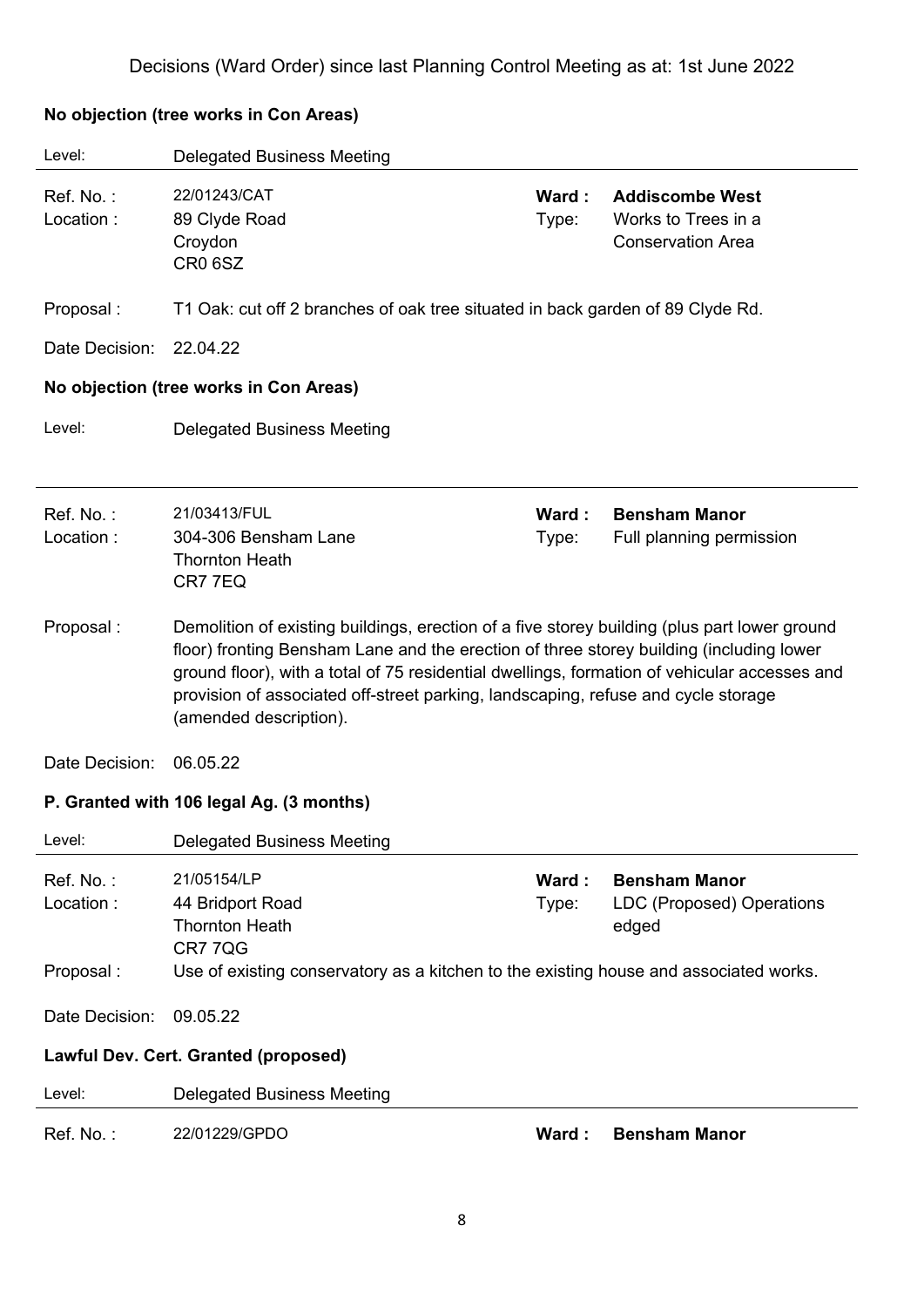Decisions (Ward Order) since last Planning Control Meeting as at: 1st June 2022 Ref. No. : 21/00398/HSE **Ward : Broad Green** Location : 126 Onslow Road Croydon CR0 3NL Type: Householder Application Proposal : Retrospective application for the retention of single storey rear extension. (Amended) Date Decision: 21.04.22 **Permission Granted**  Level: Delegated Business Meeting Ref. No. : 21/01385/DISC **Ward : Broad Green** Location : 38 Braemar Avenue Thornton Heath CR7 7RG Type: Prior Appvl - Class A Larger House Extns Proposal : Erection of a single storey rear extension projecting out 5 metres from the rear wall of the original house with a height to the eaves of 2.6 metres and a maximum height of 3.88 metres Date Decision: 05.05.22 **Prior Approval No Jurisdiction (GPDO)**  Level: Delegated Business Meeting Ref. No. : 22/01298/GPDO **Ward : Bensham Manor** Location : 113 Nutfield Road Thornton Heath CR7 7DR Type: Prior Appvl - Class A Larger House Extns Proposal : Erection of a single storey rear extension projecting out 6 metres from the rear wall of the original house with a height to the eaves of 2.92 metres and a maximum height of 3.15 metres Date Decision: 11.05.22 **Prior Approval No Jurisdiction (GPDO)**  Level: Delegated Business Meeting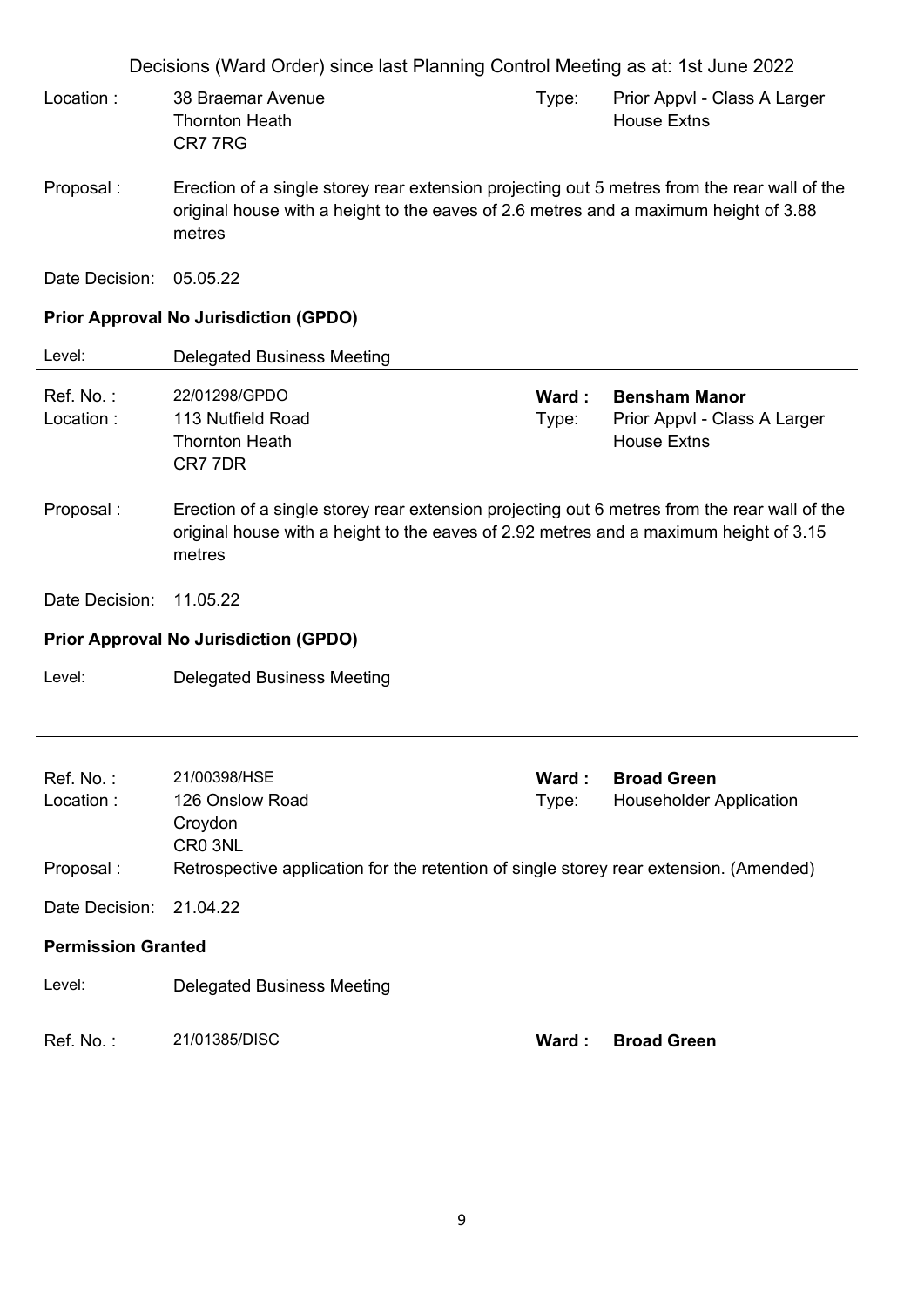- Location : Former Stewart Plastics Factory Site, Waddon Marsh Way, Croydon CR9 4HS; Including Adjacent Hardstanding, Part Of Latham's Way, Part Of The Car Parking Area At Valley Retail Park, Part Of Hestermann Way, And Part Of Waddon Marsh Way. Type: Discharge of Conditions
- Proposal : Discharge of condition 11 (contamination) of planning permission 18/02663/FUL for the demolition of the existing buildings, hardstanding and car parking on the site. The erection of up to 11,398sqm (GEA) of new floorspace, arranged as 3no. 1-2 storey buildings for industrial, warehousing and ancillary use (Use Classes B1b, B1c, B2 and/or B8); a single storey security hut; and a single storey substation. The construction of a new road linking Hesterman Way to Purley Way via Waddon Marsh Way. Reconfiguration of car park spaces (with 13 additional spaces), external landscaping, 1.8- 3.0m high boundaries, access gates, freestanding bin stores, plant and equipment, covered cycle stores, service yards and associated works.

Date Decision: 28.04.22

### **Approved**

| Level:         | <b>Delegated Business Meeting</b>                                                                                                                                                                                                                                      |        |                                    |
|----------------|------------------------------------------------------------------------------------------------------------------------------------------------------------------------------------------------------------------------------------------------------------------------|--------|------------------------------------|
|                |                                                                                                                                                                                                                                                                        |        |                                    |
| Ref. No.:      | 21/06185/LP                                                                                                                                                                                                                                                            | Ward:  | <b>Broad Green</b>                 |
| Location:      | Flat 1 - 35, 1 Bensham Lane<br>Croydon<br>CR <sub>0</sub> 2RU                                                                                                                                                                                                          | Type:  | LDC (Proposed) Operations<br>edged |
| Proposal:      | Planned Remedial Works to building to include: Temporary removal of the existing<br>cladding; Replacement of the existing K15 insulation and cavity barriers with Rockwool<br>Duoslab insulation and Siderise cavity barriers. Reinstatement of the original cladding. |        |                                    |
| Date Decision: | 29.04.22                                                                                                                                                                                                                                                               |        |                                    |
|                | Lawful Dev. Cert. Granted (proposed)                                                                                                                                                                                                                                   |        |                                    |
| Level:         | <b>Delegated Business Meeting</b>                                                                                                                                                                                                                                      |        |                                    |
|                |                                                                                                                                                                                                                                                                        |        |                                    |
| Ref. No.:      | 22/00480/ADV                                                                                                                                                                                                                                                           | Ward : | <b>Broad Green</b>                 |
| Location:      | Outside 341 London Road                                                                                                                                                                                                                                                | Type:  | Consent to display                 |
|                | Croydon                                                                                                                                                                                                                                                                |        | advertisements                     |
|                | CR <sub>0</sub> 3PA                                                                                                                                                                                                                                                    |        |                                    |
| Proposal:      | Advertising as part of a new bus shelter.                                                                                                                                                                                                                              |        |                                    |
| Date Decision: | 03.05.22                                                                                                                                                                                                                                                               |        |                                    |
|                | <b>Consent Granted (Advertisement)</b>                                                                                                                                                                                                                                 |        |                                    |
| Level:         | <b>Delegated Business Meeting</b>                                                                                                                                                                                                                                      |        |                                    |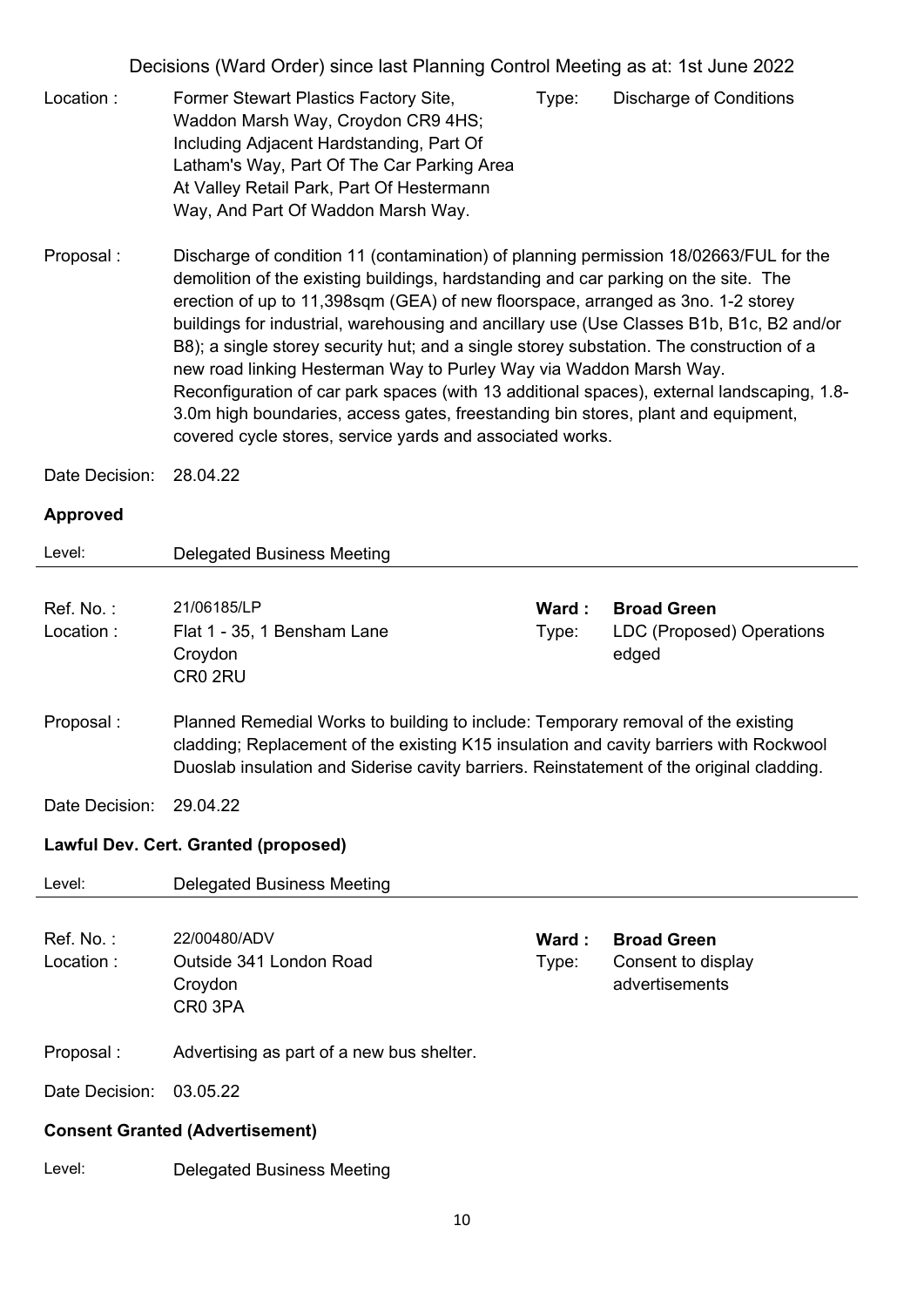| Ref. No.:<br>Location:              | 22/00498/ADV<br>Outside 187 London Road<br>Croydon<br>CR <sub>0</sub> 2RJ                                | Ward:<br>Type: | <b>Broad Green</b><br>Consent to display<br>advertisements |
|-------------------------------------|----------------------------------------------------------------------------------------------------------|----------------|------------------------------------------------------------|
| Proposal:                           | <b>Small Format Advertising</b>                                                                          |                |                                                            |
| Date Decision:                      | 28.04.22                                                                                                 |                |                                                            |
|                                     | <b>Consent Granted (Advertisement)</b>                                                                   |                |                                                            |
| Level:                              | <b>Delegated Business Meeting</b>                                                                        |                |                                                            |
| Ref. No.:<br>Location:              | 22/00691/HSE<br>11 Westcombe Avenue<br>Croydon<br>CR0 3DE                                                | Ward:<br>Type: | <b>Broad Green</b><br><b>Householder Application</b>       |
| Proposal:                           | Erection of rear dormer and front rooflights.                                                            |                |                                                            |
| Date Decision:                      | 12.05.22                                                                                                 |                |                                                            |
| <b>Permission Granted</b>           |                                                                                                          |                |                                                            |
| Level:                              | <b>Delegated Business Meeting</b>                                                                        |                |                                                            |
| Ref. No.:<br>Location:<br>Proposal: | 22/00786/HSE<br>79 Pemdevon Road<br>Croydon<br>CR0 3QR<br>Erection of single storey side/rear extension. | Ward:<br>Type: | <b>Broad Green</b><br><b>Householder Application</b>       |
| Date Decision:                      | 06.05.22                                                                                                 |                |                                                            |
| <b>Permission Granted</b>           |                                                                                                          |                |                                                            |
| Level:                              | <b>Delegated Business Meeting</b>                                                                        |                |                                                            |
| Ref. No.:<br>Location:              | 22/00812/FUL<br>Flat 1 - 35<br>1 Bensham Lane<br>Croydon<br>CR0 2RU                                      | Ward:<br>Type: | <b>Broad Green</b><br>Full planning permission             |
| Proposal:                           | Cladding remediation works to improve fire safety                                                        |                |                                                            |
| Date Decision:                      | 06.05.22                                                                                                 |                |                                                            |
| <b>Permission Granted</b>           |                                                                                                          |                |                                                            |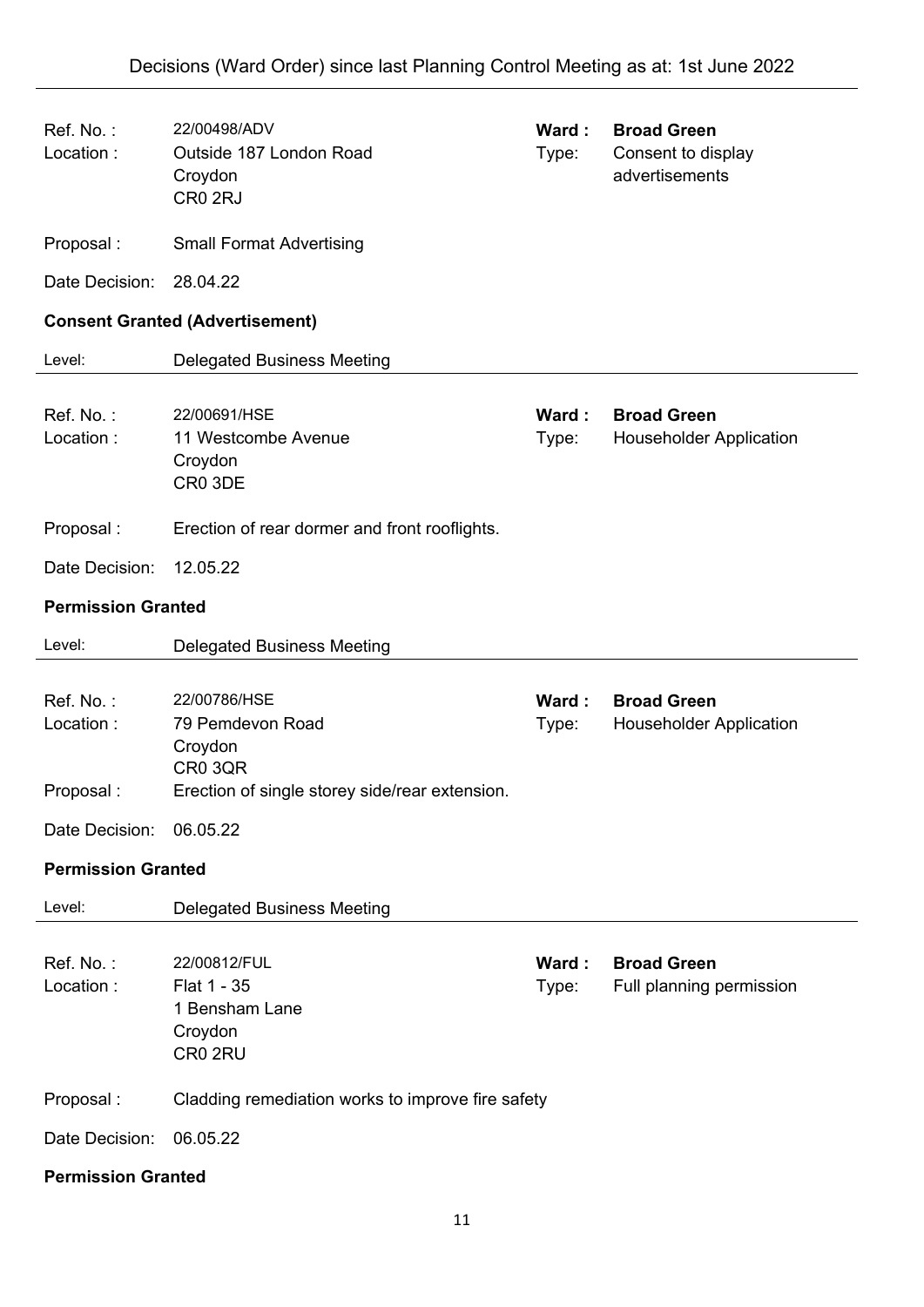|                                     | Decisions (Ward Order) since last Planning Control Meeting as at: 1st June 2022                                                                                                                                                                                                                                                 |                |                                                                          |
|-------------------------------------|---------------------------------------------------------------------------------------------------------------------------------------------------------------------------------------------------------------------------------------------------------------------------------------------------------------------------------|----------------|--------------------------------------------------------------------------|
| Level:                              | <b>Delegated Business Meeting</b>                                                                                                                                                                                                                                                                                               |                |                                                                          |
| Ref. No.:<br>Location:              | 22/01002/GPDO<br>33 Westcombe Avenue<br>Croydon<br>CR0 3DE                                                                                                                                                                                                                                                                      | Ward:<br>Type: | <b>Broad Green</b><br>Prior Appvl - Class A Larger<br><b>House Extns</b> |
| Proposal:                           | Erection of a single storey rear extension projecting out 4 metres from the rear wall of the<br>original house with a height to the eaves of 3 metres and a maximum overall height of 3<br>metres                                                                                                                               |                |                                                                          |
| Date Decision:                      | 20.04.22                                                                                                                                                                                                                                                                                                                        |                |                                                                          |
|                                     | <b>Prior Approval No Jurisdiction (GPDO)</b>                                                                                                                                                                                                                                                                                    |                |                                                                          |
| Level:                              | <b>Delegated Business Meeting</b>                                                                                                                                                                                                                                                                                               |                |                                                                          |
| Ref. No.:<br>Location:<br>Proposal: | 22/01022/FUL<br>18 Farquharson Road<br>Croydon<br>CR <sub>0</sub> 2UH<br>Conversion of two flats to three flats, including a part single/part two storey rear<br>extension, dormer extensions in the rear roof slopes, roof lights in the front roof slope and<br>associated car parking, cycle parking, refuse and landscaping | Ward:<br>Type: | <b>Broad Green</b><br>Full planning permission                           |
| Date Decision:                      |                                                                                                                                                                                                                                                                                                                                 |                |                                                                          |
|                                     | 06.05.22                                                                                                                                                                                                                                                                                                                        |                |                                                                          |
| <b>Permission Refused</b>           |                                                                                                                                                                                                                                                                                                                                 |                |                                                                          |
| Level:                              | <b>Delegated Business Meeting</b>                                                                                                                                                                                                                                                                                               |                |                                                                          |
| Ref. No.:<br>Location:              | 22/01066/HSE<br>39 Sutherland Road<br>Croydon<br>CR0 3QH                                                                                                                                                                                                                                                                        | Ward:<br>Type: | <b>Broad Green</b><br><b>Householder Application</b>                     |
| Proposal:                           | Erection of two-storey side extension.                                                                                                                                                                                                                                                                                          |                |                                                                          |
| Date Decision:                      | 06.05.22                                                                                                                                                                                                                                                                                                                        |                |                                                                          |
| <b>Permission Granted</b>           |                                                                                                                                                                                                                                                                                                                                 |                |                                                                          |
| Level:                              | <b>Delegated Business Meeting</b>                                                                                                                                                                                                                                                                                               |                |                                                                          |
| Ref. No.:<br>Location:              | 22/01100/HSE<br>95 Mitcham Road<br>Croydon<br>CR0 3NA                                                                                                                                                                                                                                                                           | Ward:<br>Type: | <b>Broad Green</b><br><b>Householder Application</b>                     |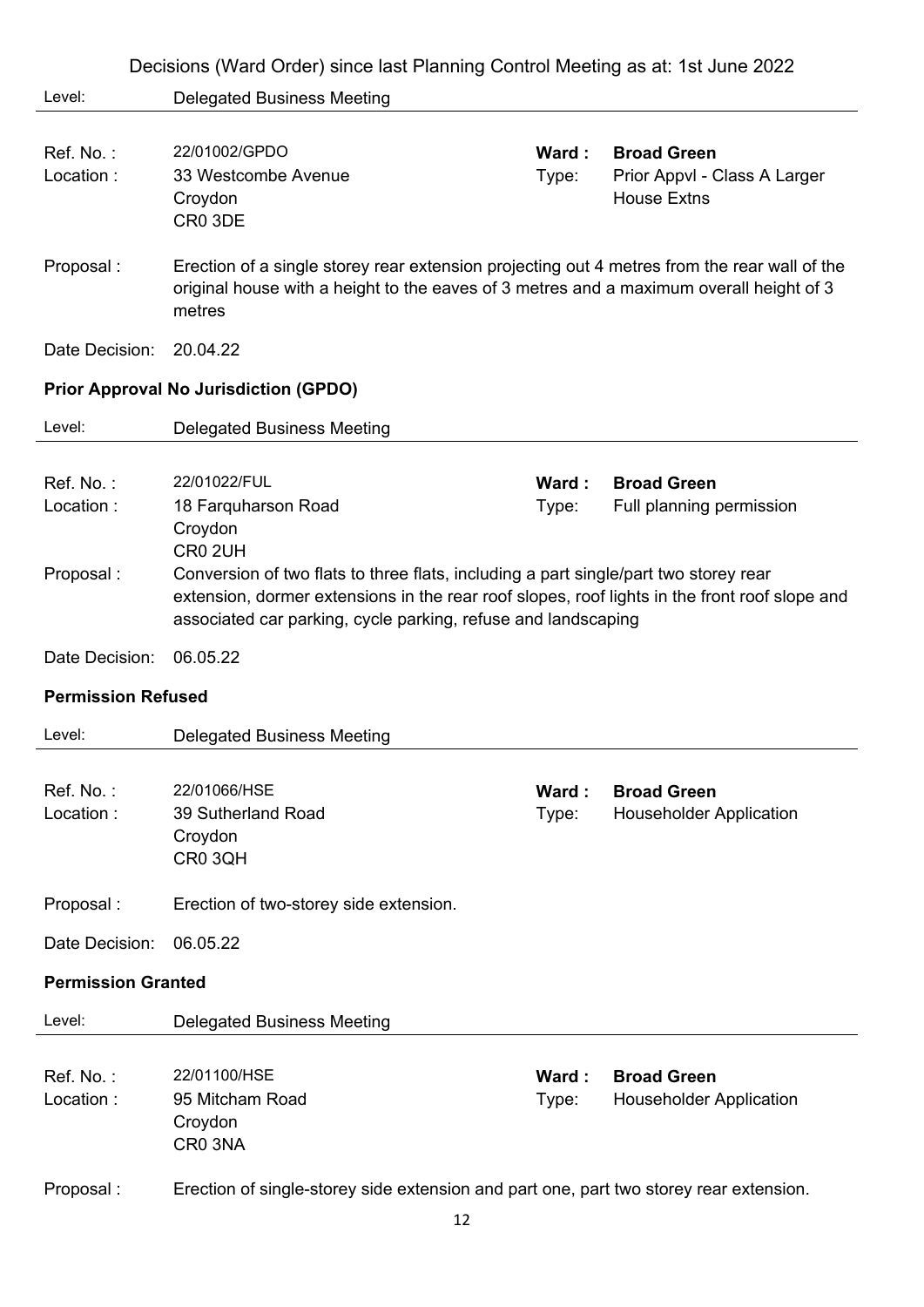Date Decision: 10.05.22

### **Permission Refused**

| Level:                 | <b>Delegated Business Meeting</b>                                                                                        |                |                                                                          |
|------------------------|--------------------------------------------------------------------------------------------------------------------------|----------------|--------------------------------------------------------------------------|
| Ref. No.:<br>Location: | 22/01128/GPDO<br>39 Sutherland Road<br>Croydon<br>CR0 3QH                                                                | Ward:<br>Type: | <b>Broad Green</b><br>Prior Appvl - Class A Larger<br><b>House Extns</b> |
| Proposal:              | Erection of single storey rear extension projecting out 6 metres with a maximum height of<br>3 metres                    |                |                                                                          |
| Date Decision:         | 27.04.22                                                                                                                 |                |                                                                          |
|                        | <b>Prior Approval No Jurisdiction (GPDO)</b>                                                                             |                |                                                                          |
| Level:                 | <b>Delegated Business Meeting</b>                                                                                        |                |                                                                          |
| Ref. No.:<br>Location: | 22/01156/ADV<br>22 Hesterman Way<br>Croydon<br>CR04YA                                                                    | Ward:<br>Type: | <b>Broad Green</b><br>Consent to display<br>advertisements               |
| Proposal:              | The installation of 5 No. digital freestanding signs and a 15" digital booth screen                                      |                |                                                                          |
| Date Decision:         | 12.05.22                                                                                                                 |                |                                                                          |
|                        | <b>Consent Granted (Advertisement)</b>                                                                                   |                |                                                                          |
| Level:                 | <b>Delegated Business Meeting</b>                                                                                        |                |                                                                          |
| Ref. No.:              |                                                                                                                          |                |                                                                          |
| Location :             | 22/01501/LP<br>153 Handcroft Road<br>Croydon<br>CR0 3LF                                                                  | Ward:<br>Type: | <b>Broad Green</b><br>LDC (Proposed) Operations<br>edged                 |
| Proposal:              | Loft conversion with erection of rear box dormer and insertion of rooflights to front<br>roofslope with associated works |                |                                                                          |
| Date Decision:         | 06.05.22                                                                                                                 |                |                                                                          |
|                        | Lawful Dev. Cert. Granted (proposed)                                                                                     |                |                                                                          |
| Level:                 | <b>Delegated Business Meeting</b>                                                                                        |                |                                                                          |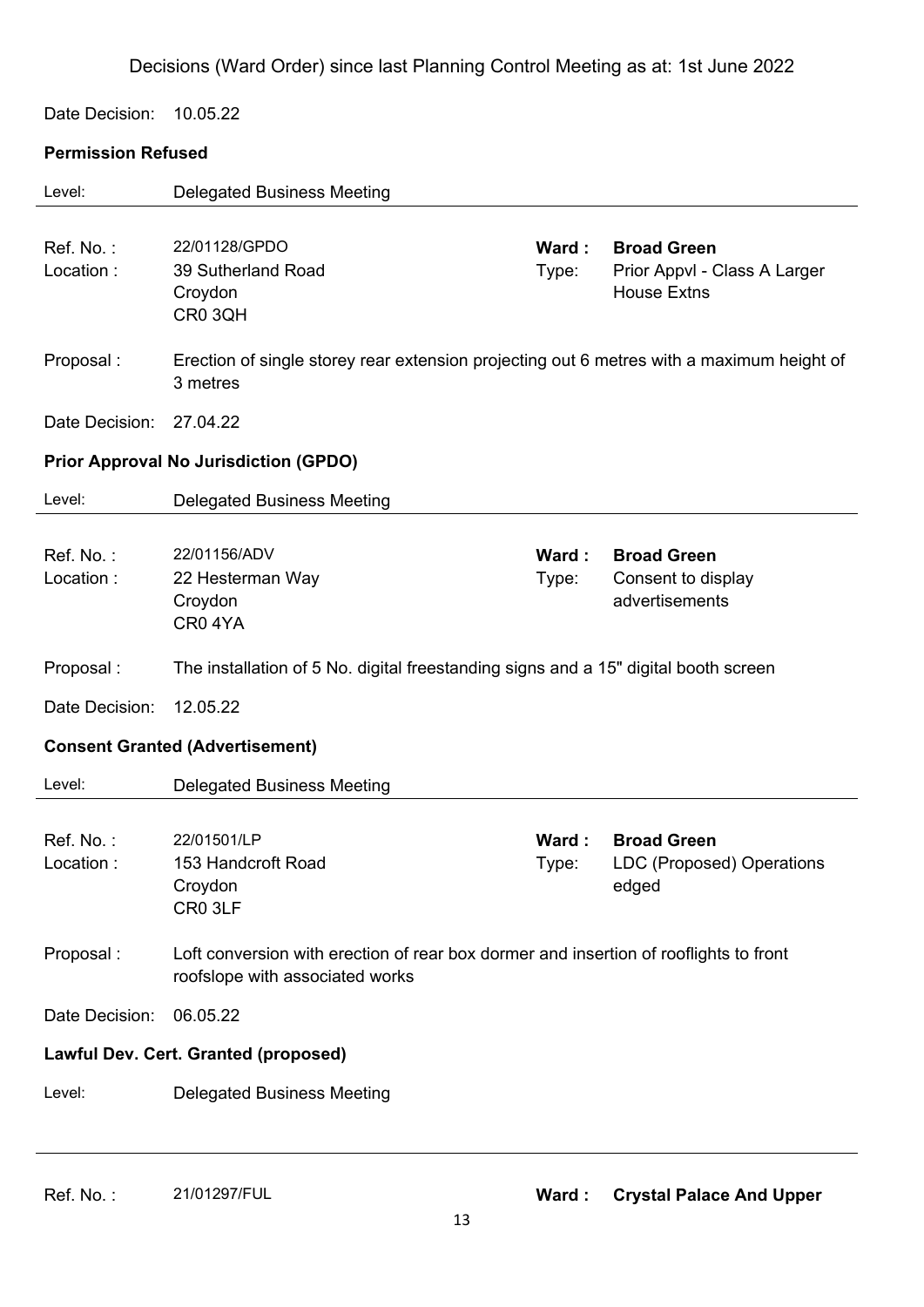| <b>Norwood</b> |  |
|----------------|--|
|----------------|--|

- Location : Land R/O 58 60 Westow Hill And Land Rear Type: Of 62 Westow Hill. Upper Norwood London SE19 1RX Full planning permission Proposal : Demolition of existing rear ancillary storage building to former Plumbase store, erection of a three storey building comprising 1 three bedroom flat and 4 one bedroom flats, provision of associated amenity space, refuse storage and cycle storage.
- Date Decision: 04.05.22

### **Permission Refused**

| Level:          | <b>Planning Committee</b>                                                                                                                                                                                                                                                                                  |       |                                                   |
|-----------------|------------------------------------------------------------------------------------------------------------------------------------------------------------------------------------------------------------------------------------------------------------------------------------------------------------|-------|---------------------------------------------------|
| Ref. No.:       | 21/01825/DISC                                                                                                                                                                                                                                                                                              | Ward: | <b>Crystal Palace And Upper</b><br><b>Norwood</b> |
| Location:       | Land And Garages Adjoining 39<br>The Lawns<br><b>Upper Norwood</b><br>London                                                                                                                                                                                                                               | Type: | <b>Discharge of Conditions</b>                    |
| Proposal:       | Discharge of Condition 2 (Facing Materials) of LPA ref: 19/02677/FUL (Demolition of the<br>existing single storey garages and the erection of 6 3-storey residential dwellings,<br>comprising 3 x 3 bedroom and 3 x 4 bedroom dwellinghouses and associated vehicular<br>access, parking, and landscaping) |       |                                                   |
| Date Decision:  | 11.05.22                                                                                                                                                                                                                                                                                                   |       |                                                   |
| <b>Approved</b> |                                                                                                                                                                                                                                                                                                            |       |                                                   |
| Level:          | <b>Delegated Business Meeting</b>                                                                                                                                                                                                                                                                          |       |                                                   |
| Ref. No.:       | 21/05083/GPDO                                                                                                                                                                                                                                                                                              | Ward: | <b>Crystal Palace And Upper</b><br><b>Norwood</b> |
| Location:       | 1-30 Eskmont Ridge<br><b>Upper Norwood</b><br>London<br><b>SE19 3PZ</b>                                                                                                                                                                                                                                    | Type: | Prior Appvl - Class AB upto 2<br>storeys          |
| Proposal:       | Application for Notification of Prior Approval of the GPDO 2015 - Schedule 2, Part 20,<br>Class A for erection of additional storey to form 6 flats (1 studio flat, 3 x 1 bed, 2 x 2 beds<br>flats)                                                                                                        |       |                                                   |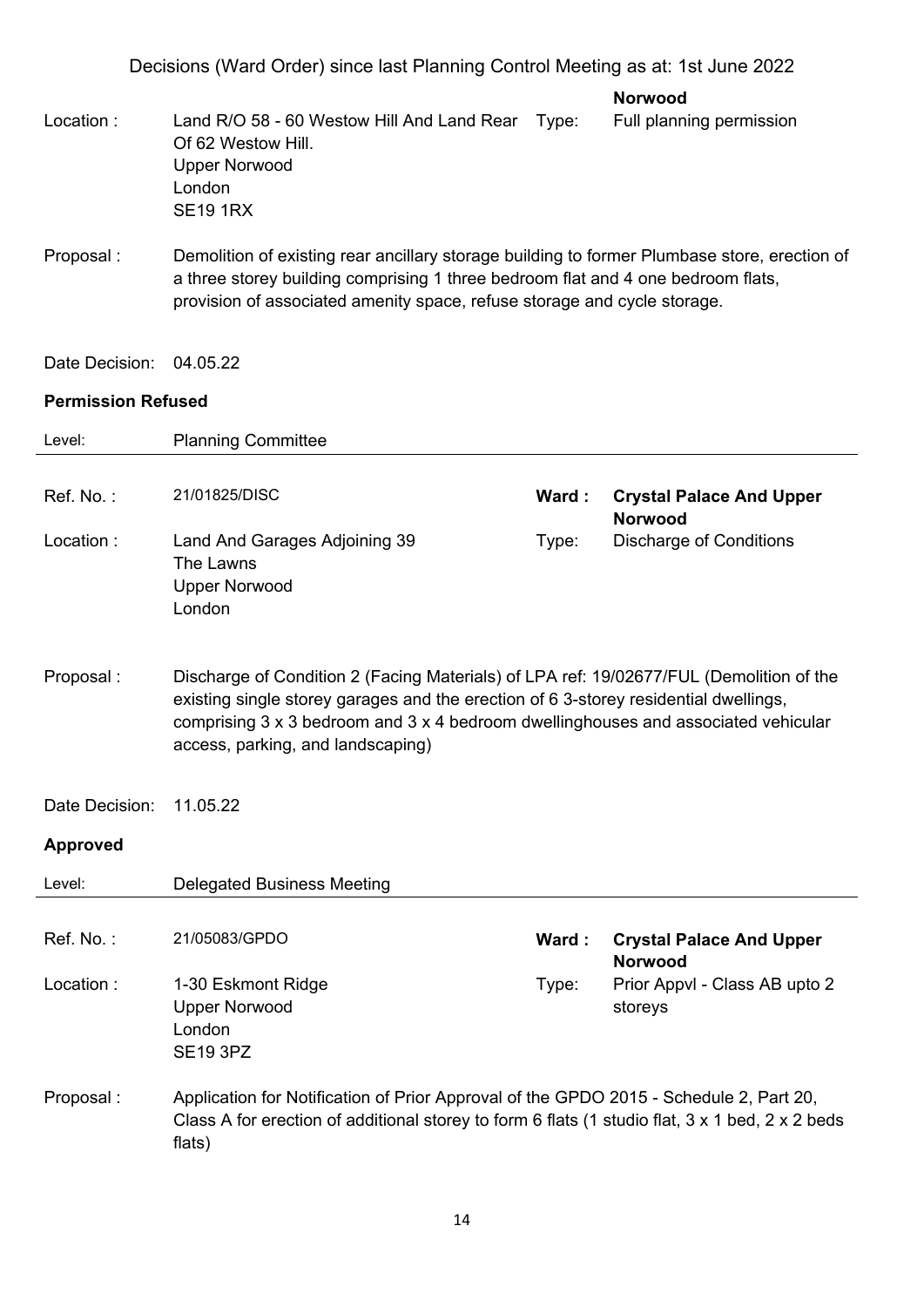Date Decision: 21.04.22

### **(Approval) refused**

| Level:                    | <b>Delegated Business Meeting</b>                                                                                                                                                    |       |                                                   |
|---------------------------|--------------------------------------------------------------------------------------------------------------------------------------------------------------------------------------|-------|---------------------------------------------------|
|                           |                                                                                                                                                                                      |       |                                                   |
| Ref. No.:                 | 21/05562/FUL                                                                                                                                                                         | Ward: | <b>Crystal Palace And Upper</b><br><b>Norwood</b> |
| Location:                 | 48 Maberley Road<br><b>Upper Norwood</b><br>London<br><b>SE19 2JA</b>                                                                                                                | Type: | Full planning permission                          |
| Proposal:                 | Demolition of existing dwelling house and construction of new replacement building<br>comprising 8 residential flats with associated cycle parking, waste stores and<br>landscaping. |       |                                                   |
| Date Decision:            | 03.05.22                                                                                                                                                                             |       |                                                   |
| <b>Permission Refused</b> |                                                                                                                                                                                      |       |                                                   |
| Level:                    | <b>Planning Committee</b>                                                                                                                                                            |       |                                                   |
|                           |                                                                                                                                                                                      |       |                                                   |
| Ref. No.:                 | 21/05603/FUL                                                                                                                                                                         | Ward: | <b>Crystal Palace And Upper</b><br><b>Norwood</b> |
| Location:                 | Flat 2, 1 Essex Grove<br><b>Upper Norwood</b>                                                                                                                                        | Type: | Full planning permission                          |
| Proposal:                 | London<br><b>SE19 3SX</b><br>Replacement of the existing uPVC double glazed windows with new uPVC double glazed<br>windows.                                                          |       |                                                   |
| Date Decision:            | 06.05.22                                                                                                                                                                             |       |                                                   |
| <b>Permission Granted</b> |                                                                                                                                                                                      |       |                                                   |
| Level:                    | <b>Delegated Business Meeting</b>                                                                                                                                                    |       |                                                   |
|                           |                                                                                                                                                                                      |       |                                                   |
| Ref. No.:                 | 21/06023/HSE                                                                                                                                                                         | Ward: | <b>Crystal Palace And Upper</b><br><b>Norwood</b> |
| Location:                 | 34 South Vale<br><b>Upper Norwood</b><br>London<br><b>SE19 3BA</b>                                                                                                                   | Type: | <b>Householder Application</b>                    |
| Proposal:                 | Demolition of existing conservatory and replacement with erection of single storey rear<br>extension.                                                                                |       |                                                   |
| Date Decision:            | 29.04.22                                                                                                                                                                             |       |                                                   |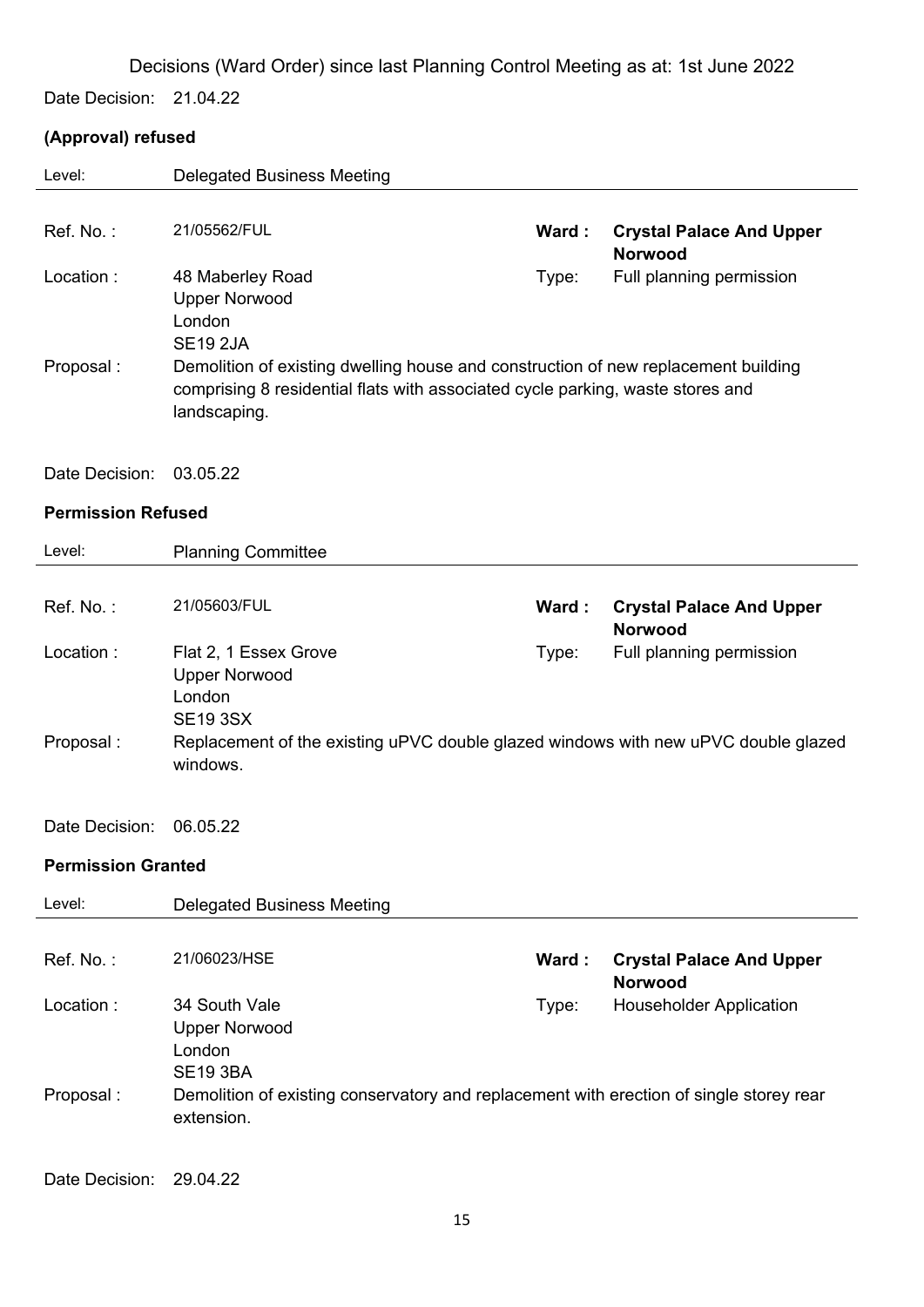### **Permission Granted**

| Level:                    | <b>Delegated Business Meeting</b>                                                                                                                                                                                                           |       |                                                        |
|---------------------------|---------------------------------------------------------------------------------------------------------------------------------------------------------------------------------------------------------------------------------------------|-------|--------------------------------------------------------|
| Ref. No.:                 | 22/00456/ADV                                                                                                                                                                                                                                | Ward: | <b>Crystal Palace And Upper</b>                        |
| Location:                 | The Sparrowhawk<br>2 Westow Hill<br><b>Upper Norwood</b><br>London<br><b>SE19 1RX</b>                                                                                                                                                       | Type: | <b>Norwood</b><br>Consent to display<br>advertisements |
| Proposal:                 | Installation of two sets of externally illuminated fascia text and erection of externally<br>illuminated projection sign.                                                                                                                   |       |                                                        |
| Date Decision:            | 10.05.22                                                                                                                                                                                                                                    |       |                                                        |
|                           | <b>Consent Granted (Advertisement)</b>                                                                                                                                                                                                      |       |                                                        |
| Level:                    | <b>Delegated Business Meeting</b>                                                                                                                                                                                                           |       |                                                        |
| Ref. No.:                 | 22/00687/HSE                                                                                                                                                                                                                                | Ward: | <b>Crystal Palace And Upper</b><br><b>Norwood</b>      |
| Location:                 | 38 Downsview Road<br><b>Upper Norwood</b><br>London<br><b>SE19 3XB</b>                                                                                                                                                                      | Type: | <b>Householder Application</b>                         |
| Proposal:                 | Erection of hip to gable roof extensions with two roof lights to the front roof slope and rear<br>dormer                                                                                                                                    |       |                                                        |
| Date Decision:            | 25.04.22                                                                                                                                                                                                                                    |       |                                                        |
| <b>Permission Granted</b> |                                                                                                                                                                                                                                             |       |                                                        |
| Level:                    | <b>Delegated Business Meeting</b>                                                                                                                                                                                                           |       |                                                        |
| Ref. No.:                 | 22/00716/DISC                                                                                                                                                                                                                               | Ward: | <b>Crystal Palace And Upper</b><br><b>Norwood</b>      |
| Location:                 | 22 Preston Road<br><b>Upper Norwood</b><br>London<br><b>SE19 3HG</b>                                                                                                                                                                        | Type: | <b>Discharge of Conditions</b>                         |
| Proposal:                 | Details pursuant to the discharge of conditions 2 (materials), 3 (Bins, cycle store,<br>boundaries) and 4 (landscaping) from planning application 18/03578/FUL for 'Demolition<br>of existing garage. Erection of detached 3-bed dwelling.' |       |                                                        |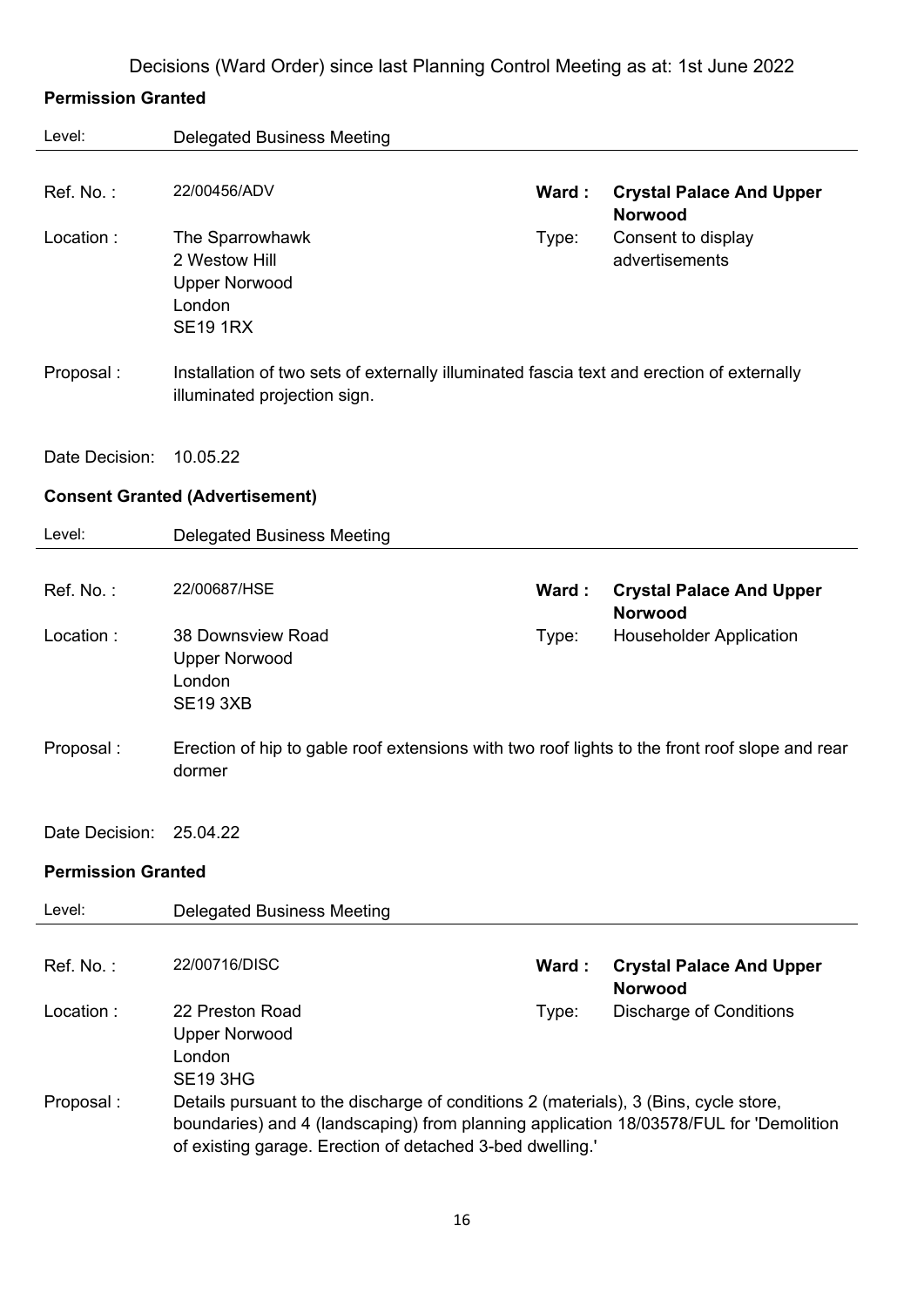Date Decision: 29.04.22

### **Approved**

| Level:                    | <b>Delegated Business Meeting</b>                                                   |       |                                                   |
|---------------------------|-------------------------------------------------------------------------------------|-------|---------------------------------------------------|
| Ref. No.:                 | 22/00766/HSE                                                                        | Ward: | <b>Crystal Palace And Upper</b><br><b>Norwood</b> |
| Location:                 | 84 Spa Hill<br><b>Upper Norwood</b><br>London<br><b>SE19 3TZ</b>                    | Type: | <b>Householder Application</b>                    |
| Proposal:                 | Erection of single storey side and rear extension.                                  |       |                                                   |
| Date Decision: 28.04.22   |                                                                                     |       |                                                   |
| <b>Permission Granted</b> |                                                                                     |       |                                                   |
| Level:                    | <b>Delegated Business Meeting</b>                                                   |       |                                                   |
| Ref. No.:                 | 22/00771/LP                                                                         | Ward: | <b>Crystal Palace And Upper</b><br><b>Norwood</b> |
| Location:                 | 17 Grange Gardens<br>South Norwood<br>London<br><b>SE25 6DL</b>                     | Type: | LDC (Proposed) Operations<br>edged                |
| Proposal:                 | Conversion of existing garage and erection of single-storey side and rear extension |       |                                                   |
| Date Decision:            | 20.04.22                                                                            |       |                                                   |
|                           | Certificate Refused (Lawful Dev. Cert.)                                             |       |                                                   |
| Level:                    | <b>Delegated Business Meeting</b>                                                   |       |                                                   |
| Ref. No.:                 | 22/00838/LP                                                                         | Ward: | <b>Crystal Palace And Upper</b><br><b>Norwood</b> |
| Location:                 | 17 Grange Gardens<br>South Norwood<br>London<br><b>SE25 6DL</b>                     | Type: | LDC (Proposed) Operations<br>edged                |
| Proposal:                 | Erection of hip to gable and rear dormer extension                                  |       |                                                   |
| Date Decision:            | 25.04.22                                                                            |       |                                                   |

**Certificate Refused (Lawful Dev. Cert.)**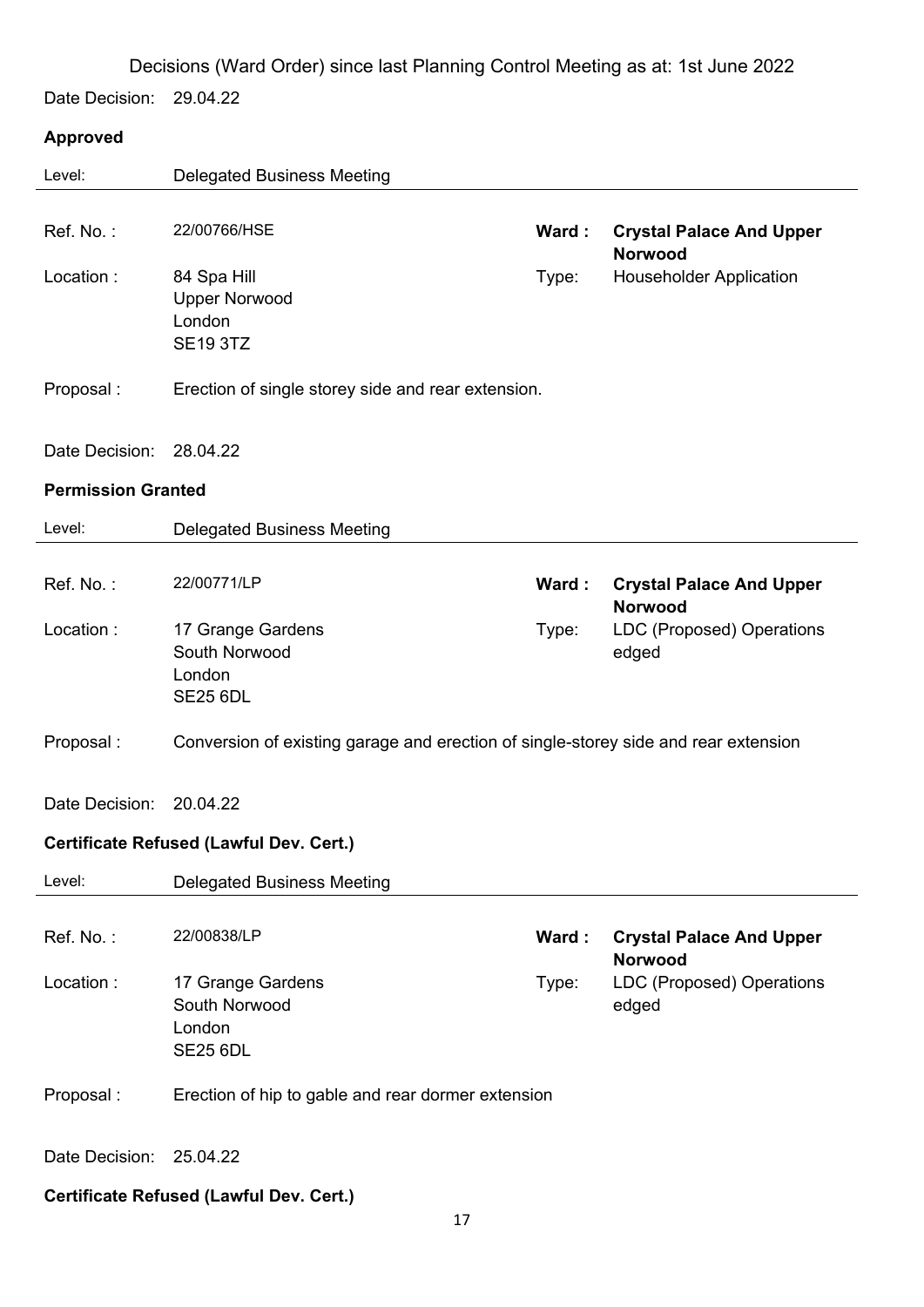| Level:             | <b>Delegated Business Meeting</b>                                                                                                                                                                 |       |                                                   |
|--------------------|---------------------------------------------------------------------------------------------------------------------------------------------------------------------------------------------------|-------|---------------------------------------------------|
|                    |                                                                                                                                                                                                   |       |                                                   |
| Ref. No.:          | 22/00902/GPDO                                                                                                                                                                                     | Ward: | <b>Crystal Palace And Upper</b><br><b>Norwood</b> |
| Location:          | 54 Church Road<br><b>Upper Norwood</b><br>London<br><b>SE19 2EZ</b>                                                                                                                               | Type: | Prior Appvl - Class E to<br>(dwellings) C3        |
| Proposal:          | Change of use of rear of building at ground floor level from vacant office (Use Class E) to<br>1-bed dwelling (Class C3) - Prior Approval under Class MA, Part 3, Schedule 2 of the<br>GPDO 2015. |       |                                                   |
| Date Decision:     | 29.04.22                                                                                                                                                                                          |       |                                                   |
| (Approval) refused |                                                                                                                                                                                                   |       |                                                   |
| Level:             | <b>Delegated Business Meeting</b>                                                                                                                                                                 |       |                                                   |
|                    |                                                                                                                                                                                                   |       |                                                   |
| Ref. No.:          | 22/01087/CAT                                                                                                                                                                                      | Ward: | <b>Crystal Palace And Upper</b><br><b>Norwood</b> |
| Location:          | <b>Woodcote House</b><br>141 Auckland Road<br><b>Upper Norwood</b><br>London<br><b>SE19 2RR</b>                                                                                                   | Type: | Works to Trees in a<br><b>Conservation Area</b>   |
| Proposal:          | 01 & 02 Poplar - Fell<br>03 Conifer - Fell                                                                                                                                                        |       |                                                   |
| Date Decision:     | 21.04.22                                                                                                                                                                                          |       |                                                   |
|                    | No objection (tree works in Con Areas)                                                                                                                                                            |       |                                                   |
| Level:             | <b>Delegated Business Meeting</b>                                                                                                                                                                 |       |                                                   |
| Ref. No.:          | 22/01211/CAT                                                                                                                                                                                      | Ward: | <b>Crystal Palace And Upper</b><br><b>Norwood</b> |
| Location:          | 7 Ovett Close<br><b>Upper Norwood</b><br>London<br><b>SE19 3RX</b>                                                                                                                                | Type: | Works to Trees in a<br><b>Conservation Area</b>   |
| Proposal:          | T1 Robinia - Fell                                                                                                                                                                                 |       |                                                   |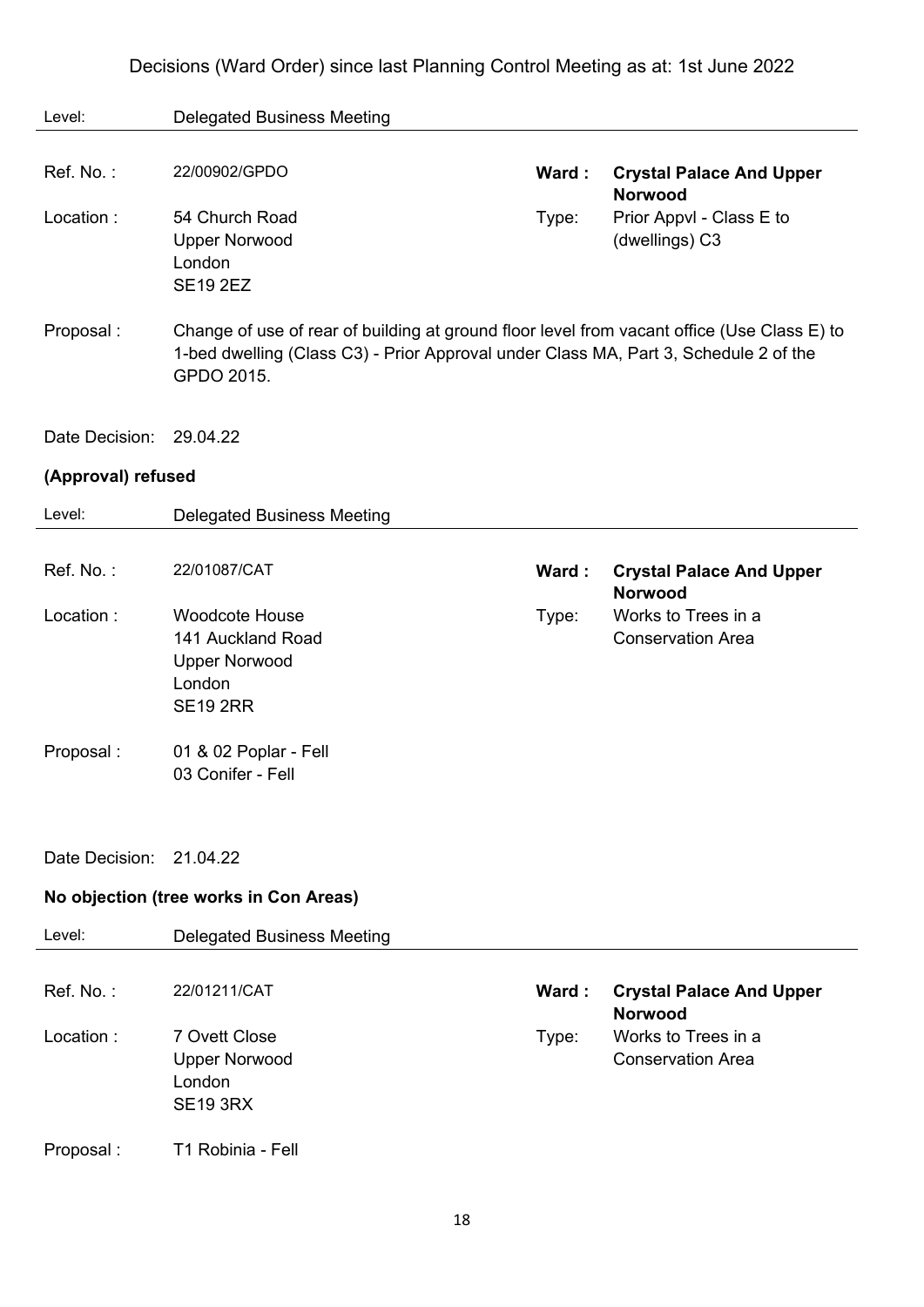Date Decision: 22.04.22

### **No objection (tree works in Con Areas)**

| Level:          | <b>Delegated Business Meeting</b>                                                                                                                                                                                                                                                                                                                      |       |                                                   |
|-----------------|--------------------------------------------------------------------------------------------------------------------------------------------------------------------------------------------------------------------------------------------------------------------------------------------------------------------------------------------------------|-------|---------------------------------------------------|
| Ref. No.:       | 22/01220/NMA                                                                                                                                                                                                                                                                                                                                           | Ward: | <b>Crystal Palace And Upper</b>                   |
| Location:       | 8 Auckland Close<br><b>Upper Norwood</b><br>London<br><b>SE19 2DA</b>                                                                                                                                                                                                                                                                                  | Type: | <b>Norwood</b><br>Non-material amendment          |
| Proposal:       | Non-material amendment (reduction in scale) linked to planning application<br>21/02853/HSE for Alterations, erection of replacement roof, installation of timber cladding<br>and installation of replacement windows and doors to existing detached garage/workshop<br>and conversion of existing garage to office/gym/utility room/shed/storage area. |       |                                                   |
| Date Decision:  | 28.04.22                                                                                                                                                                                                                                                                                                                                               |       |                                                   |
| <b>Approved</b> |                                                                                                                                                                                                                                                                                                                                                        |       |                                                   |
| Level:          | <b>Delegated Business Meeting</b>                                                                                                                                                                                                                                                                                                                      |       |                                                   |
| Ref. No.:       | 22/01265/CAT                                                                                                                                                                                                                                                                                                                                           | Ward: | <b>Crystal Palace And Upper</b><br><b>Norwood</b> |
| Location:       | 38 Westow Street<br><b>Upper Norwood</b><br>London<br><b>SE19 3AH</b>                                                                                                                                                                                                                                                                                  | Type: | Works to Trees in a<br><b>Conservation Area</b>   |
| Proposal:       | T1 Sycamore. Fell<br>T2 Portuguese Laurel. Reduce height by 3m and reshape                                                                                                                                                                                                                                                                             |       |                                                   |
| Date Decision:  | 22.04.22                                                                                                                                                                                                                                                                                                                                               |       |                                                   |
|                 | No objection (tree works in Con Areas)                                                                                                                                                                                                                                                                                                                 |       |                                                   |
| Level:          | <b>Delegated Business Meeting</b>                                                                                                                                                                                                                                                                                                                      |       |                                                   |
| Ref. No.:       | 22/01327/PDO                                                                                                                                                                                                                                                                                                                                           | Ward: | <b>Crystal Palace And Upper</b><br><b>Norwood</b> |
| Location:       | <b>Telephone Exchange</b><br><b>Church Road</b><br><b>Upper Norwood</b><br>London<br><b>SE19 2QW</b>                                                                                                                                                                                                                                                   | Type: | Observations on permitted<br>development          |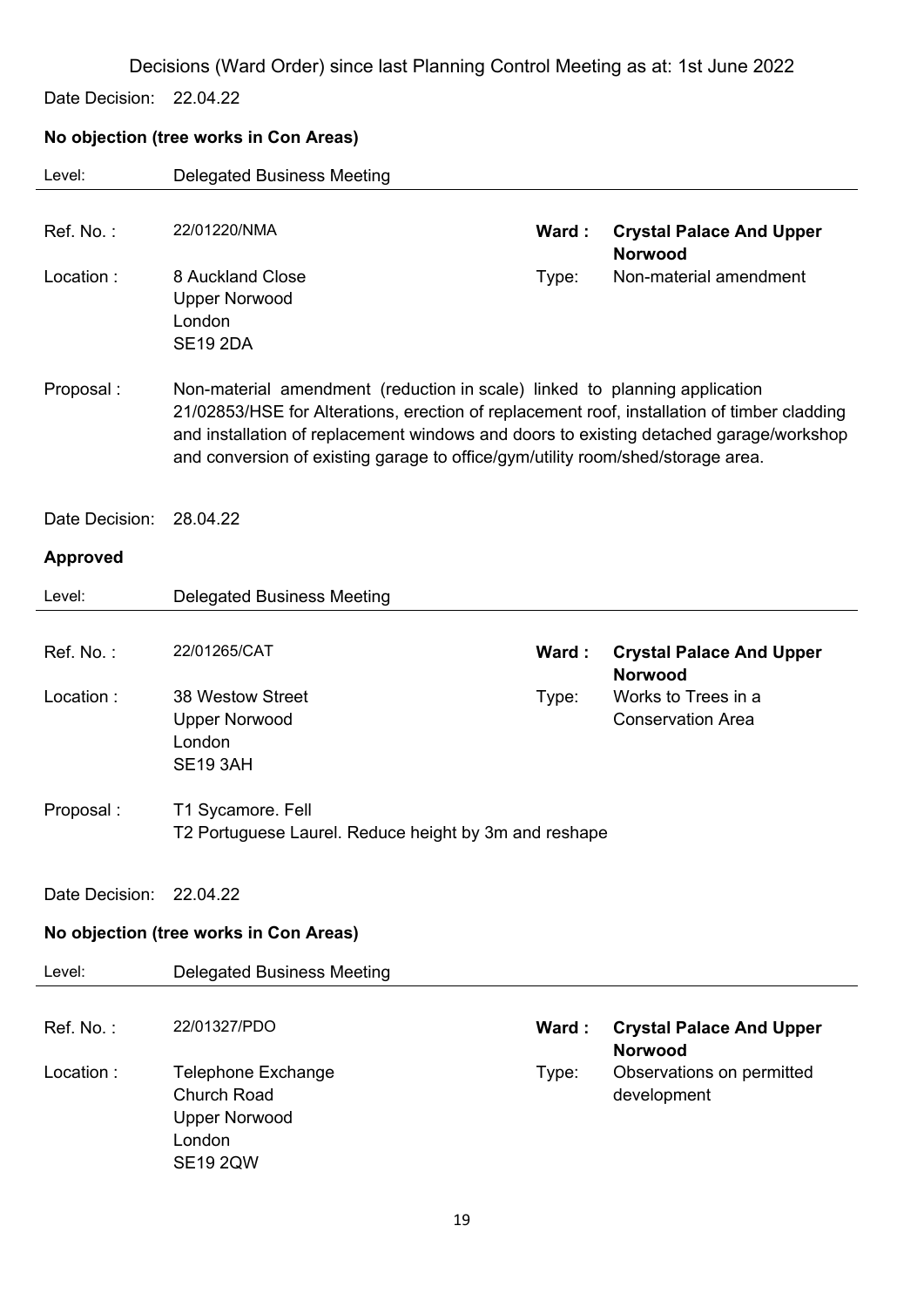|                        | Decisions (Ward Order) since last Planning Control Meeting as at: 1st June 2022                                                                                                                                                                                                       |                |                                                        |
|------------------------|---------------------------------------------------------------------------------------------------------------------------------------------------------------------------------------------------------------------------------------------------------------------------------------|----------------|--------------------------------------------------------|
| Proposal:              | Installation 5G electronic communications apparatus at Beulah Hill                                                                                                                                                                                                                    |                |                                                        |
| Date Decision:         | 26.04.22                                                                                                                                                                                                                                                                              |                |                                                        |
| <b>No Objection</b>    |                                                                                                                                                                                                                                                                                       |                |                                                        |
| Level:                 | <b>Delegated Business Meeting</b>                                                                                                                                                                                                                                                     |                |                                                        |
| Ref. No.:              | 22/01382/LP                                                                                                                                                                                                                                                                           | Ward:          | <b>Crystal Palace And Upper</b><br><b>Norwood</b>      |
| Location:              | 10 Waddington Way<br><b>Upper Norwood</b><br>London<br><b>SE19 3XJ</b>                                                                                                                                                                                                                | Type:          | <b>LDC (Proposed) Operations</b><br>edged              |
| Proposal:              | Conversion of garage into habitable room                                                                                                                                                                                                                                              |                |                                                        |
| Date Decision:         | 12.05.22                                                                                                                                                                                                                                                                              |                |                                                        |
|                        | Lawful Dev. Cert. Granted (proposed)                                                                                                                                                                                                                                                  |                |                                                        |
| Level:                 | <b>Delegated Business Meeting</b>                                                                                                                                                                                                                                                     |                |                                                        |
| Ref. No.:<br>Location: | 21/02291/FUL<br>18 The Grove<br>Coulsdon<br>CR5 2BH                                                                                                                                                                                                                                   | Ward:<br>Type: | <b>Coulsdon Town</b><br>Full planning permission       |
| Proposal:              | Demolition of the existing house and erection of a three storey plus lower ground floor<br>level detached building comprising of 8 flats together with car parking spaces, communal<br>amenity space, cycle parking spaces, refuse / recycle facilities and associated<br>landscaping |                |                                                        |
| Date Decision:         | 05.05.22                                                                                                                                                                                                                                                                              |                |                                                        |
|                        | P. Granted with 106 legal Ag. (3 months)                                                                                                                                                                                                                                              |                |                                                        |
| Level:                 | <b>Planning Committee</b>                                                                                                                                                                                                                                                             |                |                                                        |
| Ref. No.:<br>Location: | 22/00228/HSE<br>5 The Vale<br>Coulsdon                                                                                                                                                                                                                                                | Ward:<br>Type: | <b>Coulsdon Town</b><br><b>Householder Application</b> |
| Proposal:              | CR5 2AU<br>Alterations, erection of single storey side extension including roof extension forming<br>catslide roof.                                                                                                                                                                   |                |                                                        |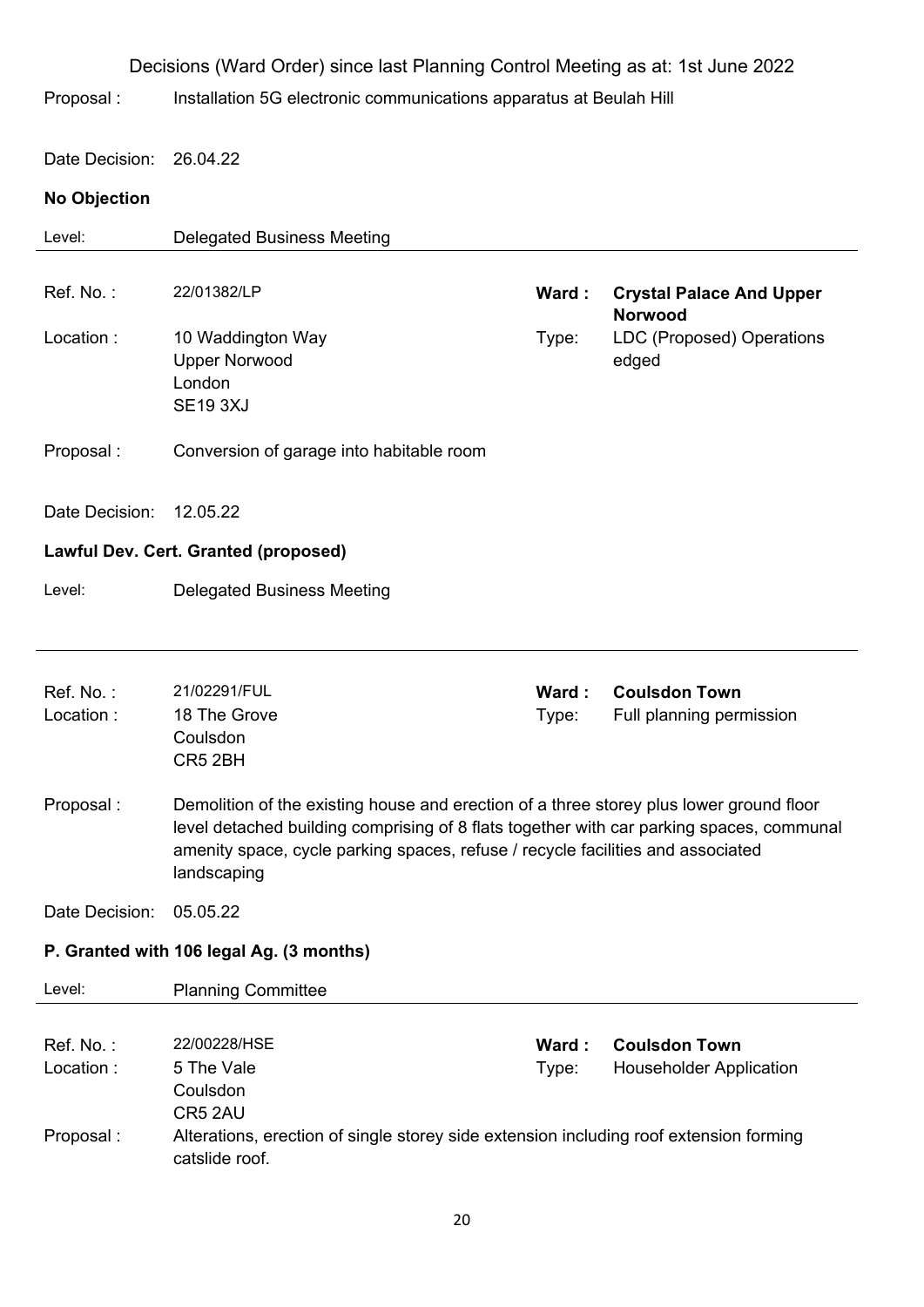Date Decision: 22.04.22

### **Permission Granted**

| Level:                    | <b>Delegated Business Meeting</b>                                                                                                                                     |                |                                                        |
|---------------------------|-----------------------------------------------------------------------------------------------------------------------------------------------------------------------|----------------|--------------------------------------------------------|
| Ref. No.:<br>Location:    | 22/00317/HSE<br>424 Chipstead Valley Road                                                                                                                             | Ward:<br>Type: | <b>Coulsdon Town</b><br><b>Householder Application</b> |
| Proposal:                 | Coulsdon<br>CR5 3BJ<br>Partial demolition of existing rear single storey extension; erection of single storey rear<br>extension with assocaited internal alterations. |                |                                                        |
| Date Decision:            | 26.04.22                                                                                                                                                              |                |                                                        |
| <b>Permission Granted</b> |                                                                                                                                                                       |                |                                                        |
| Level:                    | <b>Delegated Business Meeting</b>                                                                                                                                     |                |                                                        |
| Ref. No.:<br>Location:    | 22/00483/FUL<br>155A Brighton Road<br>Coulsdon<br>CR5 2NH                                                                                                             | Ward:<br>Type: | <b>Coulsdon Town</b><br>Full planning permission       |
| Proposal:                 | Change of Use from Sui Generis to Class E for purposes of use as 1-1 and 2-1 Personal<br>Training Studio.                                                             |                |                                                        |
| Date Decision:            | 06.05.22                                                                                                                                                              |                |                                                        |
| <b>Permission Granted</b> |                                                                                                                                                                       |                |                                                        |
| Level:                    | <b>Delegated Business Meeting</b>                                                                                                                                     |                |                                                        |
| Ref. No.:<br>Location :   | 22/00636/HSE<br>56 Stoats Nest Village<br>Coulsdon<br>CR5 2JN                                                                                                         | Ward:<br>Type: | <b>Coulsdon Town</b><br><b>Householder Application</b> |
| Proposal:                 | Alterations, erection of single/two storey rear extension and patio area at rear                                                                                      |                |                                                        |
| Date Decision:            | 09.05.22                                                                                                                                                              |                |                                                        |
| <b>Permission Granted</b> |                                                                                                                                                                       |                |                                                        |
| Level:                    | <b>Delegated Business Meeting</b>                                                                                                                                     |                |                                                        |
| Ref. No.:                 | 22/00654/DISC                                                                                                                                                         | Ward:          | <b>Coulsdon Town</b>                                   |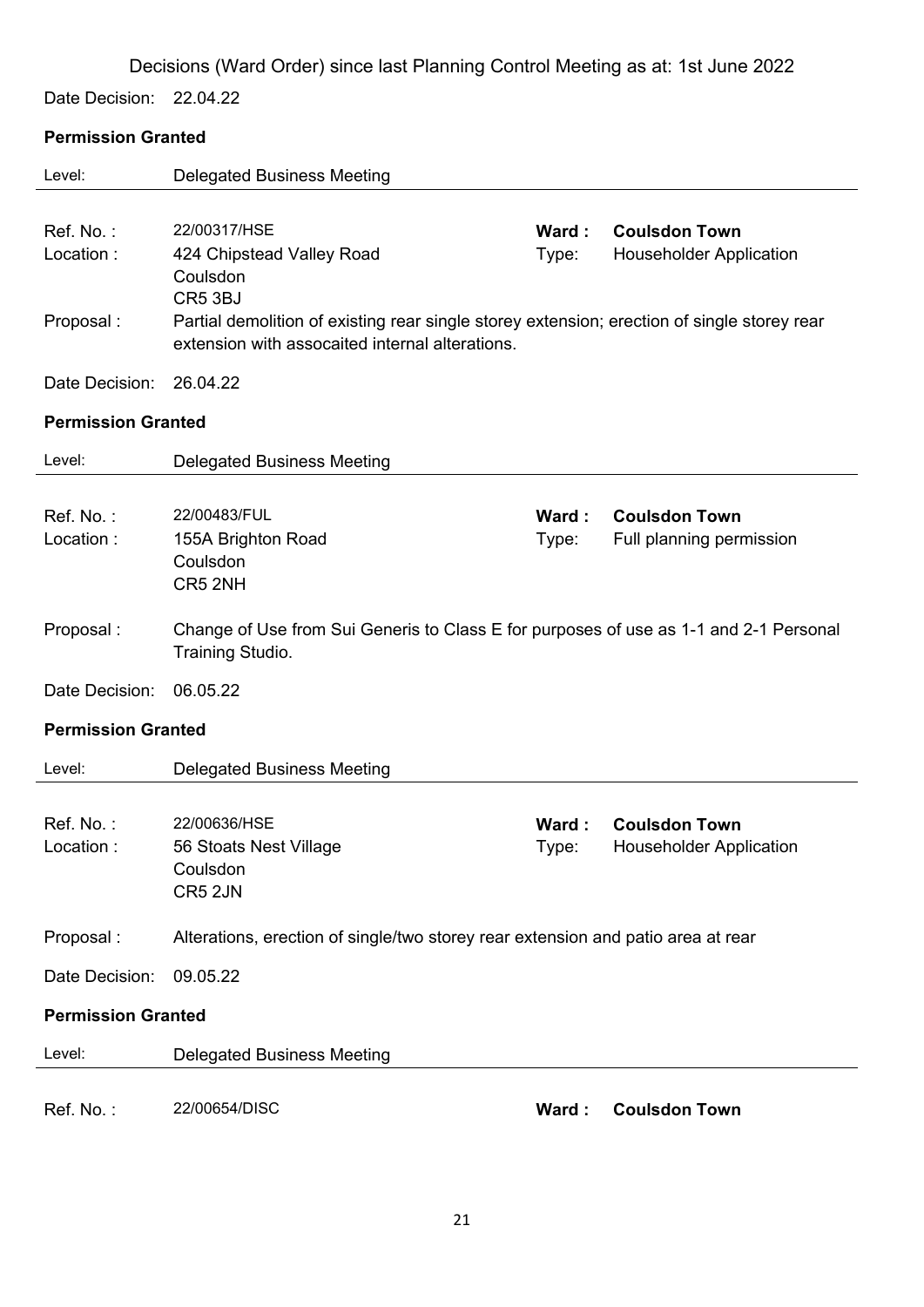| Proposal:                 | Demolition of existing two storey rear extension / conservatory and erection of new part                                                                                                                                                                                                                                                                                 |                |                                                        |
|---------------------------|--------------------------------------------------------------------------------------------------------------------------------------------------------------------------------------------------------------------------------------------------------------------------------------------------------------------------------------------------------------------------|----------------|--------------------------------------------------------|
|                           | Coulsdon<br>CR5 1NE                                                                                                                                                                                                                                                                                                                                                      |                |                                                        |
| Ref. No.:<br>Location:    | 22/00870/HSE<br>25 Woodplace Lane                                                                                                                                                                                                                                                                                                                                        | Ward:<br>Type: | <b>Coulsdon Town</b><br><b>Householder Application</b> |
| Level:                    | <b>Delegated Business Meeting</b>                                                                                                                                                                                                                                                                                                                                        |                |                                                        |
| <b>Permission Granted</b> |                                                                                                                                                                                                                                                                                                                                                                          |                |                                                        |
| Date Decision:            | 26.04.22                                                                                                                                                                                                                                                                                                                                                                 |                |                                                        |
| Proposal:                 | Alterations; erection of first floor rear extension                                                                                                                                                                                                                                                                                                                      |                |                                                        |
|                           | CR5 2EB                                                                                                                                                                                                                                                                                                                                                                  |                |                                                        |
| Location:                 | 9 Howard Road<br>Coulsdon                                                                                                                                                                                                                                                                                                                                                | Type:          | <b>Householder Application</b>                         |
| Ref. No.:                 | 22/00834/HSE                                                                                                                                                                                                                                                                                                                                                             | Ward:          | <b>Coulsdon Town</b>                                   |
| Level:                    | <b>Delegated Business Meeting</b>                                                                                                                                                                                                                                                                                                                                        |                |                                                        |
| <b>Approved</b>           |                                                                                                                                                                                                                                                                                                                                                                          |                |                                                        |
| Date Decision:            | 11.05.22                                                                                                                                                                                                                                                                                                                                                                 |                |                                                        |
|                           | permission 20/03766/CONR for variation of condition 2 (approved drawings) attached to<br>planning permisssion 19/03559/FUL for Demolition of existing warehouse (Flexible Use<br>Class B1b/B1c/B2/B8) and erection of a three storey building consisting of 1 x 3 bedroom<br>and 2 x 2 bedroom units with associated cycle/waste stores, car parking and<br>landscaping. |                |                                                        |
| Proposal:                 | Discharge of conditions 3 (external facing materials), 4 (landscaping), 6 (waste<br>management strategy) and 10 (construction logistics plan) attached to planning                                                                                                                                                                                                       |                |                                                        |
| Location:                 | Warehouse<br>330B Chipstead Valley Road<br>Coulsdon<br>CR5 3BE                                                                                                                                                                                                                                                                                                           | Type:          | <b>Discharge of Conditions</b>                         |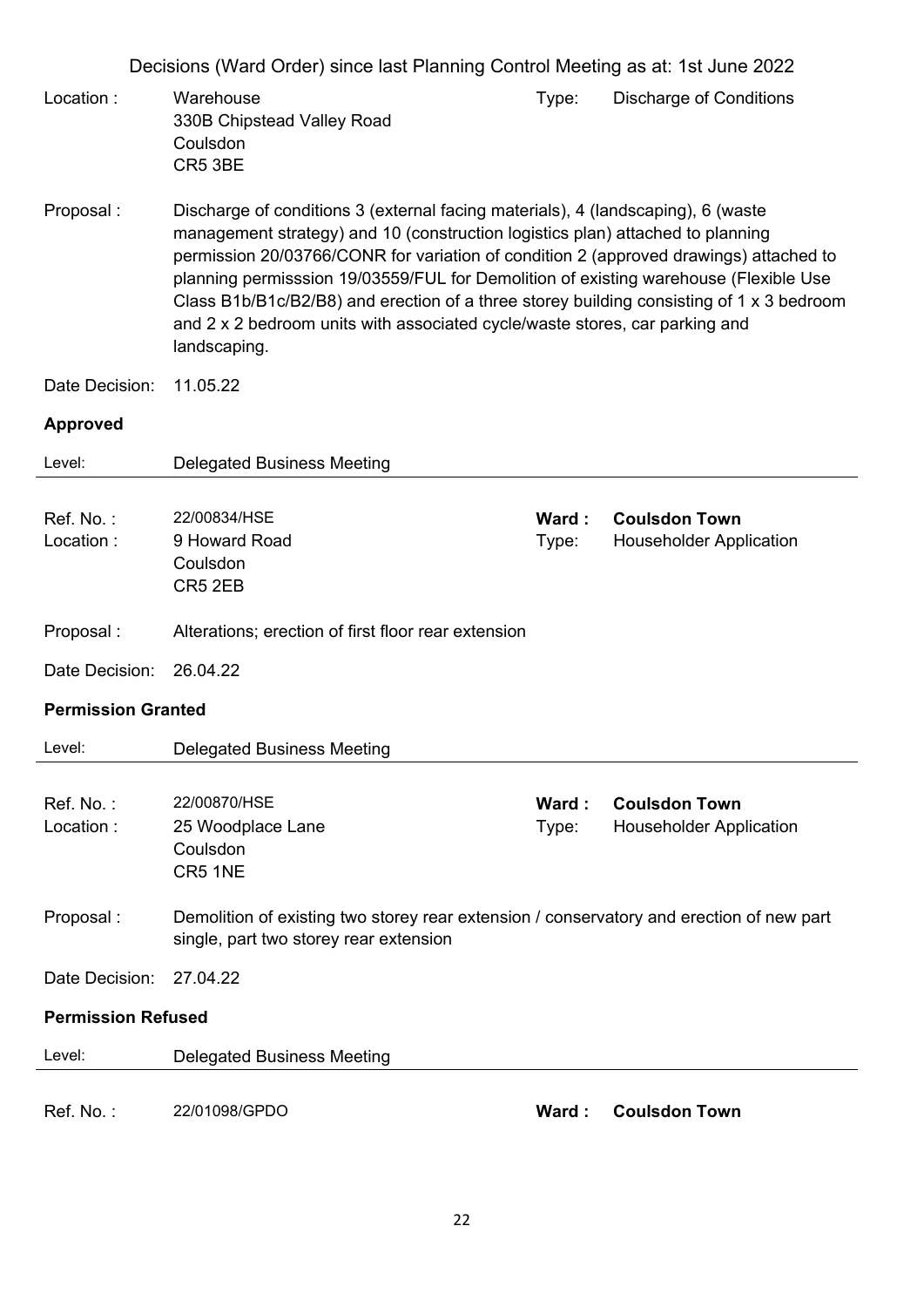|                                 | Decisions (Ward Order) since last Planning Control Meeting as at: 1st June 2022                                                                                                                   |                |                                                                            |
|---------------------------------|---------------------------------------------------------------------------------------------------------------------------------------------------------------------------------------------------|----------------|----------------------------------------------------------------------------|
| Location:                       | 48 Stoats Nest Village<br>Coulsdon<br>CR5 2JN                                                                                                                                                     | Type:          | Prior Appvl - Class A Larger<br><b>House Extns</b>                         |
| Proposal:                       | Erection of single storey rear extension projecting out 4.05 metres with a maximum<br>height of 3.55 metres                                                                                       |                |                                                                            |
| Date Decision:                  | 27.04.22                                                                                                                                                                                          |                |                                                                            |
|                                 | <b>Prior Approval No Jurisdiction (GPDO)</b>                                                                                                                                                      |                |                                                                            |
| Level:                          | <b>Delegated Business Meeting</b>                                                                                                                                                                 |                |                                                                            |
| Ref. No.:<br>Location:          | 22/01183/NMA<br>8 The Netherlands<br>Coulsdon<br>CR5 1ND                                                                                                                                          | Ward:<br>Type: | <b>Coulsdon Town</b><br>Non-material amendment                             |
| Proposal:                       | Non-material amendment to planning permission 21/03844/HSE (Alterations; Conversion<br>of existing garage to habitable accommodation and erection of single storey rear<br>extension)             |                |                                                                            |
| Date Decision:                  | 20.04.22                                                                                                                                                                                          |                |                                                                            |
| <b>Approved</b>                 |                                                                                                                                                                                                   |                |                                                                            |
| Level:                          | <b>Delegated Business Meeting</b>                                                                                                                                                                 |                |                                                                            |
| Ref. No.:<br>Location:          | 22/01299/GPDO<br>391 Chipstead Valley Road<br>Coulsdon<br>CR5 3BU                                                                                                                                 | Ward:<br>Type: | <b>Coulsdon Town</b><br>Prior Appvl - Class A Larger<br><b>House Extns</b> |
| Proposal:                       | Erection of a single storey rear extension projecting out 6 metres from the rear wall of the<br>original house with a height to the eaves of 3 metres and a maximum overall height of 3<br>metres |                |                                                                            |
| Date Decision:                  | 13.05.22                                                                                                                                                                                          |                |                                                                            |
| Approved (prior approvals only) |                                                                                                                                                                                                   |                |                                                                            |
| Level:                          | <b>Delegated Business Meeting</b>                                                                                                                                                                 |                |                                                                            |
| Ref. No.:<br>Location:          | 22/01773/PDO<br><b>Imperial House</b><br><b>Redlands</b><br>Coulsdon<br>CR5 2HT                                                                                                                   | Ward:<br>Type: | <b>Coulsdon Town</b><br>Observations on permitted<br>development           |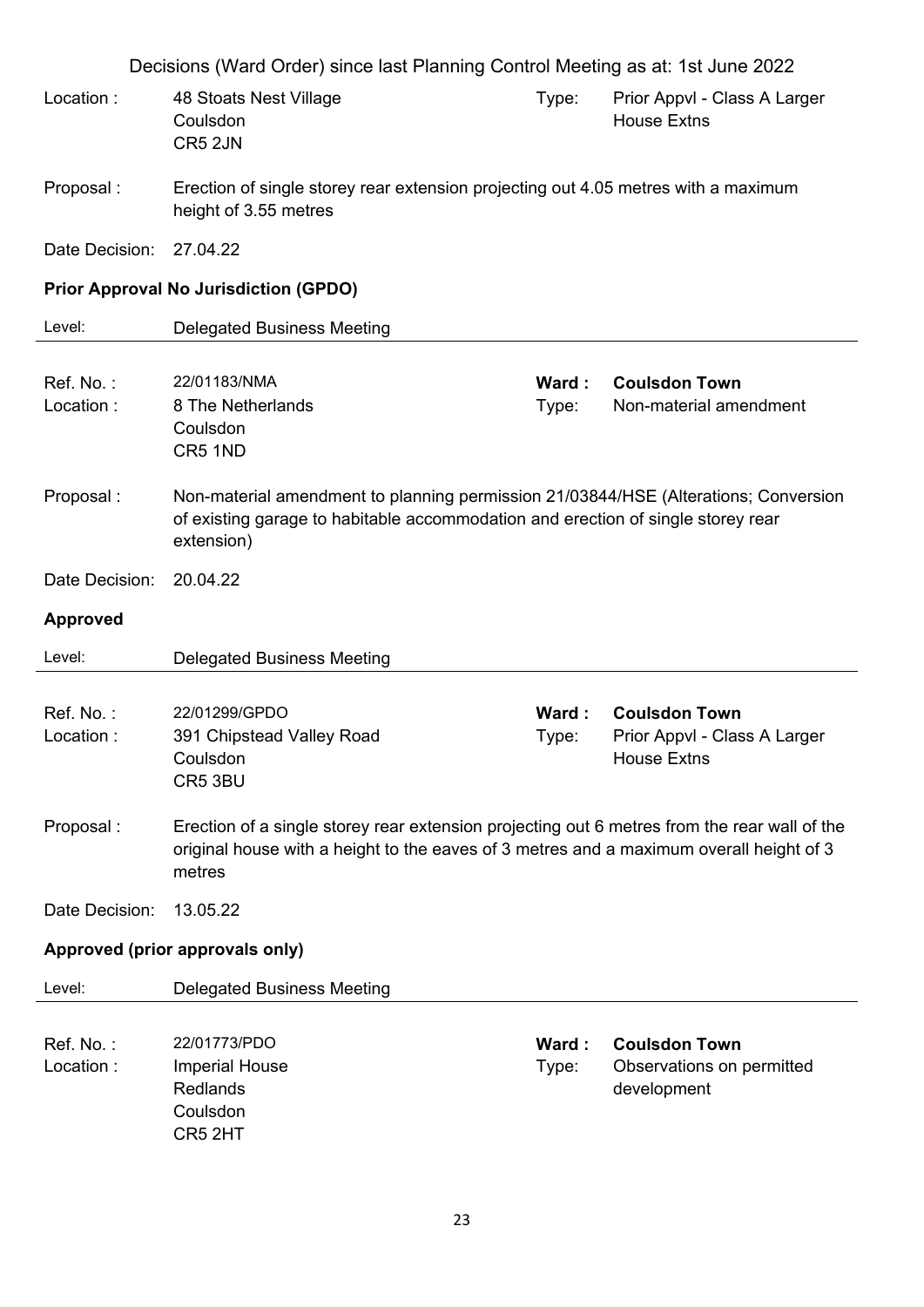- Proposal : Removal of 3 No. antennas and the installation of 3 No. replacement antennas on the existing 20m lattice tower. Removal of 1 No. cabinet and the installation of 2 No. replacement cabinets within the existing compound.
- Date Decision: 10.05.22

#### **No Objection**

Level: Delegated Business Meeting

| Ref. No.:<br>Location: | 20/01842/DISC<br>21-27 Sheldon Street<br>Croydon<br><b>CR0 1SS</b>                                                                                                                                                                                                                                                                                                                                                                                                                                                                                                                                                                                                                                                                                                     | Ward:<br>Type: | <b>Fairfield</b><br><b>Discharge of Conditions</b> |
|------------------------|------------------------------------------------------------------------------------------------------------------------------------------------------------------------------------------------------------------------------------------------------------------------------------------------------------------------------------------------------------------------------------------------------------------------------------------------------------------------------------------------------------------------------------------------------------------------------------------------------------------------------------------------------------------------------------------------------------------------------------------------------------------------|----------------|----------------------------------------------------|
| Proposal:              | Discharge of Condition 2 (Materials) and 4 (Contaminated Land) of planning application<br>reference: 18/05680/CONR (Application to vary Condition 13 (Restriction over use of<br>commercial unit as Chapel of Rest only) and Condition 1 (Approved Plans to allow for<br>the reduction in the size of the basement and an increase in the size of the commercial<br>unit on the ground floor) of Permission 16/03825/P for the Demolition of existing<br>buildings; erection of three/four storey building with basement comprising ground floor<br>commercial space (Chapel of Rest, Use Class D1), 11 one bedroom, 10 two bedroom<br>and 2 three bedroom flats; provision of associated landscaping and services, front<br>service bay, disabled and cycle parking). |                |                                                    |
| Date Decision:         | 29.04.22                                                                                                                                                                                                                                                                                                                                                                                                                                                                                                                                                                                                                                                                                                                                                               |                |                                                    |
| <b>Approved</b>        |                                                                                                                                                                                                                                                                                                                                                                                                                                                                                                                                                                                                                                                                                                                                                                        |                |                                                    |
| Level:                 | <b>Delegated Business Meeting</b>                                                                                                                                                                                                                                                                                                                                                                                                                                                                                                                                                                                                                                                                                                                                      |                |                                                    |
|                        |                                                                                                                                                                                                                                                                                                                                                                                                                                                                                                                                                                                                                                                                                                                                                                        |                |                                                    |
| Ref. No.:              | 20/03353/DISC                                                                                                                                                                                                                                                                                                                                                                                                                                                                                                                                                                                                                                                                                                                                                          | Ward:          | <b>Fairfield</b>                                   |
| Location:              | 21-27 Sheldon Street<br>Croydon<br><b>CR0 1SS</b>                                                                                                                                                                                                                                                                                                                                                                                                                                                                                                                                                                                                                                                                                                                      | Type:          | <b>Discharge of Conditions</b>                     |
| Proposal:              | Discharge of Condition 6 (LLFA Condition) of LPA ref: 18/05680/CONR (Application to<br>vary Condition 13 (Restriction over use of commercial unit as Chapel of Rest only) and<br>Condition 1 (Approved Plans to allow for the reduction in the size of the basement and an<br>increase in the size of the commercial unit on the ground floor) of Permission 16/03825/P<br>for the Demolition of existing buildings; erection of three/four storey building with<br>basement comprising ground floor commercial space (Chapel of Rest, Use Class D1), 11<br>one bedroom, 10 two bedroom and 2 three)                                                                                                                                                                   |                |                                                    |
| Date Decision:         | 13.05.22                                                                                                                                                                                                                                                                                                                                                                                                                                                                                                                                                                                                                                                                                                                                                               |                |                                                    |
| <b>Approved</b>        |                                                                                                                                                                                                                                                                                                                                                                                                                                                                                                                                                                                                                                                                                                                                                                        |                |                                                    |
| Level:                 | <b>Delegated Business Meeting</b>                                                                                                                                                                                                                                                                                                                                                                                                                                                                                                                                                                                                                                                                                                                                      |                |                                                    |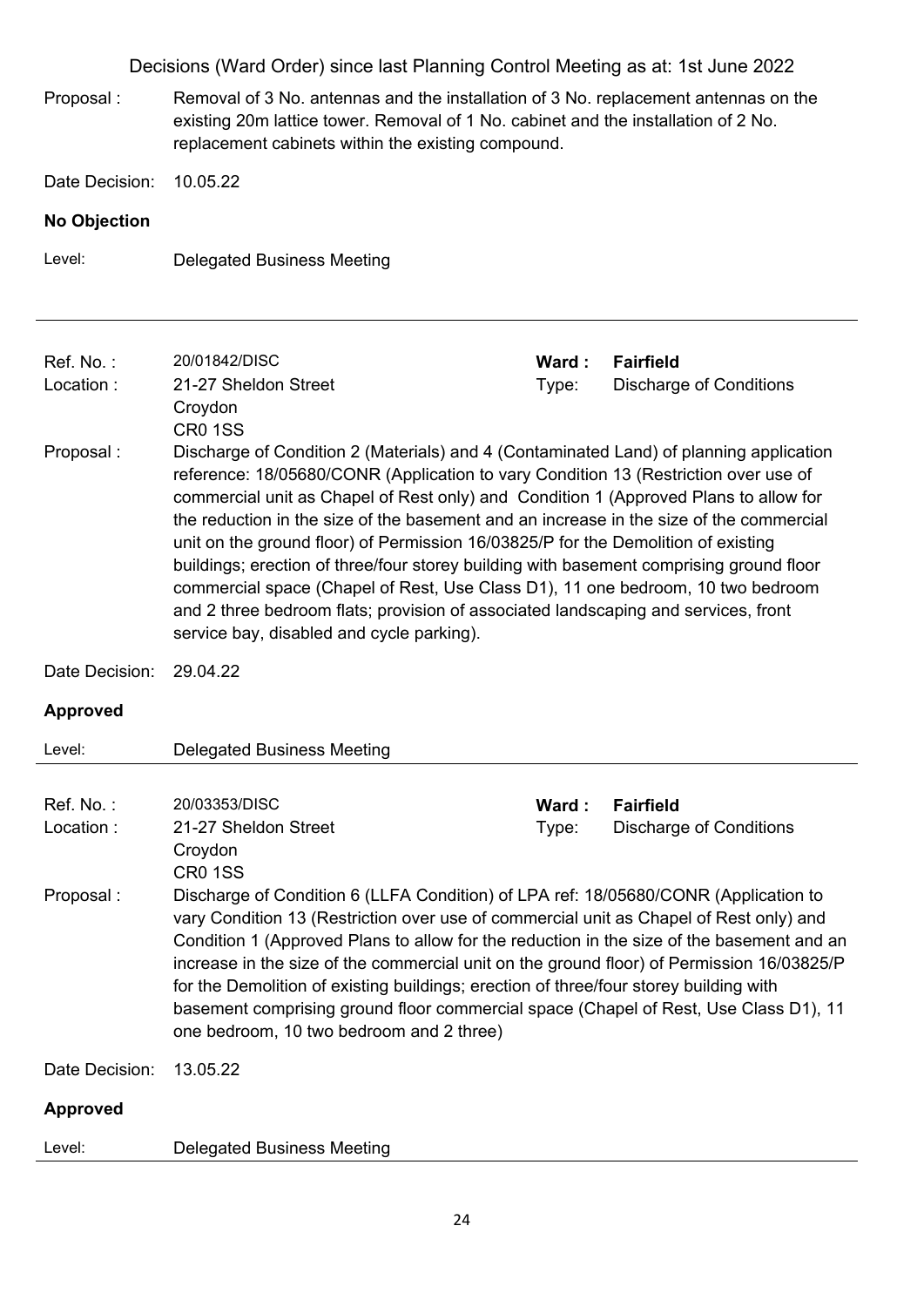| Ref. No.:<br>Location: | Decisions (Ward Order) since last Planning Control Meeting as at: 1st June 2022<br>21/01616/FUL<br>Land Rear Of 83 Lansdowne Road<br>Croydon<br>CR0 2BF                                                                                                                                                                                                                                                                                                                                                                                                                                                                                                                                                                                                                                                     | Ward:<br>Type: | <b>Fairfield</b><br>Full planning permission    |  |  |
|------------------------|-------------------------------------------------------------------------------------------------------------------------------------------------------------------------------------------------------------------------------------------------------------------------------------------------------------------------------------------------------------------------------------------------------------------------------------------------------------------------------------------------------------------------------------------------------------------------------------------------------------------------------------------------------------------------------------------------------------------------------------------------------------------------------------------------------------|----------------|-------------------------------------------------|--|--|
| Proposal:              | Construction of two storey building containing two self-contained flats                                                                                                                                                                                                                                                                                                                                                                                                                                                                                                                                                                                                                                                                                                                                     |                |                                                 |  |  |
| Date Decision:         | 06.05.22                                                                                                                                                                                                                                                                                                                                                                                                                                                                                                                                                                                                                                                                                                                                                                                                    |                |                                                 |  |  |
|                        | P. Granted with 106 legal Ag. (3 months)                                                                                                                                                                                                                                                                                                                                                                                                                                                                                                                                                                                                                                                                                                                                                                    |                |                                                 |  |  |
| Level:                 | <b>Delegated Business Meeting</b>                                                                                                                                                                                                                                                                                                                                                                                                                                                                                                                                                                                                                                                                                                                                                                           |                |                                                 |  |  |
| Ref. No.:<br>Location: | 21/03856/CONR<br>Land Adjacent To Croydon College<br><b>College Road</b><br>Croydon, CR0 1PF                                                                                                                                                                                                                                                                                                                                                                                                                                                                                                                                                                                                                                                                                                                | Ward:<br>Type: | <b>Fairfield</b><br><b>Removal of Condition</b> |  |  |
| Proposal:              | Variation of conditions 2 (approved plans) and 38 (parking facilities) imposed upon<br>planning permission 19/04987/FUL (for redevelopment of the site to provide a part 49<br>storey and part 34 storey building with basements, comprising 817 co-living units (Use<br>Class Sui Generis) within Tower A and 120 residential units (Use Class C3) within Tower<br>B, a cafe (Use Class A3), community use (Use Class D1), associated communal facilities<br>for co-living residents, amenity spaces, cycle parking, disabled parking spaces, refuse<br>and cycle storage and associated landscaping and public realm works) to allow for<br>amended parking arrangements including reduction in spaces, amended rooftop amenity<br>arrangements with additional plant and removal of benches in corridors |                |                                                 |  |  |
| Date Decision:         | 09.05.22                                                                                                                                                                                                                                                                                                                                                                                                                                                                                                                                                                                                                                                                                                                                                                                                    |                |                                                 |  |  |
|                        | P. Granted with 106 legal Ag. (3 months)                                                                                                                                                                                                                                                                                                                                                                                                                                                                                                                                                                                                                                                                                                                                                                    |                |                                                 |  |  |
| Level:                 | <b>Delegated Business Meeting</b>                                                                                                                                                                                                                                                                                                                                                                                                                                                                                                                                                                                                                                                                                                                                                                           |                |                                                 |  |  |
| Ref. No.:<br>Location: | 21/04181/CONR<br>21 - 27 Sheldon Street<br>Croydon<br><b>CR0 1SS</b>                                                                                                                                                                                                                                                                                                                                                                                                                                                                                                                                                                                                                                                                                                                                        | Ward:<br>Type: | <b>Fairfield</b><br><b>Removal of Condition</b> |  |  |
| Proposal:              | Application to vary Condition 1 (approved plans) of LPA reference: 19/05985/CONR<br>(Application to vary Condition 4 (contaminated Land) of Permission 18/05680/CONR<br>Application to vary Condition 13 (Restriction over use of commercial unit as Chapel of                                                                                                                                                                                                                                                                                                                                                                                                                                                                                                                                              |                |                                                 |  |  |

Rest only) and Condition 1 (Approved Plans to allow for the reduction in the size of the basement and an increase in the size of the commercial unit on the ground floor) of Permission 16/03825/P for the Demolition of existing buildings; erection of three/four storey building with basement comprising ground floor commercial space (Chapel of Rest, Use Class D1), 11 one bedroom, 10 two bedroom and 2 three bedroom flats; provision of associated landscaping and services, front service bay, disabled and cycle parking (amended description))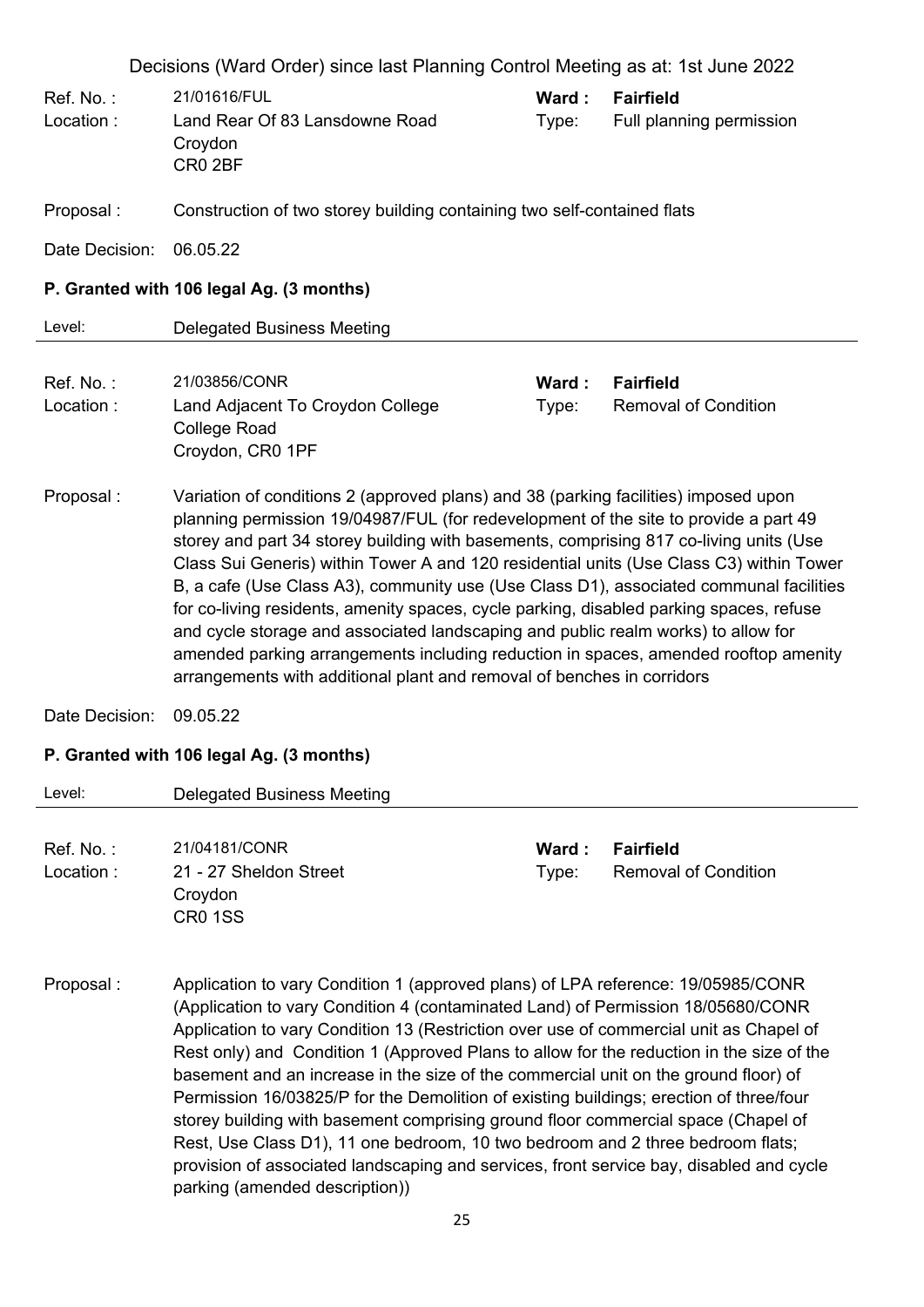Date Decision: 29.04.22

#### **Withdrawn application**

| Level:                       | <b>Delegated Business Meeting</b>                                                                                                                                                                                                                                                                                                                                                                                                                                                                                                                                                                                                                                                                                                                                                                                                                                                                 |       |                             |  |  |
|------------------------------|---------------------------------------------------------------------------------------------------------------------------------------------------------------------------------------------------------------------------------------------------------------------------------------------------------------------------------------------------------------------------------------------------------------------------------------------------------------------------------------------------------------------------------------------------------------------------------------------------------------------------------------------------------------------------------------------------------------------------------------------------------------------------------------------------------------------------------------------------------------------------------------------------|-------|-----------------------------|--|--|
|                              |                                                                                                                                                                                                                                                                                                                                                                                                                                                                                                                                                                                                                                                                                                                                                                                                                                                                                                   |       |                             |  |  |
| Ref. No.:                    | 21/04182/CONR                                                                                                                                                                                                                                                                                                                                                                                                                                                                                                                                                                                                                                                                                                                                                                                                                                                                                     | Ward: | <b>Fairfield</b>            |  |  |
| Location:                    | 21 - 27 Sheldon Street                                                                                                                                                                                                                                                                                                                                                                                                                                                                                                                                                                                                                                                                                                                                                                                                                                                                            | Type: | <b>Removal of Condition</b> |  |  |
|                              | Croydon                                                                                                                                                                                                                                                                                                                                                                                                                                                                                                                                                                                                                                                                                                                                                                                                                                                                                           |       |                             |  |  |
|                              | <b>CR0 1SS</b>                                                                                                                                                                                                                                                                                                                                                                                                                                                                                                                                                                                                                                                                                                                                                                                                                                                                                    |       |                             |  |  |
|                              |                                                                                                                                                                                                                                                                                                                                                                                                                                                                                                                                                                                                                                                                                                                                                                                                                                                                                                   |       |                             |  |  |
| Proposal:                    | Application to vary Condition 1 (approved plans) and Condition 2 (Materials) of LPA<br>reference: 19/05985/CONR (Application to vary Condition 4 (contaminated Land) of<br>Permission 18/05680/CONR Application to vary Condition 13 (Restriction over use of<br>commercial unit as Chapel of Rest only) and Condition 1 (Approved Plans to allow for<br>the reduction in the size of the basement and an increase in the size of the commercial<br>unit on the ground floor) of Permission 16/03825/P for the Demolition of existing<br>buildings; erection of three/four storey building with basement comprising ground floor<br>commercial space (Chapel of Rest, Use Class D1), 11 one bedroom, 10 two bedroom<br>and 2 three bedroom flats; provision of associated landscaping and services, front<br>service bay, disabled and cycle parking (amended description)) (Amended description) |       |                             |  |  |
| Date Decision:               | 29.04.22                                                                                                                                                                                                                                                                                                                                                                                                                                                                                                                                                                                                                                                                                                                                                                                                                                                                                          |       |                             |  |  |
| <b>Withdrawn application</b> |                                                                                                                                                                                                                                                                                                                                                                                                                                                                                                                                                                                                                                                                                                                                                                                                                                                                                                   |       |                             |  |  |
| Level:                       | <b>Delegated Business Meeting</b>                                                                                                                                                                                                                                                                                                                                                                                                                                                                                                                                                                                                                                                                                                                                                                                                                                                                 |       |                             |  |  |
|                              |                                                                                                                                                                                                                                                                                                                                                                                                                                                                                                                                                                                                                                                                                                                                                                                                                                                                                                   |       |                             |  |  |
| Ref. No.:                    | 21/04236/CONR                                                                                                                                                                                                                                                                                                                                                                                                                                                                                                                                                                                                                                                                                                                                                                                                                                                                                     | Ward: | <b>Fairfield</b>            |  |  |
| Location:                    | Land Adjacent To Croydon College                                                                                                                                                                                                                                                                                                                                                                                                                                                                                                                                                                                                                                                                                                                                                                                                                                                                  | Type: | <b>Removal of Condition</b> |  |  |
|                              | <b>College Road</b>                                                                                                                                                                                                                                                                                                                                                                                                                                                                                                                                                                                                                                                                                                                                                                                                                                                                               |       |                             |  |  |
|                              | Croydon, CR0 1PF                                                                                                                                                                                                                                                                                                                                                                                                                                                                                                                                                                                                                                                                                                                                                                                                                                                                                  |       |                             |  |  |
| Proposal:                    | Removal of condition 42 (requirement for petrol interceptor) imposed upon planning<br>permission 19/04987/FUL (for redevelopment of the site to provide a part 49 storey and<br>part 34 storey building with basements, comprising 817 co-living units (Use Class Sui<br>Generis) within Tower A and 120 residential units (Use Class C3) within Tower B, a cafe<br>(Lee Class $\Lambda$ 3), community use (Llee Class D1), associated communal facilities for co.                                                                                                                                                                                                                                                                                                                                                                                                                                |       |                             |  |  |

(Use Class A3), community use (Use Class D1), associated communal facilities for coliving residents, amenity spaces, cycle parking, disabled parking spaces, refuse and cycle storage and associated landscaping and public realm works)

Date Decision: 09.05.22

### **P. Granted with 106 legal Ag. (3 months)**

| Level:     | Delegated Business Meeting |                 |
|------------|----------------------------|-----------------|
| Ref. No. : | 21/04923/FUL               | Ward: Fairfield |
|            |                            |                 |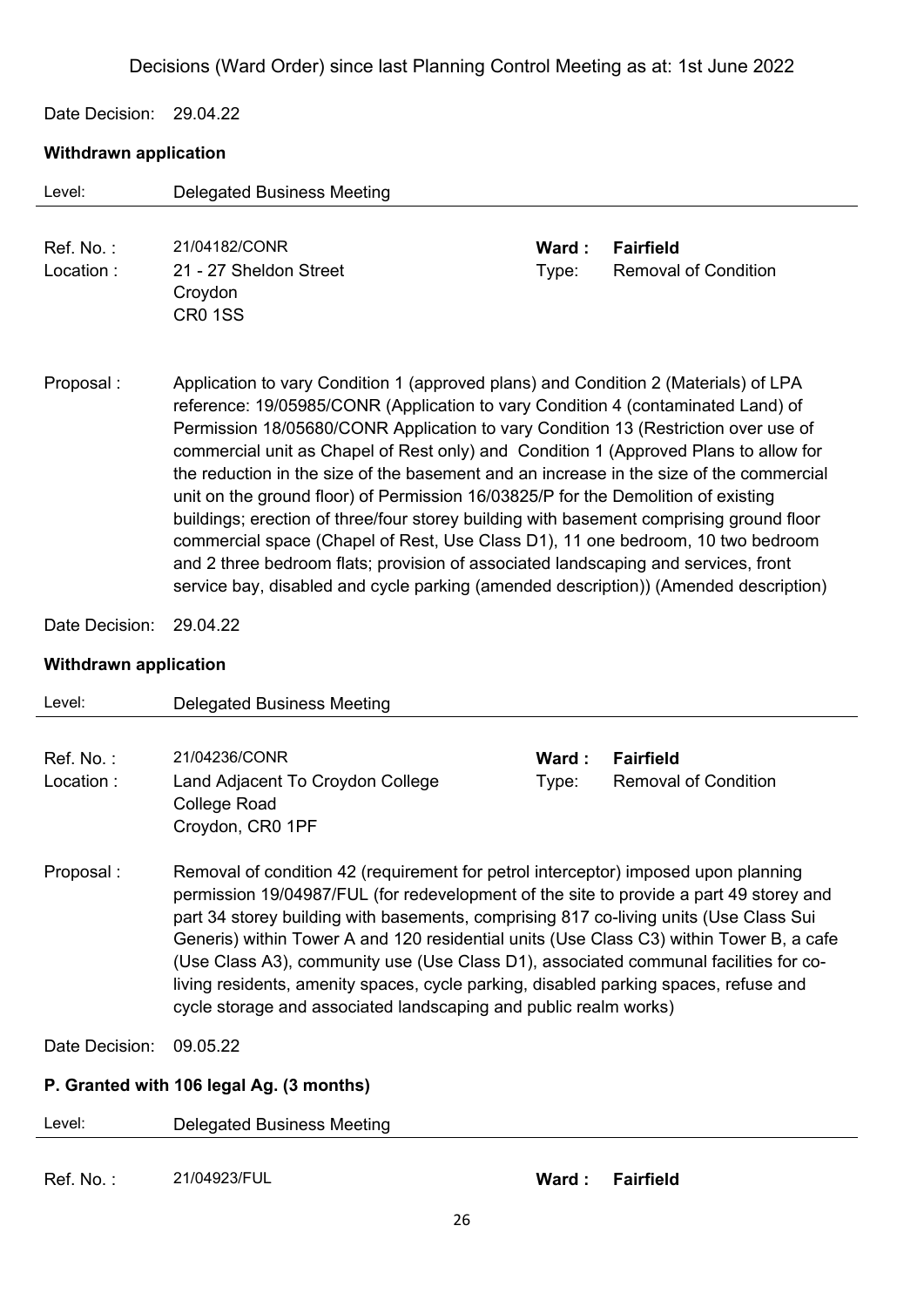|                              | Decisions (Ward Order) since last Planning Control Meeting as at: 1st June 2022                                                                                                                                                                                                                                                                                |                |                                                          |  |  |
|------------------------------|----------------------------------------------------------------------------------------------------------------------------------------------------------------------------------------------------------------------------------------------------------------------------------------------------------------------------------------------------------------|----------------|----------------------------------------------------------|--|--|
| Location:                    | 72 North End<br>Croydon                                                                                                                                                                                                                                                                                                                                        | Type:          | Full planning permission                                 |  |  |
| Proposal:                    | CR0 1UJ<br>Installation of new shopfront and roller shutter; extract flue ducting and new plant.                                                                                                                                                                                                                                                               |                |                                                          |  |  |
| Date Decision:               | 10.05.22                                                                                                                                                                                                                                                                                                                                                       |                |                                                          |  |  |
| <b>Permission Granted</b>    |                                                                                                                                                                                                                                                                                                                                                                |                |                                                          |  |  |
| Level:                       | <b>Delegated Business Meeting</b>                                                                                                                                                                                                                                                                                                                              |                |                                                          |  |  |
| Ref. No.:<br>Location:       | 21/04924/ADV<br>72 North End<br>Croydon<br>CR <sub>0</sub> 1UJ                                                                                                                                                                                                                                                                                                 | Ward:<br>Type: | <b>Fairfield</b><br>Consent to display<br>advertisements |  |  |
| Proposal:                    | Externally illuminated fascia and projecting signs                                                                                                                                                                                                                                                                                                             |                |                                                          |  |  |
| Date Decision:               | 10.05.22                                                                                                                                                                                                                                                                                                                                                       |                |                                                          |  |  |
|                              | <b>Consent Refused (Advertisement)</b>                                                                                                                                                                                                                                                                                                                         |                |                                                          |  |  |
| Level:                       | <b>Delegated Business Meeting</b>                                                                                                                                                                                                                                                                                                                              |                |                                                          |  |  |
| Ref. No.:<br>Location:       | 21/05856/FUL<br><b>Meridian House</b><br>11 Wellesley Road<br>Croydon<br>CR0 2NW                                                                                                                                                                                                                                                                               | Ward:<br>Type: | <b>Fairfield</b><br>Full planning permission             |  |  |
| Proposal:                    | Use of part of the ground floor as a means of access to and alterations and flexible<br>change of use from Class E (offices) to Class E (offices) & Class F1 (educational/training<br>centre) of the Lower Ground Floor, 2nd, 3rd, 4th and 5th Floors only (Amended<br>Description).                                                                           |                |                                                          |  |  |
| Date Decision:               | 28.04.22                                                                                                                                                                                                                                                                                                                                                       |                |                                                          |  |  |
| <b>Withdrawn application</b> |                                                                                                                                                                                                                                                                                                                                                                |                |                                                          |  |  |
| Level:                       | <b>Delegated Business Meeting</b>                                                                                                                                                                                                                                                                                                                              |                |                                                          |  |  |
| Ref. No.:<br>Location:       | 21/06353/CONR<br>71 George Street<br>Croydon                                                                                                                                                                                                                                                                                                                   | Ward:<br>Type: | <b>Fairfield</b><br><b>Removal of Condition</b>          |  |  |
| Proposal:                    | CR0 1LD<br>Variation of condition 4 (opening hours) of planning permission 20/02144/FUL for Change<br>of use from A1 and A2 to A3 with A5 use to the ground floor and associated extraction<br>flue (approved 03.09.2020) to allow opening hours of 08:00 - 23:00 Monday to Friday,<br>08:00 - 00:00 Saturday, and 11:00 - 20:00 on Sundays and Bank Holidays. |                |                                                          |  |  |
| Date Decision:               | 06.05.22                                                                                                                                                                                                                                                                                                                                                       |                |                                                          |  |  |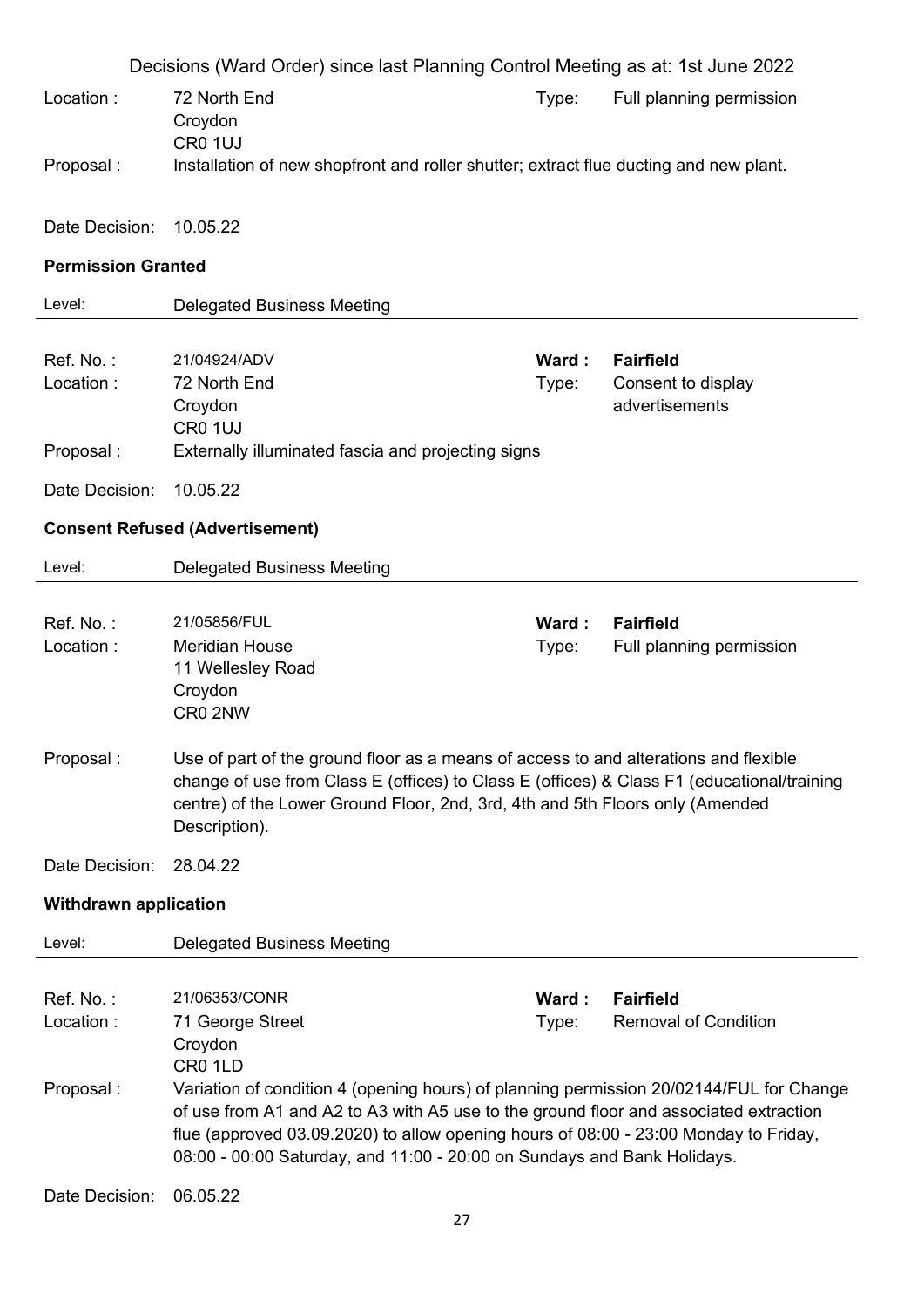| <b>Permission Granted</b> |                                                                                            |       |                                      |
|---------------------------|--------------------------------------------------------------------------------------------|-------|--------------------------------------|
| Level:                    | <b>Delegated Business Meeting</b>                                                          |       |                                      |
|                           |                                                                                            |       |                                      |
| Ref. No.:                 | 22/00227/FUL                                                                               | Ward: | <b>Fairfield</b>                     |
| Location:                 | 15 Coombe Road                                                                             | Type: | Full planning permission             |
|                           | Croydon                                                                                    |       |                                      |
|                           | CR0 1BD                                                                                    |       |                                      |
| Proposal:                 | Proposed conversion of house to form 2no. self contained flats                             |       |                                      |
| Date Decision:            | 25.04.22                                                                                   |       |                                      |
| <b>Permission Refused</b> |                                                                                            |       |                                      |
| Level:                    | <b>Delegated Business Meeting</b>                                                          |       |                                      |
|                           |                                                                                            |       |                                      |
| Ref. No.:                 | 22/00324/DISC                                                                              | Ward: | <b>Fairfield</b>                     |
| Location:                 | 39A & 39B Chatsworth Road                                                                  | Type: | <b>Discharge of Conditions</b>       |
|                           | Croydon<br>CR0 1HF                                                                         |       |                                      |
| Proposal:                 | Discharge of Conditions 10 (Carbon reduction), 11 (Water reduction) and 13 (Soil           |       |                                      |
|                           | contamination) attached to planning permission 18/05322/FUL for demolition of existing     |       |                                      |
|                           | buildings, erection of two storey building with accommodation in basement and in           |       |                                      |
|                           | roofspace and comprising 8 flats (1 x 3 bedroom flat, 4 x 2 bedroom flats, 3 x 1 bedroom   |       |                                      |
|                           | flats), provision of associated off-street parking to rear, provision of associated refuse |       |                                      |
|                           | storage and cycle storage to the rear.                                                     |       |                                      |
| Date Decision:            | 26.04.22                                                                                   |       |                                      |
| <b>Approved</b>           |                                                                                            |       |                                      |
|                           |                                                                                            |       |                                      |
| Level:                    | <b>Delegated Business Meeting</b>                                                          |       |                                      |
|                           |                                                                                            |       |                                      |
| Ref. No.:<br>Location:    | 22/00497/ADV<br><b>Outside Norwich Union House</b>                                         | Ward: | <b>Fairfield</b>                     |
|                           | 96 George Street                                                                           | Type: | Consent to display<br>advertisements |
|                           | Croydon                                                                                    |       |                                      |
|                           | CR <sub>0</sub> 1PJ                                                                        |       |                                      |
|                           |                                                                                            |       |                                      |
| Proposal:                 | <b>Small Format Advertisement</b>                                                          |       |                                      |
| Date Decision:            | 28.04.22                                                                                   |       |                                      |
|                           | <b>Consent Granted (Advertisement)</b>                                                     |       |                                      |
| Level:                    | <b>Delegated Business Meeting</b>                                                          |       |                                      |
|                           |                                                                                            |       |                                      |
| Ref. No.:                 | 22/00500/ADV                                                                               | Ward: | <b>Fairfield</b>                     |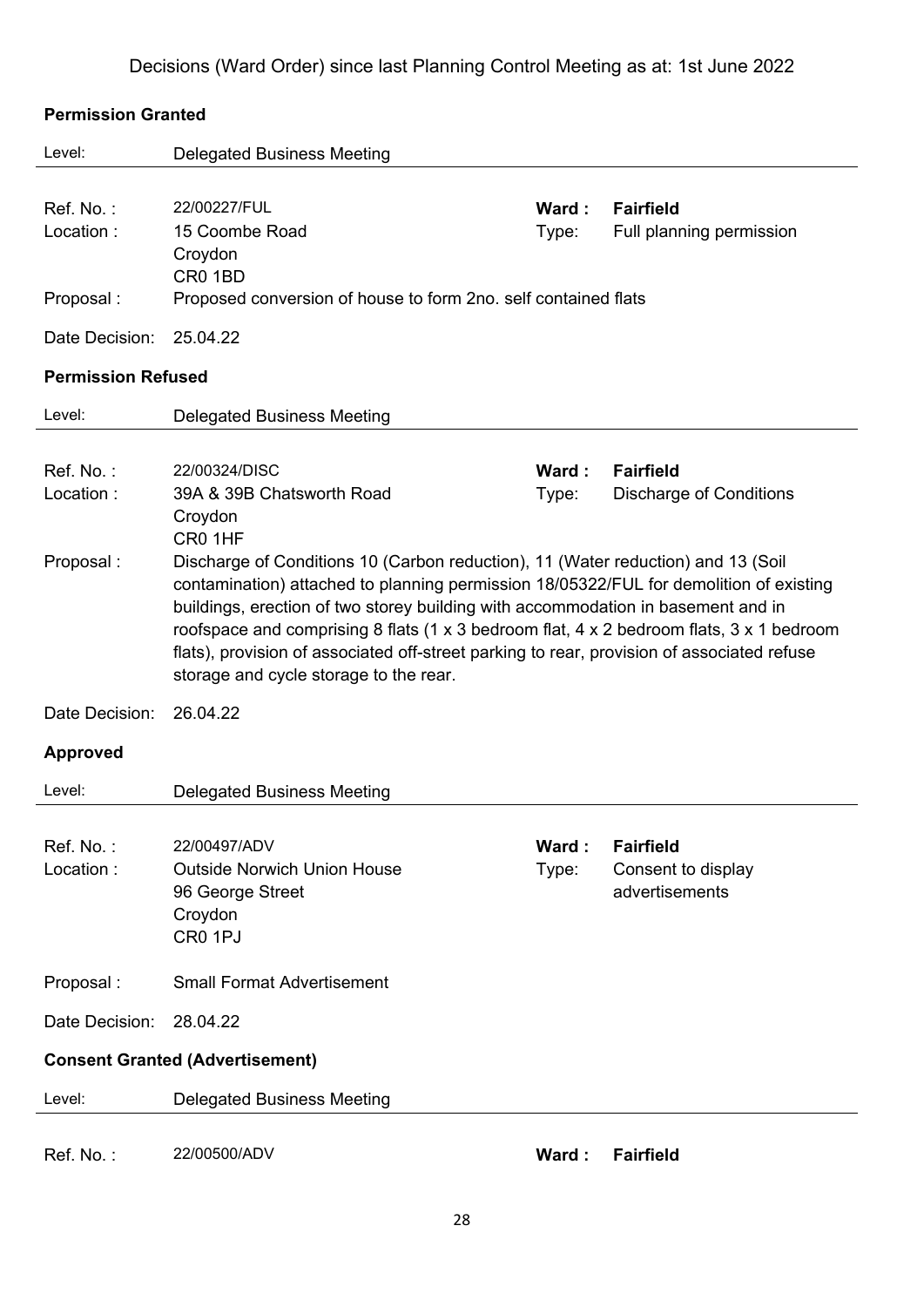|                        | Decisions (Ward Order) since last Planning Control Meeting as at: 1st June 2022                                                                          |                |                                                    |
|------------------------|----------------------------------------------------------------------------------------------------------------------------------------------------------|----------------|----------------------------------------------------|
| Location:              | <b>Outside Suffolk House</b><br>George Street<br>Croydon<br>CR0 1PE                                                                                      | Type:          | Consent to display<br>advertisements               |
| Proposal:              | Small formal advertisement                                                                                                                               |                |                                                    |
| Date Decision:         | 28.04.22                                                                                                                                                 |                |                                                    |
|                        | <b>Consent Granted (Advertisement)</b>                                                                                                                   |                |                                                    |
| Level:                 | <b>Delegated Business Meeting</b>                                                                                                                        |                |                                                    |
| Ref. No.:<br>Location: | 22/00605/DISC<br>6-44 Station Road And Queens Hall Car<br>Park, Poplar Walk, Croydon (St Michael's<br>Square)                                            | Ward:<br>Type: | <b>Fairfield</b><br><b>Discharge of Conditions</b> |
| Proposal:              | Details required by Condition 5, items 3 c and f (security shutters and window design on<br>No.6-12 Station Road), of planning permission 20/04010/CONR. |                |                                                    |
| Date Decision:         | 09.05.22                                                                                                                                                 |                |                                                    |
| <b>Approved</b>        |                                                                                                                                                          |                |                                                    |
| Level:                 | <b>Delegated Business Meeting</b>                                                                                                                        |                |                                                    |
| Ref. No.:<br>Location: | 22/00650/DISC<br>6-44 Station Road And Queens Hall Car<br>Park, Poplar Walk, Croydon (St Michaels<br>Square)                                             | Ward:<br>Type: | <b>Fairfield</b><br><b>Discharge of Conditions</b> |
| Proposal:              | Partial discharge of details required by Condition 22 (public art strategy) of planning<br>permission 20/04010/CONR.                                     |                |                                                    |
| Date Decision:         | 10.05.22                                                                                                                                                 |                |                                                    |
| <b>Approved</b>        |                                                                                                                                                          |                |                                                    |
| Level:                 | <b>Delegated Business Meeting</b>                                                                                                                        |                |                                                    |
| Ref. No.:              | 22/00696/DISC                                                                                                                                            | Ward:          | <b>Fairfield</b>                                   |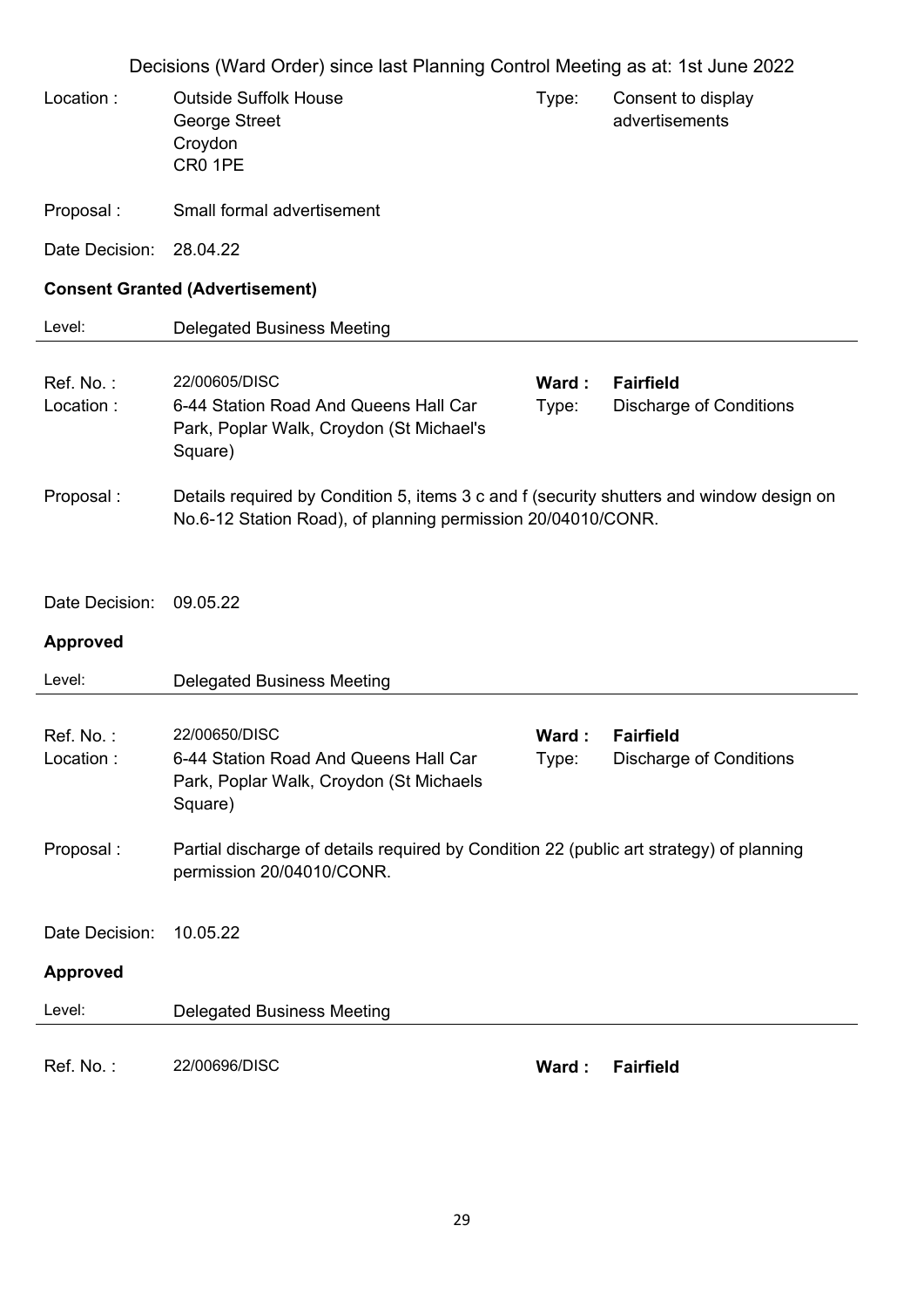|                           | Decisions (Ward Order) since last Planning Control Meeting as at: 1st June 2022                                                                                                                                                                                                                                                                  |                |                                              |
|---------------------------|--------------------------------------------------------------------------------------------------------------------------------------------------------------------------------------------------------------------------------------------------------------------------------------------------------------------------------------------------|----------------|----------------------------------------------|
| Location:                 | <b>Cambridge House</b><br>16-18 Wellesley Road<br>Croydon<br>CR <sub>0</sub> 2DD                                                                                                                                                                                                                                                                 | Type:          | <b>Discharge of Conditions</b>               |
| Proposal:                 | Details pursuant to condition 9 (Playspace/strategy) as per p.p. 16/03368/P granted for<br>Demolition of existing buildings; erection of 26 storey building with double height ground<br>floor plus basement level comprising 63 two bedroom, 20 one bedroom and 9 three<br>bedroom flats; provision of access, landscaping and 3 parking spaces |                |                                              |
| Date Decision:            | 25.04.22                                                                                                                                                                                                                                                                                                                                         |                |                                              |
| Not approved              |                                                                                                                                                                                                                                                                                                                                                  |                |                                              |
| Level:                    | <b>Delegated Business Meeting</b>                                                                                                                                                                                                                                                                                                                |                |                                              |
| Ref. No.:<br>Location:    | 22/00724/FUL<br>Idahota House<br>50 Sydenham Road<br>Croydon<br>CR0 2EF                                                                                                                                                                                                                                                                          | Ward:<br>Type: | <b>Fairfield</b><br>Full planning permission |
| Proposal:                 | Erection of a pair of two-storey 2 bedroom houses, landscaping, cycle/refuse storage and<br>parking with pedestrian access along the side of no.50 Sydenham Road.                                                                                                                                                                                |                |                                              |
| Date Decision:            | 28.04.22                                                                                                                                                                                                                                                                                                                                         |                |                                              |
| <b>Permission Refused</b> |                                                                                                                                                                                                                                                                                                                                                  |                |                                              |
| Level:                    | <b>Delegated Business Meeting</b>                                                                                                                                                                                                                                                                                                                |                |                                              |
| Ref. No.:<br>Location:    | 22/00785/LE<br>Alhambra House<br>9 St Michael's Road<br>Croydon<br>CR9 3DD                                                                                                                                                                                                                                                                       | Ward:<br>Type: | <b>Fairfield</b><br>LDC (Existing) Use edged |
| Proposal:                 | Continued use as Offices within use Class E.                                                                                                                                                                                                                                                                                                     |                |                                              |
| Date Decision:            | 20.04.22                                                                                                                                                                                                                                                                                                                                         |                |                                              |
|                           | <b>Lawful Dev. Cert. Granted (existing)</b>                                                                                                                                                                                                                                                                                                      |                |                                              |
| Level:                    | <b>Delegated Business Meeting</b>                                                                                                                                                                                                                                                                                                                |                |                                              |
| Ref. No.:                 | 22/00840/GPDO                                                                                                                                                                                                                                                                                                                                    | Ward:          | <b>Fairfield</b>                             |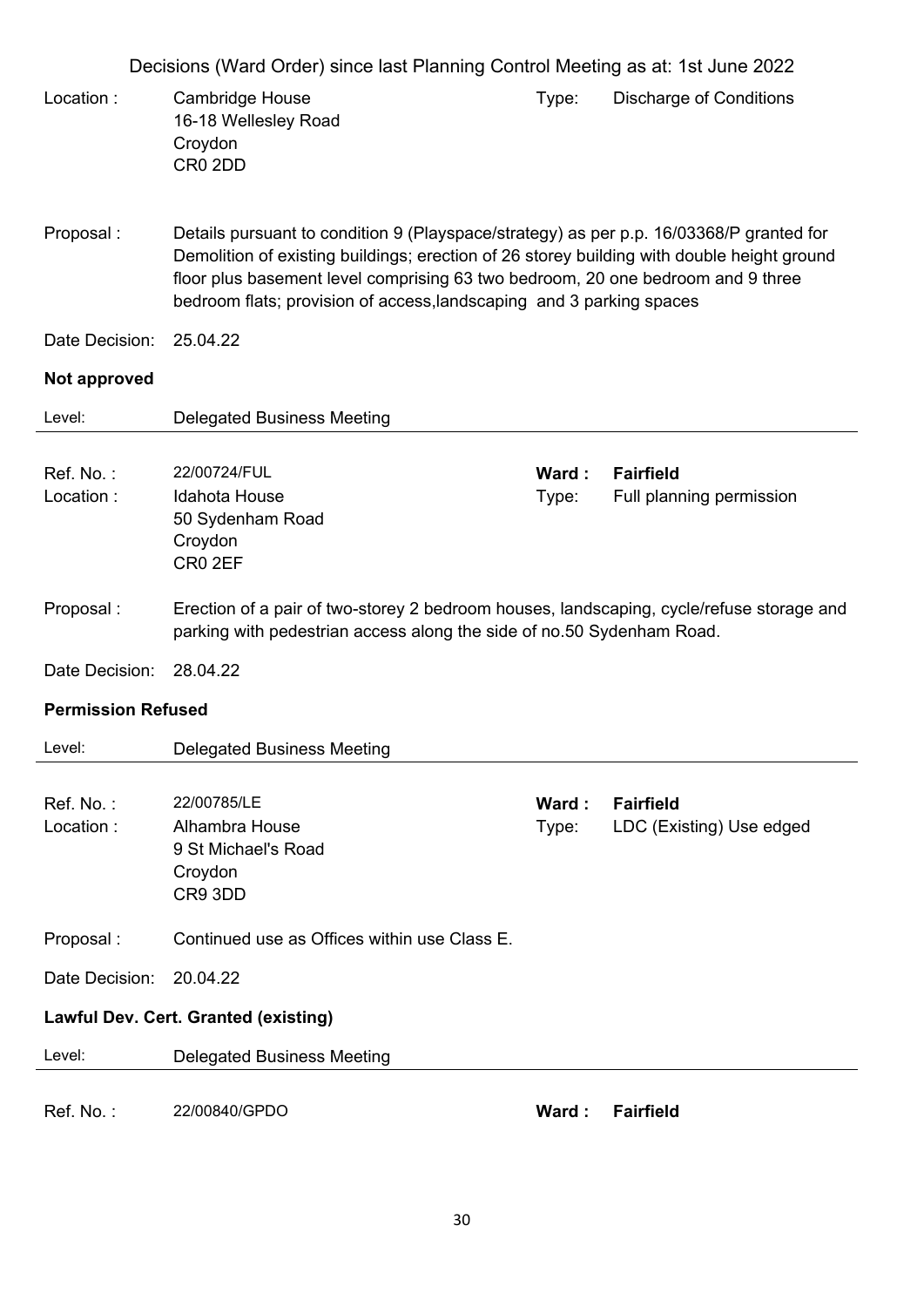| Location: | 53 - 55 North End | Tvpe: | Prior Appyl - Class E to |
|-----------|-------------------|-------|--------------------------|
|           | Crovdon           |       | (dwellings) C3           |
|           | CR0 1TG           |       |                          |

- Proposal : Change of use of first, second and third floors from (Use Class E) Commercial, Business and Service to 6no. self contained residential units (Use Class C3) (Prior Approval Notification -- Schedule 2, Part 3, Class MA)
- Date Decision: 29.04.22

### **(Approval) refused**

| Level:                 | <b>Delegated Business Meeting</b>                                                                                                                                                                                                                                                                                                                                                                    |        |                                        |
|------------------------|------------------------------------------------------------------------------------------------------------------------------------------------------------------------------------------------------------------------------------------------------------------------------------------------------------------------------------------------------------------------------------------------------|--------|----------------------------------------|
|                        |                                                                                                                                                                                                                                                                                                                                                                                                      |        |                                        |
| Ref. No.:              | 22/00988/DISC                                                                                                                                                                                                                                                                                                                                                                                        | Ward : | <b>Fairfield</b>                       |
| Location:              | Development Site Former Site Of Sydenham<br>Court<br>52 Sydenham Road<br>Croydon<br>CR <sub>0</sub> 2EF                                                                                                                                                                                                                                                                                              | Type:  | <b>Discharge of Conditions</b>         |
| Proposal:              | Discharge of condition 13 (drainage) of planning permission 19/04764/FUL for the<br>proposed demolition of the existing buildings followed by the re-development of a new<br>residential development consisting of two separate blocks (6 storeys and 4 storeys<br>respectively) containing 43 new homes, new hard and soft landscaping, courtyards, cycle<br>and vehicle parking with refuse areas. |        |                                        |
| Date Decision:         | 12.05.22                                                                                                                                                                                                                                                                                                                                                                                             |        |                                        |
| <b>Approved</b>        |                                                                                                                                                                                                                                                                                                                                                                                                      |        |                                        |
| Level:                 | <b>Delegated Business Meeting</b>                                                                                                                                                                                                                                                                                                                                                                    |        |                                        |
|                        |                                                                                                                                                                                                                                                                                                                                                                                                      |        |                                        |
| Ref. No.:<br>Location: | 22/01041/ADV                                                                                                                                                                                                                                                                                                                                                                                         | Ward : | <b>Fairfield</b><br>Consent to display |
|                        | 77A Station Road                                                                                                                                                                                                                                                                                                                                                                                     | Type:  |                                        |
|                        |                                                                                                                                                                                                                                                                                                                                                                                                      |        |                                        |
|                        | Croydon<br>CR <sub>0</sub> 2RD                                                                                                                                                                                                                                                                                                                                                                       |        | advertisements                         |
| Proposal:              | Replacement of existing 1no. Internally illuminated 48 sheet advertisement billboard with<br>1no. 48 sheet digital LED advertisement display.                                                                                                                                                                                                                                                        |        |                                        |
| Date Decision:         | 05.05.22                                                                                                                                                                                                                                                                                                                                                                                             |        |                                        |
|                        | <b>Consent Granted (Advertisement)</b>                                                                                                                                                                                                                                                                                                                                                               |        |                                        |
| Level:                 | <b>Delegated Business Meeting</b>                                                                                                                                                                                                                                                                                                                                                                    |        |                                        |

Ref. No. : 22/01047/DISC **Ward : Fairfield**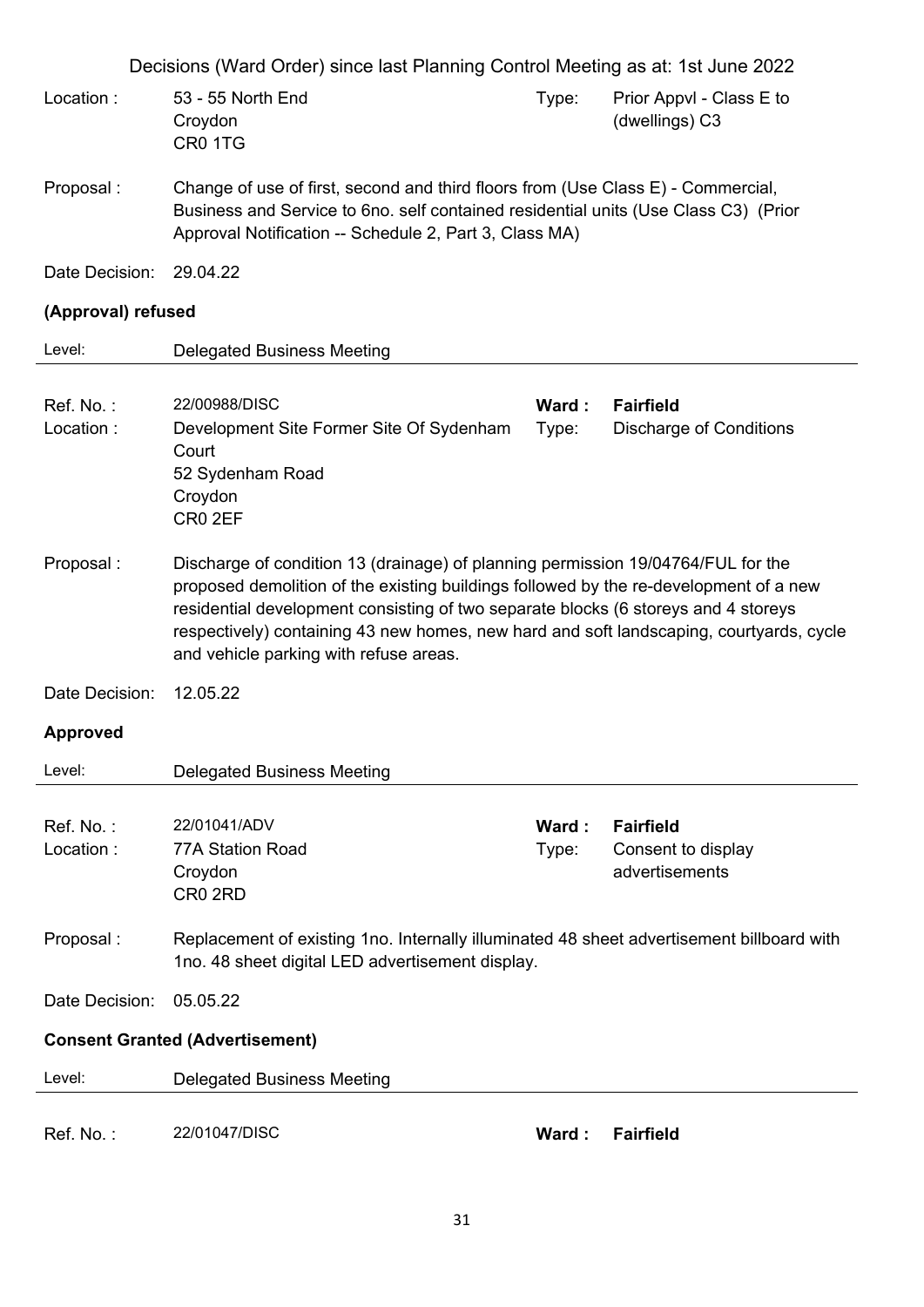- Location : Land Adjoining East Croydon Station, Bounded By George Street (Including 1-5 Station Approach), Dingwall Road, (Including The Warehouse Theatre), Lansdowne Road And Including Land To The North Of Lansdowne Road, Croydon Type: Discharge of Conditions
- Proposal : Partial discharge of Condition 71a (Visual mock-up panel) in respect of Plot B04/B05 attached to planning permission 20/01503/CONR for the erection of five buildings with a minimum floor area of 53,880 sq metres and maximum of 62,080 sq metres to provide a minimum of 550 and a maximum of 625 residential units; erection of up to 6 buildings for class  $E(g)(i)$  use for a minimum of 88,855 sq metres and a maximum of 151, 420 sq metres; provision of a minimum of 7285 sq metres and a maximum of 10,900 sq metres of commercial, business and service (class E(a)-(d)), and pub and drinking establishments (including those with expanded food provision) and takeaways (class Sui Generis); provision of a maximum of 400 sq metres of community and learning use (classes  $E(e)$ -(f), F.1(a)-(e) and F.2(a)-(b); provision of a replacement theatre of 200 seats; provision of energy centre and estate management facilities; formation of vehicular accesses and provision of pedestrian routes public open space and car parking not to exceed 256 parking spaces.

Date Decision: 12.05.22

#### **Approved**

| Level:                 | <b>Delegated Business Meeting</b>                                                                                                                                                                 |                 |                                                                 |
|------------------------|---------------------------------------------------------------------------------------------------------------------------------------------------------------------------------------------------|-----------------|-----------------------------------------------------------------|
| Ref. No.:              | 22/01289/LP                                                                                                                                                                                       | Ward:           | <b>Fairfield</b>                                                |
| Location:              | 53 Derby Road<br>Croydon<br>CR0 3SF                                                                                                                                                               | Type:           | LDC (Proposed) Operations<br>edged                              |
| Proposal :             | Loft conversion with erection of hip to gable extension and rear dormer. Installation of<br>roof lights to the front roof slope.                                                                  |                 |                                                                 |
| Date Decision:         | 10.05.22                                                                                                                                                                                          |                 |                                                                 |
|                        | Lawful Dev. Cert. Granted (proposed)                                                                                                                                                              |                 |                                                                 |
| Level:                 | <b>Delegated Business Meeting</b>                                                                                                                                                                 |                 |                                                                 |
|                        |                                                                                                                                                                                                   |                 |                                                                 |
| Ref. No.:<br>Location: | 22/01297/GPDO<br>53 Derby Road<br>Croydon<br>CR0 3SF                                                                                                                                              | Ward :<br>Type: | Fairfield<br>Prior Appvl - Class A Larger<br><b>House Extns</b> |
| Proposal:              | Erection of a single storey rear extension projecting out 6 metres from the rear wall of the<br>original house with a height to the eaves of 3 metres and a maximum overall height of 3<br>metres |                 |                                                                 |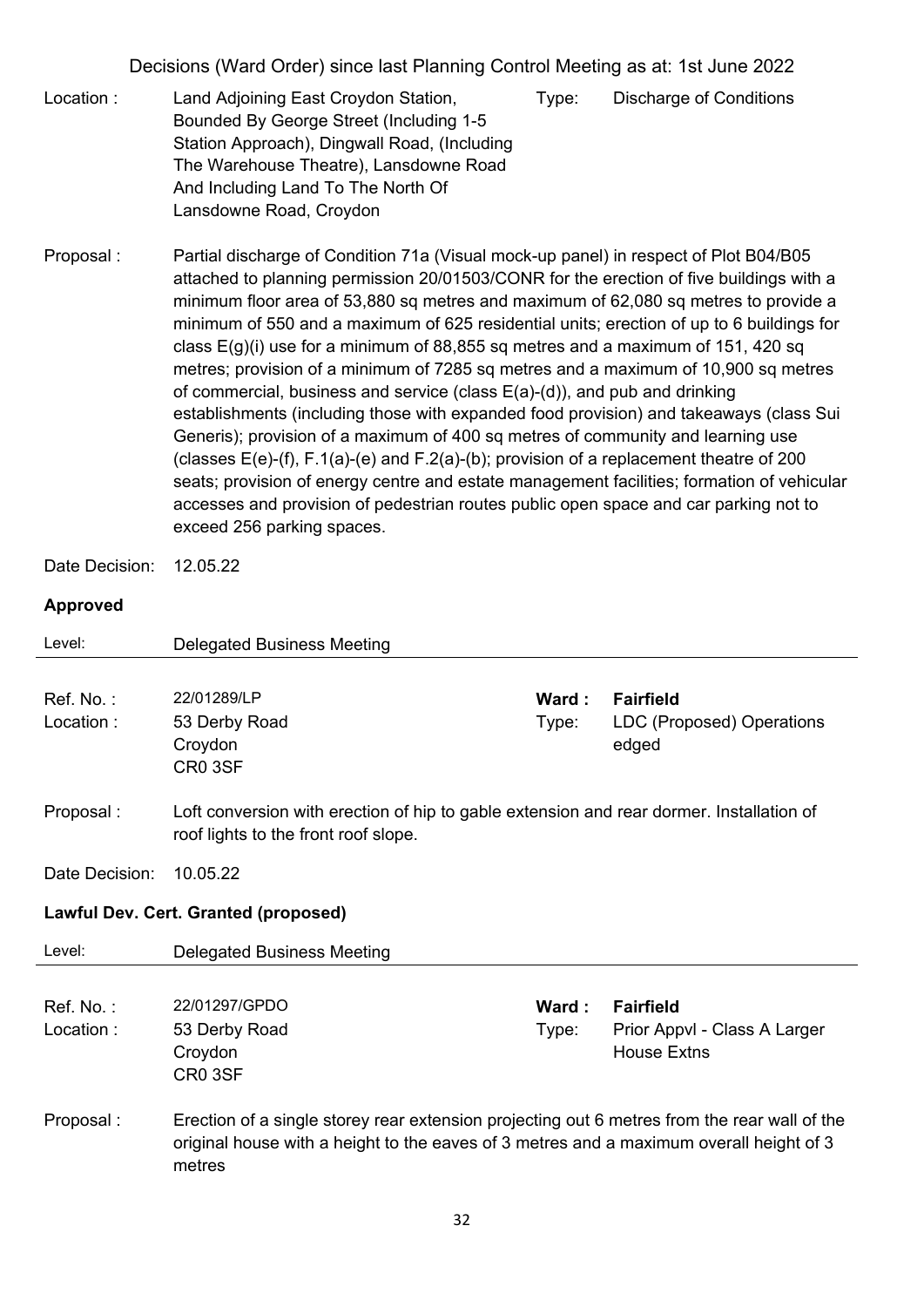Date Decision: 11.05.22

### **Prior Approval No Jurisdiction (GPDO)**

| Level:                 | <b>Delegated Business Meeting</b>                                                                                                                                                                                                                                                                                                                                                                                                                                                                                                                                                                          |                |                                                              |  |  |
|------------------------|------------------------------------------------------------------------------------------------------------------------------------------------------------------------------------------------------------------------------------------------------------------------------------------------------------------------------------------------------------------------------------------------------------------------------------------------------------------------------------------------------------------------------------------------------------------------------------------------------------|----------------|--------------------------------------------------------------|--|--|
| Ref. No.:<br>Location: | 22/01494/LP<br>29 Derby Road<br>Croydon<br>CR0 3SF                                                                                                                                                                                                                                                                                                                                                                                                                                                                                                                                                         | Ward:<br>Type: | <b>Fairfield</b><br>LDC (Proposed) Operations<br>edged       |  |  |
| Proposal:              | Loft conversion with erection of dormers and insertion of rooflights to the front roofslope                                                                                                                                                                                                                                                                                                                                                                                                                                                                                                                |                |                                                              |  |  |
| Date Decision:         | 10.05.22                                                                                                                                                                                                                                                                                                                                                                                                                                                                                                                                                                                                   |                |                                                              |  |  |
|                        | <b>Lawful Dev. Cert. Granted (proposed)</b>                                                                                                                                                                                                                                                                                                                                                                                                                                                                                                                                                                |                |                                                              |  |  |
| Level:                 | <b>Delegated Business Meeting</b>                                                                                                                                                                                                                                                                                                                                                                                                                                                                                                                                                                          |                |                                                              |  |  |
| Ref. No.:<br>Location: | 22/01528/DISC<br>Land Adjacent To Croydon College<br><b>College Road</b><br>Croydon, CR0 1PF                                                                                                                                                                                                                                                                                                                                                                                                                                                                                                               | Ward:<br>Type: | <b>Fairfield</b><br><b>Discharge of Conditions</b>           |  |  |
| Proposal:              | Discharge of condition 18 (low emissions strategy) attached to planning permission<br>19/04987/FUL for the Redevelopment of the site to provide a part 49 storey and part 34<br>storey building with basements, comprising 817 co-living units (Use Class Sui Generis)<br>within Tower A and 120 residential units (Use Class C3) within Tower B, a cafe (Use<br>Class A3), community use (Use Class D1), associated communal facilities for co-living<br>residents, amenity spaces, cycle parking, disabled parking spaces, refuse and cycle<br>storage and associated landscaping and public realm works |                |                                                              |  |  |
| Date Decision:         | 29.04.22                                                                                                                                                                                                                                                                                                                                                                                                                                                                                                                                                                                                   |                |                                                              |  |  |
| <b>Approved</b>        |                                                                                                                                                                                                                                                                                                                                                                                                                                                                                                                                                                                                            |                |                                                              |  |  |
| Level:                 | <b>Delegated Business Meeting</b>                                                                                                                                                                                                                                                                                                                                                                                                                                                                                                                                                                          |                |                                                              |  |  |
| Ref. No.:<br>Location: | 22/01651/PDO<br><b>Communication Station And Premises</b><br>4 Edridge Road<br>Croydon<br>CR0 1FE                                                                                                                                                                                                                                                                                                                                                                                                                                                                                                          | Ward:<br>Type: | <b>Fairfield</b><br>Observations on permitted<br>development |  |  |
| Proposal:              | Installation of H3G antennas, installation of CHS poles, GPS node and other associated<br>ancillary and fixing equipment.                                                                                                                                                                                                                                                                                                                                                                                                                                                                                  |                |                                                              |  |  |
| Date Decision:         | 13.05.22                                                                                                                                                                                                                                                                                                                                                                                                                                                                                                                                                                                                   |                |                                                              |  |  |
| <b>No Objection</b>    |                                                                                                                                                                                                                                                                                                                                                                                                                                                                                                                                                                                                            |                |                                                              |  |  |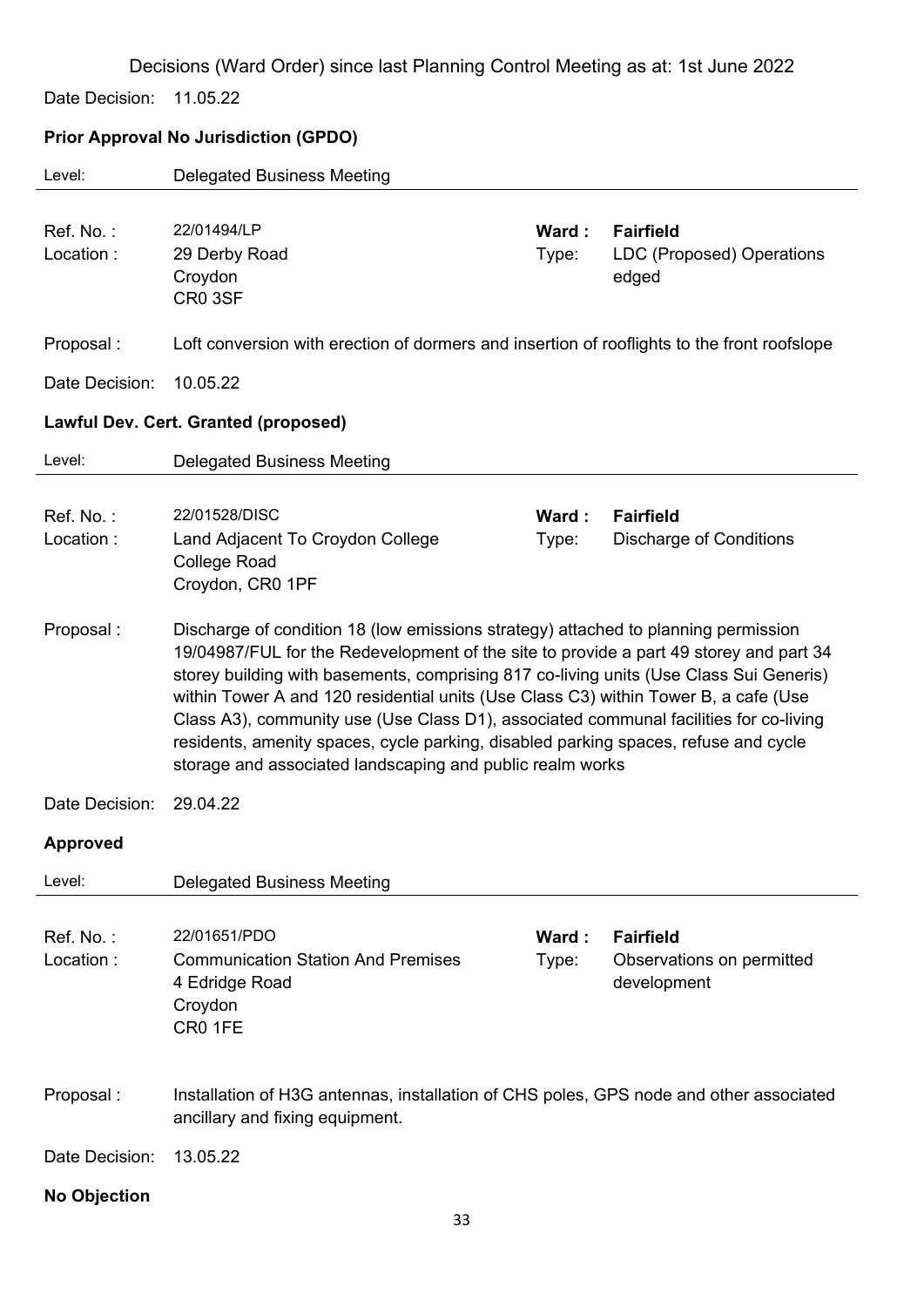# Level: Delegated Business Meeting Ref. No. : 21/01247/FUL **Ward : Kenley** Location : Land Between 39 And 63 Kenley Lane Kenley CR8 5ED Type: Full planning permission Proposal : Erection of stable block adjacent to northern boundary, and installation of post and wire fencing on all boundaries (including along the Kenley Road frontage) to include farm gate within the northern boundary. Date Decision: 25.04.22 **Permission Refused**  Level: Delegated Business Meeting Ref. No. : 21/01364/FUL **Ward : Kenley** Location : 61 - 63 Valley Road Kenley CR8 5BY Type: Full planning permission Proposal : Demolition of existing buildings; redevelopment to provide a new residential apartment building (22 dwellings) of three storeys plus basement and roofspace; provision of associated car parking (17 spaces) and cycle parking, refuse storage and landscaping works. Date Decision: 11.05.22 **Permission Refused**  Level: Delegated Business Meeting Ref. No. : 21/04418/CONR **Ward : Kenley** Location : Land Development Site Former Site Of 133 Godstone Road Kenley CR8 5BD Type: Removal of Condition Proposal : Variation of Conditions 1 (approved drawings), 2 (external facing materials), 4 (refuse/recycling and cycle store and design), 5 (hard/soft landscaping) and 7 (construction logistics plan) pursuant to planning permission dated 9 May 2019 (ref 19/00306/FUL) for demolition of motor spares shop and development of 6 flats including associated soft and hard landscaping, bicycle and refuse/recycling storage Date Decision: 11.05.22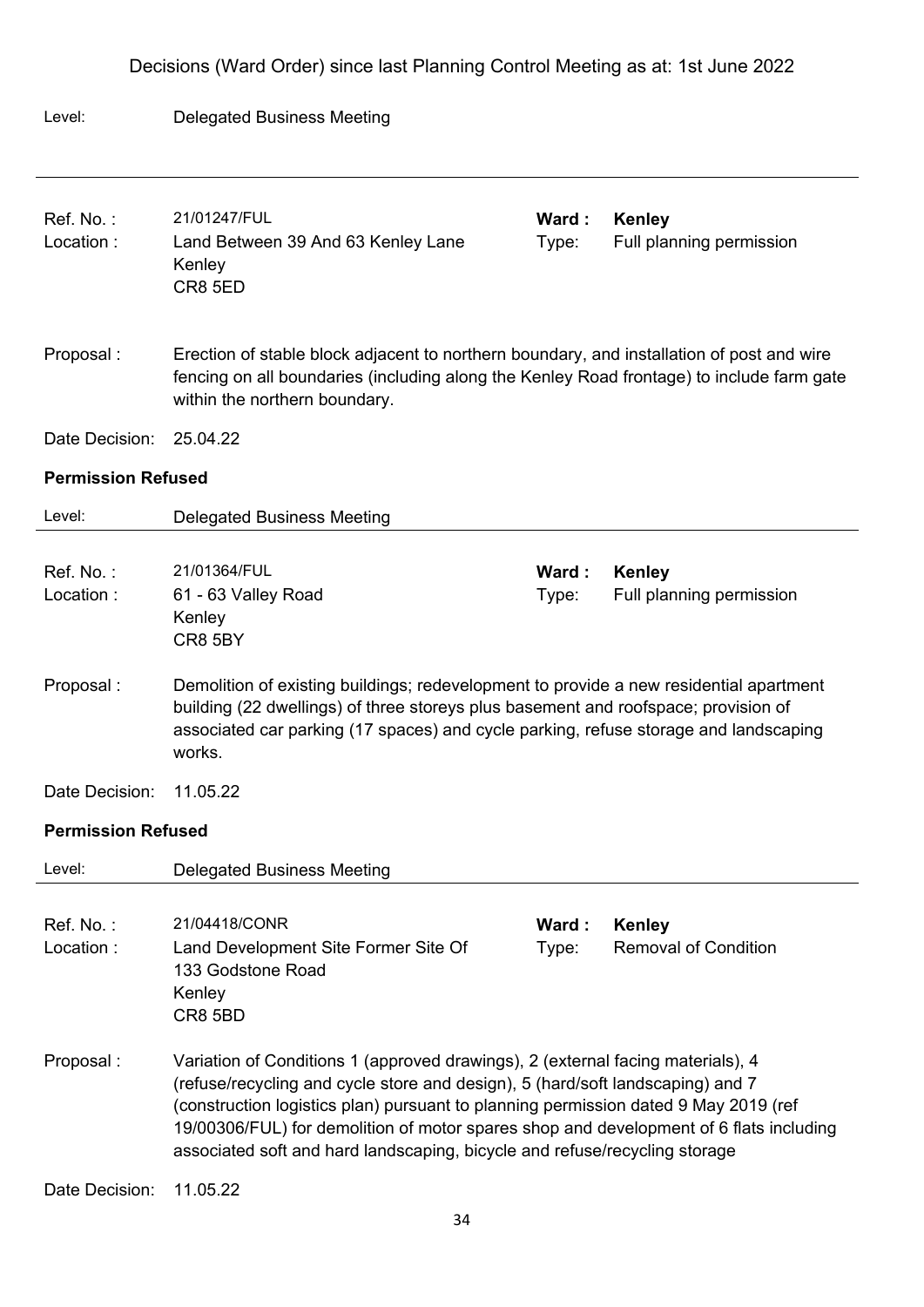#### **Permission Granted**

| Level:                              | <b>Delegated Business Meeting</b>                                                                                                                                                                                                                                                                                                                                                                                                                                                                                                                                                                                                                                                                                          |                |                                                 |  |  |
|-------------------------------------|----------------------------------------------------------------------------------------------------------------------------------------------------------------------------------------------------------------------------------------------------------------------------------------------------------------------------------------------------------------------------------------------------------------------------------------------------------------------------------------------------------------------------------------------------------------------------------------------------------------------------------------------------------------------------------------------------------------------------|----------------|-------------------------------------------------|--|--|
| Ref. No.:<br>Location:<br>Proposal: | 21/06288/DISC<br>Coombe Bank<br>6 Church Road<br>Kenley<br>CR8 5DU<br>Discharge of conditions 6 (surface water drainage), 7 (biodiversity enhancement<br>strategy), 13 (external materials) and 25 (lighting) of planning reference 20/03852/FUL for<br>the demolition of existing dwellinghouse and erection of a part three, part four storey<br>building comprising 7 self-contained flats and a three storey semi detached pair (two<br>dwellings) including excavation; hard and soft landscaping; alterations to existing<br>crossover and new crossover for proposed access drive for vehicular parking;<br>communal/private/play space boundary treatment; refuse and cycle provision and<br>external alterations. | Ward:<br>Type: | <b>Kenley</b><br><b>Discharge of Conditions</b> |  |  |
| Date Decision:                      | 03.05.22                                                                                                                                                                                                                                                                                                                                                                                                                                                                                                                                                                                                                                                                                                                   |                |                                                 |  |  |
| <b>Approved</b>                     |                                                                                                                                                                                                                                                                                                                                                                                                                                                                                                                                                                                                                                                                                                                            |                |                                                 |  |  |
| Level:                              | <b>Delegated Business Meeting</b>                                                                                                                                                                                                                                                                                                                                                                                                                                                                                                                                                                                                                                                                                          |                |                                                 |  |  |
| Ref. No.:<br>Location:              | 22/00738/HSE<br>8 Valley Road<br>Kenley<br>CR8 5DG                                                                                                                                                                                                                                                                                                                                                                                                                                                                                                                                                                                                                                                                         | Ward:<br>Type: | <b>Kenley</b><br><b>Householder Application</b> |  |  |
| Proposal:                           | Erection of first floor rear extension.                                                                                                                                                                                                                                                                                                                                                                                                                                                                                                                                                                                                                                                                                    |                |                                                 |  |  |
| Date Decision:                      | 12.05.22                                                                                                                                                                                                                                                                                                                                                                                                                                                                                                                                                                                                                                                                                                                   |                |                                                 |  |  |
| <b>Permission Granted</b>           |                                                                                                                                                                                                                                                                                                                                                                                                                                                                                                                                                                                                                                                                                                                            |                |                                                 |  |  |
| Level:                              | <b>Delegated Business Meeting</b>                                                                                                                                                                                                                                                                                                                                                                                                                                                                                                                                                                                                                                                                                          |                |                                                 |  |  |
| Ref. No.:<br>Location:              | 22/00783/DISC<br>Satin Heights<br>9B Haydn Avenue<br>Purley                                                                                                                                                                                                                                                                                                                                                                                                                                                                                                                                                                                                                                                                | Ward:<br>Type: | <b>Kenley</b><br><b>Discharge of Conditions</b> |  |  |
| Proposal:                           | Discharge of condition numbers 6 (Landscaping) and 8 (Children's Playspace) attached<br>to planning permission ref. 19/02050/FUL (Demolition of existing bungalow. Erection of a<br>3 storey building with accommodation in the roof space comprising 9 residential<br>apartments with associated parking and landscaping).                                                                                                                                                                                                                                                                                                                                                                                                |                |                                                 |  |  |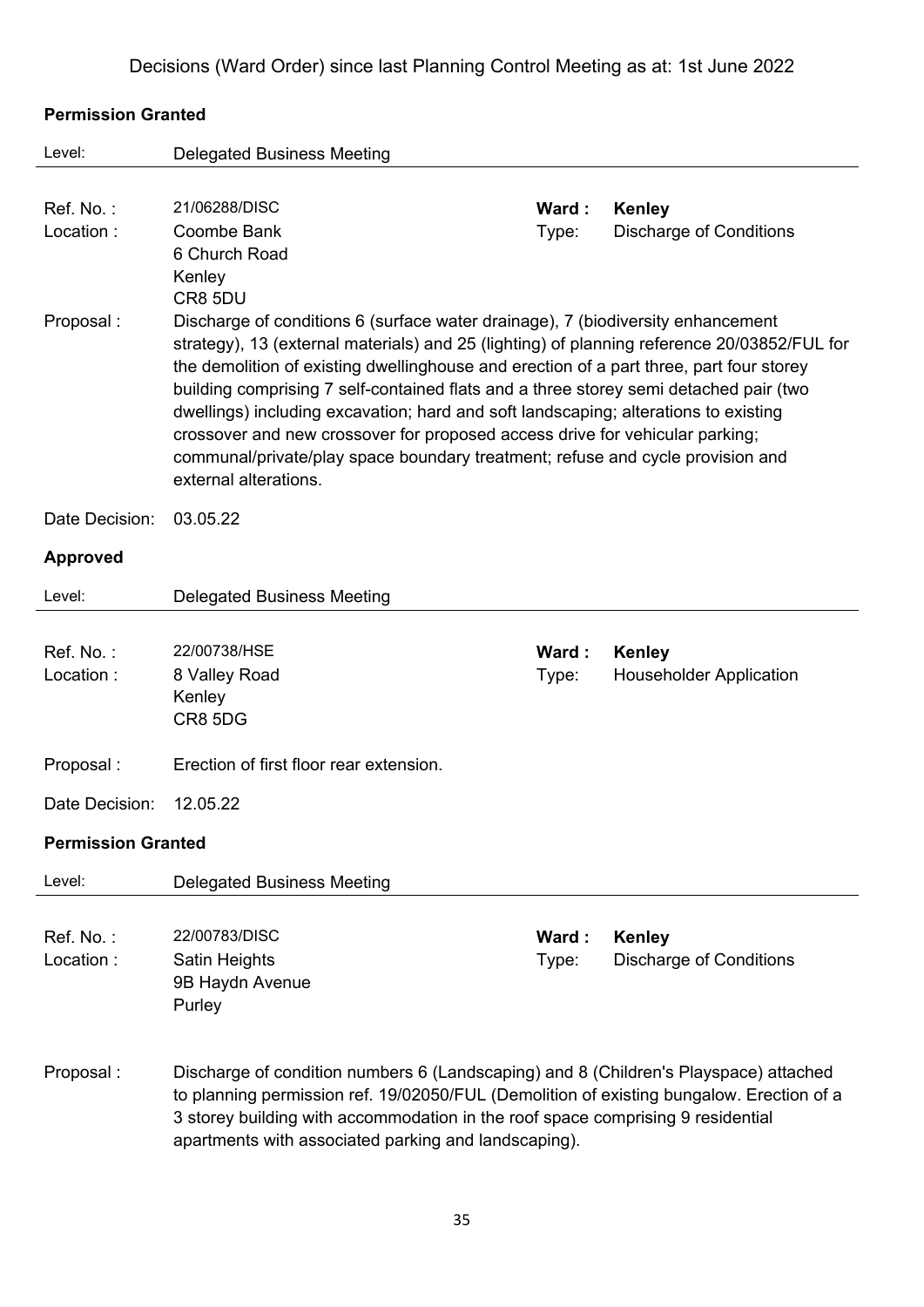Date Decision: 20.04.22

### **Approved**

| Level:          | <b>Delegated Business Meeting</b>                                                                                                                                                                                                                                                                                                                                                                                                                                                                                                                                                                                              |       |                        |  |
|-----------------|--------------------------------------------------------------------------------------------------------------------------------------------------------------------------------------------------------------------------------------------------------------------------------------------------------------------------------------------------------------------------------------------------------------------------------------------------------------------------------------------------------------------------------------------------------------------------------------------------------------------------------|-------|------------------------|--|
|                 |                                                                                                                                                                                                                                                                                                                                                                                                                                                                                                                                                                                                                                |       |                        |  |
| Ref. No.:       | 22/00825/NMA                                                                                                                                                                                                                                                                                                                                                                                                                                                                                                                                                                                                                   | Ward: | <b>Kenley</b>          |  |
| Location:       | 31 Roke Road                                                                                                                                                                                                                                                                                                                                                                                                                                                                                                                                                                                                                   | Type: | Non-material amendment |  |
|                 | Kenley<br>CR8 5DZ                                                                                                                                                                                                                                                                                                                                                                                                                                                                                                                                                                                                              |       |                        |  |
|                 |                                                                                                                                                                                                                                                                                                                                                                                                                                                                                                                                                                                                                                |       |                        |  |
| Proposal:       | Non Material alterations to the parent application REF 21/01913/FUL Alteration relating to<br>the following:                                                                                                                                                                                                                                                                                                                                                                                                                                                                                                                   |       |                        |  |
|                 | 1. Internal layouts amended for building regulations and buildability<br>2. The Juliette balconys to the rear first & attic floor have been replaced with a full height<br>window with transom instead of glass balcony<br>3. The ground floor side doors have been replaced with similar sized and located<br>windows                                                                                                                                                                                                                                                                                                         |       |                        |  |
|                 |                                                                                                                                                                                                                                                                                                                                                                                                                                                                                                                                                                                                                                |       |                        |  |
|                 |                                                                                                                                                                                                                                                                                                                                                                                                                                                                                                                                                                                                                                |       |                        |  |
|                 |                                                                                                                                                                                                                                                                                                                                                                                                                                                                                                                                                                                                                                |       |                        |  |
|                 | 4. The hall window to the first floor is reduced in size and slightly relocated to take                                                                                                                                                                                                                                                                                                                                                                                                                                                                                                                                        |       |                        |  |
|                 | account of the revised stair location                                                                                                                                                                                                                                                                                                                                                                                                                                                                                                                                                                                          |       |                        |  |
|                 |                                                                                                                                                                                                                                                                                                                                                                                                                                                                                                                                                                                                                                |       |                        |  |
| Date Decision:  | 25.04.22                                                                                                                                                                                                                                                                                                                                                                                                                                                                                                                                                                                                                       |       |                        |  |
| <b>Approved</b> |                                                                                                                                                                                                                                                                                                                                                                                                                                                                                                                                                                                                                                |       |                        |  |
| Level:          | <b>Delegated Business Meeting</b>                                                                                                                                                                                                                                                                                                                                                                                                                                                                                                                                                                                              |       |                        |  |
|                 |                                                                                                                                                                                                                                                                                                                                                                                                                                                                                                                                                                                                                                |       |                        |  |
| Ref. No.:       | 22/00826/NMA                                                                                                                                                                                                                                                                                                                                                                                                                                                                                                                                                                                                                   | Ward: | <b>Kenley</b>          |  |
| Location:       | 25 - 27 Roke Road<br>Kenley                                                                                                                                                                                                                                                                                                                                                                                                                                                                                                                                                                                                    | Type: | Non-material amendment |  |
|                 | CR8 5DZ                                                                                                                                                                                                                                                                                                                                                                                                                                                                                                                                                                                                                        |       |                        |  |
|                 |                                                                                                                                                                                                                                                                                                                                                                                                                                                                                                                                                                                                                                |       |                        |  |
| Proposal:       | The non material amendment relates to the parent application ref 21/01912/FUL and is<br>for the following:                                                                                                                                                                                                                                                                                                                                                                                                                                                                                                                     |       |                        |  |
|                 | 1. Internal layouts amended for building regulations and buildability no change to<br>minimum standards<br>2. The Juliette balcony's to the rear first and attic floor replaced with a full height window<br>with transom instead of glass balcony<br>3. The ground floor side doors have been replaced with similar sized and windows<br>4. The hall window to the first floor is reduced in size and relocated to take account of the<br>revised stair location<br>5. Window to the rear house is relocated due to stair details<br>6. Parking layouts and landscape to front revised to take account of ARB findings during |       |                        |  |
|                 |                                                                                                                                                                                                                                                                                                                                                                                                                                                                                                                                                                                                                                |       |                        |  |
|                 |                                                                                                                                                                                                                                                                                                                                                                                                                                                                                                                                                                                                                                |       |                        |  |
|                 |                                                                                                                                                                                                                                                                                                                                                                                                                                                                                                                                                                                                                                |       |                        |  |
|                 |                                                                                                                                                                                                                                                                                                                                                                                                                                                                                                                                                                                                                                |       |                        |  |
|                 |                                                                                                                                                                                                                                                                                                                                                                                                                                                                                                                                                                                                                                |       |                        |  |
|                 |                                                                                                                                                                                                                                                                                                                                                                                                                                                                                                                                                                                                                                |       |                        |  |
|                 | tree root surveys. No changes to number of spacing of crossovers                                                                                                                                                                                                                                                                                                                                                                                                                                                                                                                                                               |       |                        |  |
| Date Decision:  | 25.04.22                                                                                                                                                                                                                                                                                                                                                                                                                                                                                                                                                                                                                       |       |                        |  |

**Approved**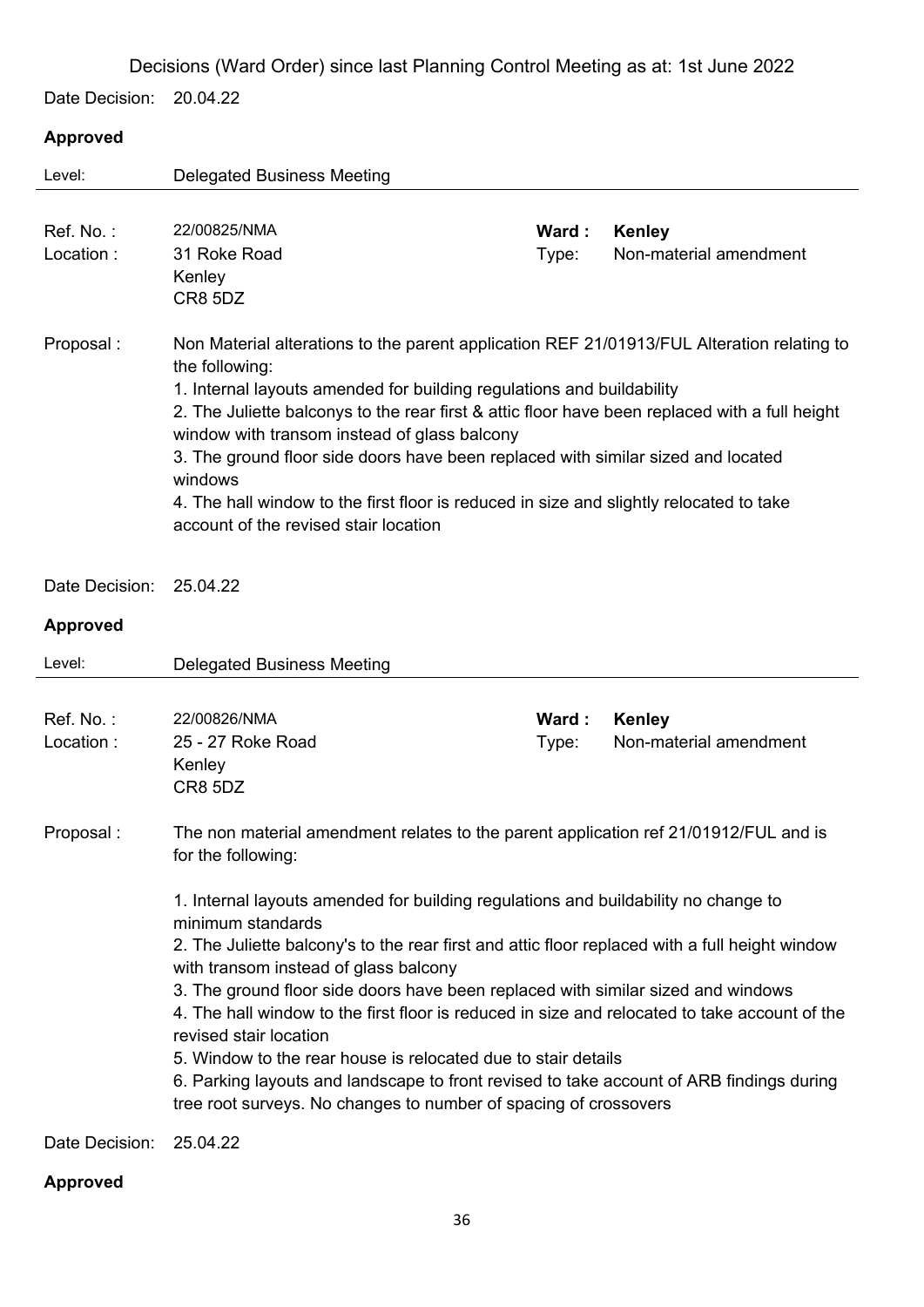|  |  | Decisions (Ward Order) since last Planning Control Meeting as at: 1st June 2022 |  |
|--|--|---------------------------------------------------------------------------------|--|
|--|--|---------------------------------------------------------------------------------|--|

| Level:                             | <b>Delegated Business Meeting</b>                                                           |                |                                                          |
|------------------------------------|---------------------------------------------------------------------------------------------|----------------|----------------------------------------------------------|
| Ref. No.:<br>Location:             | 22/00935/HSE<br>1 Chertsey Close<br>Kenley<br>CR8 5LN                                       | Ward:<br>Type: | Kenley<br><b>Householder Application</b>                 |
| Proposal:                          | Demolition of conservatory and erection of single storey rear extension                     |                |                                                          |
| Date Decision:                     | 29.04.22                                                                                    |                |                                                          |
| <b>Permission Refused</b>          |                                                                                             |                |                                                          |
| Level:                             | <b>Delegated Business Meeting</b>                                                           |                |                                                          |
| Ref. No.:<br>Location:             | 22/01114/TRE<br>5 Leacroft Close<br>Kenley<br>CR8 5EX                                       | Ward:<br>Type: | <b>Kenley</b><br>Consent for works to protected<br>trees |
| Proposal:                          | T1 Ash - To re-pollard & remove epicormic shoots.<br>(TPO No. 131)<br>Reason - repeat works |                |                                                          |
| Date Decision:                     | 22.04.22                                                                                    |                |                                                          |
| <b>Consent Granted (Tree App.)</b> |                                                                                             |                |                                                          |
| Level:                             | <b>Delegated Business Meeting</b>                                                           |                |                                                          |
| Ref. No.:<br>Location:             | 22/01182/TRE<br>Cullesden<br><b>Firs Road</b><br>Kenley<br>CR8 5LH                          | Ward:<br>Type: | <b>Kenley</b><br>Consent for works to protected<br>trees |
| Proposal:                          | T apple tree: Fell and Replant with 10-12cm liquidambar.<br>(TPO 4, 1975)                   |                |                                                          |
| Date Decision:                     | 22.04.22                                                                                    |                |                                                          |
| <b>Consent Granted (Tree App.)</b> |                                                                                             |                |                                                          |
| Level:                             | <b>Delegated Business Meeting</b>                                                           |                |                                                          |
| Ref. No.:                          | 22/01305/TRE                                                                                | Ward:          | <b>Kenley</b>                                            |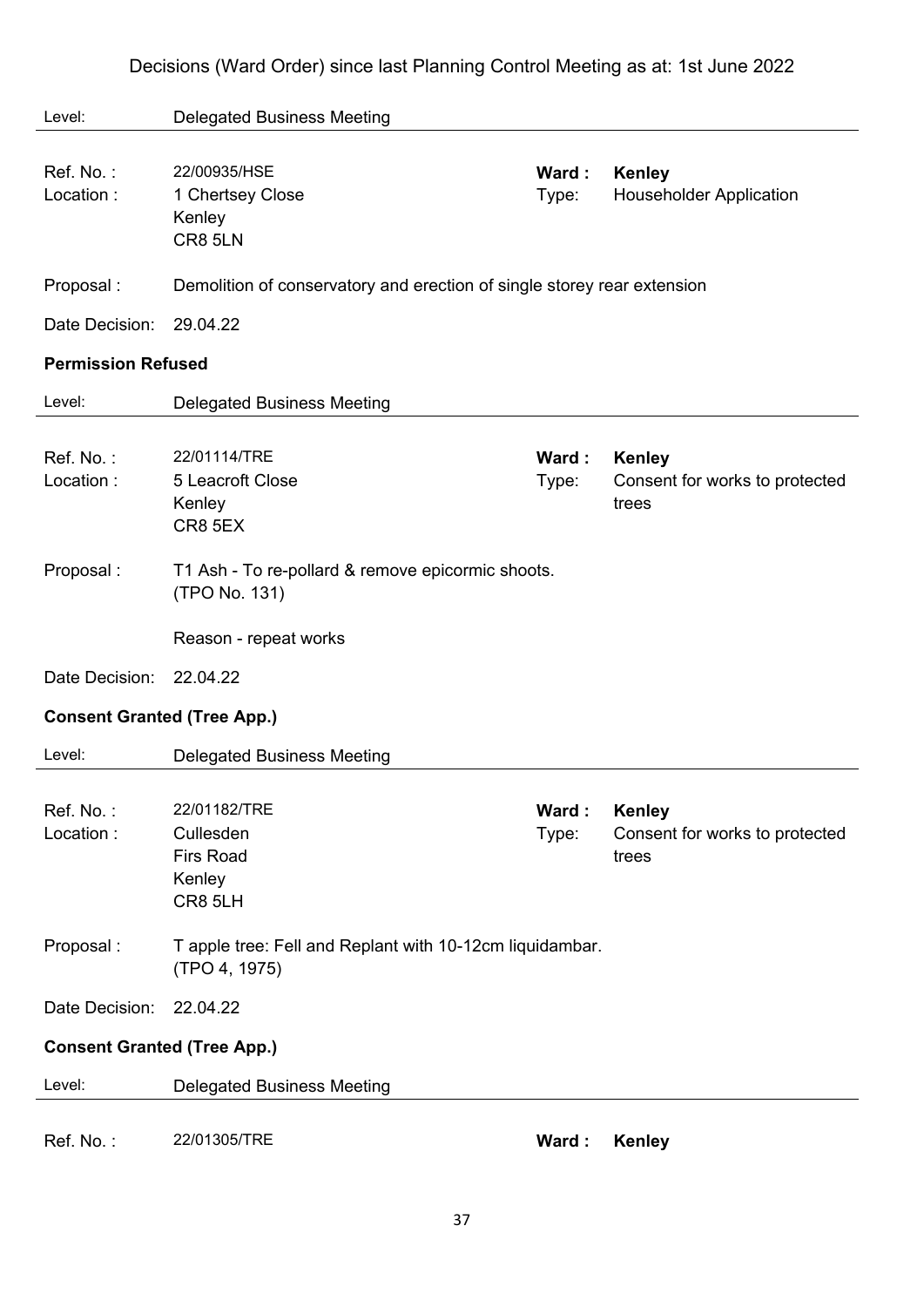- Location : Oakhurst 9 Zig Zag Road Kenley CR8 5EL Type: Consent for works to protected trees
- Proposal : Ash tree within the rear garden of the adjacent property No 40 Abbots Lane Proposal - crown reduce ash by 6m, leaving 2m from previous pollard points. Reason: Inonotus hispidus and cavities within pollard points present a risk of failure where the canopy spread of the tree is over the roofline of the adjacent property, No 9 Zig Zag Road. Owner of 9 Zig Zag Road is very concerned about the potential for failure and tear out from these old, decaying pollard points. Tree has re-grown a full canopy over these pollarding points and decay related dieback is occurring in areas of the canopy.

Date Decision: 22.04.22

#### **Withdrawn application**

| Level:                    | <b>Delegated Business Meeting</b>                                                                                                                                   |                |                                                        |
|---------------------------|---------------------------------------------------------------------------------------------------------------------------------------------------------------------|----------------|--------------------------------------------------------|
| Ref. No.:<br>Location:    | 22/01402/LE<br><b>Betts Mead Parade</b><br>Old Lodge Lane<br>Kenley<br>CR8 5EW                                                                                      | Ward:<br>Type: | Kenley<br>LDC (Existing) Use edged                     |
| Proposal:                 | Land to rear of Betts Mead Parade used as car park for occupants and visitors of the<br>property.                                                                   |                |                                                        |
| Date Decision:            | 10.05.22                                                                                                                                                            |                |                                                        |
|                           | Certificate Refused (Lawful Dev. Cert.)                                                                                                                             |                |                                                        |
| Level:                    | <b>Delegated Business Meeting</b>                                                                                                                                   |                |                                                        |
| Ref. No.:<br>Location:    | 22/00960/FUL<br>18 Ripley Close<br>Croydon<br>CR00RP                                                                                                                | Ward:<br>Type: | <b>New Addington North</b><br>Full planning permission |
| Proposal:                 | Erection of an attached one and two storey building to provide a two bed dwellinghouse,<br>together with associated parking space, landscaping, bin and bike store. |                |                                                        |
| Date Decision:            | 29.04.22                                                                                                                                                            |                |                                                        |
| <b>Permission Granted</b> |                                                                                                                                                                     |                |                                                        |
| Level:                    | <b>Delegated Business Meeting</b>                                                                                                                                   |                |                                                        |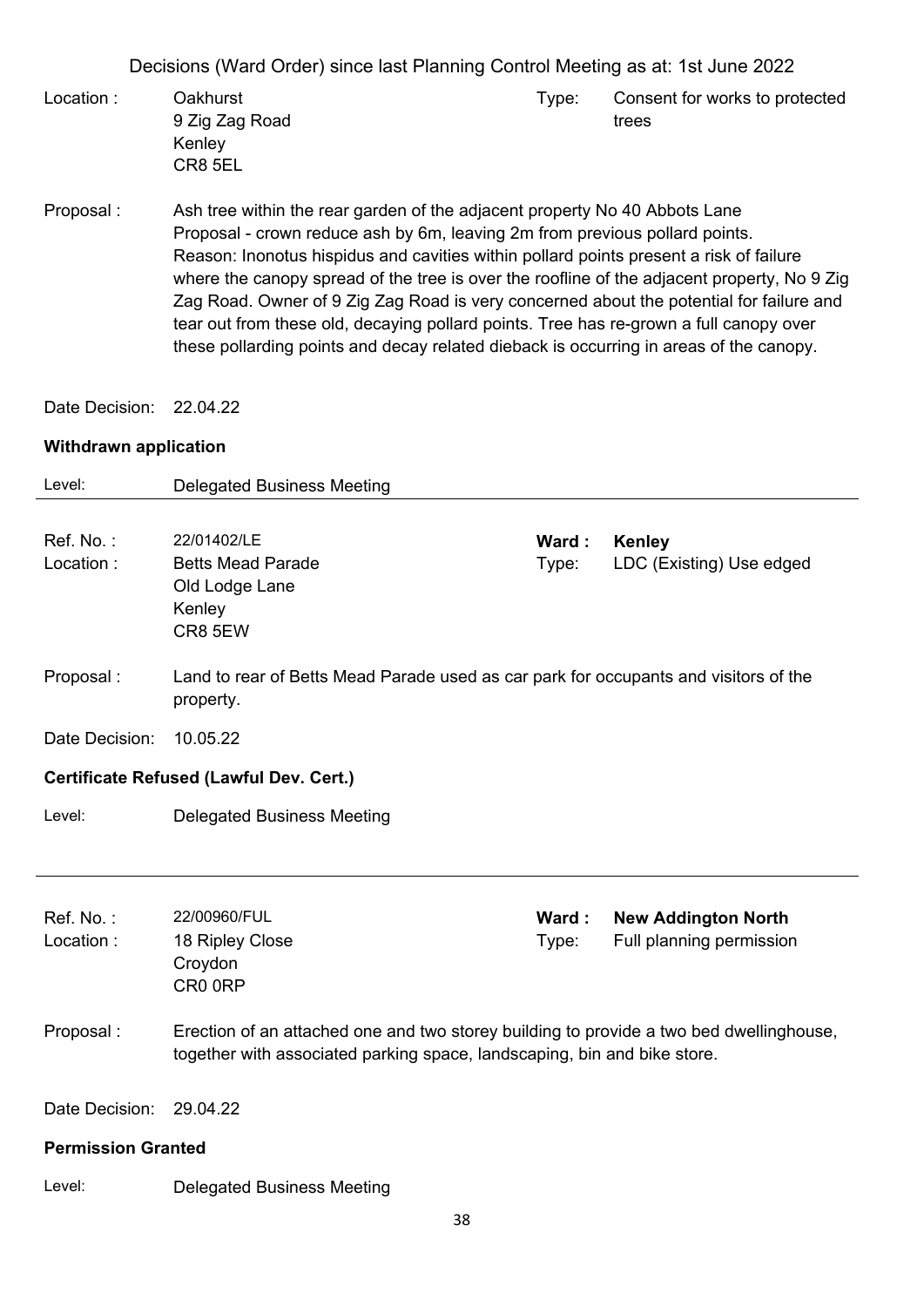| Ref. No.:<br>Location:    | 22/00968/HSE<br>16 Burford Way<br>Croydon<br>CR0 0RR                           | Ward:<br>Type: | <b>New Addington North</b><br><b>Householder Application</b>            |
|---------------------------|--------------------------------------------------------------------------------|----------------|-------------------------------------------------------------------------|
| Proposal:                 | Alterations; erection of single/two storey side/rear extensions.               |                |                                                                         |
| Date Decision:            | 09.05.22                                                                       |                |                                                                         |
| <b>Permission Granted</b> |                                                                                |                |                                                                         |
| Level:                    | <b>Delegated Business Meeting</b>                                              |                |                                                                         |
| Ref. No.:<br>Location:    | 21/05643/HSE<br>36 Windham Avenue<br>Croydon<br>CR0 0HU                        | Ward:<br>Type: | <b>New Addington South</b><br><b>Householder Application</b>            |
| Proposal:                 | Erection of single/two storey rear extension                                   |                |                                                                         |
| Date Decision:            | 11.05.22                                                                       |                |                                                                         |
| <b>Permission Refused</b> |                                                                                |                |                                                                         |
| Level:                    | <b>Delegated Business Meeting</b>                                              |                |                                                                         |
| Ref. No.:<br>Location:    | 22/01130/HSE<br>61 Salcot Crescent<br>Croydon<br>CR0 0JP                       | Ward:<br>Type: | <b>New Addington South</b><br><b>Householder Application</b>            |
| Proposal:                 | Erection of single-storey side and rear extension including garage demolition. |                |                                                                         |
| Date Decision:            | 10.05.22                                                                       |                |                                                                         |
| <b>Permission Granted</b> |                                                                                |                |                                                                         |
| Level:                    | <b>Delegated Business Meeting</b>                                              |                |                                                                         |
| Ref. No.:<br>Location:    | 22/01754/LP<br>92 Gascoigne Road<br>Croydon<br>CR0 ONE                         | Ward:<br>Type: | <b>New Addington South</b><br><b>LDC (Proposed) Operations</b><br>edged |
|                           |                                                                                |                |                                                                         |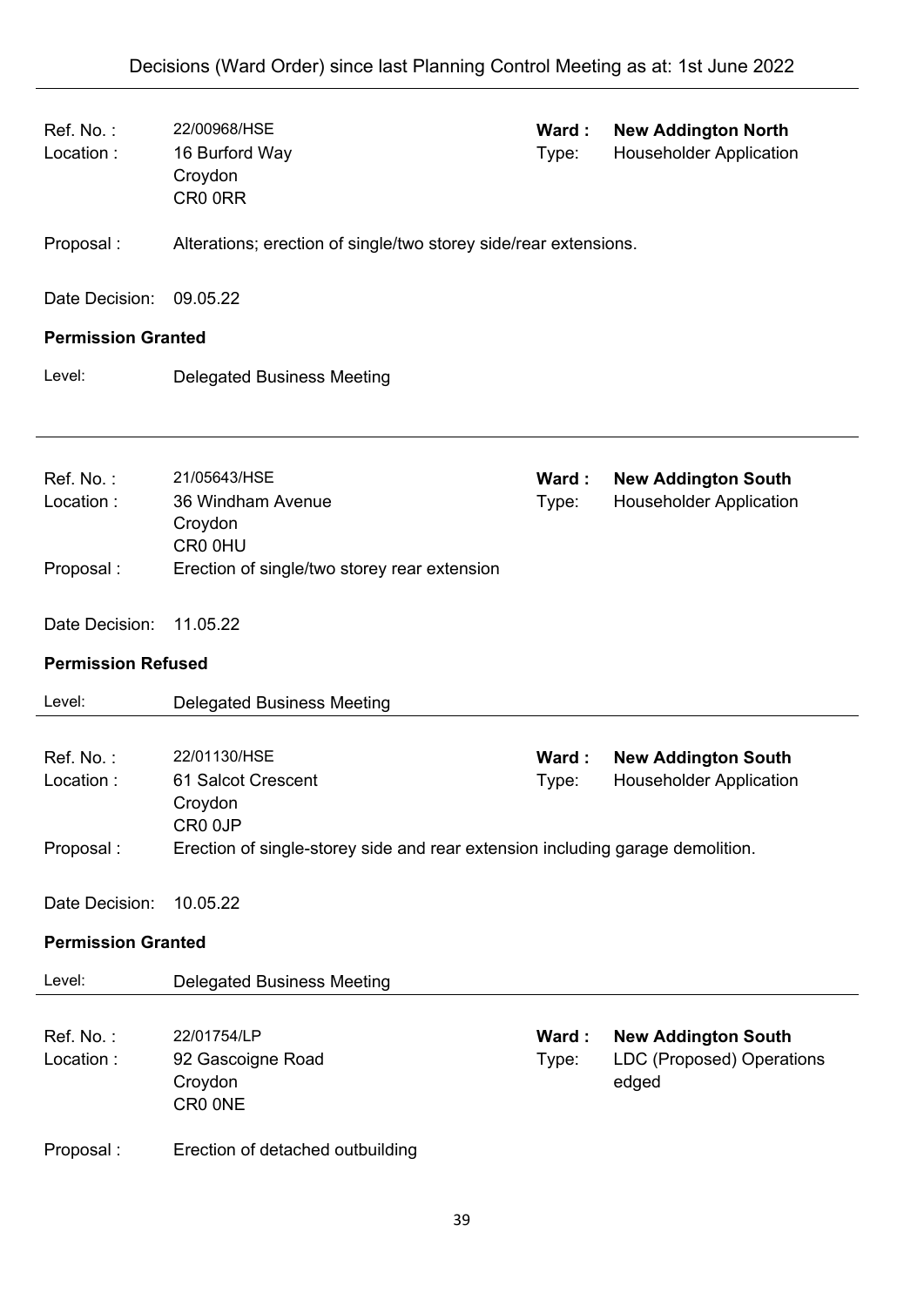Date Decision: 10.05.22

# **Lawful Dev. Cert. Granted (proposed)**

Level: Delegated Business Meeting

| Ref. No.:                 | 21/05167/HSE                                                                                                                                                                 | Ward: | <b>Norbury Park</b>            |
|---------------------------|------------------------------------------------------------------------------------------------------------------------------------------------------------------------------|-------|--------------------------------|
| Location:                 | 71 Briar Avenue                                                                                                                                                              | Type: | <b>Householder Application</b> |
|                           | Norbury                                                                                                                                                                      |       |                                |
|                           | London<br><b>SW16 3AG</b>                                                                                                                                                    |       |                                |
| Proposal:                 | Erection of a single-storey rear extension (following demolition of existing rear addition)                                                                                  |       |                                |
|                           |                                                                                                                                                                              |       |                                |
| Date Decision:            | 26.04.22                                                                                                                                                                     |       |                                |
| <b>Permission Granted</b> |                                                                                                                                                                              |       |                                |
| Level:                    | <b>Delegated Business Meeting</b>                                                                                                                                            |       |                                |
|                           |                                                                                                                                                                              |       |                                |
| Ref. No.:                 | 21/05269/DISC                                                                                                                                                                | Ward: | <b>Norbury Park</b>            |
| Location:                 | Land Adjoining Norbury Railway Station                                                                                                                                       | Type: | <b>Discharge of Conditions</b> |
|                           | Norbury Avenue<br>Norbury                                                                                                                                                    |       |                                |
|                           | London                                                                                                                                                                       |       |                                |
|                           |                                                                                                                                                                              |       |                                |
| Proposal:                 | Details pursuant to the discharge of conditions 6 (levels), 9 (CLP), 12 (SUDs), 19 (street                                                                                   |       |                                |
|                           | tree planting), 20 (piling method), 21 (soil contamination) and 22 (archaeology) from                                                                                        |       |                                |
|                           | planning permission 20/05947/FUL construction of a four-storey building comprising of 9<br>flats with balconies and a ground floor commercial unit (Use Class B8 storage and |       |                                |
|                           | distribution) with associated parking, bicycle and refuse area; vehicles crossover,                                                                                          |       |                                |
|                           | pedestrian footpath improvements, new landscaping including communal area.                                                                                                   |       |                                |
|                           |                                                                                                                                                                              |       |                                |
| Date Decision:            | 20.04.22                                                                                                                                                                     |       |                                |
| <b>Approved</b>           |                                                                                                                                                                              |       |                                |
| Level:                    | <b>Delegated Business Meeting</b>                                                                                                                                            |       |                                |
|                           |                                                                                                                                                                              |       |                                |
| Ref. No.:                 | 21/05861/HSE                                                                                                                                                                 | Ward: | <b>Norbury Park</b>            |
| Location:                 | 17 Maryland Road<br><b>Thornton Heath</b>                                                                                                                                    | Type: | <b>Householder Application</b> |
|                           | CR78DG                                                                                                                                                                       |       |                                |
| Proposal:                 | Conversion of garage to habitable room. Erection of ground floor side and rear extension.                                                                                    |       |                                |
|                           |                                                                                                                                                                              |       |                                |
| Date Decision:            | 05.05.22                                                                                                                                                                     |       |                                |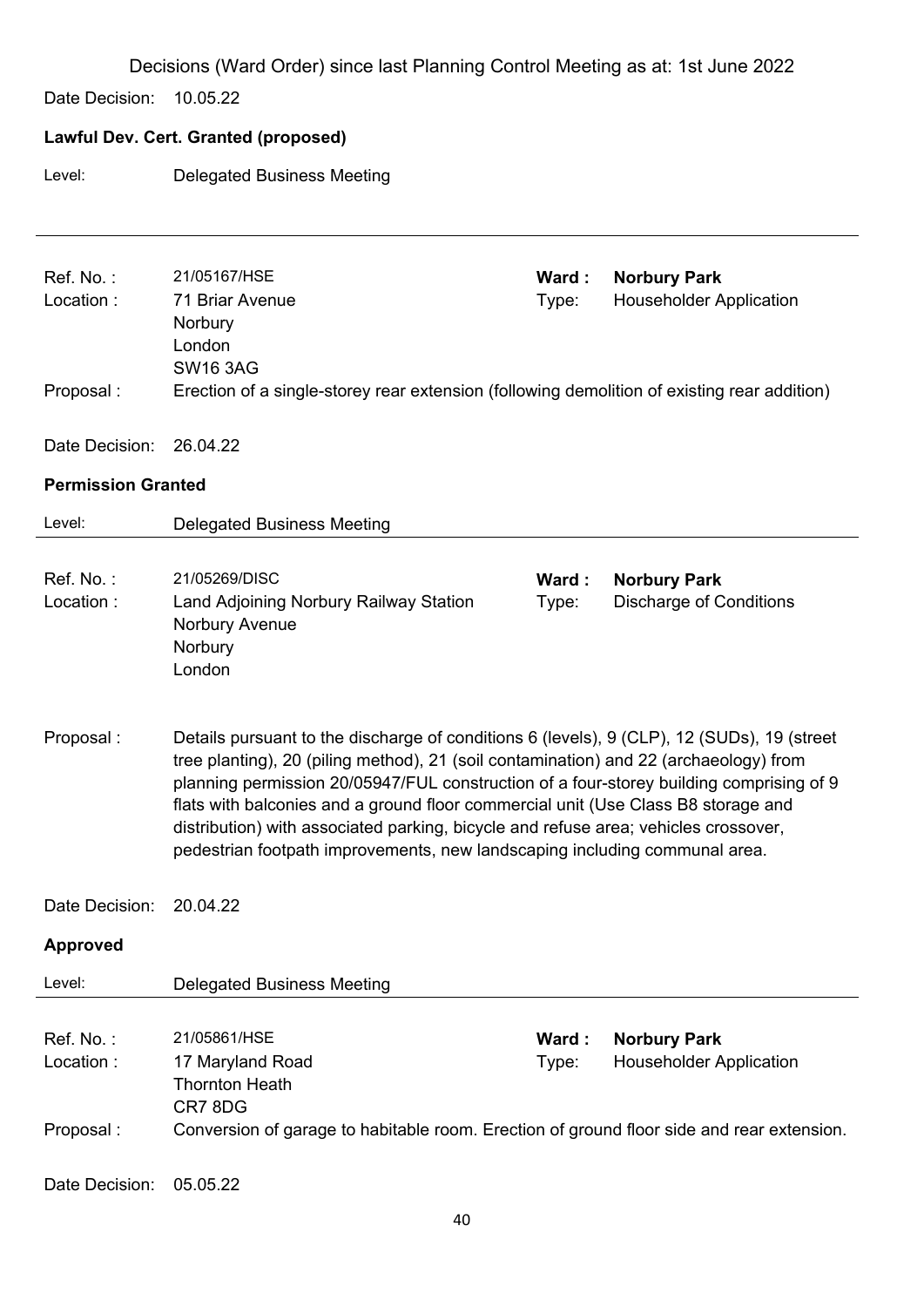| <b>Permission Granted</b> |  |
|---------------------------|--|
|                           |  |

| Level:                    | <b>Delegated Business Meeting</b>                                                            |        |                                |
|---------------------------|----------------------------------------------------------------------------------------------|--------|--------------------------------|
|                           |                                                                                              |        |                                |
| Ref. No.:                 | 21/06134/HSE                                                                                 | Ward:  | <b>Norbury Park</b>            |
| Location:                 | 27 Georgia Road                                                                              | Type:  | <b>Householder Application</b> |
|                           | <b>Thornton Heath</b><br>CR7 8DU                                                             |        |                                |
| Proposal:                 | Alterations, erection of hip to gable and rear dormer extensions, single-storey rear         |        |                                |
|                           | extension, first-floor side/rear extension, outbuilding in rear garden and provision of 3    |        |                                |
|                           | rooflights in front roofslope.                                                               |        |                                |
|                           |                                                                                              |        |                                |
| Date Decision:            | 10.05.22                                                                                     |        |                                |
| <b>Permission Granted</b> |                                                                                              |        |                                |
| Level:                    | <b>Delegated Business Meeting</b>                                                            |        |                                |
|                           |                                                                                              |        |                                |
| Ref. No.:                 | 21/06347/FUL                                                                                 | Ward : | <b>Norbury Park</b>            |
| Location:                 | 1 Five Oaks                                                                                  | Type:  | Full planning permission       |
|                           | 69 Ryecroft Road                                                                             |        |                                |
|                           | Norbury<br>London                                                                            |        |                                |
|                           | <b>SW16 3EN</b>                                                                              |        |                                |
| Proposal:                 | Installation of air source heat pump unit on concrete slab base                              |        |                                |
|                           |                                                                                              |        |                                |
| Date Decision:            | 19.04.22                                                                                     |        |                                |
| <b>Permission Refused</b> |                                                                                              |        |                                |
| Level:                    | <b>Delegated Business Meeting</b>                                                            |        |                                |
|                           |                                                                                              |        |                                |
| Ref. No.:                 | 22/00335/GPDO                                                                                | Ward:  | <b>Norbury Park</b>            |
| Location:                 | 53 Westminster Avenue                                                                        | Type:  | Prior Appvl - Class A Larger   |
|                           | <b>Thornton Heath</b>                                                                        |        | <b>House Extns</b>             |
|                           | CR78BS                                                                                       |        |                                |
| Proposal:                 | Erection of a single storey rear extension projecting out 6 metres from the rear wall of the |        |                                |
|                           | original house with a height to the eaves of 2.9 metres and a maximum height of 3            |        |                                |
|                           | metres                                                                                       |        |                                |
|                           |                                                                                              |        |                                |
| Date Decision:            | 29.04.22                                                                                     |        |                                |
|                           | <b>Prior Approval No Jurisdiction (GPDO)</b>                                                 |        |                                |
| Level:                    | <b>Delegated Business Meeting</b>                                                            |        |                                |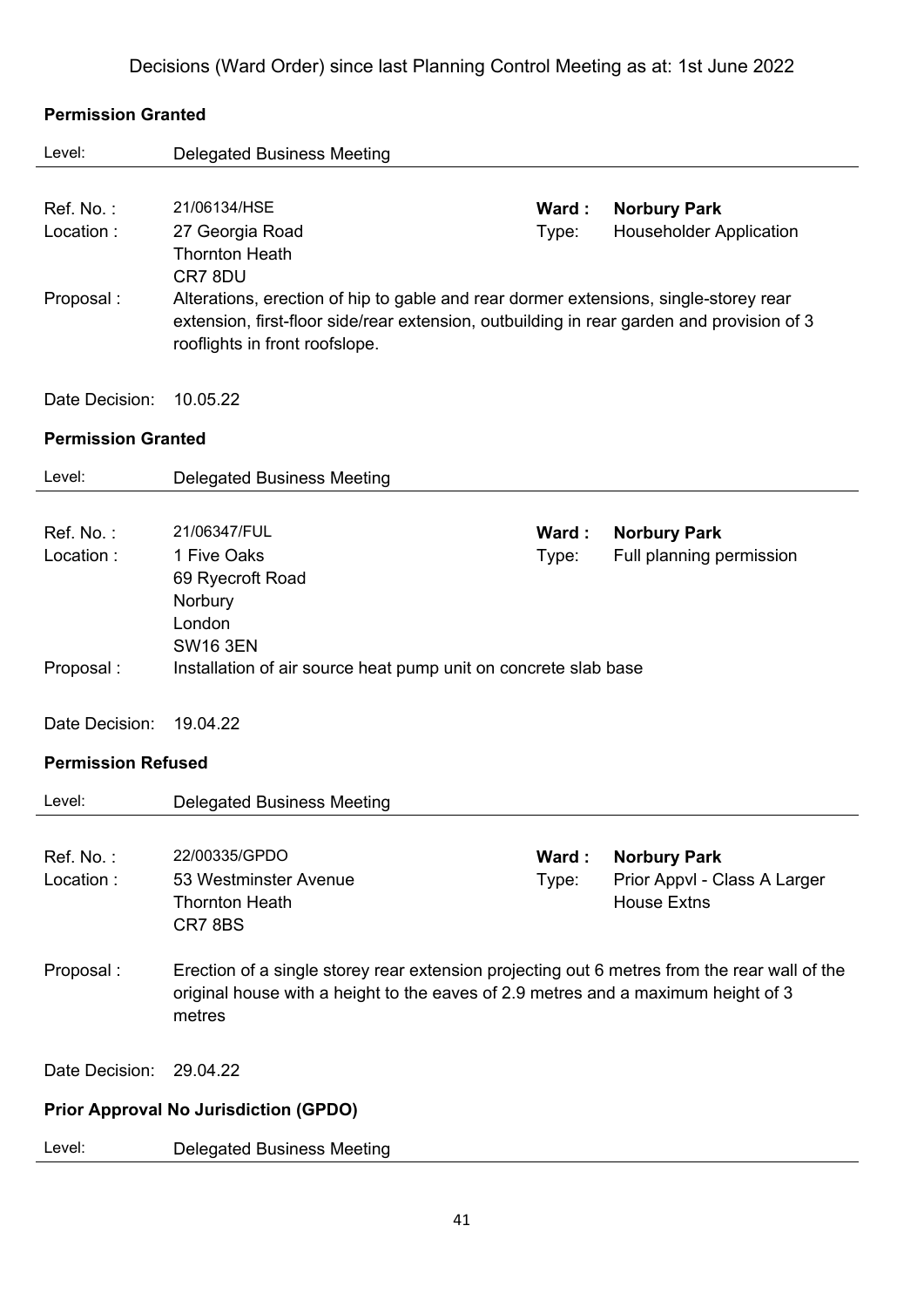|                           | Decisions (Ward Order) since last Planning Control Meeting as at: 1st June 2022                             |                |                                                                |
|---------------------------|-------------------------------------------------------------------------------------------------------------|----------------|----------------------------------------------------------------|
| Ref. No.:<br>Location:    | 22/00385/HSE<br>10 Gibson's Hill<br>Norbury<br>London<br><b>SW16 3JN</b>                                    | Ward:<br>Type: | <b>Norbury Park</b><br><b>Householder Application</b>          |
| Proposal:                 | Erection of two storey side extension and rear ground floor extension.                                      |                |                                                                |
| Date Decision:            | 13.05.22                                                                                                    |                |                                                                |
| <b>Permission Granted</b> |                                                                                                             |                |                                                                |
| Level:                    | <b>Delegated Business Meeting</b>                                                                           |                |                                                                |
| Ref. No.:<br>Location:    | 22/00737/HSE<br>45 Florida Road<br><b>Thornton Heath</b><br>CR78EZ                                          | Ward:<br>Type: | <b>Norbury Park</b><br><b>Householder Application</b>          |
| Proposal:                 | Erection of a two storey side extension with a single storey front addition                                 |                |                                                                |
| Date Decision:            | 19.04.22                                                                                                    |                |                                                                |
| <b>Permission Granted</b> |                                                                                                             |                |                                                                |
| Level:                    | <b>Delegated Business Meeting</b>                                                                           |                |                                                                |
| Ref. No.:<br>Location:    | 22/00835/FUL<br>4 Buckingham Avenue<br><b>Thornton Heath</b><br>CR78AS                                      | Ward:<br>Type: | <b>Norbury Park</b><br>Full planning permission                |
| Proposal:                 | Erection of a new two storey house with a single off street car parking space and other<br>site alterations |                |                                                                |
| Date Decision: 25.04.22   |                                                                                                             |                |                                                                |
| <b>Permission Refused</b> |                                                                                                             |                |                                                                |
| Level:                    | <b>Delegated Business Meeting</b>                                                                           |                |                                                                |
| Ref. No.:<br>Location:    | 22/00898/TRE<br>The Pines<br>311 Beulah Hill<br><b>Upper Norwood</b><br>London<br><b>SE19 3XS</b>           | Ward:<br>Type: | <b>Norbury Park</b><br>Consent for works to protected<br>trees |
| Proposal:                 | please see schedule attached, we are unsure if some trees are covered by the order                          |                |                                                                |
|                           | 42                                                                                                          |                |                                                                |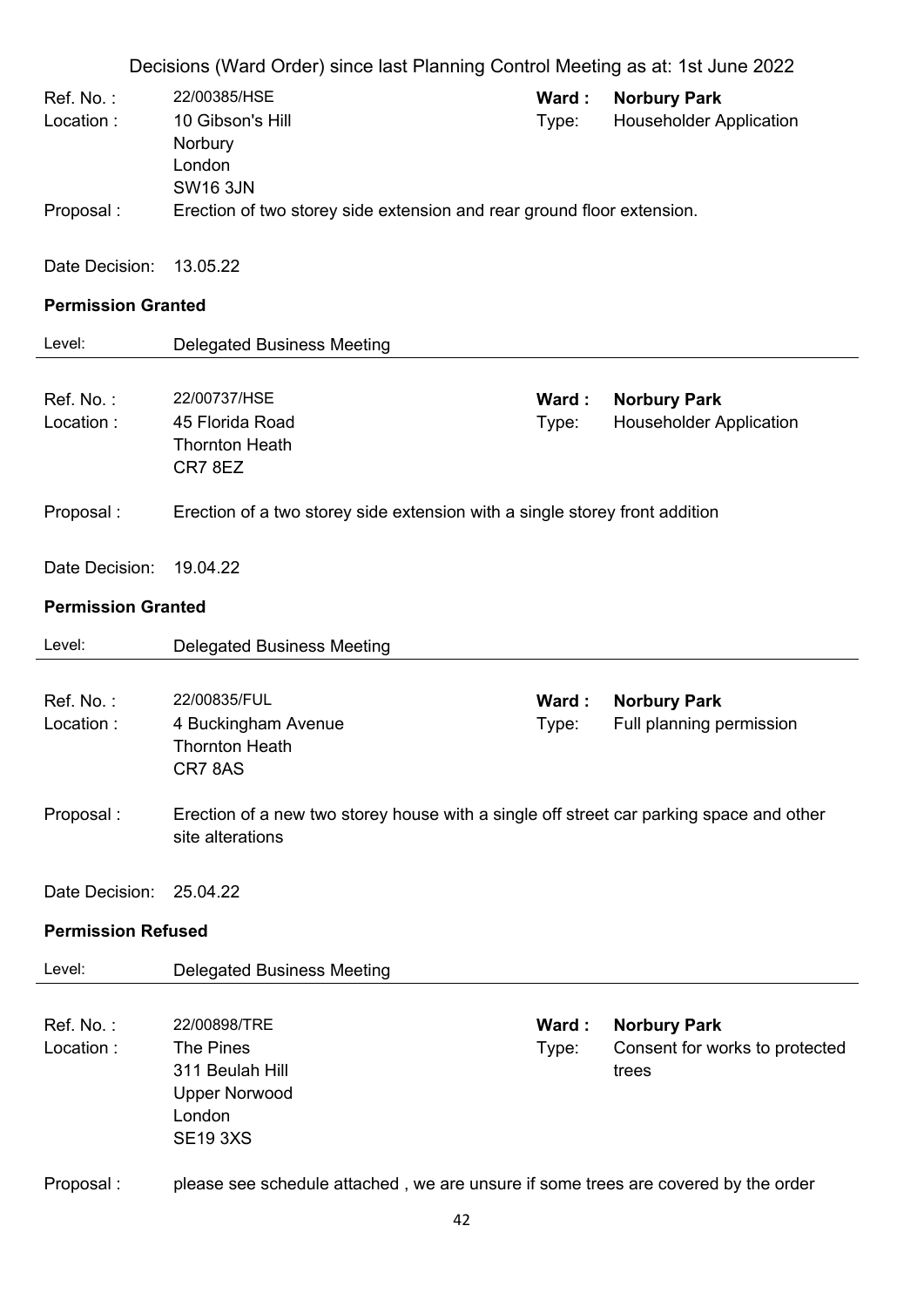Date Decision: 21.04.22

# **Withdrawn application**

| Level:                    | <b>Delegated Business Meeting</b>                                                                                                                                                                 |                |                                                                           |
|---------------------------|---------------------------------------------------------------------------------------------------------------------------------------------------------------------------------------------------|----------------|---------------------------------------------------------------------------|
| Ref. No.:<br>Location:    | 22/01086/HSE<br>70 Gibson's Hill<br>Norbury<br>London<br><b>SW16 3JS</b>                                                                                                                          | Ward:<br>Type: | <b>Norbury Park</b><br><b>Householder Application</b>                     |
| Proposal:                 | Erection of first floor side and rear extension                                                                                                                                                   |                |                                                                           |
| Date Decision:            | 09.05.22                                                                                                                                                                                          |                |                                                                           |
| <b>Permission Granted</b> |                                                                                                                                                                                                   |                |                                                                           |
| Level:                    | <b>Delegated Business Meeting</b>                                                                                                                                                                 |                |                                                                           |
| Ref. No.:<br>Location:    | 22/01160/HSE<br>46 Ryecroft Road<br>Norbury<br>London<br><b>SW16 3EH</b>                                                                                                                          | Ward:<br>Type: | <b>Norbury Park</b><br><b>Householder Application</b>                     |
| Proposal:                 | Erection of single storey side extension and first floor rear extension with internal<br>refurbishment.                                                                                           |                |                                                                           |
| Date Decision:            | 13.05.22                                                                                                                                                                                          |                |                                                                           |
| <b>Permission Refused</b> |                                                                                                                                                                                                   |                |                                                                           |
| Level:                    | <b>Delegated Business Meeting</b>                                                                                                                                                                 |                |                                                                           |
| Ref. No.:<br>Location:    | 22/01423/GPDO<br>201 Norbury Avenue<br><b>Thornton Heath</b><br>CR78AB                                                                                                                            | Ward:<br>Type: | <b>Norbury Park</b><br>Prior Appvl - Class A Larger<br><b>House Extns</b> |
| Proposal:                 | Erection of a single storey rear extension projecting out 6 metres from the rear wall of the<br>original house with a height to the eaves of 3 metres and a maximum overall height of 3<br>metres |                |                                                                           |
| Date Decision:            | 11.05.22                                                                                                                                                                                          |                |                                                                           |

# **Approved (prior approvals only)**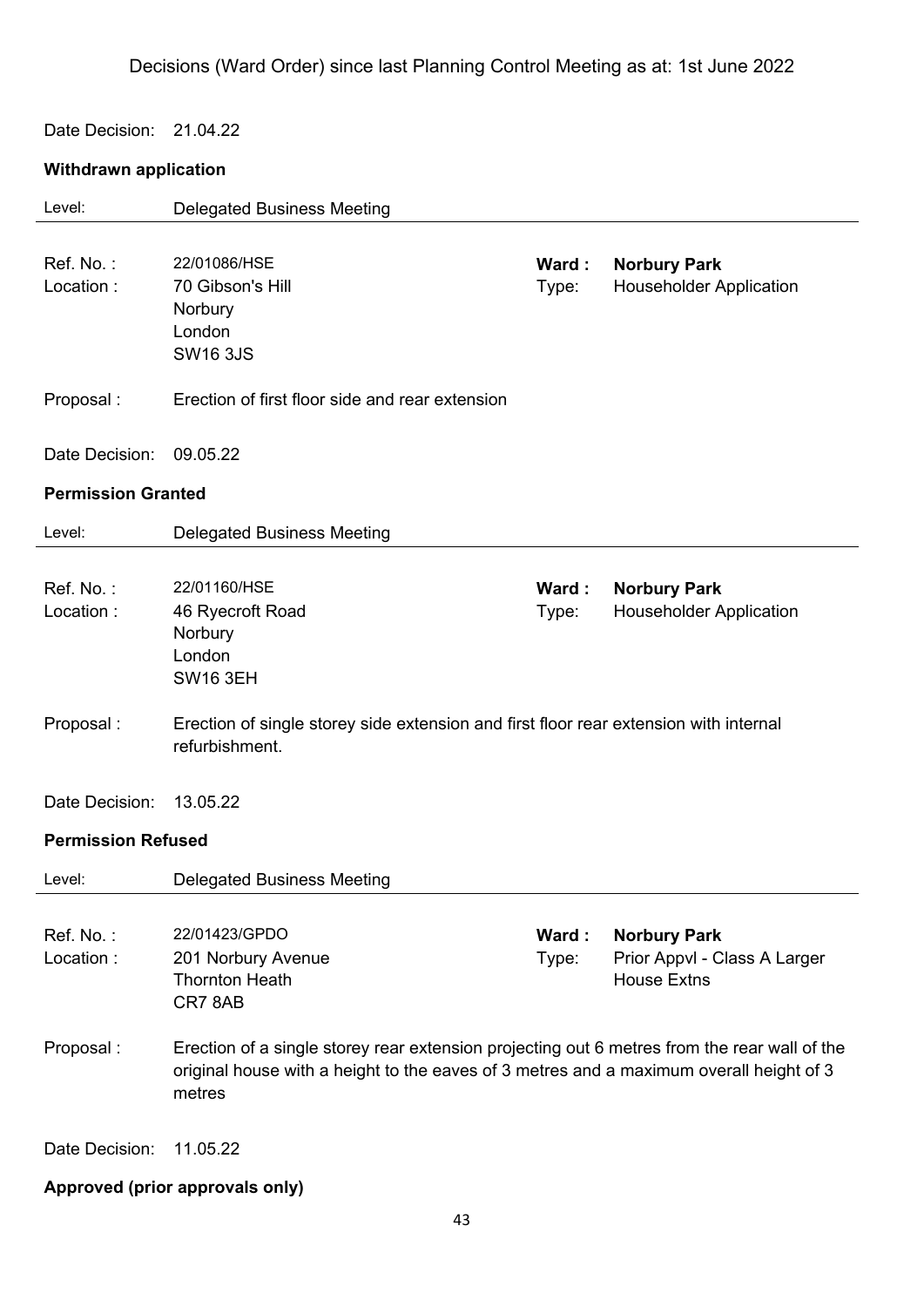#### Level: Delegated Business Meeting

| Ref. No.:<br>Location:    | 22/00573/LP<br>90 Dalmeny Avenue<br>Norbury<br>London<br><b>SW16 4RP</b>                                                                             | Ward:<br>Type: | <b>Norbury And Pollards Hill</b><br><b>LDC (Proposed) Operations</b><br>edged |
|---------------------------|------------------------------------------------------------------------------------------------------------------------------------------------------|----------------|-------------------------------------------------------------------------------|
| Proposal:                 | Loft conversion and rear dormer extension with Juliette balcony, 3 roof lights to the front<br>roof slope, and additional skylight on the flat roof. |                |                                                                               |
| Date Decision:            | 06.05.22                                                                                                                                             |                |                                                                               |
|                           | Lawful Dev. Cert. Granted (proposed)                                                                                                                 |                |                                                                               |
| Level:                    | <b>Delegated Business Meeting</b>                                                                                                                    |                |                                                                               |
| Ref. No.:<br>Location:    | 22/00631/FUL<br>32 Fairview Road<br>Norbury<br>London                                                                                                | Ward:<br>Type: | <b>Norbury And Pollards Hill</b><br>Full planning permission                  |
| Proposal:                 | Change of use from commercial unit (Class E, formally B1b and C) to residential (Class<br>C3) and first floor rear extension to form 2 flats         |                |                                                                               |
| Date Decision:            | 05.05.22                                                                                                                                             |                |                                                                               |
| <b>Permission Granted</b> |                                                                                                                                                      |                |                                                                               |
| Level:                    | <b>Delegated Business Meeting</b>                                                                                                                    |                |                                                                               |
| Ref. No.:<br>Location:    | 22/00698/LP<br>111 Pollards Hill South<br>Norbury<br>London<br><b>SW164LS</b>                                                                        | Ward:<br>Type: | <b>Norbury And Pollards Hill</b><br><b>LDC (Proposed) Operations</b><br>edged |
| Proposal:                 | Erection of hip to gable and rear dormer and provision of rooflights in front roofslope.                                                             |                |                                                                               |
| Date Decision:            | 06.05.22                                                                                                                                             |                |                                                                               |
|                           | Lawful Dev. Cert. Granted (proposed)                                                                                                                 |                |                                                                               |
| Level:                    | <b>Delegated Business Meeting</b>                                                                                                                    |                |                                                                               |
|                           | ΛΛ                                                                                                                                                   |                |                                                                               |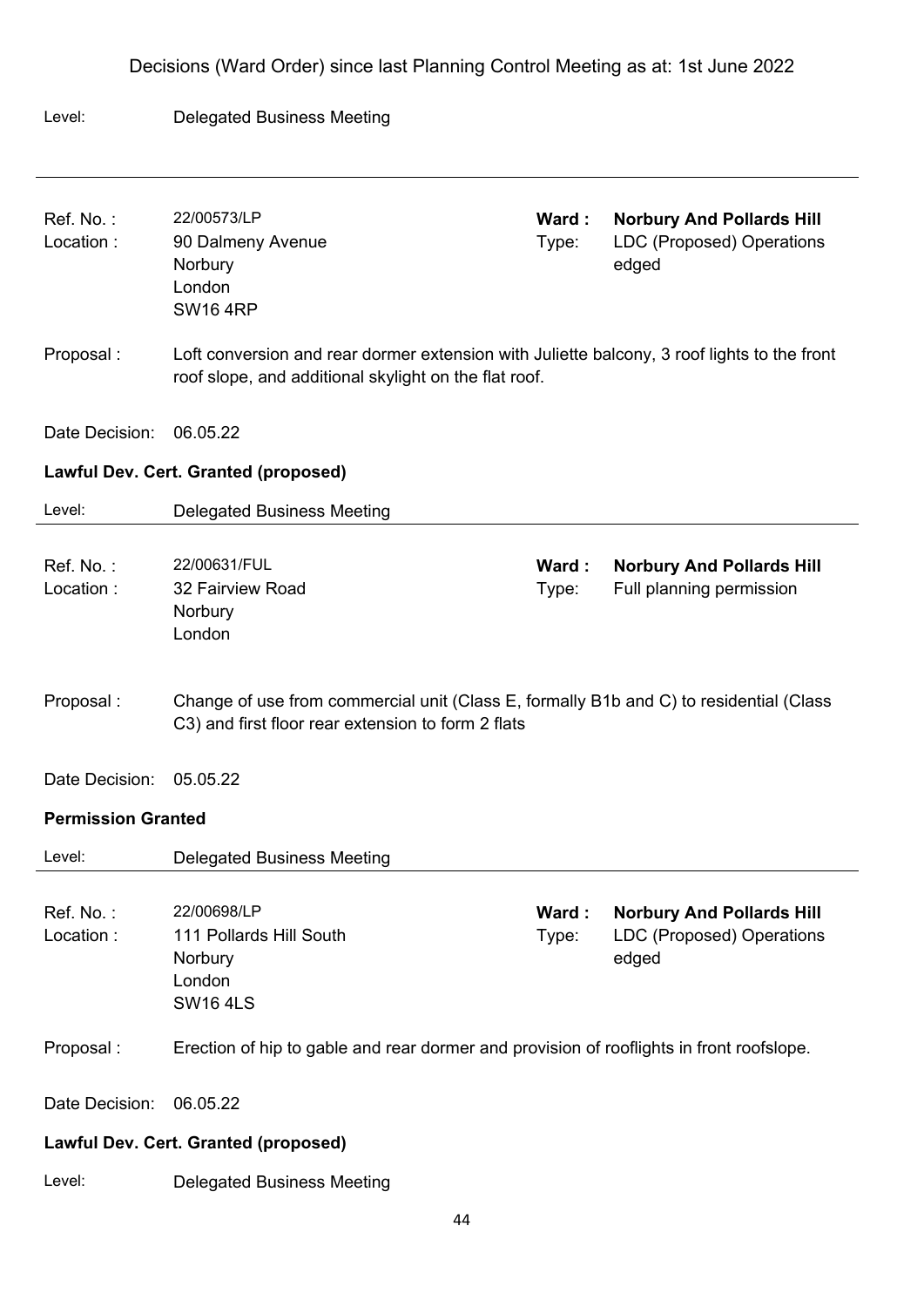| Ref. No.:<br>Location: | 22/01009/DISC<br>2 - 10 Fairview Road<br>Norbury<br>London<br><b>SW16 5PY</b>                                                                                                                                                                                                                                                                    | Ward:<br>Type: | <b>Norbury And Pollards Hill</b><br><b>Discharge of Conditions</b>                     |
|------------------------|--------------------------------------------------------------------------------------------------------------------------------------------------------------------------------------------------------------------------------------------------------------------------------------------------------------------------------------------------|----------------|----------------------------------------------------------------------------------------|
| Proposal:              | Discharge of Condition 9 (Landscaping) of LPA ref: 20/02330/FUL (Change of use from<br>A1 (retail) to part D2 (gym) and part C3 (6 flats) single storey infill extension and minor<br>external alterations including the enlargement of existing windows and creation of new<br>windows with associated amenity space, parking and refuse store) |                |                                                                                        |
| Date Decision:         | 05.05.22                                                                                                                                                                                                                                                                                                                                         |                |                                                                                        |
| <b>Approved</b>        |                                                                                                                                                                                                                                                                                                                                                  |                |                                                                                        |
| Level:                 | <b>Delegated Business Meeting</b>                                                                                                                                                                                                                                                                                                                |                |                                                                                        |
| Ref. No.:<br>Location: | 22/01127/GPDO<br>30 Colebrook Road<br>Norbury<br>London<br><b>SW16 5QT</b>                                                                                                                                                                                                                                                                       | Ward:<br>Type: | <b>Norbury And Pollards Hill</b><br>Prior Appvl - Class A Larger<br><b>House Extns</b> |
| Proposal:              | Erection of single storey rear extension projecting out 6 metres with a maximum height of<br>3.6 metres                                                                                                                                                                                                                                          |                |                                                                                        |
| Date Decision:         | 28.04.22                                                                                                                                                                                                                                                                                                                                         |                |                                                                                        |
| (Approval) refused     |                                                                                                                                                                                                                                                                                                                                                  |                |                                                                                        |
| Level:                 | <b>Delegated Business Meeting</b>                                                                                                                                                                                                                                                                                                                |                |                                                                                        |
| Ref. No.:<br>Location: | 22/01273/PDO<br><b>Telephone Exchange</b><br><b>Craignish Avenue</b><br>Norbury<br>London<br><b>SW16 4DD</b>                                                                                                                                                                                                                                     | Ward:<br>Type: | <b>Norbury And Pollards Hill</b><br>Observations on permitted<br>development           |
| Proposal:              | Removal of six antennae to be replaced with six antennae. Removal of three RRU's.<br>Addition of ancillary and attaching equipment                                                                                                                                                                                                               |                |                                                                                        |
| Date Decision:         | 21.04.22                                                                                                                                                                                                                                                                                                                                         |                |                                                                                        |
| <b>No Objection</b>    |                                                                                                                                                                                                                                                                                                                                                  |                |                                                                                        |
| Level:                 | <b>Delegated Business Meeting</b>                                                                                                                                                                                                                                                                                                                |                |                                                                                        |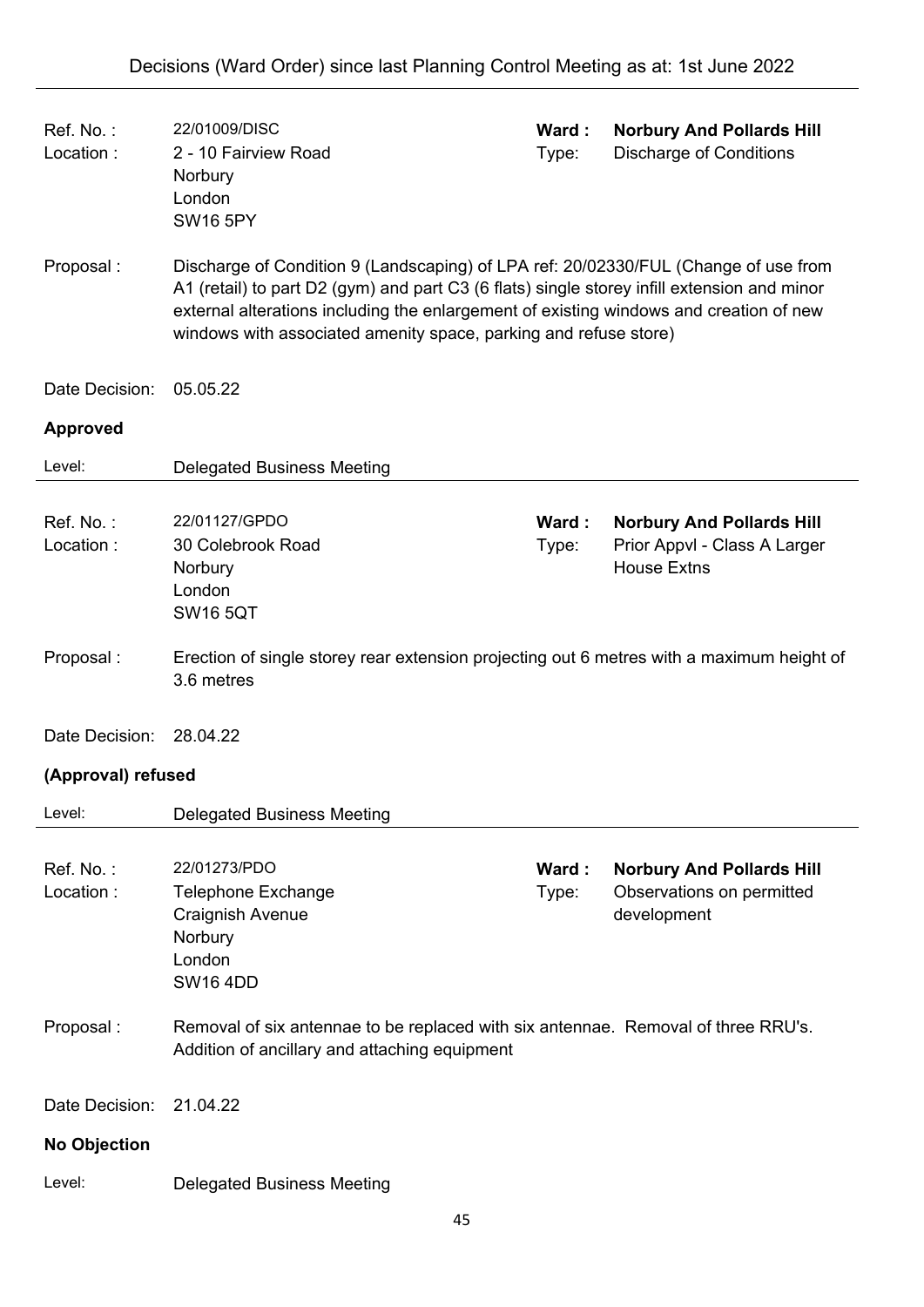| Ref. No.:<br>Location:              | 22/01313/LP<br>135 Norbury Crescent<br>Norbury<br>London<br><b>SW16 4JX</b>                                                                                                                                                       | Ward:<br>Type:  | <b>Norbury And Pollards Hill</b><br>LDC (Proposed) Operations<br>edged                 |
|-------------------------------------|-----------------------------------------------------------------------------------------------------------------------------------------------------------------------------------------------------------------------------------|-----------------|----------------------------------------------------------------------------------------|
| Proposal:                           | Erection of hip to gable and rear dormer extension and provision of 3 rooflights in front<br>roofslope                                                                                                                            |                 |                                                                                        |
| Date Decision:                      | 12.05.22                                                                                                                                                                                                                          |                 |                                                                                        |
|                                     | Lawful Dev. Cert. Granted (proposed)                                                                                                                                                                                              |                 |                                                                                        |
| Level:                              | <b>Delegated Business Meeting</b>                                                                                                                                                                                                 |                 |                                                                                        |
| Ref. No.:<br>Location:              | 22/01341/GPDO<br>10 Ena Road<br>Norbury<br>London<br><b>SW16 4JB</b>                                                                                                                                                              | Ward :<br>Type: | <b>Norbury And Pollards Hill</b><br>Prior Appvl - Class A Larger<br><b>House Extns</b> |
| Proposal:                           | Erection of single storey rear extension projecting out a maximum of 5 metres with a<br>maximum height of 3.34 metres                                                                                                             |                 |                                                                                        |
| Date Decision:                      | 11.05.22                                                                                                                                                                                                                          |                 |                                                                                        |
| (Approval) refused                  |                                                                                                                                                                                                                                   |                 |                                                                                        |
| Level:                              | <b>Delegated Business Meeting</b>                                                                                                                                                                                                 |                 |                                                                                        |
| Ref. No.:<br>Location:<br>Proposal: | 21/03882/FUL<br>23 Taunton Lane<br>Coulsdon<br><b>CR5 1SG</b><br>Demolition of existing double garage, erection of a detached two-storey building<br>comprising 2x 1-bed flats with associated parking, cycle and refuse storage. | Ward :<br>Type: | <b>Old Coulsdon</b><br>Full planning permission                                        |
| Date Decision:                      | 13.05.22                                                                                                                                                                                                                          |                 |                                                                                        |
| <b>Permission Granted</b>           |                                                                                                                                                                                                                                   |                 |                                                                                        |
| Level:                              | <b>Delegated Business Meeting</b>                                                                                                                                                                                                 |                 |                                                                                        |
| Ref. No.:                           | 21/04134/FUL                                                                                                                                                                                                                      | Ward:           | <b>Old Coulsdon</b>                                                                    |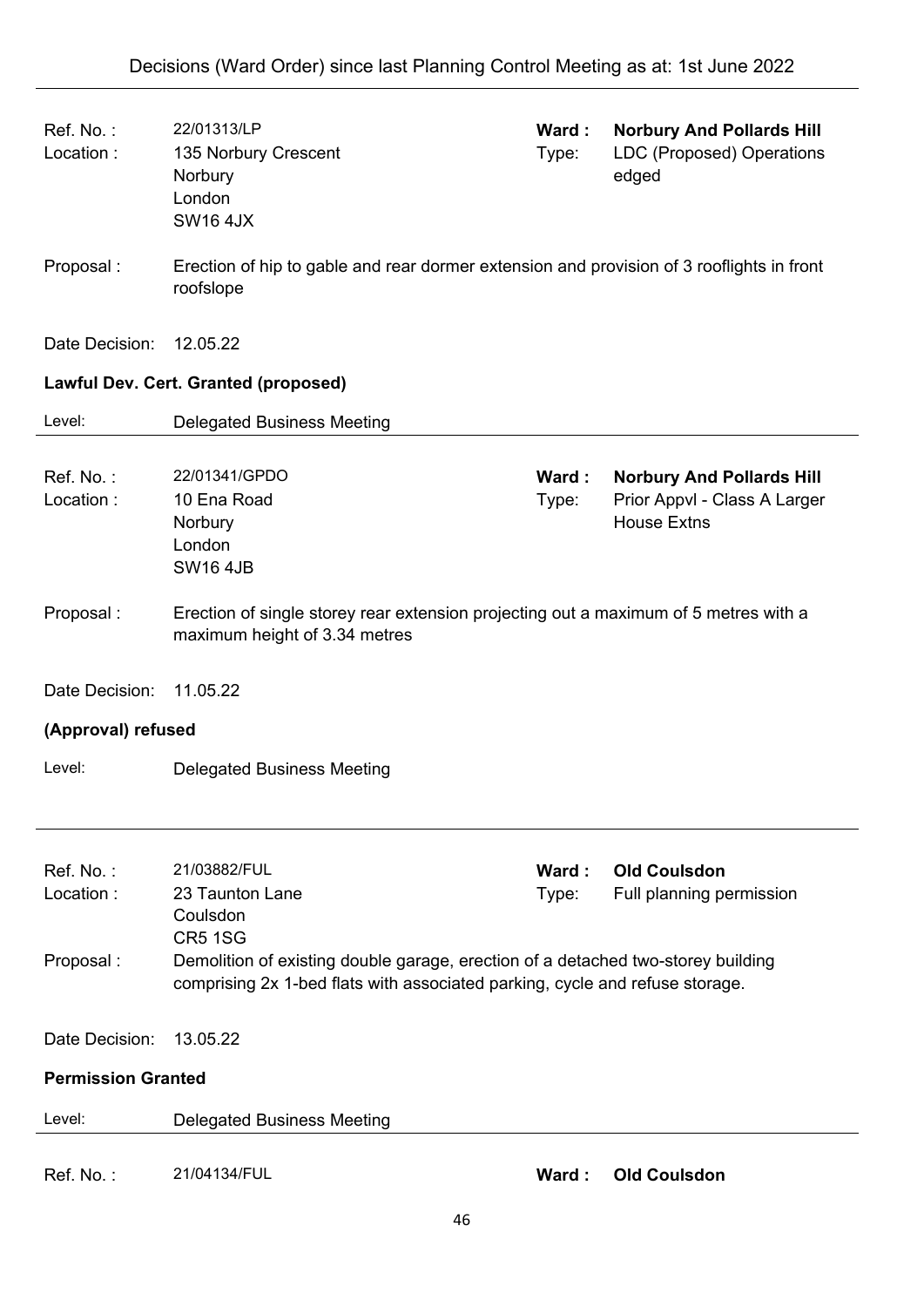Decisions (Ward Order) since last Planning Control Meeting as at: 1st June 2022 Location : 109 Waddington Avenue Coulsdon CR5 1QP Type: Full planning permission Proposal : Demolition of the existing detached bungalow, erection of a part two storey, part three storey building fronting Waddington Avenue to provide 1 x 2 bedroom and 2 x 4 bedroom dwellings, erection of a two storey building fronting Taunton Lane to provide 2 x 2 bedroom dwellings, associated landscaping and re-configuration of crossover access. Date Decision: 09.05.22 **Appeal Contested - (grounds of appeal)** Level: Delegated Business Meeting Ref. No. : 21/05159/HSE **Ward : Old Coulsdon** Location : 386 Coulsdon Road Coulsdon CR5 1EF Type: Householder Application Proposal : Erection of wrap-around single storey side and rear extension. Date Decision: 26.04.22 **Permission Granted** Level: Delegated Business Meeting Ref. No. : 22/00585/HSE **Ward : Old Coulsdon** Location : 23 Homefield Road Coulsdon CR5 1ET Type: Householder Application Proposal : Erection of single storey front extension, single storey rear extension, hip to gable roof extension and rear dormer. Date Decision: 19.04.22 **Permission Granted** Level: Delegated Business Meeting Ref. No. : 22/00746/DISC **Ward : Old Coulsdon** Location : 1 & 2 Coulsdon Court Road Coulsdon Type: Discharge of Conditions

CR5 2LL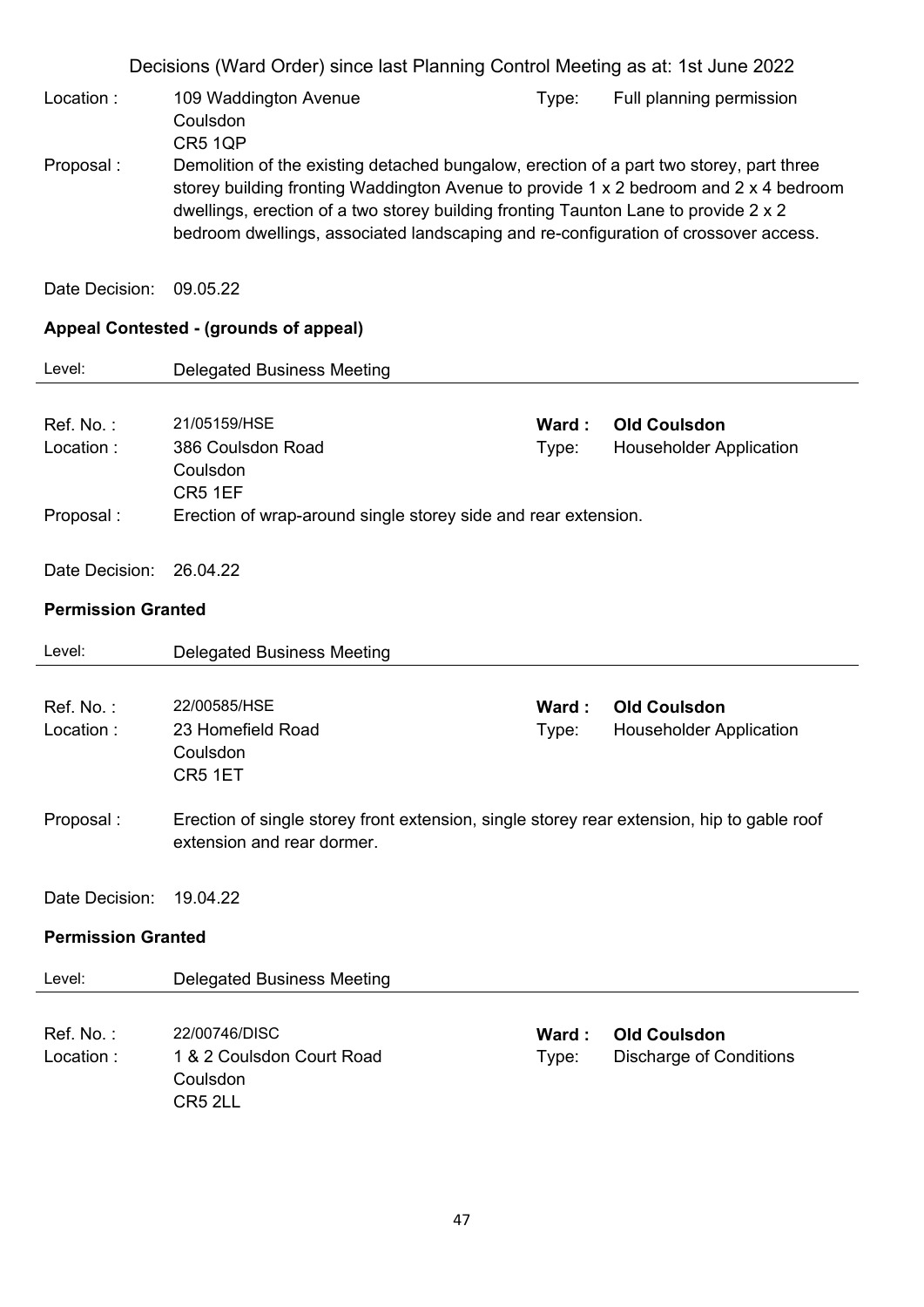Proposal : Discharge of Conditions 3 (Landscaping), 4 (Splays, EVCP, Cycle, Refuse), 6 (CLP) and 13 (Biodiversity lighting) attached to planning permission 20/00581/FUL for Demolition of existing garage and outbuildings, erection of 4 terraced dwellings with associated car parking, vehicular accesses, landscaping, cycle parking and refuse storage.

Date Decision: 05.05.22

#### **Part Approved / Part Not Approved**

| Level:                             | <b>Delegated Business Meeting</b>                                             |       |                                |
|------------------------------------|-------------------------------------------------------------------------------|-------|--------------------------------|
|                                    |                                                                               |       |                                |
| Ref. No.:                          | 22/00806/TRE                                                                  | Ward: | <b>Old Coulsdon</b>            |
| Location:                          | 101 Taunton Lane                                                              | Type: | Consent for works to protected |
|                                    | Coulsdon                                                                      |       | trees                          |
|                                    | CR5 1SH                                                                       |       |                                |
|                                    |                                                                               |       |                                |
| Proposal:                          | T1 Yew: 2 metre crown reduction and thinning and removal of extended branches |       |                                |
|                                    | stretching across adjacent neighbours.                                        |       |                                |
|                                    | (TPO no. 28, 1978)                                                            |       |                                |
|                                    |                                                                               |       |                                |
| Date Decision:                     | 21.04.22                                                                      |       |                                |
|                                    |                                                                               |       |                                |
| <b>Consent Granted (Tree App.)</b> |                                                                               |       |                                |
|                                    |                                                                               |       |                                |
| Level:                             | <b>Delegated Business Meeting</b>                                             |       |                                |
|                                    |                                                                               |       |                                |
| Ref. No.:                          | 22/00842/LP                                                                   | Ward: | <b>Old Coulsdon</b>            |
| Location:                          | 11 Shirley Avenue                                                             | Type: | LDC (Proposed) Operations      |
|                                    | Coulsdon                                                                      |       | edged                          |
|                                    | <b>CR5 1QZ</b>                                                                |       |                                |
|                                    |                                                                               |       |                                |
| Proposal:                          | Conversion of garage to a study and alterations to windows and doors.         |       |                                |
|                                    |                                                                               |       |                                |
| Date Decision:                     | 25.04.22                                                                      |       |                                |
|                                    |                                                                               |       |                                |
|                                    | Lawful Dev. Cert. Granted (proposed)                                          |       |                                |
| Level:                             | <b>Delegated Business Meeting</b>                                             |       |                                |
|                                    |                                                                               |       |                                |
| Ref. No.:                          | 22/00855/TRE                                                                  | Ward: | <b>Old Coulsdon</b>            |
| Location:                          | 3 Windmill Place                                                              | Type: | Consent for works to protected |
|                                    | Coulsdon                                                                      |       | trees                          |
|                                    | Croydon                                                                       |       |                                |
|                                    | CR5 1FB                                                                       |       |                                |
|                                    |                                                                               |       |                                |
| Proposal:                          | T1 Lime - Reduce NW/W lateral crown spread up to 2.5m                         |       |                                |
|                                    | G1 Hornbeam & Horse chestnut - Fell                                           |       |                                |
|                                    | (TPO 158)                                                                     |       |                                |
|                                    | ΛQ                                                                            |       |                                |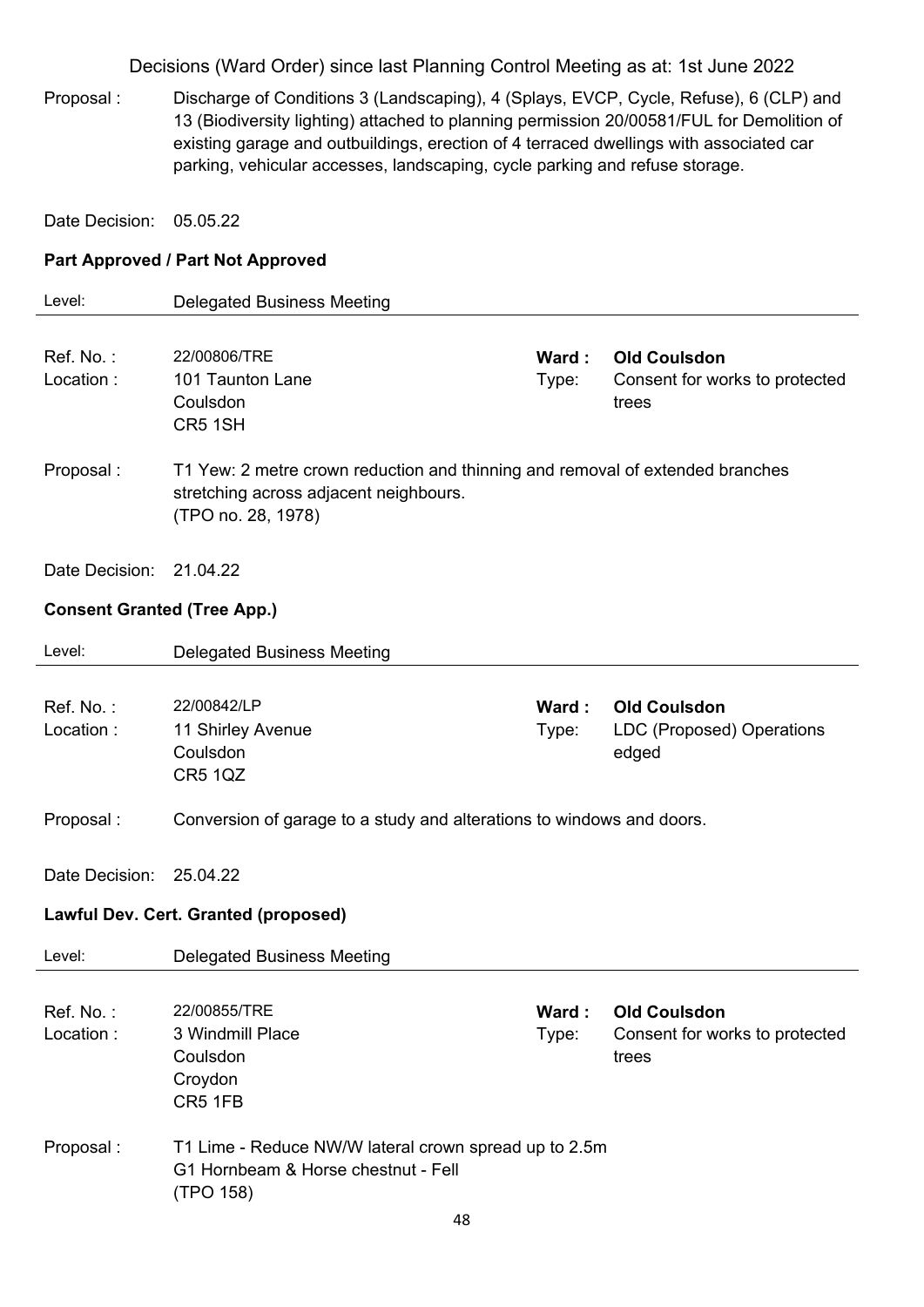#### Date Decision: 22.04.22

# **Consent Granted (Tree App.)**

| Level:                                       | <b>Delegated Business Meeting</b>                                                                                                                                                                 |                 |                                                                           |
|----------------------------------------------|---------------------------------------------------------------------------------------------------------------------------------------------------------------------------------------------------|-----------------|---------------------------------------------------------------------------|
| Ref. No.:<br>Location:                       | 22/00909/HSE<br>29 Old Fox Close<br>Coulsdon<br>CR3 5QU                                                                                                                                           | Ward:<br>Type:  | <b>Old Coulsdon</b><br><b>Householder Application</b>                     |
| Proposal:                                    | Erection of a single storey front and single storey rear extension.                                                                                                                               |                 |                                                                           |
| Date Decision:                               | 27.04.22                                                                                                                                                                                          |                 |                                                                           |
| <b>Permission Refused</b>                    |                                                                                                                                                                                                   |                 |                                                                           |
| Level:                                       | <b>Delegated Business Meeting</b>                                                                                                                                                                 |                 |                                                                           |
| Ref. No.:<br>Location:                       | 22/00912/HSE<br>388 Coulsdon Road<br>Coulsdon<br>CR5 1EF                                                                                                                                          | Ward :<br>Type: | <b>Old Coulsdon</b><br><b>Householder Application</b>                     |
| Proposal:                                    | Erection of single storey wrap around extension at rear and lean-to at the side                                                                                                                   |                 |                                                                           |
| Date Decision:                               | 26.04.22                                                                                                                                                                                          |                 |                                                                           |
| <b>Permission Granted</b>                    |                                                                                                                                                                                                   |                 |                                                                           |
| Level:                                       | <b>Delegated Business Meeting</b>                                                                                                                                                                 |                 |                                                                           |
| Ref. No.:<br>Location:                       | 22/00979/GPDO<br>26 Waddington Avenue<br>Coulsdon<br>CR5 1QE                                                                                                                                      | Ward:<br>Type:  | <b>Old Coulsdon</b><br>Prior Appvl - Class A Larger<br><b>House Extns</b> |
| Proposal:                                    | Erection of a single storey rear extension projecting out 4.3 metres from the rear wall of<br>the original house with a height to the eaves of 2.66 metres and a maximum height of<br>3.93 metres |                 |                                                                           |
| Date Decision:                               | 20.04.22                                                                                                                                                                                          |                 |                                                                           |
| <b>Prior Approval No Jurisdiction (GPDO)</b> |                                                                                                                                                                                                   |                 |                                                                           |
| Level:                                       | <b>Delegated Business Meeting</b>                                                                                                                                                                 |                 |                                                                           |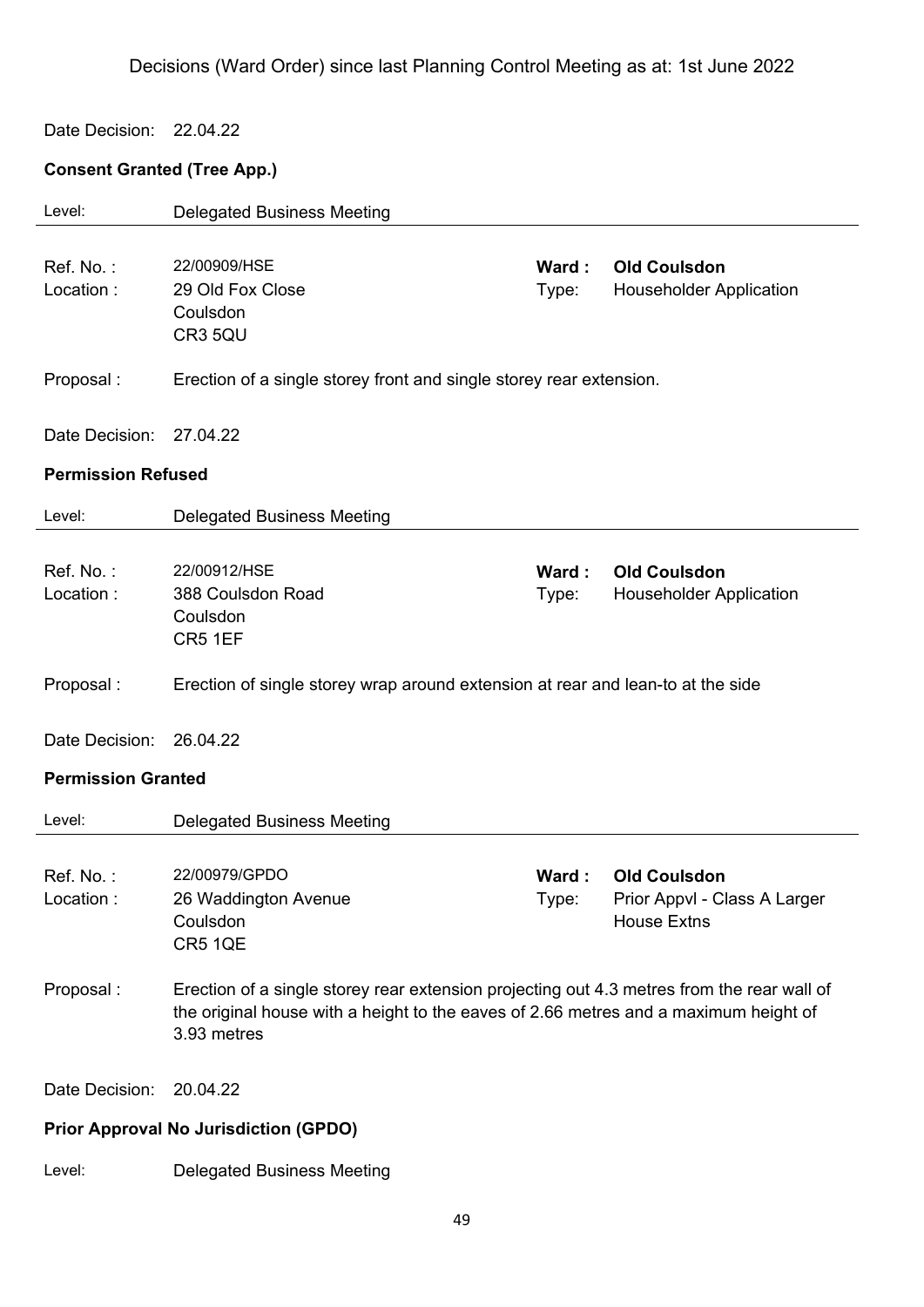| Ref. No.:<br>Location:               | 22/01011/TRE<br>St Johns Rectory<br>232 Coulsdon Road<br>Coulsdon<br>CR5 1EA                    | Ward:<br>Type: | <b>Old Coulsdon</b><br>Consent for works to protected<br>trees         |
|--------------------------------------|-------------------------------------------------------------------------------------------------|----------------|------------------------------------------------------------------------|
| Proposal :                           | T1 Pine: Remove the 2 lowest limbs growing towards the Neighbours dwelling<br>(TPO no. 3, 1969) |                |                                                                        |
| Date Decision: 21.04.22              |                                                                                                 |                |                                                                        |
| <b>Consent Granted (Tree App.)</b>   |                                                                                                 |                |                                                                        |
| Level:                               | <b>Delegated Business Meeting</b>                                                               |                |                                                                        |
| Ref. No.:<br>Location:               | 22/01046/LP<br>124 Caterham Drive<br>Coulsdon<br>CR5 1JJ                                        | Ward:<br>Type: | <b>Old Coulsdon</b><br>LDC (Proposed) Operations<br>edged              |
| Proposal:                            | Erection of a detached outbuilding to be used as a garage for private use.                      |                |                                                                        |
| Date Decision:                       | 05.05.22                                                                                        |                |                                                                        |
| Lawful Dev. Cert. Granted (proposed) |                                                                                                 |                |                                                                        |
| Level:                               | <b>Delegated Business Meeting</b>                                                               |                |                                                                        |
| Ref. No.:<br>Location:               | 22/01267/CAT<br>The Holt<br>8 Canon's Hill<br>Coulsdon<br>CR5 1HB                               | Ward:<br>Type: | <b>Old Coulsdon</b><br>Works to Trees in a<br><b>Conservation Area</b> |
| Proposal:                            | T13, Scots Pine - To fell                                                                       |                |                                                                        |
| Date Decision:                       | 22.04.22                                                                                        |                |                                                                        |
|                                      | No objection (tree works in Con Areas)                                                          |                |                                                                        |
| Level:                               | <b>Delegated Business Meeting</b>                                                               |                |                                                                        |
| Ref. No.:                            | 22/01318/DISC                                                                                   | Ward:          | <b>Old Coulsdon</b>                                                    |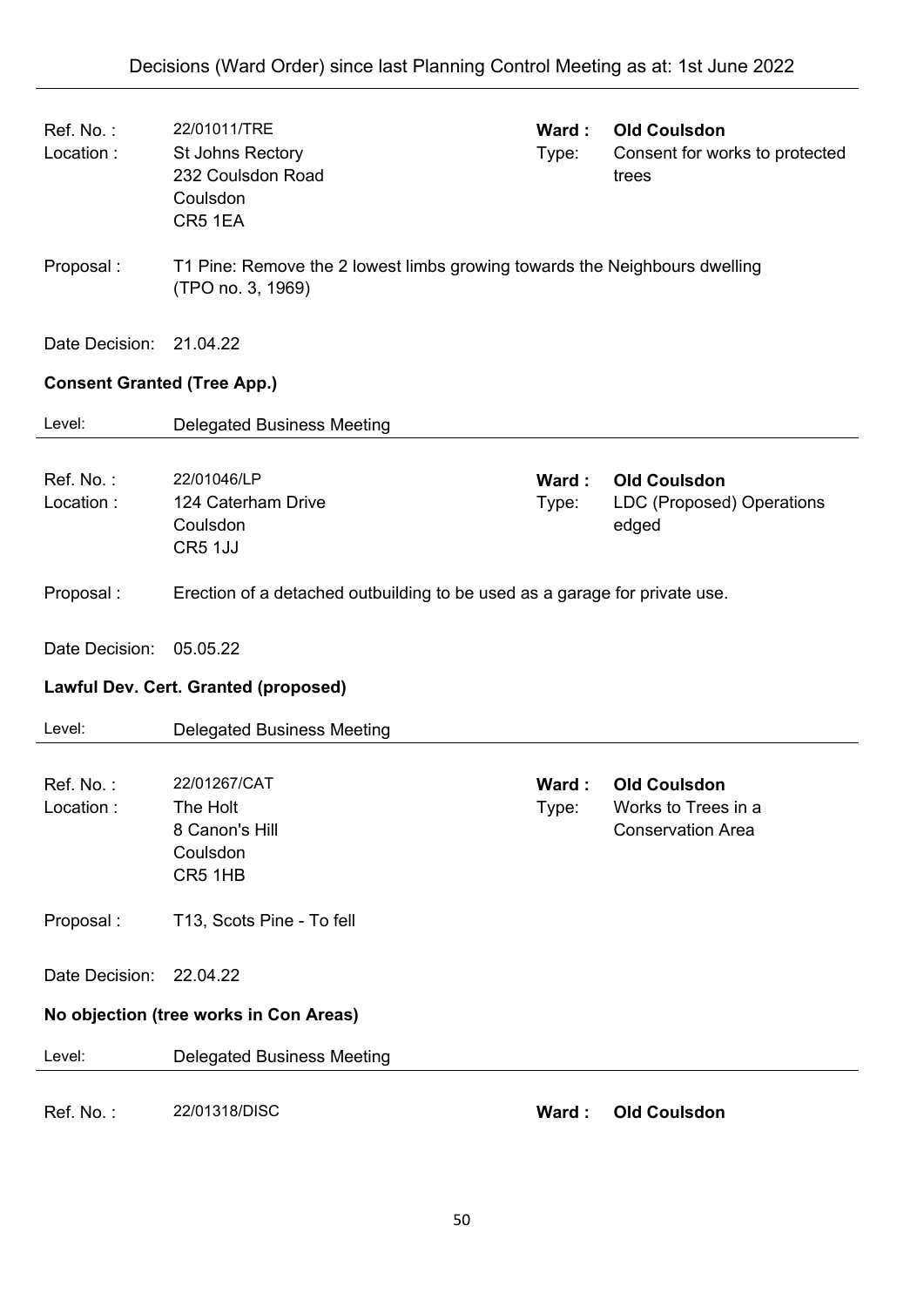|                           | Decisions (Ward Order) since last Planning Control Meeting as at: 1st June 2022                                                                                                                                                                                                                                                                                                                                   |                 |                                                           |
|---------------------------|-------------------------------------------------------------------------------------------------------------------------------------------------------------------------------------------------------------------------------------------------------------------------------------------------------------------------------------------------------------------------------------------------------------------|-----------------|-----------------------------------------------------------|
| Location:                 | 76 - 80 Waddington Avenue<br>Coulsdon<br>CR5 1QN                                                                                                                                                                                                                                                                                                                                                                  | Type:           | <b>Discharge of Conditions</b>                            |
| Proposal:                 | Discharge of Condition 11 (DSMP) for planning permission 19/04003/FUL for:<br>Construction of a two-storey four-bedroom dwellinghouse to the front, a row of 8 x two-<br>storey semi-detached dwellinghouses (1x 2-bed and 7x3bed) to the rear with associated<br>vehicular access, 15 car parking spaces, refuse refuge and hard and soft landscaping;<br>following demolition of existing bungalow and garages. |                 |                                                           |
| Date Decision:            | 12.05.22                                                                                                                                                                                                                                                                                                                                                                                                          |                 |                                                           |
| Not approved              |                                                                                                                                                                                                                                                                                                                                                                                                                   |                 |                                                           |
| Level:                    | <b>Delegated Business Meeting</b>                                                                                                                                                                                                                                                                                                                                                                                 |                 |                                                           |
| Ref. No.:<br>Location:    | 22/01568/NMA<br>15 Marlpit Avenue<br>Coulsdon<br>CR5 2SD                                                                                                                                                                                                                                                                                                                                                          | Ward:<br>Type:  | <b>Old Coulsdon</b><br>Non-material amendment             |
| Proposal:                 | Non-material amendment (rear bedroom window and first floor balcony adapted) linked to<br>planning application: 21/04486/HSE - Erection of proposed single storey side/rear<br>extension, alteration of garage into habitable room, first floor extension, raised patio and<br>internal alterations.                                                                                                              |                 |                                                           |
| Date Decision:            | 13.05.22                                                                                                                                                                                                                                                                                                                                                                                                          |                 |                                                           |
| <b>Approved</b>           |                                                                                                                                                                                                                                                                                                                                                                                                                   |                 |                                                           |
| Level:                    | <b>Delegated Business Meeting</b>                                                                                                                                                                                                                                                                                                                                                                                 |                 |                                                           |
| Ref. No.:<br>Location:    | 21/06299/FUL<br>165A And 165B Coombe Road<br>Croydon<br><b>CR0 5SQ</b>                                                                                                                                                                                                                                                                                                                                            | Ward :<br>Type: | <b>Park Hill And Whitgift</b><br>Full planning permission |
| Proposal:                 | Proposed single storey rear extension and conversion of 2 two bed residential units.                                                                                                                                                                                                                                                                                                                              |                 |                                                           |
| Date Decision:            | 13.05.22                                                                                                                                                                                                                                                                                                                                                                                                          |                 |                                                           |
| <b>Permission Granted</b> |                                                                                                                                                                                                                                                                                                                                                                                                                   |                 |                                                           |
| Level:                    | <b>Delegated Business Meeting</b>                                                                                                                                                                                                                                                                                                                                                                                 |                 |                                                           |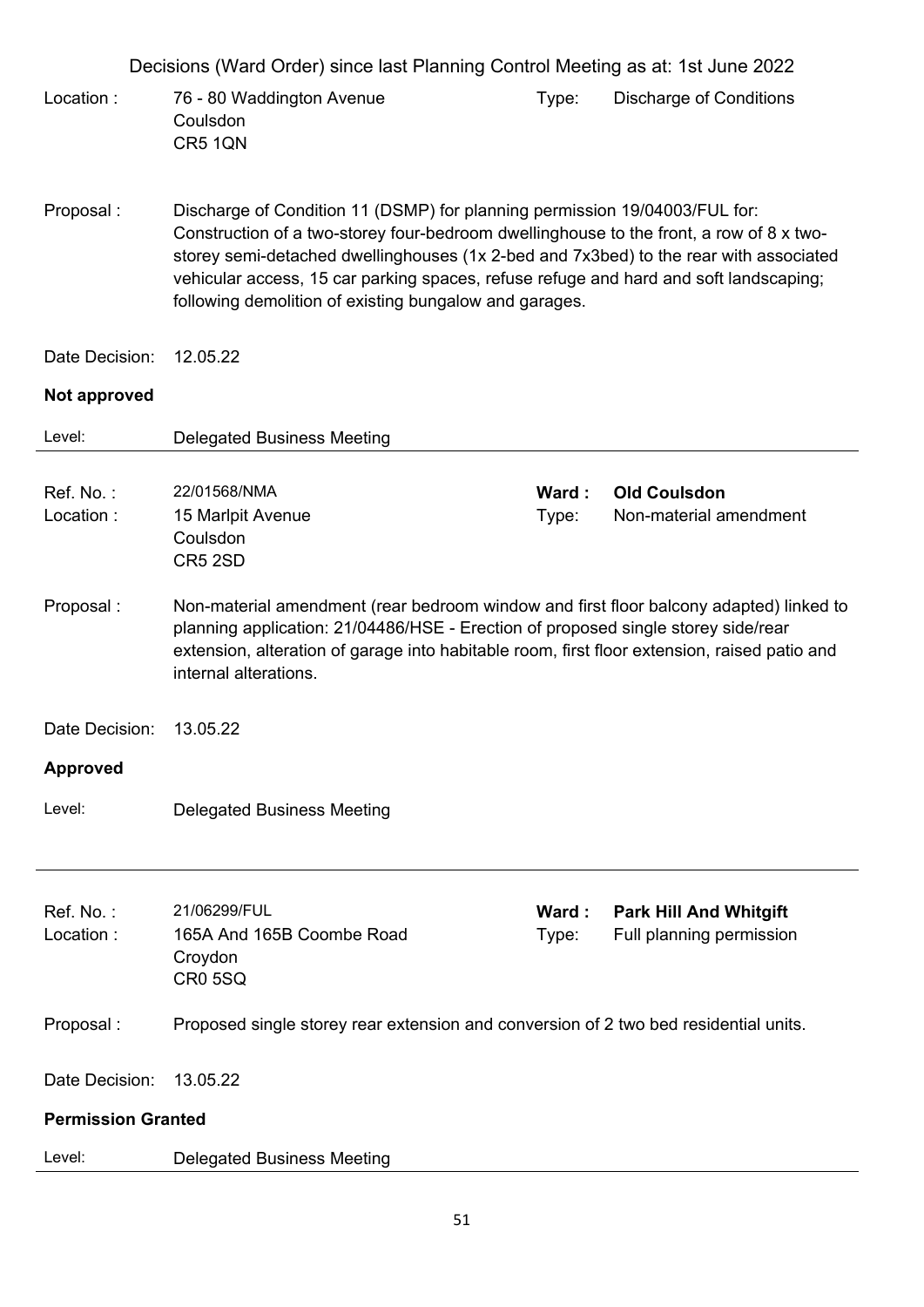|                                                                                                                                                                                                                                                                                                                                                         | Decisions (Ward Order) since last Planning Control Meeting as at: 1st June 2022                                                                     |                |                                                                 |
|---------------------------------------------------------------------------------------------------------------------------------------------------------------------------------------------------------------------------------------------------------------------------------------------------------------------------------------------------------|-----------------------------------------------------------------------------------------------------------------------------------------------------|----------------|-----------------------------------------------------------------|
| Ref. No.:<br>Location:                                                                                                                                                                                                                                                                                                                                  | 22/00072/HSE<br>21 Upfield<br>Croydon<br>CR0 5DR                                                                                                    | Ward:<br>Type: | <b>Park Hill And Whitgift</b><br><b>Householder Application</b> |
| Proposal:                                                                                                                                                                                                                                                                                                                                               | Alterations, increase in ridge height, hip to gable extensions, dormer extensions in the<br>rear roof slope and roof lights in the front roof slope |                |                                                                 |
| Date Decision:                                                                                                                                                                                                                                                                                                                                          | 19.04.22                                                                                                                                            |                |                                                                 |
| <b>Permission Refused</b>                                                                                                                                                                                                                                                                                                                               |                                                                                                                                                     |                |                                                                 |
| Level:                                                                                                                                                                                                                                                                                                                                                  | <b>Delegated Business Meeting</b>                                                                                                                   |                |                                                                 |
| Ref. No.:                                                                                                                                                                                                                                                                                                                                               | 21/04309/CONR                                                                                                                                       | Ward:          | <b>Purley Oaks And</b><br><b>Riddlesdown</b>                    |
| Location:                                                                                                                                                                                                                                                                                                                                               | <b>Sanderstead Lawn Tennis Club</b><br><b>Penwortham Road</b><br>South Croydon<br><b>CR2 0QS</b>                                                    | Type:          | <b>Removal of Condition</b>                                     |
| Proposal:<br>Variation of condition 2 (hours of illumination) attached to planning reference 15/00753/P<br>for the retention of seven 6m high floodlight columns to courts 3 and 4 with 15 floodlight<br>heads and hours of illumination to 21:00 (without compliance with condition 2 - hours of<br>use - attached to planning permission 10/00482/P). |                                                                                                                                                     |                |                                                                 |
| Date Decision:                                                                                                                                                                                                                                                                                                                                          | 10.05.22                                                                                                                                            |                |                                                                 |
| <b>Permission Refused</b>                                                                                                                                                                                                                                                                                                                               |                                                                                                                                                     |                |                                                                 |
| Level:                                                                                                                                                                                                                                                                                                                                                  | <b>Delegated Business Meeting</b>                                                                                                                   |                |                                                                 |
| Ref. No.:                                                                                                                                                                                                                                                                                                                                               | 21/04462/FUL                                                                                                                                        | Ward:          | <b>Purley Oaks And</b><br>Riddlesdown                           |
| Location:                                                                                                                                                                                                                                                                                                                                               | Land R/o 67 Kendall Avenue South<br>South Croydon<br>CR <sub>2</sub> 0QR                                                                            | Type:          | Full planning permission                                        |
| Proposal:                                                                                                                                                                                                                                                                                                                                               | Erection of a two bedroom dwelling with associated works.                                                                                           |                |                                                                 |
| Date Decision:                                                                                                                                                                                                                                                                                                                                          | 06.05.22                                                                                                                                            |                |                                                                 |
| <b>Permission Granted</b>                                                                                                                                                                                                                                                                                                                               |                                                                                                                                                     |                |                                                                 |
| Level:                                                                                                                                                                                                                                                                                                                                                  | <b>Planning Committee - Minor Applications</b>                                                                                                      |                |                                                                 |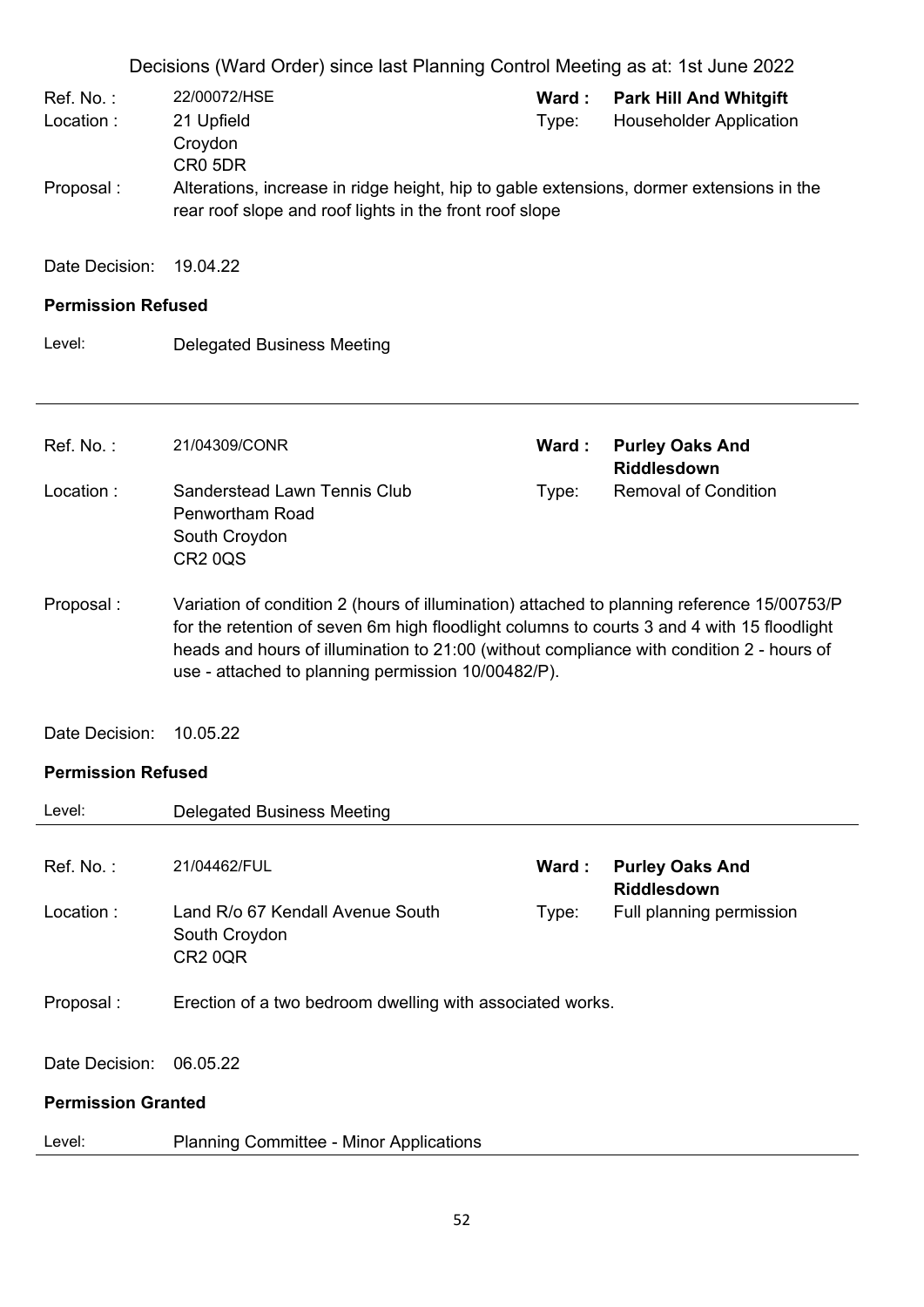| Ref. No. : | 22/00231/HSE                                | Ward : | <b>Purley Oaks And</b><br><b>Riddlesdown</b> |
|------------|---------------------------------------------|--------|----------------------------------------------|
| Location : | 54 Honister Heights<br>Purley<br>CR8 1EU    | Type:  | <b>Householder Application</b>               |
| Proposal : | Erection of a single storey rear extension. |        |                                              |

Date Decision: 27.04.22

# **Permission Granted**

| Permission Granteu                   |                                                                                                                                                                                                                                                                                                                                                                                                               |       |                                              |
|--------------------------------------|---------------------------------------------------------------------------------------------------------------------------------------------------------------------------------------------------------------------------------------------------------------------------------------------------------------------------------------------------------------------------------------------------------------|-------|----------------------------------------------|
| Level:                               | <b>Delegated Business Meeting</b>                                                                                                                                                                                                                                                                                                                                                                             |       |                                              |
|                                      |                                                                                                                                                                                                                                                                                                                                                                                                               |       |                                              |
| Ref. No.:                            | 22/00700/DISC                                                                                                                                                                                                                                                                                                                                                                                                 | Ward: | <b>Purley Oaks And</b><br><b>Riddlesdown</b> |
| Location:                            | 126-132 Pampisford Road<br>Purley<br>CR8 2NH                                                                                                                                                                                                                                                                                                                                                                  | Type: | <b>Discharge of Conditions</b>               |
| Proposal:                            | Partial discharge of condition number 6 part A(ii) attached to planning permission ref.<br>20/01550/FUL (Demolition of four detached dwelling houses and the construction of four<br>buildings with heights ranging from two to five storeys to accommodate 66 flats; with<br>associate vehicle and cycle parking, refuse store, hard and soft landscaping. at: 126-132<br>Pampisford Road, Purley, CR8 2NH). |       |                                              |
| Date Decision:                       | 21.04.22                                                                                                                                                                                                                                                                                                                                                                                                      |       |                                              |
|                                      | <b>Part Approved / Part Not Approved</b>                                                                                                                                                                                                                                                                                                                                                                      |       |                                              |
| Level:                               | <b>Delegated Business Meeting</b>                                                                                                                                                                                                                                                                                                                                                                             |       |                                              |
| Ref. No.:                            | 22/00875/LP                                                                                                                                                                                                                                                                                                                                                                                                   | Ward: | <b>Purley Oaks And</b><br><b>Riddlesdown</b> |
| Location:                            | 136 Brancaster Lane<br>Purley<br>CR8 1HH                                                                                                                                                                                                                                                                                                                                                                      | Type: | <b>LDC (Proposed) Operations</b><br>edged    |
| Proposal:                            | Alterations; conversion of garage to study and storage space with new window on the<br>front elevation                                                                                                                                                                                                                                                                                                        |       |                                              |
| Date Decision:                       | 12.05.22                                                                                                                                                                                                                                                                                                                                                                                                      |       |                                              |
| Lawful Dev. Cert. Granted (proposed) |                                                                                                                                                                                                                                                                                                                                                                                                               |       |                                              |

| Level: | <b>Delegated Business Meeting</b> |
|--------|-----------------------------------|
|        |                                   |

Ref. No. : 22/00962/TRE **Ward : Purley Oaks And**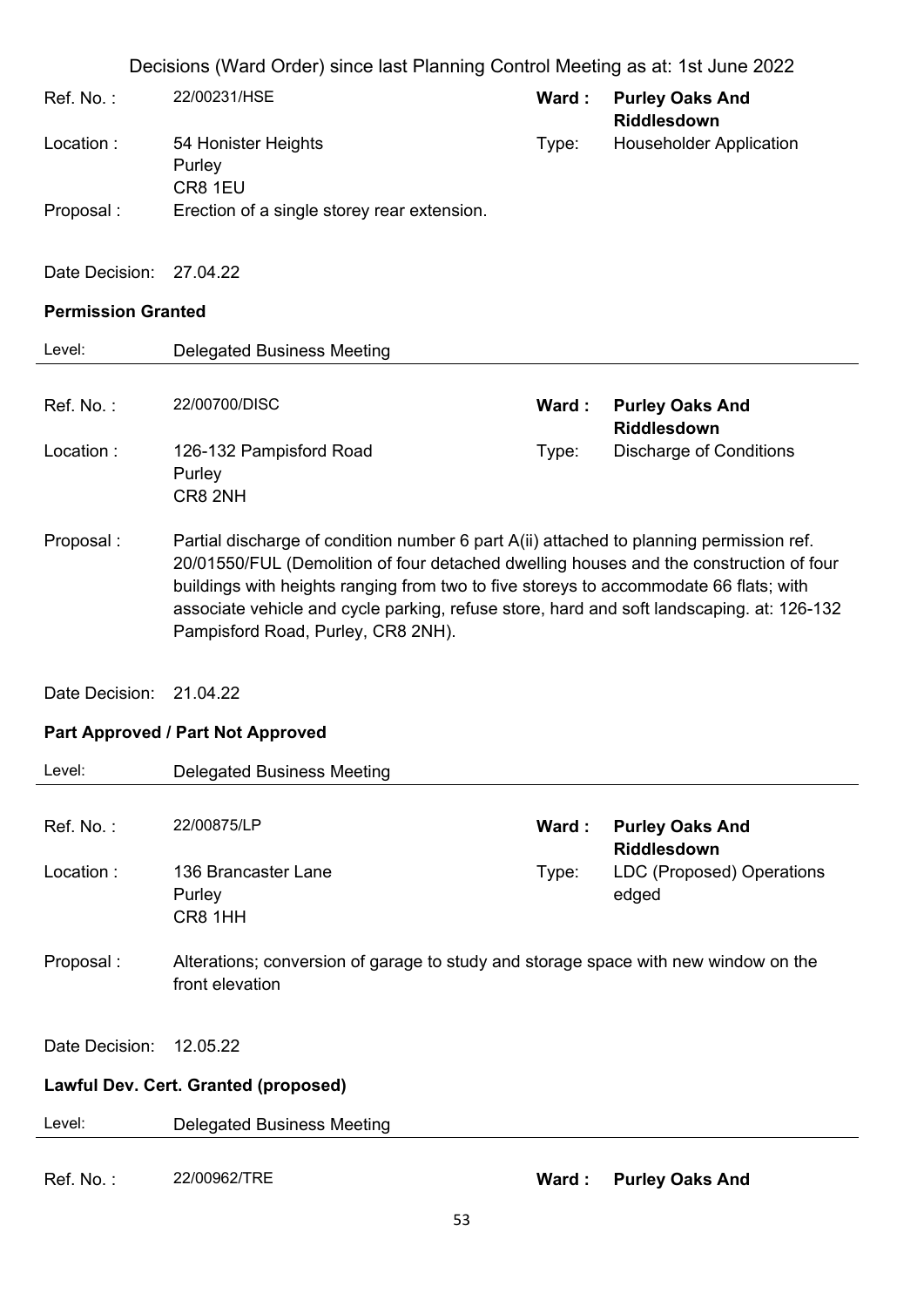**Riddlesdown** Location : 7 Copperfield Close South Croydon CR2 0RX Type: Consent for works to protected trees

Proposal : T4 Oak: Cut back east facing lateral from train line with crown reduction of 2 metres to rest of tree. (TPO 73, 2009)

Date Decision: 21.04.22

### **Consent Granted (Tree App.)**

| Level:                             | <b>Delegated Business Meeting</b>                                                                                   |       |                                           |
|------------------------------------|---------------------------------------------------------------------------------------------------------------------|-------|-------------------------------------------|
|                                    |                                                                                                                     |       |                                           |
| Ref. No.:                          | 22/01034/LP                                                                                                         | Ward: | <b>Purley Oaks And</b><br>Riddlesdown     |
| Location:                          | 15 Norman Avenue<br>South Croydon<br>CR2 0QH                                                                        | Type: | <b>LDC (Proposed) Operations</b><br>edged |
| Proposal:                          | Hip to gable roof extensions; 2no. rear linked dormers; 3no. rooflights on front slope; and<br>removal of chimneys. |       |                                           |
| Date Decision:                     | 05.05.22                                                                                                            |       |                                           |
|                                    | Lawful Dev. Cert. Granted (proposed)                                                                                |       |                                           |
| Level:                             | <b>Delegated Business Meeting</b>                                                                                   |       |                                           |
| Ref. No.:                          | 22/01064/TRE                                                                                                        | Ward: | <b>Purley Oaks And</b><br>Riddlesdown     |
| Location:                          | 6 Waldorf Close<br>South Croydon<br>CR <sub>2</sub> 6DY                                                             | Type: | Consent for works to protected<br>trees   |
| Proposal:                          | (T1) - Lime tree: Fell<br>(TPO 13, 1978)                                                                            |       |                                           |
| Date Decision:                     | 21.04.22                                                                                                            |       |                                           |
| <b>Consent Granted (Tree App.)</b> |                                                                                                                     |       |                                           |
| Level:                             | <b>Delegated Business Meeting</b>                                                                                   |       |                                           |
| Ref. No.:                          | 22/01285/TRE                                                                                                        | Ward: | <b>Purley Oaks And</b>                    |

**Riddlesdown**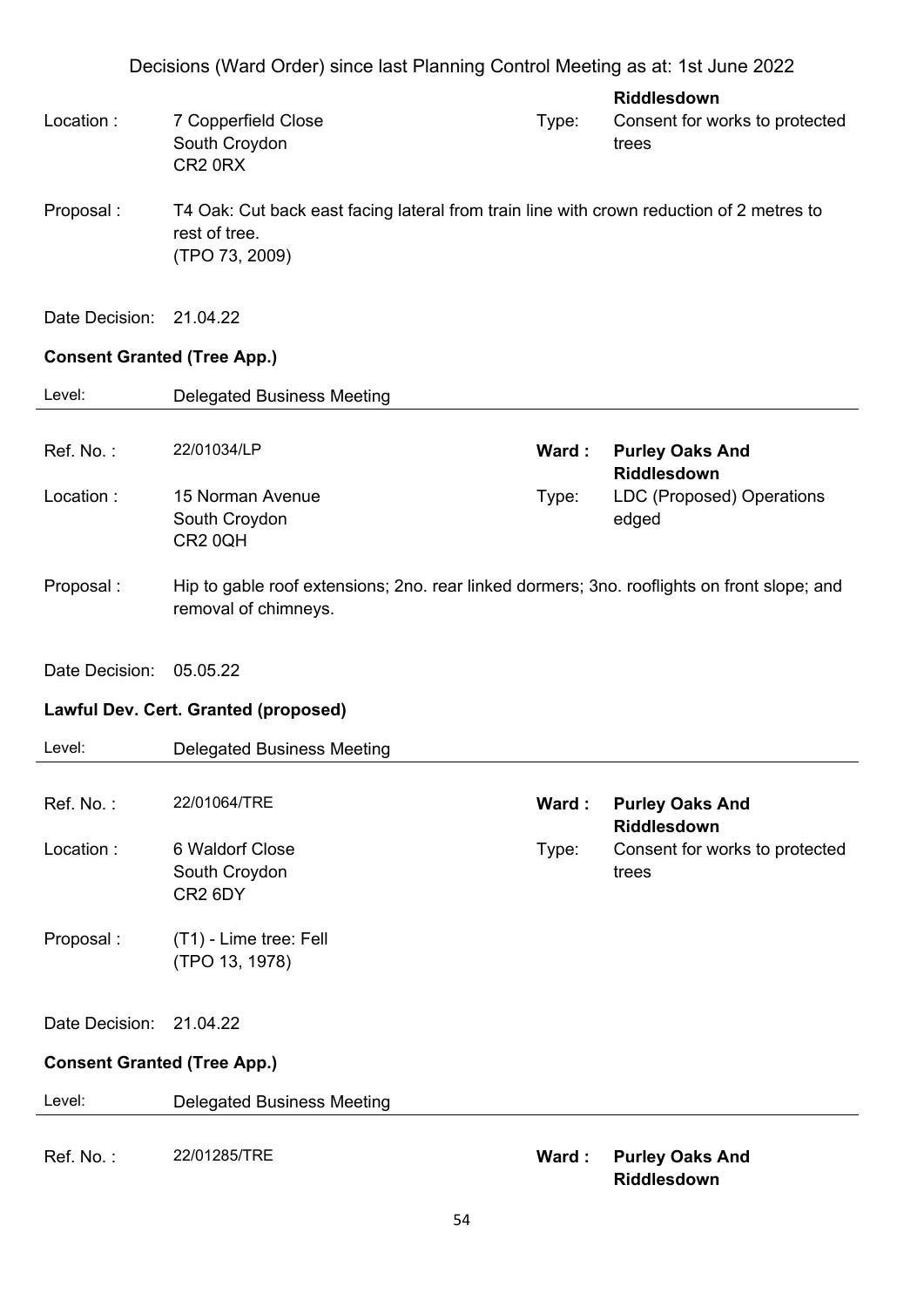Decisions (Ward Order) since last Planning Control Meeting as at: 1st June 2022 Location : 2 Waldorf Close South Croydon CR2 6DY Type: Consent for works to protected trees Proposal : (T1) Beech - To cut back branches overhanging No 4 Wardolf close back to boundary level. (TPO 13, 1978) Date Decision: 22.04.22 **Consent Granted (Tree App.)**  Level: Delegated Business Meeting Ref. No. : 22/01429/NMA **Ward : Purley Oaks And Riddlesdown** Location : 126 - 132 Pampisford Road Purley CR8 2NH Type: Non-material amendment Proposal : Non-material amendment (unit mix) linked to planning permission 20/01550/FUL for the demolition of four detached dwelling houses and the construction of four buildings with heights ranging from two to five storeys to accommodate 66 flats; with associate vehicle and cycle parking, refuse store, hard and soft landscaping. Date Decision: 10.05.22 **Not approved**  Level: Delegated Business Meeting Ref. No. : 20/06271/HSE **Ward : Purley And Woodcote** Location : 151A Woodcote Valley Road Purley CR8 3BN Type: Householder Application Proposal : Alterations; erection of a two storey side extension and garage conversion Date Decision: 28.04.22 **Permission Granted**  Level: Delegated Business Meeting Ref. No. : 21/03522/FUL **Ward : Purley And Woodcote**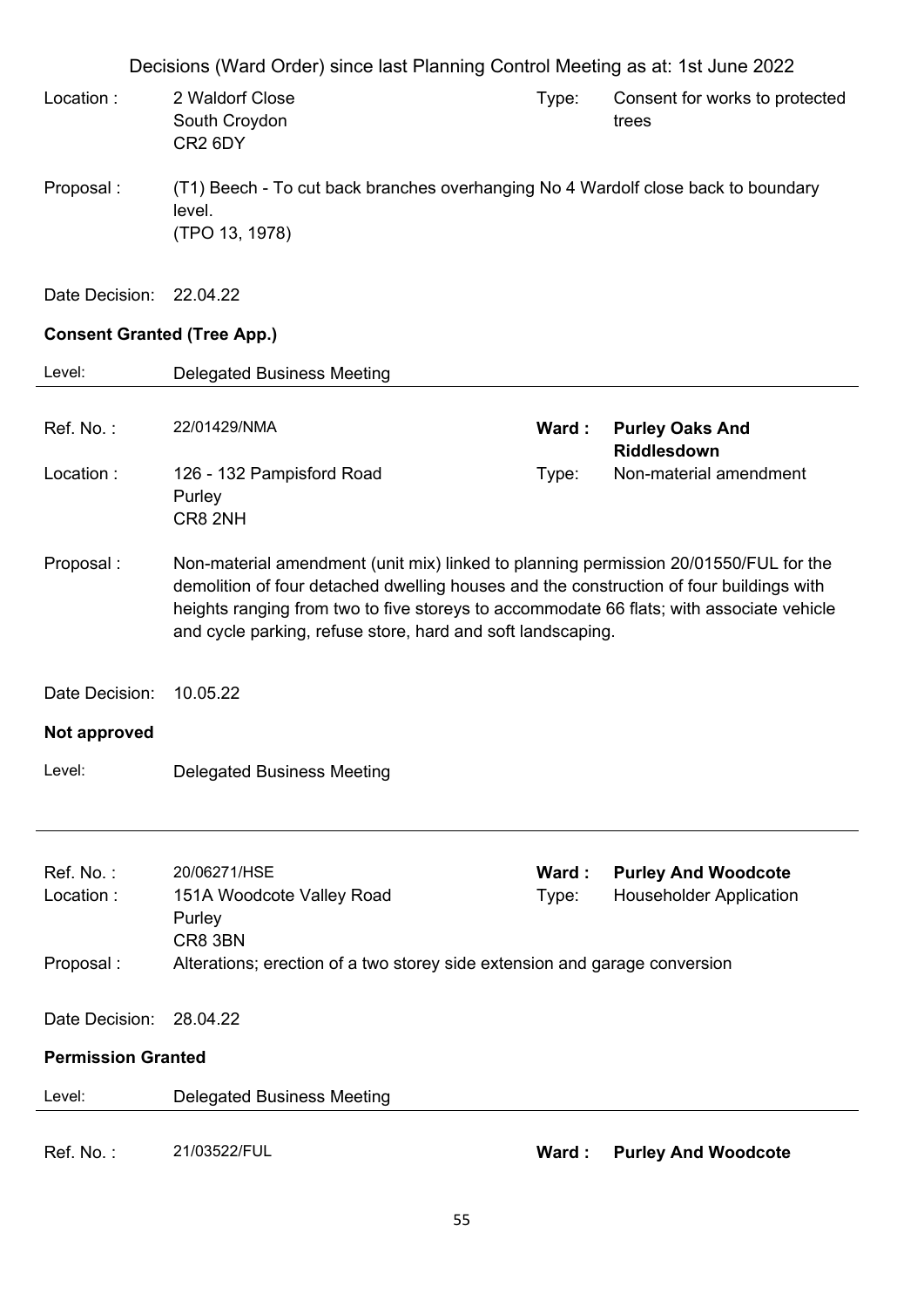Decisions (Ward Order) since last Planning Control Meeting as at: 1st June 2022 Location : Land Adjoining 19 Upper Woodcote Village Purley CR8 3HF Type: Full planning permission Proposal : Proposed erection of a two storey, four bedroom single dwelling with associated parking Date Decision: 04.05.22 **Appeal Contested - (grounds of appeal)**  Level: Delegated Business Meeting Ref. No. : 21/03736/FUL **Ward : Purley And Woodcote** Location : 28 Foxley Hill Road Purley CR8 2HB Type: Full planning permission Proposal : Change of use from residential (C3 use class) to a 5 room care home for young adults (C2 use class) Date Decision: 10.05.22 **Permission Refused**  Level: Delegated Business Meeting Ref. No. : 21/04178/HSE **Ward : Purley And Woodcote** Location : 37 Stoats Nest Road Coulsdon CR5 2JJ Type: Householder Application Proposal : Alterations, erection of a single storey side and rear extension, roof extension, rear dormer and front window in roof. Date Decision: 11.05.22 **Permission Granted**  Level: Delegated Business Meeting Ref. No. : 21/04736/HSE **Ward : Purley And Woodcote** Location : 64 Green Lane **Purley** CR8 3PJ Type: Householder Application Proposal : Erection of a ground floor and first floor rear extension Date Decision: 20.04.22

**Permission Granted**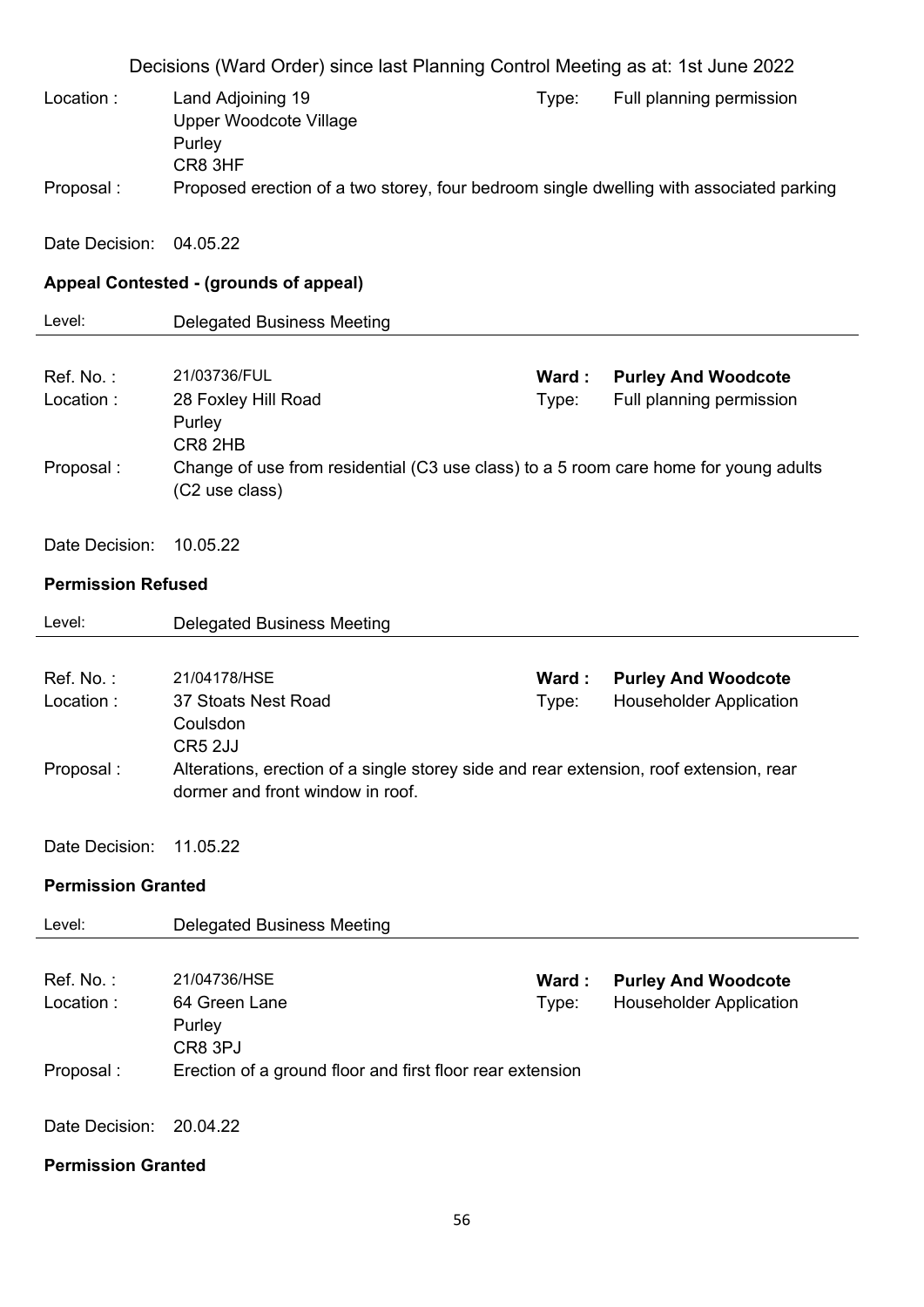| Level:<br><b>Delegated Business Meeting</b><br>Ref. No.:<br>21/04854/HSE<br><b>Purley And Woodcote</b><br>Ward:<br>Location:<br><b>Householder Application</b><br>9 Edgehill Road<br>Type:<br>Purley<br>CR8 2ND<br>Proposal:<br>Conversion of garage into habitable room and erection of two-storey front and side<br>extension with balcony to rear.<br>Date Decision:<br>27.04.22<br><b>Permission Refused</b><br>Level:<br><b>Delegated Business Meeting</b><br>21/04997/FUL<br>Ref. No.:<br><b>Purley And Woodcote</b><br>Ward :<br>Location:<br>Full planning permission<br>48 Brighton Road<br>Type:<br>Purley<br>CR8 2LG<br>Proposal:<br>Conversion of existing dwellinghouse to 4 x self-contained flats including the erection of a<br>two storey side extension, part single part two storey rear extension, enlargement of<br>existing rear dormer to the main roof, one rooflight to the front elevation, alterations to<br>fenestration, provision of cycle and refuse stores.<br>Date Decision:<br>28.04.22<br><b>Permission Granted</b><br>Level:<br><b>Delegated Business Meeting</b><br>Ref. No.:<br>21/05435/DISC<br><b>Purley And Woodcote</b><br>Ward:<br>Location:<br><b>Discharge of Conditions</b><br><b>Kingsmead Court</b><br>Type:<br>10 Smitham Downs Road<br>Purley<br>CR84NA<br>Proposal:<br>Discharge of Condition 2 (Materials) of Planning Permission 19/02313/FUL approved for<br>the demolition of existing dwelling and erection of two storey building with<br>accommodation within the roof space as well an erection of a single storey bungalow<br>located at the rear of the site to provide a total of nine units as well as revised vehicular<br>access, associated parking, landscaping, internal refuse and cycle storage.<br>Date Decision:<br>11.05.22<br><b>Withdrawn application</b> | Decisions (Ward Order) since last Planning Control Meeting as at: 1st June 2022 |  |  |  |
|--------------------------------------------------------------------------------------------------------------------------------------------------------------------------------------------------------------------------------------------------------------------------------------------------------------------------------------------------------------------------------------------------------------------------------------------------------------------------------------------------------------------------------------------------------------------------------------------------------------------------------------------------------------------------------------------------------------------------------------------------------------------------------------------------------------------------------------------------------------------------------------------------------------------------------------------------------------------------------------------------------------------------------------------------------------------------------------------------------------------------------------------------------------------------------------------------------------------------------------------------------------------------------------------------------------------------------------------------------------------------------------------------------------------------------------------------------------------------------------------------------------------------------------------------------------------------------------------------------------------------------------------------------------------------------------------------------------------------------------------------------------------------------------------------------------------------------------|---------------------------------------------------------------------------------|--|--|--|
|                                                                                                                                                                                                                                                                                                                                                                                                                                                                                                                                                                                                                                                                                                                                                                                                                                                                                                                                                                                                                                                                                                                                                                                                                                                                                                                                                                                                                                                                                                                                                                                                                                                                                                                                                                                                                                      |                                                                                 |  |  |  |
|                                                                                                                                                                                                                                                                                                                                                                                                                                                                                                                                                                                                                                                                                                                                                                                                                                                                                                                                                                                                                                                                                                                                                                                                                                                                                                                                                                                                                                                                                                                                                                                                                                                                                                                                                                                                                                      |                                                                                 |  |  |  |
|                                                                                                                                                                                                                                                                                                                                                                                                                                                                                                                                                                                                                                                                                                                                                                                                                                                                                                                                                                                                                                                                                                                                                                                                                                                                                                                                                                                                                                                                                                                                                                                                                                                                                                                                                                                                                                      |                                                                                 |  |  |  |
|                                                                                                                                                                                                                                                                                                                                                                                                                                                                                                                                                                                                                                                                                                                                                                                                                                                                                                                                                                                                                                                                                                                                                                                                                                                                                                                                                                                                                                                                                                                                                                                                                                                                                                                                                                                                                                      |                                                                                 |  |  |  |
|                                                                                                                                                                                                                                                                                                                                                                                                                                                                                                                                                                                                                                                                                                                                                                                                                                                                                                                                                                                                                                                                                                                                                                                                                                                                                                                                                                                                                                                                                                                                                                                                                                                                                                                                                                                                                                      |                                                                                 |  |  |  |
|                                                                                                                                                                                                                                                                                                                                                                                                                                                                                                                                                                                                                                                                                                                                                                                                                                                                                                                                                                                                                                                                                                                                                                                                                                                                                                                                                                                                                                                                                                                                                                                                                                                                                                                                                                                                                                      |                                                                                 |  |  |  |
|                                                                                                                                                                                                                                                                                                                                                                                                                                                                                                                                                                                                                                                                                                                                                                                                                                                                                                                                                                                                                                                                                                                                                                                                                                                                                                                                                                                                                                                                                                                                                                                                                                                                                                                                                                                                                                      |                                                                                 |  |  |  |
|                                                                                                                                                                                                                                                                                                                                                                                                                                                                                                                                                                                                                                                                                                                                                                                                                                                                                                                                                                                                                                                                                                                                                                                                                                                                                                                                                                                                                                                                                                                                                                                                                                                                                                                                                                                                                                      |                                                                                 |  |  |  |
|                                                                                                                                                                                                                                                                                                                                                                                                                                                                                                                                                                                                                                                                                                                                                                                                                                                                                                                                                                                                                                                                                                                                                                                                                                                                                                                                                                                                                                                                                                                                                                                                                                                                                                                                                                                                                                      |                                                                                 |  |  |  |
|                                                                                                                                                                                                                                                                                                                                                                                                                                                                                                                                                                                                                                                                                                                                                                                                                                                                                                                                                                                                                                                                                                                                                                                                                                                                                                                                                                                                                                                                                                                                                                                                                                                                                                                                                                                                                                      |                                                                                 |  |  |  |
|                                                                                                                                                                                                                                                                                                                                                                                                                                                                                                                                                                                                                                                                                                                                                                                                                                                                                                                                                                                                                                                                                                                                                                                                                                                                                                                                                                                                                                                                                                                                                                                                                                                                                                                                                                                                                                      |                                                                                 |  |  |  |
|                                                                                                                                                                                                                                                                                                                                                                                                                                                                                                                                                                                                                                                                                                                                                                                                                                                                                                                                                                                                                                                                                                                                                                                                                                                                                                                                                                                                                                                                                                                                                                                                                                                                                                                                                                                                                                      |                                                                                 |  |  |  |
|                                                                                                                                                                                                                                                                                                                                                                                                                                                                                                                                                                                                                                                                                                                                                                                                                                                                                                                                                                                                                                                                                                                                                                                                                                                                                                                                                                                                                                                                                                                                                                                                                                                                                                                                                                                                                                      |                                                                                 |  |  |  |
|                                                                                                                                                                                                                                                                                                                                                                                                                                                                                                                                                                                                                                                                                                                                                                                                                                                                                                                                                                                                                                                                                                                                                                                                                                                                                                                                                                                                                                                                                                                                                                                                                                                                                                                                                                                                                                      |                                                                                 |  |  |  |
| Level:<br><b>Delegated Business Meeting</b>                                                                                                                                                                                                                                                                                                                                                                                                                                                                                                                                                                                                                                                                                                                                                                                                                                                                                                                                                                                                                                                                                                                                                                                                                                                                                                                                                                                                                                                                                                                                                                                                                                                                                                                                                                                          |                                                                                 |  |  |  |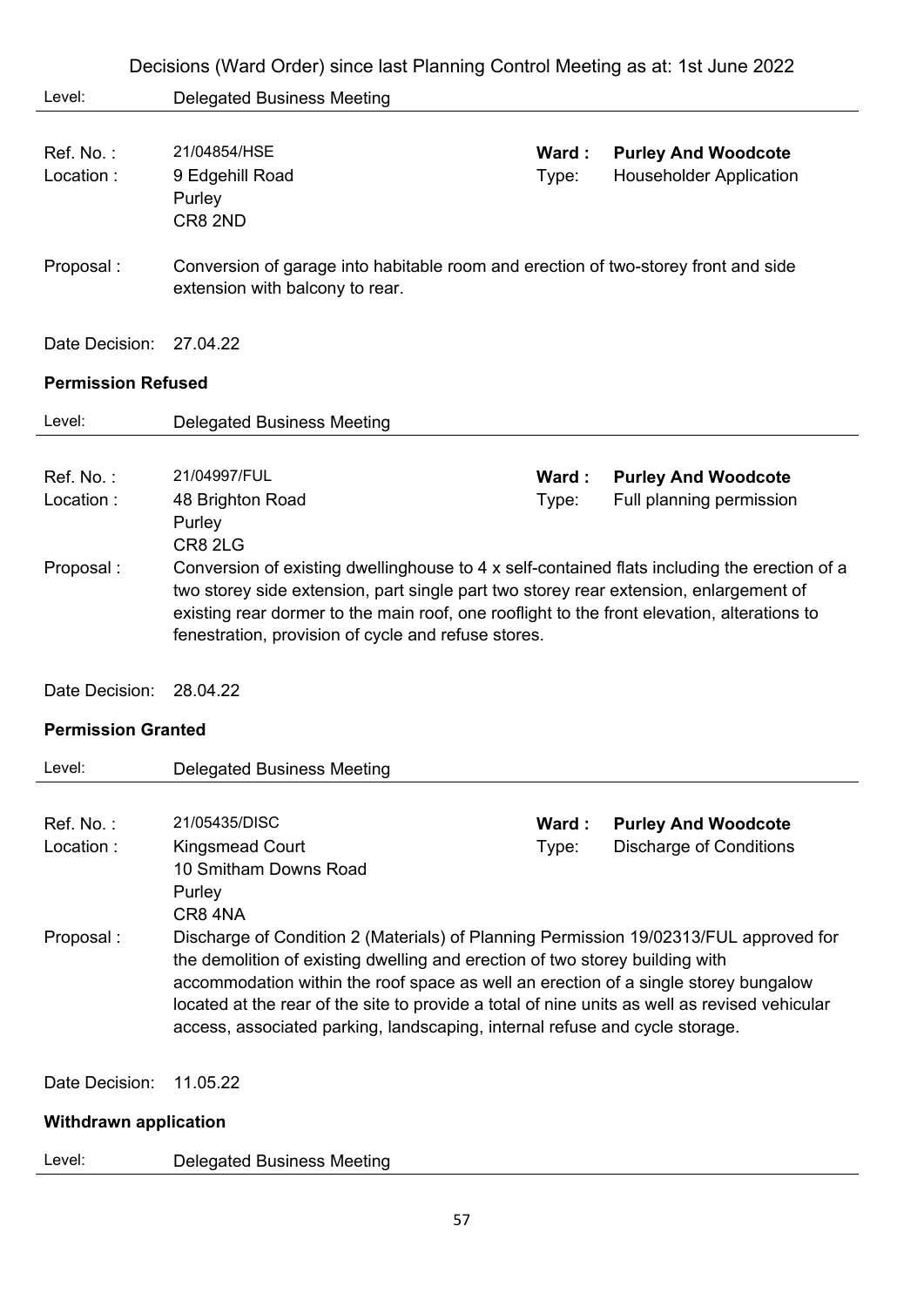Decisions (Ward Order) since last Planning Control Meeting as at: 1st June 2022 Ref. No. : 21/05522/FUL **Ward : Purley And Woodcote** Location : 123 Foxley Lane Purley CR8 3HR Type: Full planning permission Proposal : Demolition of the existing building and erection of a 3 storey building including accommodation in the roof space, above basement car park, comprising 9 flats. Date Decision: 28.04.22

# **Withdrawn application**

| Level:       | Delegated Business Meeting                                                                                                                                                                                                                                                                                                                                                                                                                                                                                                                             |        |                             |
|--------------|--------------------------------------------------------------------------------------------------------------------------------------------------------------------------------------------------------------------------------------------------------------------------------------------------------------------------------------------------------------------------------------------------------------------------------------------------------------------------------------------------------------------------------------------------------|--------|-----------------------------|
|              |                                                                                                                                                                                                                                                                                                                                                                                                                                                                                                                                                        |        |                             |
| $Ref. No.$ : | 21/05778/CONR                                                                                                                                                                                                                                                                                                                                                                                                                                                                                                                                          | Ward : | <b>Purley And Woodcote</b>  |
| Location:    | 29 Russell Hill<br>Purley<br>CR8 2JB                                                                                                                                                                                                                                                                                                                                                                                                                                                                                                                   | Type:  | <b>Removal of Condition</b> |
| Proposal :   | Variation to conditions 1 (approved drawings) and 2 (car parking) attached to permission<br>17/02795/FUL dated 06/10/2017 for 'Alterations, erection of single/two storey rear<br>extension, dormer extensions in front and rear elevations and conversion to form 5 two<br>bedroom and 4 one bedroom flats. Provision of associated parking, cycle and refuse<br>stores'. The effect of the variation is to retain the 2 vehicle crossovers as existing rather<br>than the approved single crossover and to rearrange the parking spaces accordingly. |        |                             |

Date Decision: 28.04.22

#### **Permission Refused**

| Level:                    | Delegated Business Meeting                                                           |        |                            |
|---------------------------|--------------------------------------------------------------------------------------|--------|----------------------------|
|                           |                                                                                      |        |                            |
| $Ref. No.$ :              | 21/05867/FUL                                                                         | Ward:  | <b>Purley And Woodcote</b> |
| Location:                 | 114 Downlands Road                                                                   | Type:  | Full planning permission   |
|                           | Purley                                                                               |        |                            |
|                           | CR8 4JF                                                                              |        |                            |
| Proposal:                 | Demolition of existing dwelling and garage and erection of a four storey building to |        |                            |
|                           | provide 8 flats including associated car parking, cycle and refuse storage and       |        |                            |
|                           | landscaping.                                                                         |        |                            |
|                           |                                                                                      |        |                            |
| Date Decision:            | 11.05.22                                                                             |        |                            |
|                           |                                                                                      |        |                            |
| <b>Permission Refused</b> |                                                                                      |        |                            |
| Level:                    | Delegated Business Meeting                                                           |        |                            |
|                           |                                                                                      |        |                            |
| Ref. No.:                 | 21/06129/DISC                                                                        | Ward : | <b>Purley And Woodcote</b> |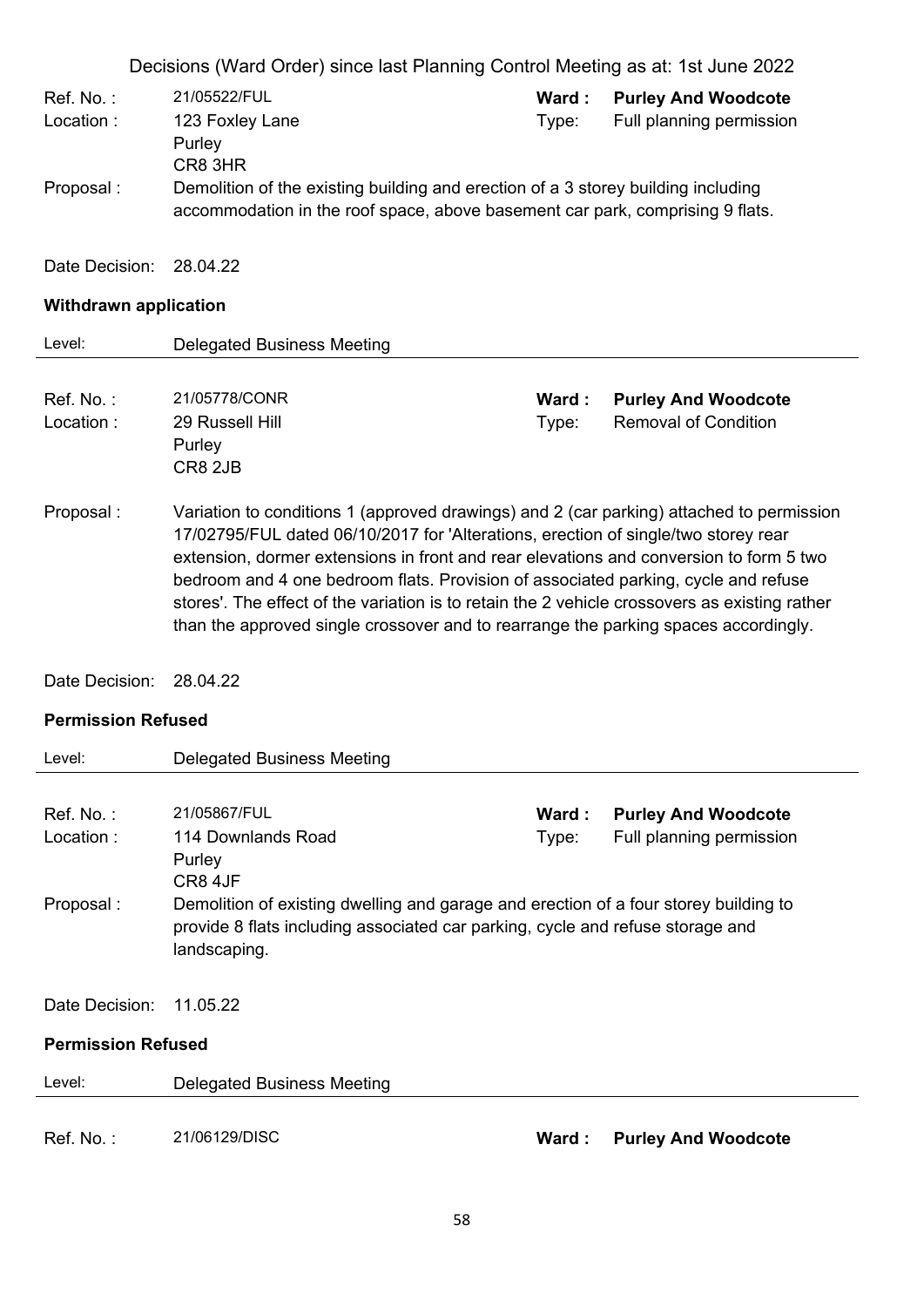|                                     | Decisions (Ward Order) since last Planning Control Meeting as at: 1st June 2022                                                                                                                                                                                                                                                                                                             |                |                                                              |
|-------------------------------------|---------------------------------------------------------------------------------------------------------------------------------------------------------------------------------------------------------------------------------------------------------------------------------------------------------------------------------------------------------------------------------------------|----------------|--------------------------------------------------------------|
| Location:                           | <b>Chestnut Gardens Care Home</b><br>95 Foxley Lane<br>Purley                                                                                                                                                                                                                                                                                                                               | Type:          | <b>Discharge of Conditions</b>                               |
| Proposal:                           | Discharge of Condition 5 (Delivery/Servicing Plan) attached to planning permission ref.<br>20/01905/CONR for the variation of condition 1 (approved plans) attached to<br>18/02613/FUL for erection of a two/three storey building to provide a 72 bedroom Care<br>Home with associated external works and parking area to the front.                                                       |                |                                                              |
| Date Decision:                      | 21.04.22                                                                                                                                                                                                                                                                                                                                                                                    |                |                                                              |
| <b>Approved</b>                     |                                                                                                                                                                                                                                                                                                                                                                                             |                |                                                              |
| Level:                              | <b>Delegated Business Meeting</b>                                                                                                                                                                                                                                                                                                                                                           |                |                                                              |
| Ref. No.:<br>Location:<br>Proposal: | 21/06308/HSE<br>23 Plough Lane<br>Purley<br><b>CR8 3QB</b><br>Erection of first floor side extension and installation of new front dormer window including                                                                                                                                                                                                                                  | Ward:<br>Type: | <b>Purley And Woodcote</b><br><b>Householder Application</b> |
|                                     | alterations.                                                                                                                                                                                                                                                                                                                                                                                |                |                                                              |
| Date Decision:                      | 06.05.22                                                                                                                                                                                                                                                                                                                                                                                    |                |                                                              |
| <b>Permission Granted</b>           |                                                                                                                                                                                                                                                                                                                                                                                             |                |                                                              |
| Level:                              | <b>Delegated Business Meeting</b>                                                                                                                                                                                                                                                                                                                                                           |                |                                                              |
| Ref. No.:<br>Location:<br>Proposal: | 22/00001/DISC<br>37A Smitham Bottom Lane<br>Purley<br>CR8 3DE<br>Discharge of condition 12 (construction logistics) attached to planning permission<br>18/04775/FUL to demolish the existing building and erection of two storey building with<br>accommodation in the roofscape to provide 7 units including the provision of associated<br>landscaping, parking, cycle and refuse storage | Ward:<br>Type: | <b>Purley And Woodcote</b><br><b>Discharge of Conditions</b> |
| Date Decision:                      | 10.05.22                                                                                                                                                                                                                                                                                                                                                                                    |                |                                                              |
| <b>Approved</b>                     |                                                                                                                                                                                                                                                                                                                                                                                             |                |                                                              |
| Level:                              | <b>Delegated Business Meeting</b>                                                                                                                                                                                                                                                                                                                                                           |                |                                                              |
| Ref. No.:<br>Location:              | 22/00056/HSE<br>69 Hartley Hill<br>Purley<br>CR84EQ                                                                                                                                                                                                                                                                                                                                         | Ward:<br>Type: | <b>Purley And Woodcote</b><br><b>Householder Application</b> |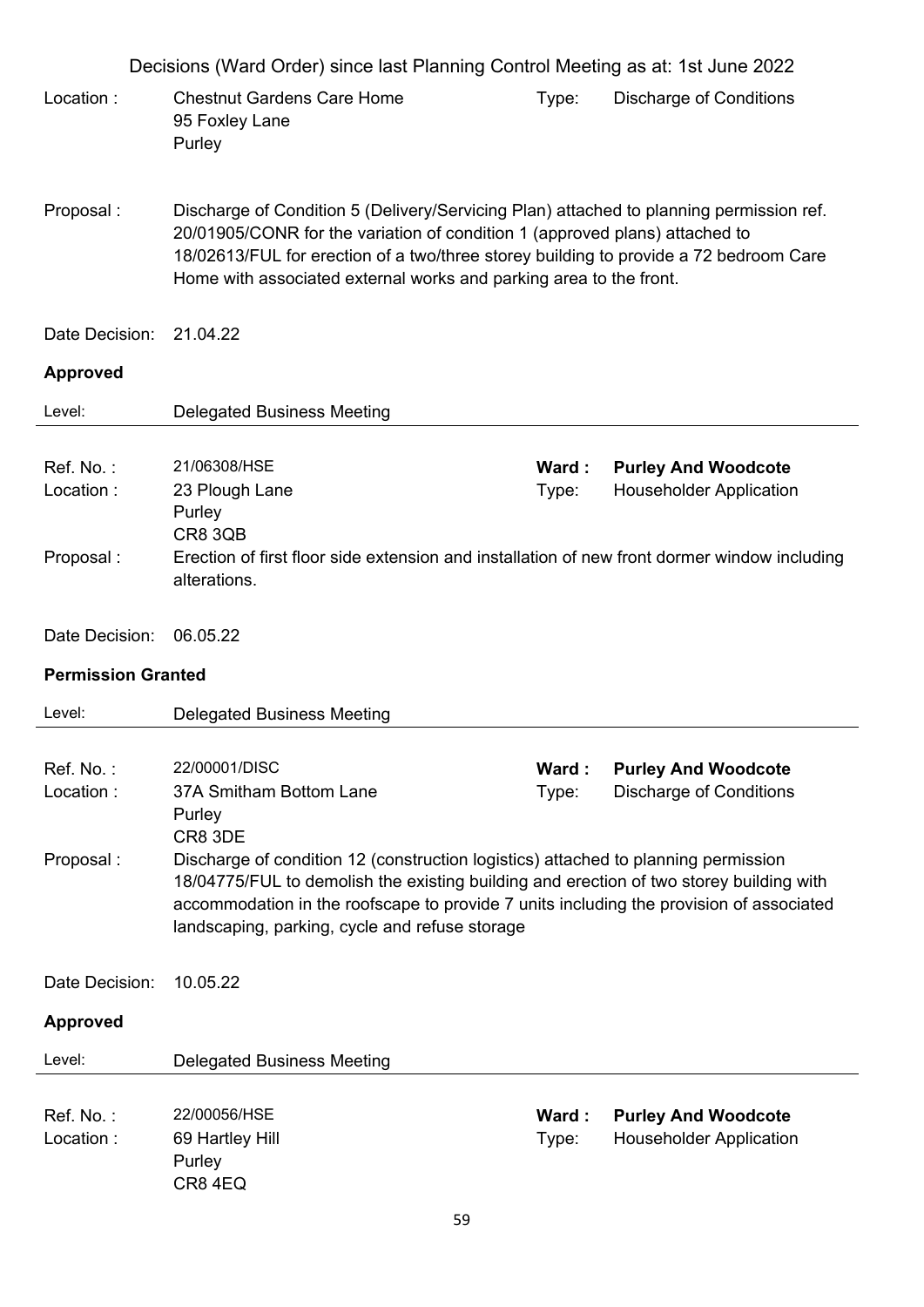Proposal : Erection of a front dormer extension

To replicate the style of hipped roofs on the existing house as well as the surrounding properties on Hartley hill (for example 54/56 Hartley hill)

Date Decision: 28.04.22

#### **Permission Granted**

| Level:     | Delegated Business Meeting                                                                                                                                                                                                                                                                                                        |        |                                |
|------------|-----------------------------------------------------------------------------------------------------------------------------------------------------------------------------------------------------------------------------------------------------------------------------------------------------------------------------------|--------|--------------------------------|
| Ref. No.:  | 22/00202/HSE                                                                                                                                                                                                                                                                                                                      | Ward : | <b>Purley And Woodcote</b>     |
| Location:  | 13 Verulam Avenue<br>Purley<br>CR8 3NR                                                                                                                                                                                                                                                                                            | Type:  | <b>Householder Application</b> |
| Proposal : | Alterations including erection of a replacement front porch, alterations to the roof of the<br>existing single storey side and rear additions, erection of a first floor side extension and<br>loft conversion including insertion of one rooflight to the front and rear roofslopes, and<br>one rooflight to the side roofslope. |        |                                |

Date Decision: 29.04.22

### **Permission Granted**

| Level:                    | <b>Delegated Business Meeting</b>                                                                |        |                            |
|---------------------------|--------------------------------------------------------------------------------------------------|--------|----------------------------|
|                           |                                                                                                  |        |                            |
| Ref. No.:                 | 22/00381/FUL                                                                                     | Ward : | <b>Purley And Woodcote</b> |
| Location:                 | 32 High Street                                                                                   | Type:  | Full planning permission   |
|                           | Purley                                                                                           |        |                            |
|                           | CR8 2AA                                                                                          |        |                            |
|                           |                                                                                                  |        |                            |
| Proposal:                 | Change of use from class E(b) to Sui Generis hot takeaway; Physical alterations                  |        |                            |
|                           | including the installation of an extraction unit and set of doors to side elevation of the unit. |        |                            |
|                           |                                                                                                  |        |                            |
| Date Decision:            | 10.05.22                                                                                         |        |                            |
| <b>Permission Granted</b> |                                                                                                  |        |                            |
| Level:                    | <b>Delegated Business Meeting</b>                                                                |        |                            |
|                           |                                                                                                  |        |                            |
| Ref. No.:                 | 22/00415/ADV                                                                                     | Ward : | <b>Purley And Woodcote</b> |
| Location:                 | 140 Brighton Road                                                                                | Type:  | Consent to display         |
|                           | Purley                                                                                           |        | advertisements             |
|                           | CR84HA                                                                                           |        |                            |
| Proposal:                 | Installation of 1no non illuminated wall sign and a non illuminated totem to replace the         |        |                            |
|                           | old signage.                                                                                     |        |                            |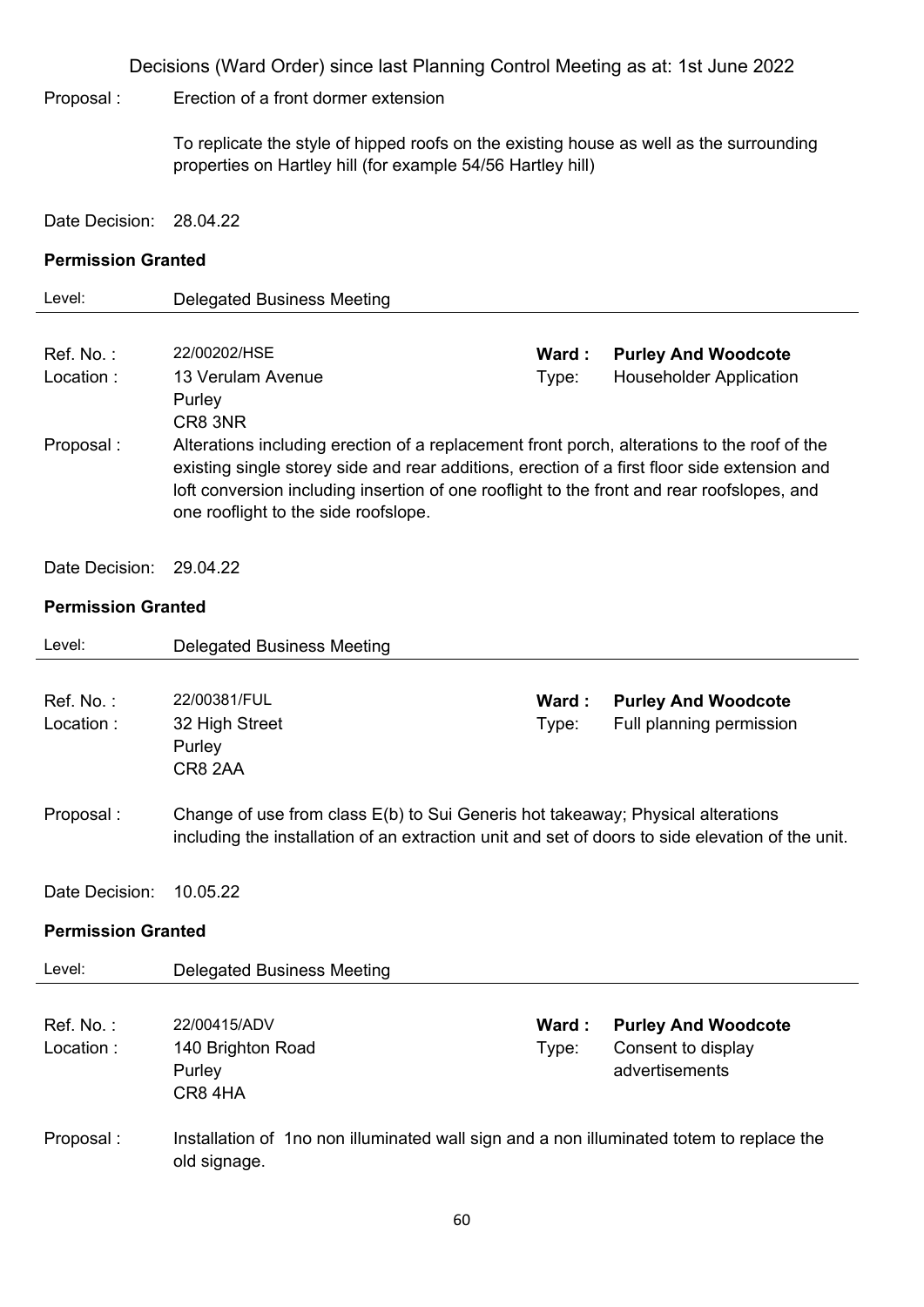Date Decision: 25.04.22

# **Consent Granted (Advertisement)**

| Level:                    | <b>Delegated Business Meeting</b>                                                |                |                                                              |
|---------------------------|----------------------------------------------------------------------------------|----------------|--------------------------------------------------------------|
| Ref. No.:<br>Location:    | 22/00578/HSE<br>33 Green Lane<br>Purley<br>CR8 3PQ                               | Ward:<br>Type: | <b>Purley And Woodcote</b><br><b>Householder Application</b> |
| Proposal:                 | Erection of single storey rear extension                                         |                |                                                              |
| Date Decision:            | 20.04.22                                                                         |                |                                                              |
| <b>Permission Refused</b> |                                                                                  |                |                                                              |
| Level:                    | <b>Delegated Business Meeting</b>                                                |                |                                                              |
| Ref. No.:<br>Location:    | 22/00647/HSE<br>29 Manor Way<br>Purley<br>CR8 3BL                                | Ward:<br>Type: | <b>Purley And Woodcote</b><br><b>Householder Application</b> |
| Proposal:                 | Alterations including erection of a part single, part two storey rear extension. |                |                                                              |
| Date Decision:            | 21.04.22                                                                         |                |                                                              |
| <b>Permission Granted</b> |                                                                                  |                |                                                              |
| Level:                    | <b>Delegated Business Meeting</b>                                                |                |                                                              |
| Ref. No.:<br>Location:    | 22/00769/HSE<br>19A Smitham Bottom Lane<br>Purley<br>CR8 3DE                     | Ward:<br>Type: | <b>Purley And Woodcote</b><br><b>Householder Application</b> |
| Proposal:                 | Alterations; erection of single storey rear extension                            |                |                                                              |
| Date Decision:            | 27.04.22                                                                         |                |                                                              |
| <b>Permission Refused</b> |                                                                                  |                |                                                              |
| Level:                    | <b>Delegated Business Meeting</b>                                                |                |                                                              |
| Ref. No.:                 | 22/00809/HSE                                                                     | Ward:          | <b>Purley And Woodcote</b>                                   |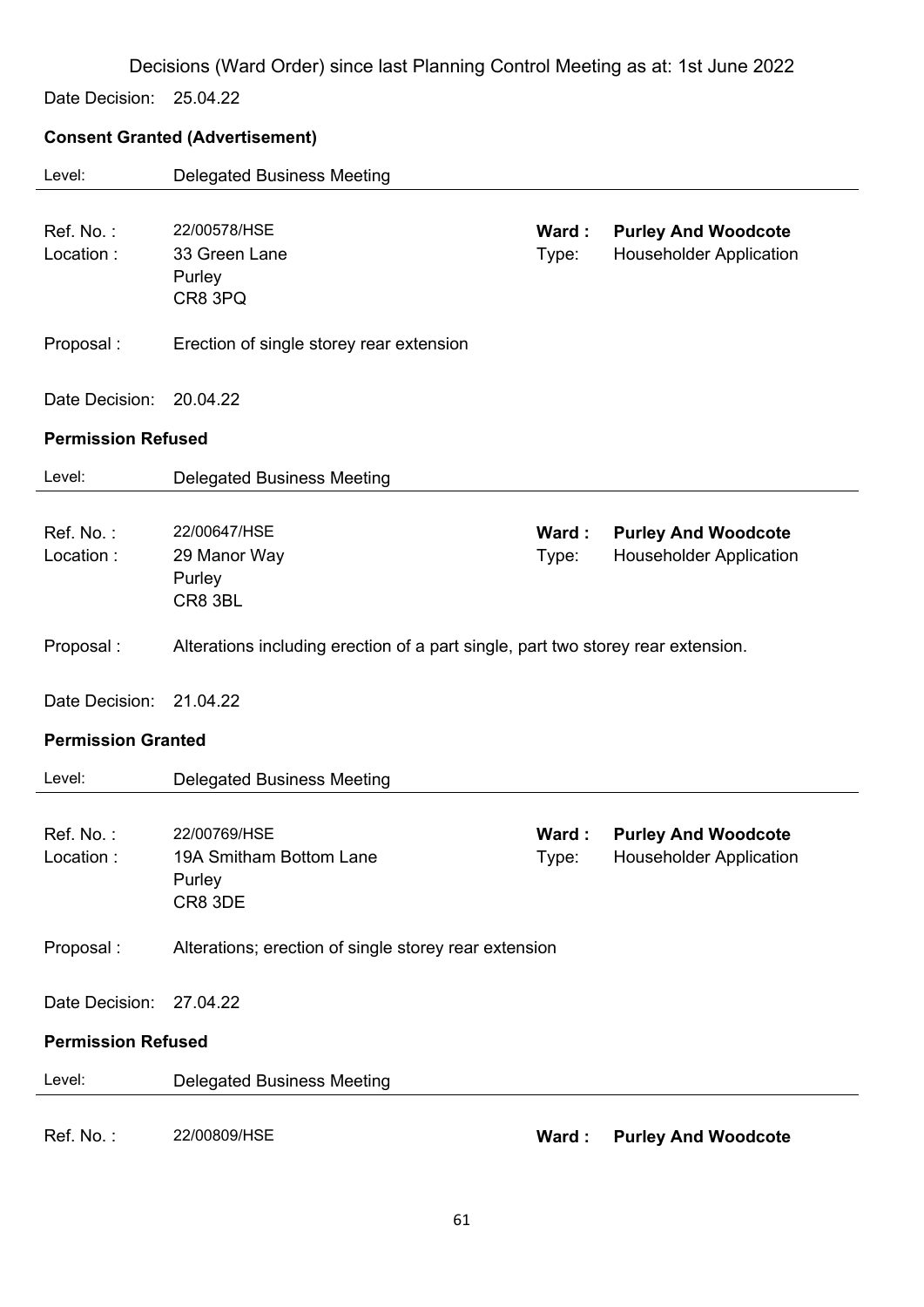|                              | Decisions (Ward Order) since last Planning Control Meeting as at: 1st June 2022                                                                                                                                                                                                  |                |                                                              |  |
|------------------------------|----------------------------------------------------------------------------------------------------------------------------------------------------------------------------------------------------------------------------------------------------------------------------------|----------------|--------------------------------------------------------------|--|
| Location:                    | 24 Hartley Way<br>Purley<br>CR84EG                                                                                                                                                                                                                                               | Type:          | <b>Householder Application</b>                               |  |
| Proposal:                    | Garage conversion and alterations to windows and doors                                                                                                                                                                                                                           |                |                                                              |  |
| Date Decision:               | 22.04.22                                                                                                                                                                                                                                                                         |                |                                                              |  |
| <b>Permission Granted</b>    |                                                                                                                                                                                                                                                                                  |                |                                                              |  |
| Level:                       | <b>Delegated Business Meeting</b>                                                                                                                                                                                                                                                |                |                                                              |  |
| Ref. No.:<br>Location:       | 22/00946/HSE<br>69 Woodside Road<br>Purley<br>CR84LQ                                                                                                                                                                                                                             | Ward:<br>Type: | <b>Purley And Woodcote</b><br><b>Householder Application</b> |  |
| Proposal:                    | Alterations, erection of single storey rear extension with terrace over.                                                                                                                                                                                                         |                |                                                              |  |
| Date Decision:               | 28.04.22                                                                                                                                                                                                                                                                         |                |                                                              |  |
| <b>Permission Granted</b>    |                                                                                                                                                                                                                                                                                  |                |                                                              |  |
|                              |                                                                                                                                                                                                                                                                                  |                |                                                              |  |
| Level:                       | <b>Delegated Business Meeting</b>                                                                                                                                                                                                                                                |                |                                                              |  |
| Ref. No.:<br>Location:       | 22/01000/DISC<br><b>Woodcote Reservoir</b><br><b>Smitham Bottom Lane</b><br>Purley<br>CR8 3DE                                                                                                                                                                                    | Ward:<br>Type: | <b>Purley And Woodcote</b><br><b>Discharge of Conditions</b> |  |
| Proposal:                    | Discharge of condition 5 (ecology license) of planning reference 18/04720/FUL for the<br>erection of 2 x two storey buildings with accommodation in roofspace and basement<br>parking comprising a total of 9 flats; formation of vehicular access and associated<br>landscaping |                |                                                              |  |
| Date Decision:               | 05.05.22                                                                                                                                                                                                                                                                         |                |                                                              |  |
| <b>Withdrawn application</b> |                                                                                                                                                                                                                                                                                  |                |                                                              |  |
| Level:                       | <b>Delegated Business Meeting</b>                                                                                                                                                                                                                                                |                |                                                              |  |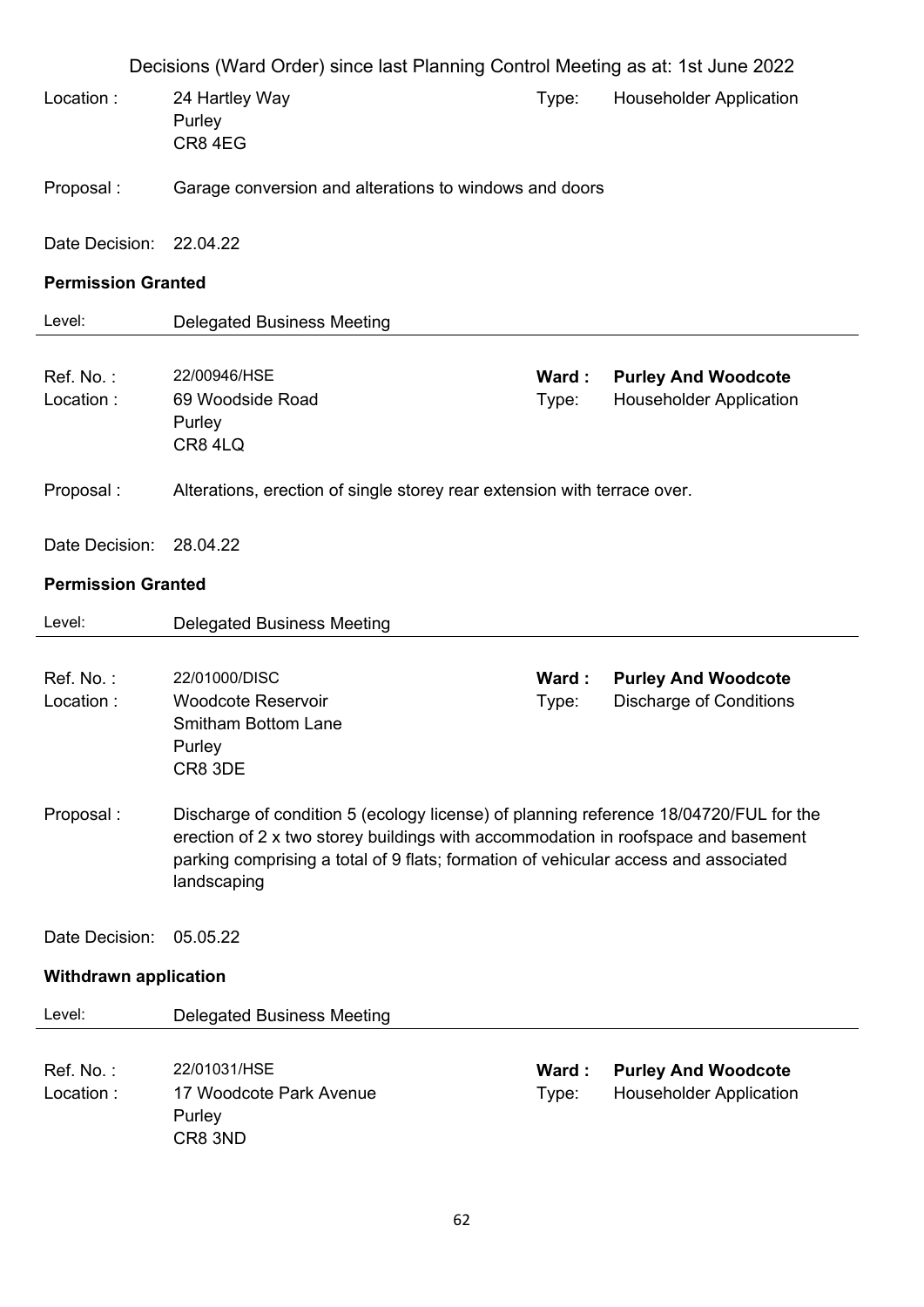Proposal : Retention of first floor to form two storey house, garage conversion, single storey side and rear extensions and associated works

Date Decision: 05.05.22

### **Permission Granted**

| Level:                             | <b>Delegated Business Meeting</b>                                                        |       |                                |
|------------------------------------|------------------------------------------------------------------------------------------|-------|--------------------------------|
|                                    |                                                                                          |       |                                |
| Ref. No.:                          | 22/01067/TRE                                                                             | Ward: | <b>Purley And Woodcote</b>     |
| Location:                          | 23B Green Lane                                                                           | Type: | Consent for works to protected |
|                                    | Purley                                                                                   |       | trees                          |
|                                    | CR8 3PQ                                                                                  |       |                                |
|                                    |                                                                                          |       |                                |
| Proposal:                          | T1 Beech - 2 metre crown reduction<br>(TPO 4, 1971)                                      |       |                                |
|                                    |                                                                                          |       |                                |
| Date Decision:                     | 21.04.22                                                                                 |       |                                |
| <b>Consent Granted (Tree App.)</b> |                                                                                          |       |                                |
| Level:                             | <b>Delegated Business Meeting</b>                                                        |       |                                |
|                                    |                                                                                          |       |                                |
| Ref. No.:                          | 22/01102/DISC                                                                            | Ward: | <b>Purley And Woodcote</b>     |
| Location:                          | <b>Bala Court</b>                                                                        | Type: | <b>Discharge of Conditions</b> |
|                                    | 118A Woodcote Valley Road                                                                |       |                                |
|                                    | Purley<br>CR8 3BF                                                                        |       |                                |
|                                    |                                                                                          |       |                                |
| Proposal:                          | Application to discharge condition number 5 (materials) attached to planning permission  |       |                                |
|                                    | ref. 19/03909/FUL (Demolition of existing and the erection of a two-storey building with |       |                                |
|                                    | roof accommodation to accommodate 9 flats with associated amenity spaces, vehicle        |       |                                |
|                                    | parking spaces, a refuse and bicycles sheds).                                            |       |                                |
|                                    |                                                                                          |       |                                |
| Date Decision:                     | 10.05.22                                                                                 |       |                                |
| <b>Not approved</b>                |                                                                                          |       |                                |
| Level:                             | <b>Delegated Business Meeting</b>                                                        |       |                                |
|                                    |                                                                                          |       |                                |
| Ref. No.:                          | 22/01142/TRE                                                                             | Ward: | <b>Purley And Woodcote</b>     |
| Location:                          | 140 Brighton Road                                                                        | Type: | Consent for works to protected |
|                                    | Purley                                                                                   |       | trees                          |
|                                    | CR84HA                                                                                   |       |                                |
| Proposal:                          | Horse Chestnut (T1) - Crown reduce by 2 - 3m to suitable growth points.                  |       |                                |
|                                    | (TPO no. 16, 1973)                                                                       |       |                                |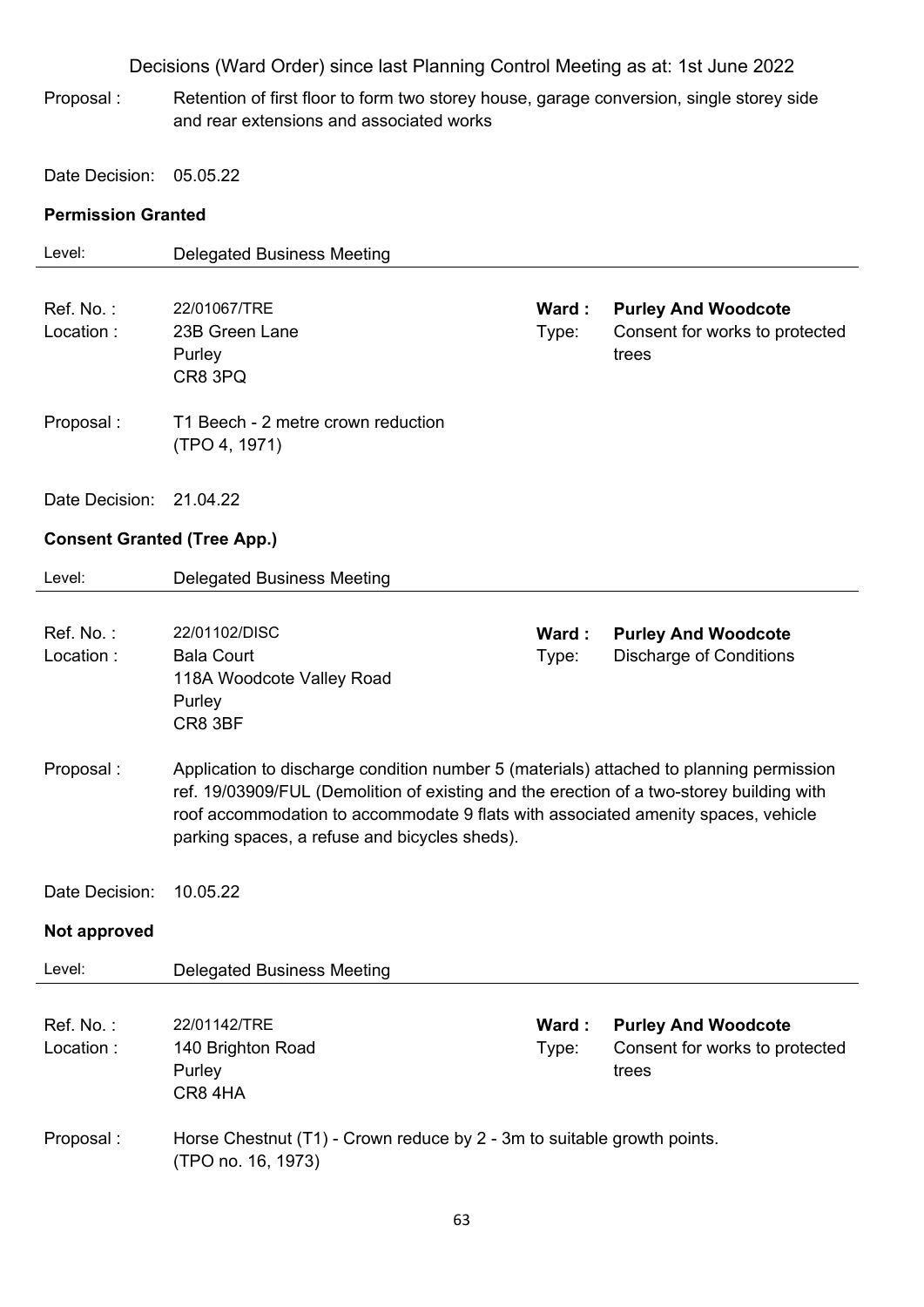Date Decision: 22.04.22

# **Consent Granted (Tree App.)**

| Level:                 | <b>Delegated Business Meeting</b>                                                                                                                                                                                                                                                                           |                |                                                                                  |
|------------------------|-------------------------------------------------------------------------------------------------------------------------------------------------------------------------------------------------------------------------------------------------------------------------------------------------------------|----------------|----------------------------------------------------------------------------------|
| Ref. No.:<br>Location: | 22/01191/DISC<br><b>Chestnut Gardens Care Home</b><br>95 Foxley Lane<br>Purley                                                                                                                                                                                                                              | Ward:<br>Type: | <b>Purley And Woodcote</b><br><b>Discharge of Conditions</b>                     |
| Proposal:              | Discharge of condition 6 (travel plan) of planning permission 20/01905/CONR for the<br>variation of condition 1 (approved plans) attached to 18/02613/FUL for erection of a<br>two/three storey building to provide a 72 bedroom Care Home with associated external<br>works and parking area to the front. |                |                                                                                  |
| Date Decision:         | 12.05.22                                                                                                                                                                                                                                                                                                    |                |                                                                                  |
| <b>Approved</b>        |                                                                                                                                                                                                                                                                                                             |                |                                                                                  |
| Level:                 | <b>Delegated Business Meeting</b>                                                                                                                                                                                                                                                                           |                |                                                                                  |
| Ref. No.:<br>Location: | 22/01195/GPDO<br>37 Stoats Nest Road<br>Coulsdon<br>CR5 2JJ                                                                                                                                                                                                                                                 | Ward:<br>Type: | <b>Purley And Woodcote</b><br>Prior Appvl - Class A Larger<br><b>House Extns</b> |
| Proposal:              | Erection of a single storey rear extension projecting out 4.3 metres from the rear wall of<br>the original house with a height to the eaves of 2.85 metres and a maximum overall<br>height of 2.85 metres                                                                                                   |                |                                                                                  |
| Date Decision:         | 03.05.22                                                                                                                                                                                                                                                                                                    |                |                                                                                  |
| (Approval) refused     |                                                                                                                                                                                                                                                                                                             |                |                                                                                  |
| Level:                 | <b>Delegated Business Meeting</b>                                                                                                                                                                                                                                                                           |                |                                                                                  |
| Ref. No.:<br>Location: | 22/01196/HSE<br>14 Briar Hill<br>Purley<br>CR8 3LE                                                                                                                                                                                                                                                          | Ward:<br>Type: | <b>Purley And Woodcote</b><br><b>Householder Application</b>                     |
| Proposal:              | Demolition of exiting two garages and construction of dual two-storey side extensions,<br>part one/ part two-storey rear extension and alterations to the existing house.                                                                                                                                   |                |                                                                                  |
| Date Decision:         | 28.04.22                                                                                                                                                                                                                                                                                                    |                |                                                                                  |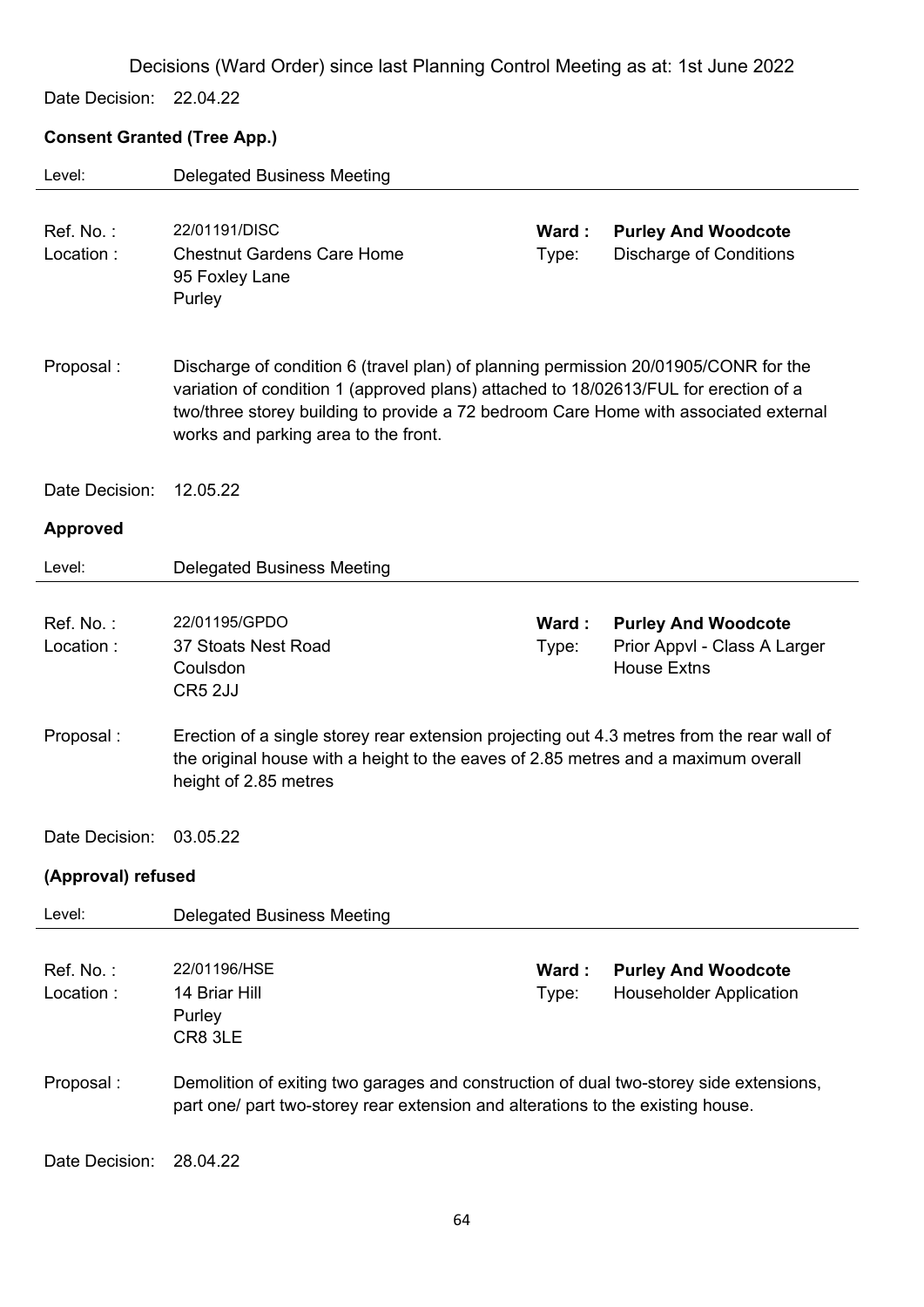# **Withdrawn application**

| Level:                 | <b>Delegated Business Meeting</b>                                                                                                                                                                                                                                                                                               |                |                                                                        |  |
|------------------------|---------------------------------------------------------------------------------------------------------------------------------------------------------------------------------------------------------------------------------------------------------------------------------------------------------------------------------|----------------|------------------------------------------------------------------------|--|
| Ref. No.:<br>Location: | 22/01270/NMA<br><b>Woodcote Reservoir</b><br><b>Smitham Bottom Lane</b><br>Purley<br>CR8 3DE                                                                                                                                                                                                                                    | Ward:<br>Type: | <b>Purley And Woodcote</b><br>Non-material amendment                   |  |
| Proposal:              | Non material amendment to planning permission ref. 18/04720/FUL (variation of<br>condition 21 - hard and soft landscape works) for the erection of 2 x two storey buildings<br>with accommodation in roofspace and basement parking comprising a total of 9 flats;<br>formation of vehicular access and associated landscaping. |                |                                                                        |  |
| Date Decision:         | 22.04.22                                                                                                                                                                                                                                                                                                                        |                |                                                                        |  |
| Not approved           |                                                                                                                                                                                                                                                                                                                                 |                |                                                                        |  |
| Level:                 | <b>Delegated Business Meeting</b>                                                                                                                                                                                                                                                                                               |                |                                                                        |  |
| Ref. No.:<br>Location: | 22/01510/PDO<br><b>Telephone Exchange</b><br>88 Brighton Road<br>Purley<br>CR8 4DA                                                                                                                                                                                                                                              | Ward:<br>Type: | <b>Purley And Woodcote</b><br>Observations on permitted<br>development |  |
| Proposal:              | The installation of 3 x Airscale AEQC MIMO antenna 2 x at 15.15m and 1 x at 15.85m<br>utilising yoke brackets off the existing rooftop tripod support mounts on the BT Exchange.<br>Ancillary works to include works within the existing flatpack frame.                                                                        |                |                                                                        |  |
| Date Decision:         | 26.04.22                                                                                                                                                                                                                                                                                                                        |                |                                                                        |  |
| <b>No Objection</b>    |                                                                                                                                                                                                                                                                                                                                 |                |                                                                        |  |
| Level:                 | <b>Delegated Business Meeting</b>                                                                                                                                                                                                                                                                                               |                |                                                                        |  |
| Ref. No.:<br>Location: | 21/01208/FUL<br>34A, 34B And Rear Of 34 Arkwright Road<br>South Croydon<br>CR <sub>2</sub> OLL                                                                                                                                                                                                                                  | Ward:<br>Type: | <b>Sanderstead</b><br>Full planning permission                         |  |
| Proposal:              | Demolition of 2 dwellings and erection of a 3/4 storey building comprising 19 flats with<br>associated car parking, cycle and refuse storage and landscaping. Alterations to existing<br>vehicular access/road.                                                                                                                 |                |                                                                        |  |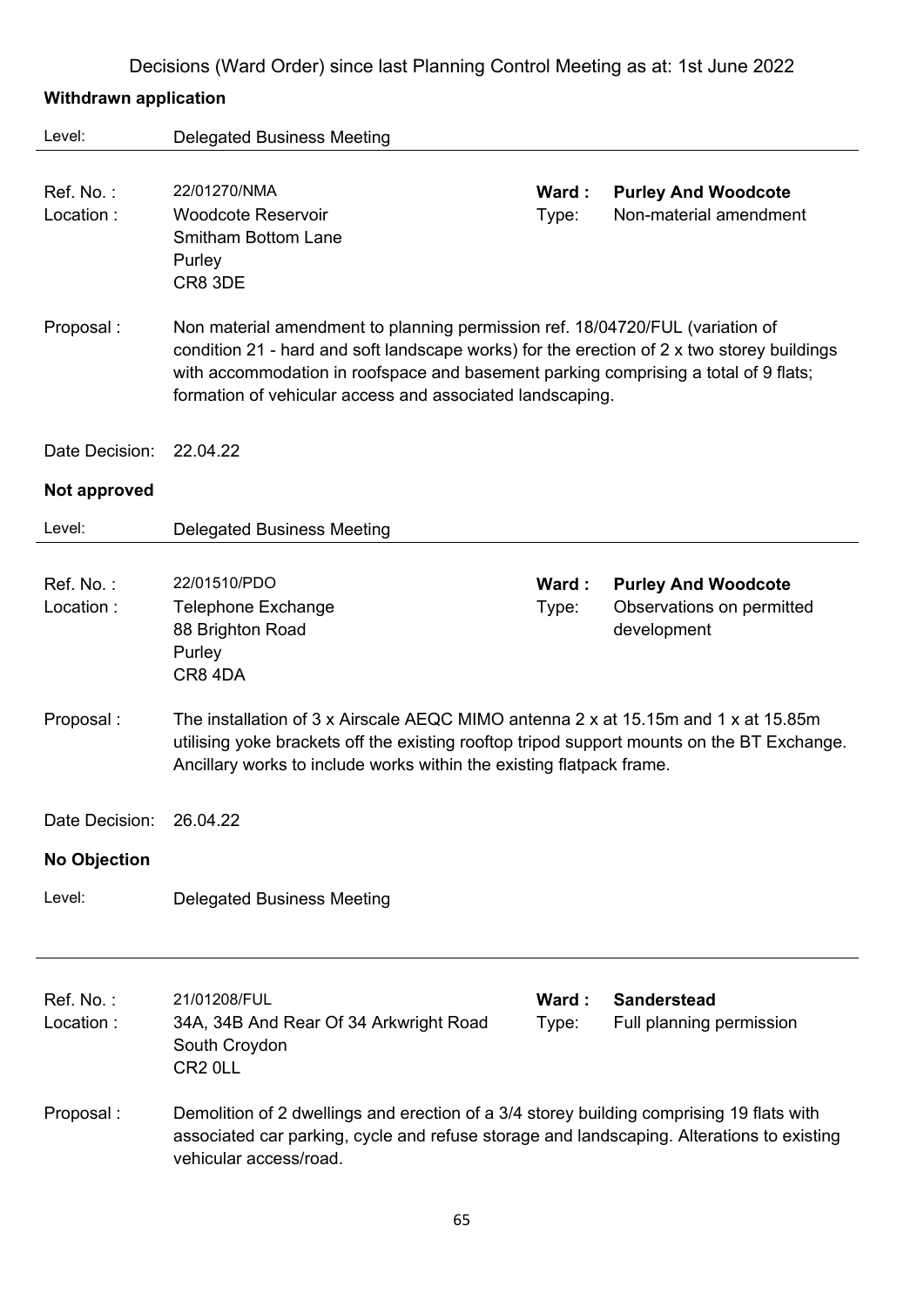Date Decision: 09.05.22

### **Permission Refused**

| Level:                              | <b>Planning Committee</b>                                                                                                                                                                                                                        |                |                                                      |
|-------------------------------------|--------------------------------------------------------------------------------------------------------------------------------------------------------------------------------------------------------------------------------------------------|----------------|------------------------------------------------------|
| Ref. No.:<br>Location:<br>Proposal: | 21/04279/HSE<br>202 Limpsfield Road<br>South Croydon<br>CR <sub>2</sub> 9DA<br>Erection of a single storey side/rear extension following removal of garage.                                                                                      | Ward:<br>Type: | <b>Sanderstead</b><br><b>Householder Application</b> |
|                                     |                                                                                                                                                                                                                                                  |                |                                                      |
| Date Decision:                      | 26.04.22                                                                                                                                                                                                                                         |                |                                                      |
| <b>Permission Granted</b>           |                                                                                                                                                                                                                                                  |                |                                                      |
| Level:                              | <b>Delegated Business Meeting</b>                                                                                                                                                                                                                |                |                                                      |
| Ref. No.:<br>Location:              | 21/04694/FUL<br>Land To The Rear Of 62 - 66 Arundel Avenue<br>South Croydon<br>CR <sub>2</sub> 8BB                                                                                                                                               | Ward:<br>Type: | <b>Sanderstead</b><br>Full planning permission       |
| Proposal:                           | Erection of a detached house with off-street parking (Fronting Langley Oaks Avenue)                                                                                                                                                              |                |                                                      |
| Date Decision:                      | 28.04.22                                                                                                                                                                                                                                         |                |                                                      |
| <b>Permission Granted</b>           |                                                                                                                                                                                                                                                  |                |                                                      |
| Level:                              | <b>Delegated Business Meeting</b>                                                                                                                                                                                                                |                |                                                      |
|                                     |                                                                                                                                                                                                                                                  |                |                                                      |
| Ref. No.:                           | 21/04802/DISC                                                                                                                                                                                                                                    | Ward:          | <b>Sanderstead</b>                                   |
| Location:                           | 3 Harewood Gardens<br>South Croydon                                                                                                                                                                                                              | Type:          | <b>Discharge of Conditions</b>                       |
| Proposal:                           | CR2 9BU<br>Discharge of Condition 7 (SUDS) attached to planning permission 20/03366/FUL for<br>Demolition of two family dwellinghouses and erection of 8x semi-detached houses with<br>associated access, car parking, cycle and refuse storage. |                |                                                      |
| Date Decision:                      | 10.05.22                                                                                                                                                                                                                                         |                |                                                      |
| Not approved                        |                                                                                                                                                                                                                                                  |                |                                                      |
| Level:                              | <b>Delegated Business Meeting</b>                                                                                                                                                                                                                |                |                                                      |
|                                     |                                                                                                                                                                                                                                                  |                |                                                      |
| Ref. No.:<br>Location:              | 21/06305/HSE<br>37 Audley Drive<br>Warlingham<br>CR6 9AH                                                                                                                                                                                         | Ward:<br>Type: | <b>Sanderstead</b><br><b>Householder Application</b> |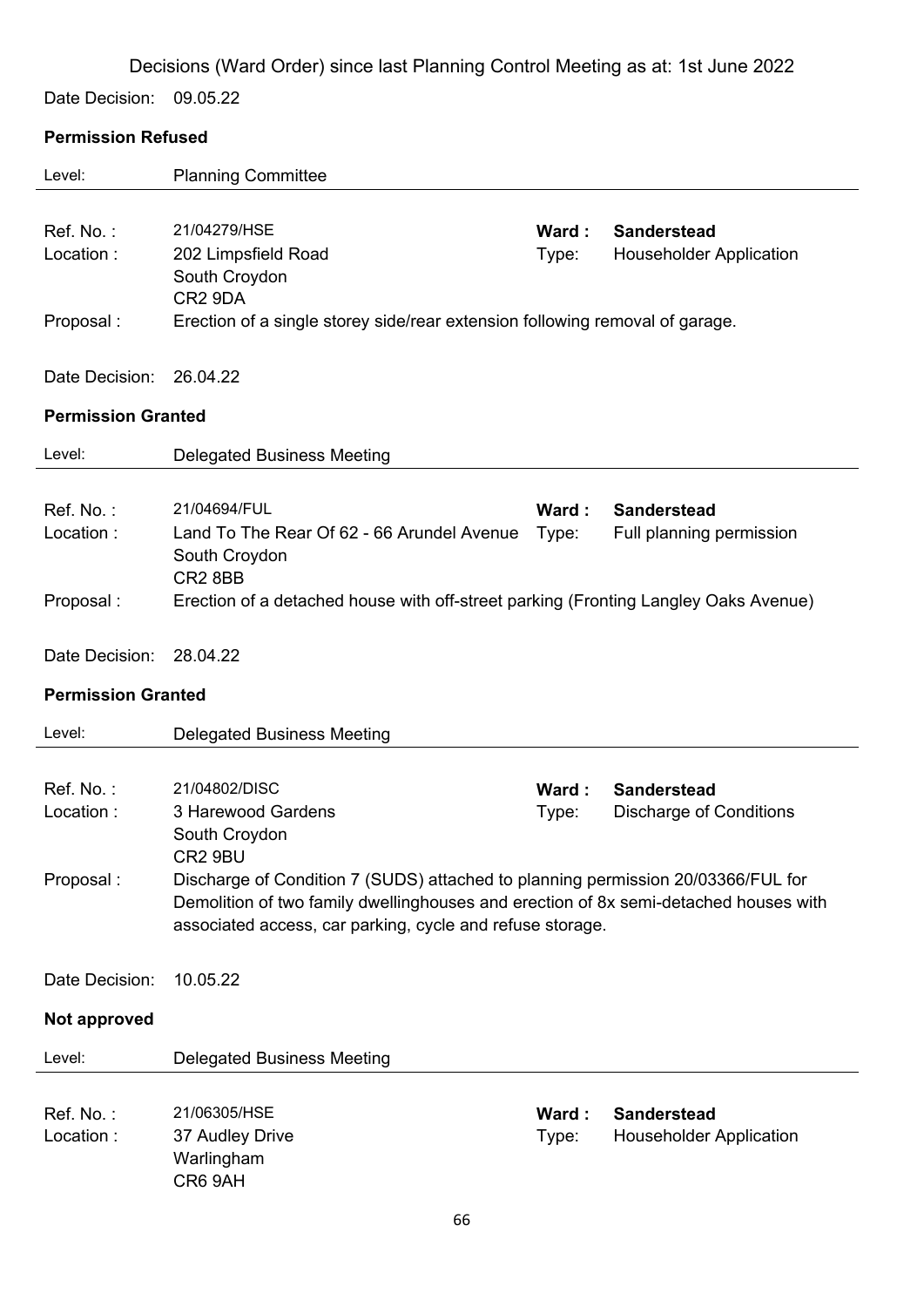Proposal : Erection of first-floor side extension and front porch extension; with alterations.

Date Decision: 26.04.22

### **Permission Granted**

| Level:                              | <b>Delegated Business Meeting</b>                                                                                                                                                                                                                                                                                                                                                                                                                         |                |                                                      |
|-------------------------------------|-----------------------------------------------------------------------------------------------------------------------------------------------------------------------------------------------------------------------------------------------------------------------------------------------------------------------------------------------------------------------------------------------------------------------------------------------------------|----------------|------------------------------------------------------|
| Ref. No.:<br>Location:              | 22/00343/DISC<br><b>Agnes House</b><br>89 Hyde Road<br>South Croydon<br>CR <sub>2</sub> 9N <sub>S</sub>                                                                                                                                                                                                                                                                                                                                                   | Ward:<br>Type: | <b>Sanderstead</b><br><b>Discharge of Conditions</b> |
| Proposal:                           | Discharge of condition 22 (drainage) attached to planning permission 20/00108/FUL for<br>the demolition of existing two-storey dwelling and erection of a four/five storey (including<br>excavation and lower ground level) building comprising of 9 residential flats, hard and soft<br>landscaping, boundary treatment, land level alterations, under croft and external car<br>parking, private/communal/play space and internal refuse/cycle storage. |                |                                                      |
| Date Decision:                      | 22.04.22                                                                                                                                                                                                                                                                                                                                                                                                                                                  |                |                                                      |
| Not approved                        |                                                                                                                                                                                                                                                                                                                                                                                                                                                           |                |                                                      |
| Level:                              | <b>Delegated Business Meeting</b>                                                                                                                                                                                                                                                                                                                                                                                                                         |                |                                                      |
| Ref. No.:<br>Location:<br>Proposal: | 22/00353/HSE<br>15A Beechwood Road<br>South Croydon<br>CR <sub>2</sub> 0AE<br>Alterations, erection of single/two storey side extension and erection of two storey rear<br>extension (at ground and lower ground floor level) and steps                                                                                                                                                                                                                   | Ward:<br>Type: | <b>Sanderstead</b><br><b>Householder Application</b> |
| Date Decision:                      | 22.04.22                                                                                                                                                                                                                                                                                                                                                                                                                                                  |                |                                                      |
| <b>Permission Granted</b>           |                                                                                                                                                                                                                                                                                                                                                                                                                                                           |                |                                                      |
| Level:                              | <b>Delegated Business Meeting</b>                                                                                                                                                                                                                                                                                                                                                                                                                         |                |                                                      |
| Ref. No.:<br>Location:              | 22/00416/HSE<br>Windwhistle<br>4 Briar Grove<br>South Croydon<br>CR2 9HR                                                                                                                                                                                                                                                                                                                                                                                  | Ward:<br>Type: | <b>Sanderstead</b><br><b>Householder Application</b> |
| Proposal:                           | Demolition of conservatory. Erection of single storey rear extensions, single storey side<br>extensions and outbuilding with internal alterations                                                                                                                                                                                                                                                                                                         |                |                                                      |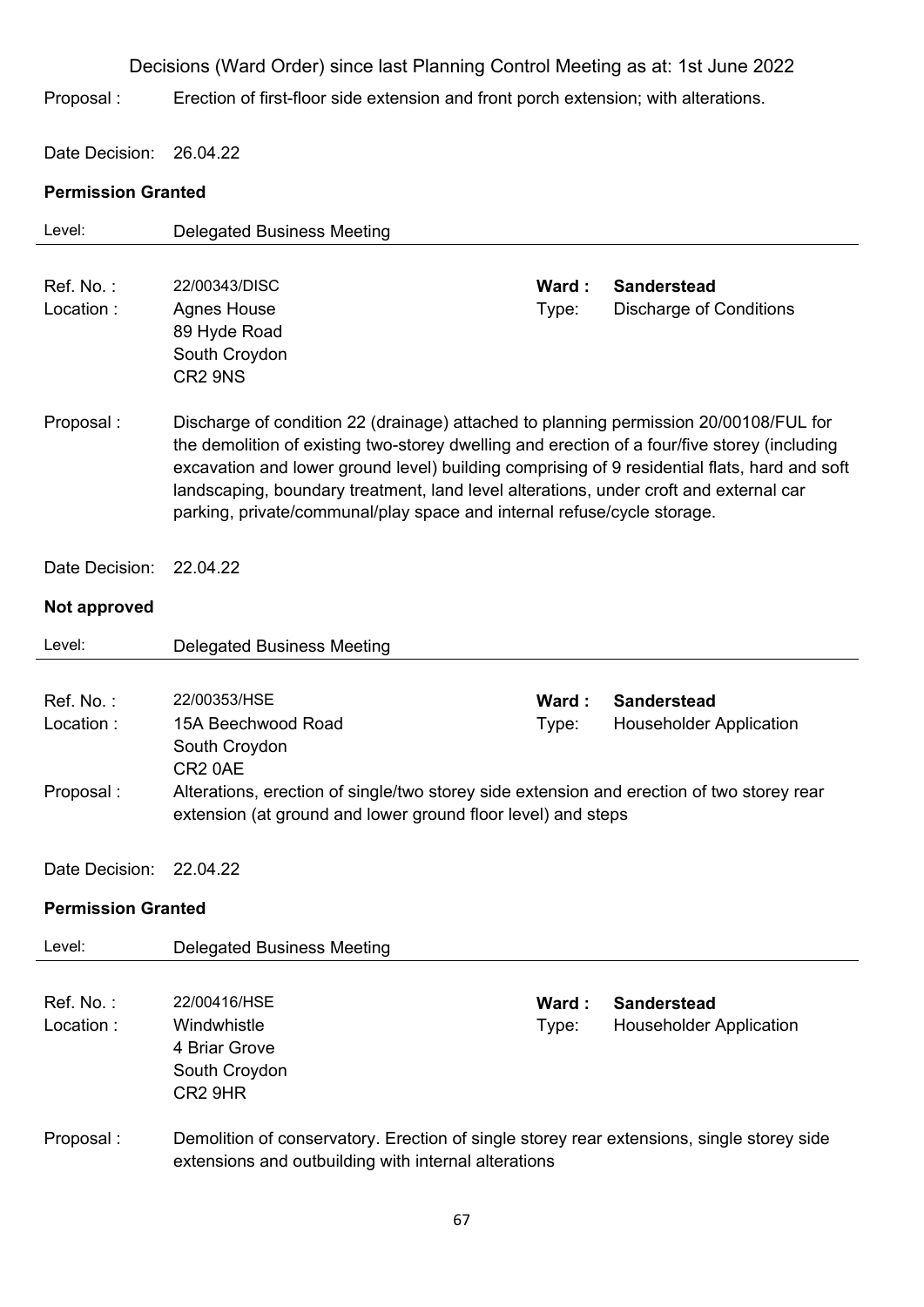Date Decision: 11.05.22

# **Permission Refused**

| Level:                    | <b>Delegated Business Meeting</b>                                                                                                                                                                                                                                                         |                |                                                      |
|---------------------------|-------------------------------------------------------------------------------------------------------------------------------------------------------------------------------------------------------------------------------------------------------------------------------------------|----------------|------------------------------------------------------|
| Ref. No.:<br>Location:    | 22/00549/DISC<br><b>40 Onslow Gardens</b><br>South Croydon<br>CR2 9AT                                                                                                                                                                                                                     | Ward:<br>Type: | <b>Sanderstead</b><br><b>Discharge of Conditions</b> |
| Proposal:                 | Discharge of conditions 3 (materials), 4 (landscaping), 5 (CLP) and 6 (visibility splays)<br>attached to planning permission 21/03347/FUL for detached two storey three bedroom<br>dwelling to the rear of 40 Onslow Gardens with attached garage, a driveway, front and<br>rear gardens. |                |                                                      |
| Date Decision:            | 21.04.22                                                                                                                                                                                                                                                                                  |                |                                                      |
| <b>Approved</b>           |                                                                                                                                                                                                                                                                                           |                |                                                      |
| Level:                    | <b>Delegated Business Meeting</b>                                                                                                                                                                                                                                                         |                |                                                      |
| Ref. No.:<br>Location:    | 22/00683/HSE<br>64 Onslow Gardens<br>South Croydon<br>CR2 9AT                                                                                                                                                                                                                             | Ward:<br>Type: | <b>Sanderstead</b><br><b>Householder Application</b> |
| Proposal:                 | Alterations to include erection of first floor side/rear extension and garage conversion                                                                                                                                                                                                  |                |                                                      |
| Date Decision:            | 05.05.22                                                                                                                                                                                                                                                                                  |                |                                                      |
| <b>Permission Granted</b> |                                                                                                                                                                                                                                                                                           |                |                                                      |
| Level:                    | <b>Delegated Business Meeting</b>                                                                                                                                                                                                                                                         |                |                                                      |
| Ref. No.:<br>Location:    | 22/00777/HSE<br>1 Courtlands Close<br>South Croydon<br>CR <sub>2</sub> OLR                                                                                                                                                                                                                | Ward:<br>Type: | <b>Sanderstead</b><br><b>Householder Application</b> |
| Proposal:                 | Erection of a part two storey side/rear extension and part single storey front, side and<br>rear extension, and construction of roof lights in the front, side and rear roof slopes.                                                                                                      |                |                                                      |
| Date Decision:            | 13.05.22                                                                                                                                                                                                                                                                                  |                |                                                      |
| <b>Permission Granted</b> |                                                                                                                                                                                                                                                                                           |                |                                                      |
| Level:                    | <b>Delegated Business Meeting</b>                                                                                                                                                                                                                                                         |                |                                                      |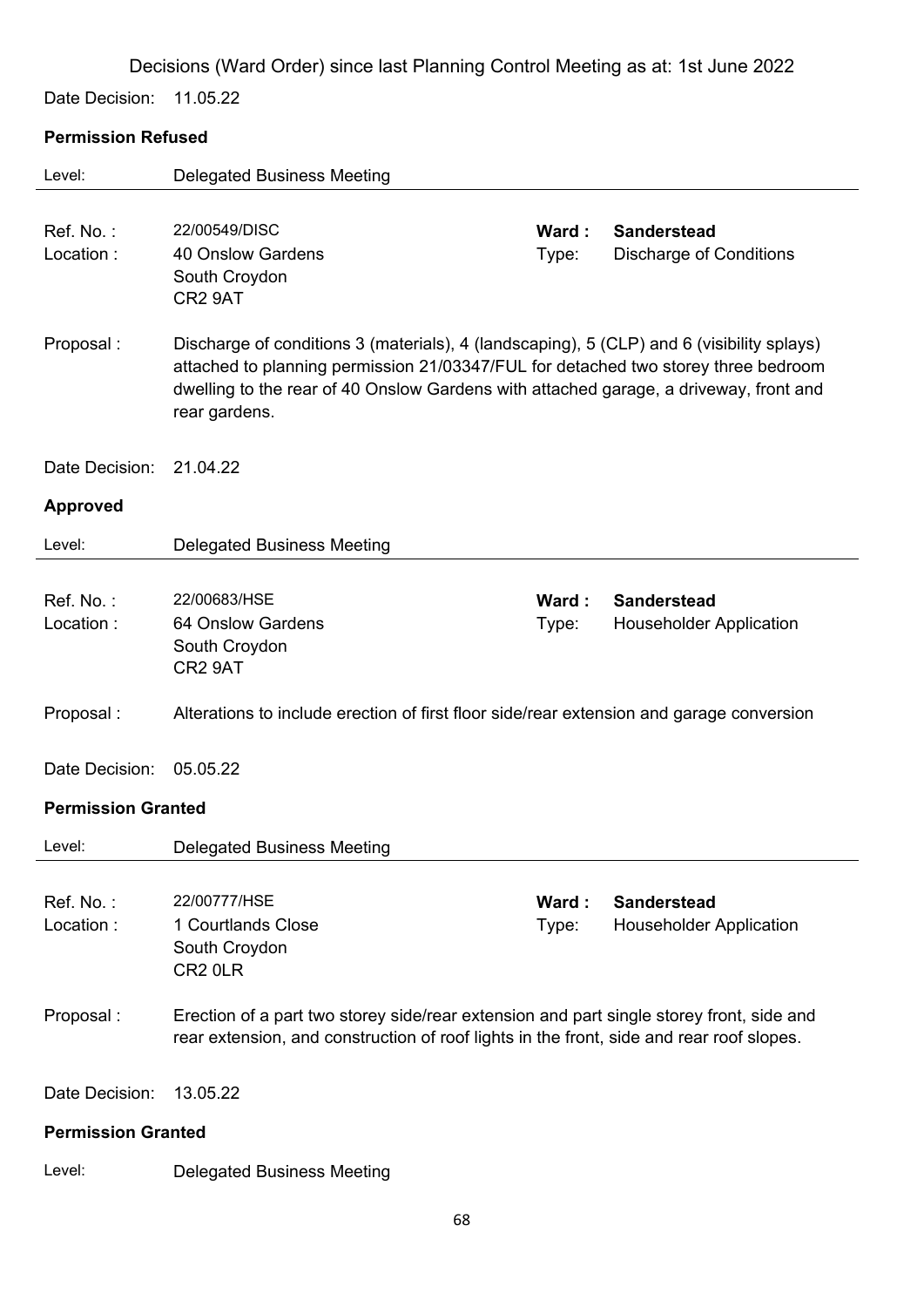| Ref. No.:<br>Location:    | 22/00797/LP<br>1A Downsway<br>South Croydon<br>CR <sub>2</sub> 0JB                                      | Ward:<br>Type: | <b>Sanderstead</b><br>LDC (Proposed) Operations<br>edged                 |
|---------------------------|---------------------------------------------------------------------------------------------------------|----------------|--------------------------------------------------------------------------|
| Proposal:                 | Erection of singe storey rear extension                                                                 |                |                                                                          |
| Date Decision:            | 21.04.22                                                                                                |                |                                                                          |
|                           | <b>Lawful Dev. Cert. Granted (proposed)</b>                                                             |                |                                                                          |
| Level:                    | <b>Delegated Business Meeting</b>                                                                       |                |                                                                          |
| Ref. No.:<br>Location:    | 22/00907/HSE<br>88 Harewood Gardens<br>South Croydon<br>CR <sub>2</sub> 9BJ                             | Ward:<br>Type: | <b>Sanderstead</b><br><b>Householder Application</b>                     |
| Proposal:                 | Alterations, erection of single storey extension at rear                                                |                |                                                                          |
| Date Decision:            | 13.05.22                                                                                                |                |                                                                          |
| <b>Permission Granted</b> |                                                                                                         |                |                                                                          |
| Level:                    | <b>Delegated Business Meeting</b>                                                                       |                |                                                                          |
| Ref. No.:<br>Location:    | 22/00992/LP<br>102 Arundel Avenue<br>South Croydon<br>CR2 8BH                                           | Ward:<br>Type: | <b>Sanderstead</b><br>LDC (Proposed) Operations<br>edged                 |
| Proposal:                 | Erection of first floor side dormer.                                                                    |                |                                                                          |
| Date Decision:            | 20.04.22                                                                                                |                |                                                                          |
|                           | <b>Lawful Dev. Cert. Granted (proposed)</b>                                                             |                |                                                                          |
| Level:                    | <b>Delegated Business Meeting</b>                                                                       |                |                                                                          |
| Ref. No.:<br>Location:    | 22/01117/GPDO<br>5 Norfolk Avenue<br>South Croydon<br>CR <sub>2</sub> 8BT                               | Ward:<br>Type: | <b>Sanderstead</b><br>Prior Appvl - Class A Larger<br><b>House Extns</b> |
| Proposal:                 | Erection of single storey rear extension projecting out 6 metres with a maximum height of<br>2.8 metres |                |                                                                          |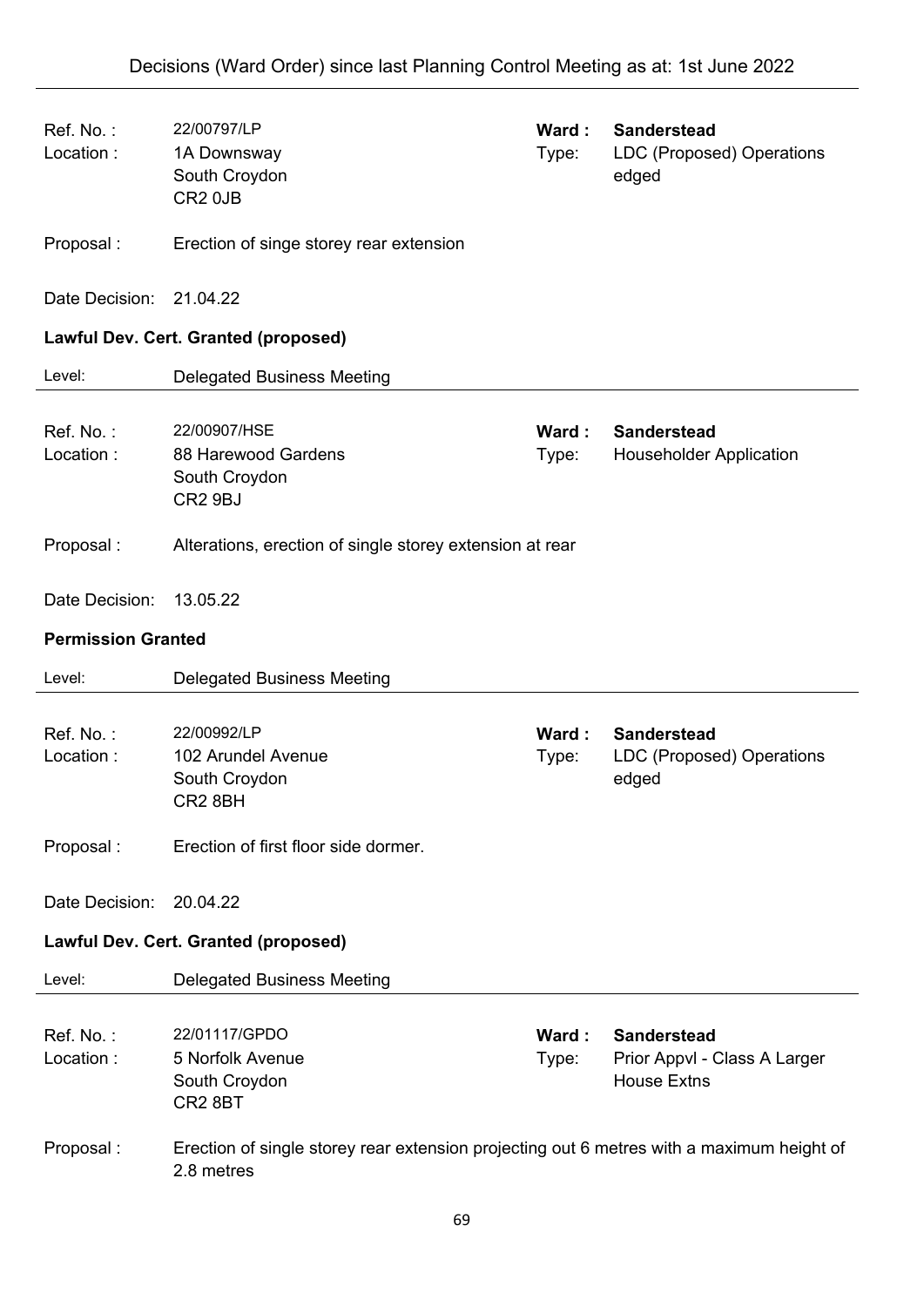Date Decision: 25.04.22

# **(Approval) refused**

| Level:                             | <b>Delegated Business Meeting</b>                                                                        |                 |                                                                          |
|------------------------------------|----------------------------------------------------------------------------------------------------------|-----------------|--------------------------------------------------------------------------|
| Ref. No.:<br>Location:             | 22/01120/HSE<br>40 The Ridge Way<br>South Croydon<br>CR <sub>2</sub> OLF                                 | Ward:<br>Type:  | <b>Sanderstead</b><br><b>Householder Application</b>                     |
| Proposal:                          | Erection of a single storey rear extension.                                                              |                 |                                                                          |
| Date Decision:                     | 11.05.22                                                                                                 |                 |                                                                          |
| <b>Permission Granted</b>          |                                                                                                          |                 |                                                                          |
| Level:                             | <b>Delegated Business Meeting</b>                                                                        |                 |                                                                          |
| Ref. No.:<br>Location:             | 22/01139/GPDO<br>4 Moir Close<br>South Croydon<br>CR <sub>2</sub> 0LQ                                    | Ward :<br>Type: | <b>Sanderstead</b><br>Prior Appvl - Class A Larger<br><b>House Extns</b> |
| Proposal:                          | Erection of single storey rear extension projecting out 6 metres with a maximum height of<br>3.55 metres |                 |                                                                          |
| Date Decision:                     | 27.04.22                                                                                                 |                 |                                                                          |
|                                    | <b>Prior Approval No Jurisdiction (GPDO)</b>                                                             |                 |                                                                          |
| Level:                             | <b>Delegated Business Meeting</b>                                                                        |                 |                                                                          |
| Ref. No.:<br>Location:             | 22/01186/TRE<br>14 Hook Hill<br>South Croydon<br>CR <sub>2</sub> 0LA                                     | Ward:<br>Type:  | <b>Sanderstead</b><br>Consent for works to protected<br>trees            |
| Proposal:                          | T6 - Lime pollard to 4 metres<br>T7 - Lime pollard to 4 metres<br>(TPO 23, 2003)                         |                 |                                                                          |
| Date Decision:                     | 22.04.22                                                                                                 |                 |                                                                          |
| <b>Consent Granted (Tree App.)</b> |                                                                                                          |                 |                                                                          |
| Level:                             | <b>Delegated Business Meeting</b>                                                                        |                 |                                                                          |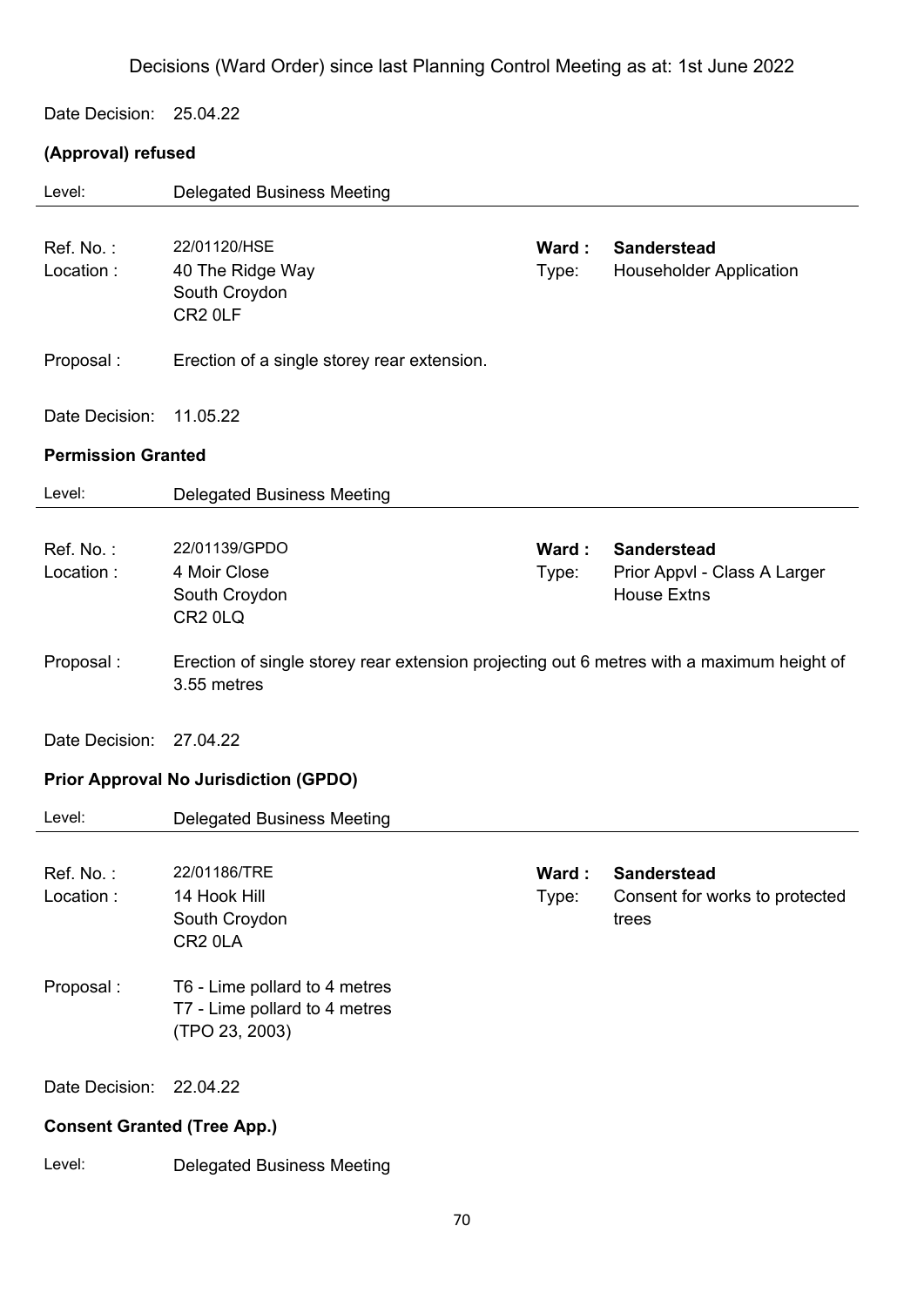| Ref. No.:<br>Location:    | 22/01223/HSE<br>7 Mitchley Hill<br>South Croydon<br>CR2 9HE                                                                                                                                      | Ward:<br>Type: | <b>Sanderstead</b><br><b>Householder Application</b>                     |
|---------------------------|--------------------------------------------------------------------------------------------------------------------------------------------------------------------------------------------------|----------------|--------------------------------------------------------------------------|
| Proposal:                 | Alterations, part demolition of existing garage and rebuild, erection of single storey rear<br>extension                                                                                         |                |                                                                          |
| Date Decision:            | 12.05.22                                                                                                                                                                                         |                |                                                                          |
| <b>Permission Granted</b> |                                                                                                                                                                                                  |                |                                                                          |
| Level:                    | <b>Delegated Business Meeting</b>                                                                                                                                                                |                |                                                                          |
| Ref. No.:<br>Location:    | 22/01233/GPDO<br>293 Limpsfield Road<br>South Croydon<br>CR <sub>2</sub> 9D <sub>G</sub>                                                                                                         | Ward:<br>Type: | <b>Sanderstead</b><br>Prior Appvl - Class A Larger<br><b>House Extns</b> |
| Proposal:                 | Erection of a single storey rear extension projecting out 4.5 metres from the rear wall of<br>the original house with a height to the eaves of 2.9 metres and a maximum height of 3.10<br>metres |                |                                                                          |
| Date Decision:            | 05.05.22                                                                                                                                                                                         |                |                                                                          |
|                           | <b>Prior Approval No Jurisdiction (GPDO)</b>                                                                                                                                                     |                |                                                                          |
| Level:                    | <b>Delegated Business Meeting</b>                                                                                                                                                                |                |                                                                          |
| Ref. No.:<br>Location:    | 22/01588/LP<br>35 Princes Avenue<br>South Croydon<br>CR2 9BE                                                                                                                                     | Ward:<br>Type: | <b>Sanderstead</b><br><b>LDC (Proposed) Operations</b><br>edged          |
| Proposal:                 | Demolition of existing rear extension and erection of single storey rear extension                                                                                                               |                |                                                                          |
| Date Decision:            | 10.05.22                                                                                                                                                                                         |                |                                                                          |
|                           | Lawful Dev. Cert. Granted (proposed)                                                                                                                                                             |                |                                                                          |
| Level:                    | <b>Delegated Business Meeting</b>                                                                                                                                                                |                |                                                                          |
| Ref. No.:                 | 21/04978/HSE                                                                                                                                                                                     | Ward:          | <b>Selsdon And Addington</b><br><b>Village</b>                           |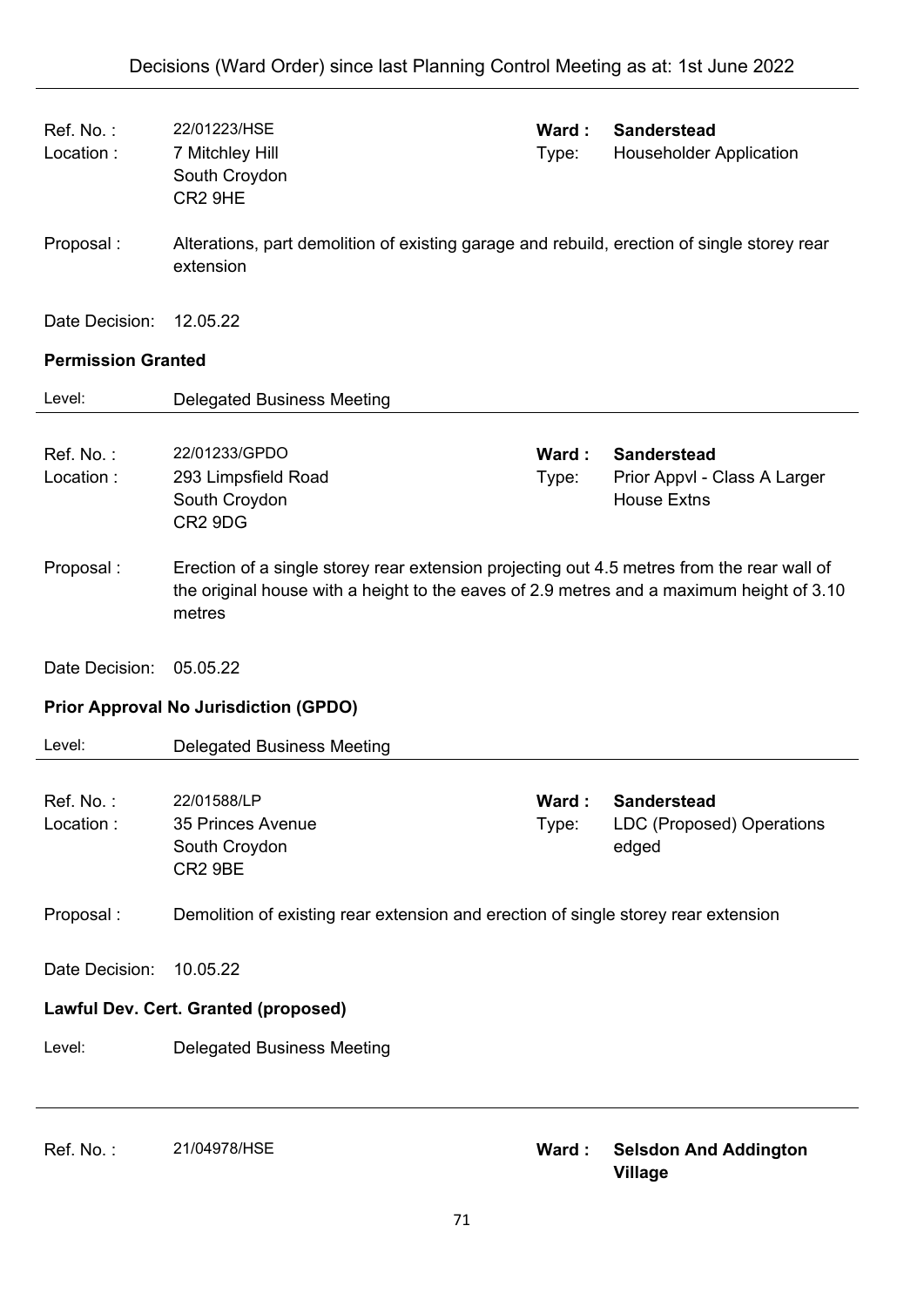|                           | Decisions (Ward Order) since last Planning Control Meeting as at: 1st June 2022                                                      |       |                                                  |
|---------------------------|--------------------------------------------------------------------------------------------------------------------------------------|-------|--------------------------------------------------|
| Location:                 | 29 Crossways<br>South Croydon                                                                                                        | Type: | <b>Householder Application</b>                   |
| Proposal:                 | CR <sub>2</sub> 8JP<br>Removal of single storey rear and side extension, single storey garage and porch to be                        |       |                                                  |
|                           | replaced with single storey rear extension, two storey side extension and new porch<br>involving partial excavation.                 |       |                                                  |
| Date Decision:            | 28.04.22                                                                                                                             |       |                                                  |
| <b>Permission Granted</b> |                                                                                                                                      |       |                                                  |
| Level:                    | <b>Delegated Business Meeting</b>                                                                                                    |       |                                                  |
| Ref. No.:                 | 21/05158/HSE                                                                                                                         | Ward: | <b>Selsdon And Addington</b><br><b>Village</b>   |
| Location:                 | 51 Queenhill Road<br>South Croydon<br>CR2 8DW                                                                                        | Type: | <b>Householder Application</b>                   |
| Proposal:                 | Erection of a single storey outbuilding ancillary to the existing dwelling.                                                          |       |                                                  |
| Date Decision:            | 05.05.22                                                                                                                             |       |                                                  |
| <b>Permission Granted</b> |                                                                                                                                      |       |                                                  |
|                           |                                                                                                                                      |       |                                                  |
| Level:                    | <b>Planning Committee - Minor Applications</b>                                                                                       |       |                                                  |
| Ref. No.:                 | 22/00695/HSE                                                                                                                         | Ward: | <b>Selsdon And Addington</b>                     |
| Location:                 | 30 Crossways                                                                                                                         | Type: | <b>Village</b><br><b>Householder Application</b> |
|                           | South Croydon<br>CR <sub>2</sub> 8JL                                                                                                 |       |                                                  |
| Proposal:                 | Erection of two-storey side extension and single storey front extension including<br>alteration to front porch and garage conversion |       |                                                  |
| Date Decision:            | 27.04.22                                                                                                                             |       |                                                  |
| <b>Permission Granted</b> |                                                                                                                                      |       |                                                  |
| Level:                    | <b>Delegated Business Meeting</b>                                                                                                    |       |                                                  |
| Ref. No.:                 | 22/00720/FUL                                                                                                                         | Ward: | <b>Selsdon And Addington</b>                     |
| Location:                 | 1 Selsdon Park Road<br>South Croydon<br>CR2 8JE                                                                                      | Type: | <b>Village</b><br>Full planning permission       |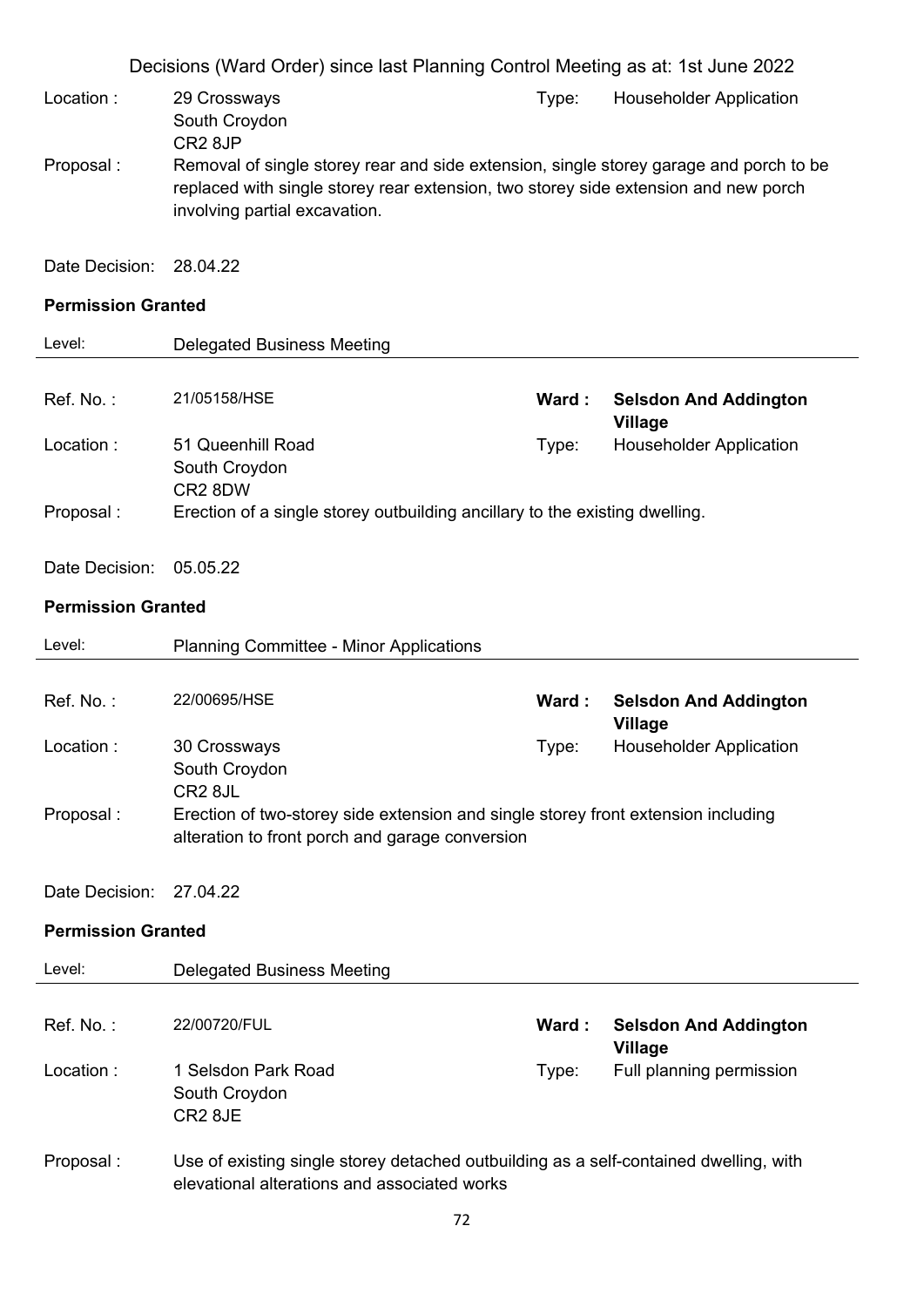Date Decision: 05.05.22

### **Permission Granted**

| Level:                             | <b>Delegated Business Meeting</b>                                                                                                                                                                     |       |                                                    |
|------------------------------------|-------------------------------------------------------------------------------------------------------------------------------------------------------------------------------------------------------|-------|----------------------------------------------------|
|                                    |                                                                                                                                                                                                       |       |                                                    |
| Ref. No.:                          | 22/00765/GPDO                                                                                                                                                                                         | Ward: | <b>Selsdon And Addington</b><br><b>Village</b>     |
| Location:                          | 33 Queenhill Road<br>South Croydon<br>CR2 8DW                                                                                                                                                         | Type: | Prior Appvl - Class A Larger<br><b>House Extns</b> |
| Proposal:                          | Erection of a single storey rear extension projecting out 6 metres from the rear wall of the<br>original house with a height to the eaves of 2.8 metres and a maximum overall height of<br>2.8 metres |       |                                                    |
| Date Decision:                     | 26.04.22                                                                                                                                                                                              |       |                                                    |
| (Approval) refused                 |                                                                                                                                                                                                       |       |                                                    |
| Level:                             | <b>Delegated Business Meeting</b>                                                                                                                                                                     |       |                                                    |
|                                    |                                                                                                                                                                                                       |       |                                                    |
| Ref. No.:                          | 22/00928/TRE                                                                                                                                                                                          | Ward: | <b>Selsdon And Addington</b><br><b>Village</b>     |
| Location:                          | 4 Hoffmann Gardens<br>South Croydon<br><b>CR2 7GE</b>                                                                                                                                                 | Type: | Consent for works to protected<br>trees            |
| Proposal:                          | T1 Ash tree: 2 metre Crown Reduction<br>(TPO no. 2, 1975)                                                                                                                                             |       |                                                    |
| Date Decision:                     | 21.04.22                                                                                                                                                                                              |       |                                                    |
| <b>Consent Granted (Tree App.)</b> |                                                                                                                                                                                                       |       |                                                    |
| Level:                             | <b>Delegated Business Meeting</b>                                                                                                                                                                     |       |                                                    |
|                                    |                                                                                                                                                                                                       |       |                                                    |
| Ref. No.:                          | 22/00954/HSE                                                                                                                                                                                          | Ward: | <b>Selsdon And Addington</b><br><b>Village</b>     |
| Location:                          | 32 Farley Road<br>South Croydon<br>CR2 8DA                                                                                                                                                            | Type: | <b>Householder Application</b>                     |
| Proposal:                          | Erection of First floor rear extension and dormer extension.                                                                                                                                          |       |                                                    |
| Date Decision:                     | 20.04.22                                                                                                                                                                                              |       |                                                    |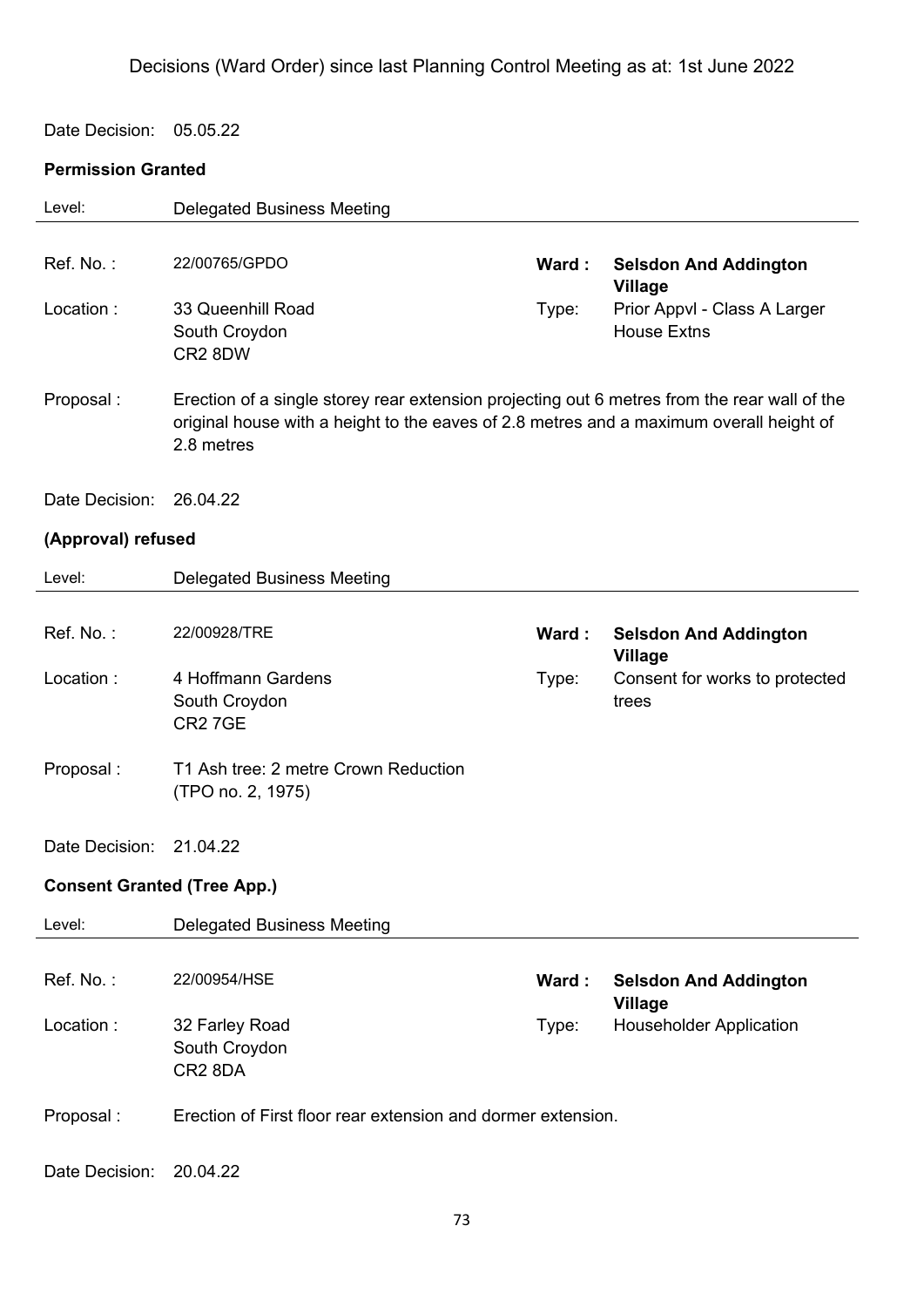# **Withdrawn application**

| Level:                    | <b>Delegated Business Meeting</b>                                                                                               |       |                                                |
|---------------------------|---------------------------------------------------------------------------------------------------------------------------------|-------|------------------------------------------------|
| Ref. No.:                 | 22/01010/HSE                                                                                                                    | Ward: | <b>Selsdon And Addington</b><br><b>Village</b> |
| Location:                 | 24 The Ruffetts<br>South Croydon<br>CR <sub>2</sub> 7L <sub>Q</sub>                                                             | Type: | <b>Householder Application</b>                 |
| Proposal:                 | Alterations to garage to include installation of a bay window and roof alterations;<br>conversion and use as a habitable space. |       |                                                |
| Date Decision:            | 03.05.22                                                                                                                        |       |                                                |
| <b>Permission Granted</b> |                                                                                                                                 |       |                                                |
| Level:                    | <b>Delegated Business Meeting</b>                                                                                               |       |                                                |
| Ref. No.:                 | 22/01094/HSE                                                                                                                    | Ward: | <b>Selsdon And Addington</b><br><b>Village</b> |
| Location:                 | 18 Abbots Green<br>Croydon<br>CR0 5BH                                                                                           | Type: | <b>Householder Application</b>                 |
| Proposal:                 | Retention of balcony and additional screening                                                                                   |       |                                                |
| Date Decision:            | 10.05.22                                                                                                                        |       |                                                |
| <b>Permission Refused</b> |                                                                                                                                 |       |                                                |
| Level:                    | <b>Delegated Business Meeting</b>                                                                                               |       |                                                |
| Ref. No.:                 | 22/01753/LP                                                                                                                     | Ward: | <b>Selsdon And Addington</b><br><b>Village</b> |
| Location:                 | 77 Farley Road<br>South Croydon<br>CR <sub>2</sub> 7N <sub>G</sub>                                                              | Type: | <b>LDC (Proposed) Operations</b><br>edged      |
| Proposal:                 | Garage conversion into summer house                                                                                             |       |                                                |
| Date Decision:            | 10.05.22                                                                                                                        |       |                                                |
|                           | Lawful Dev. Cert. Granted (proposed)                                                                                            |       |                                                |
| Level:                    | <b>Delegated Business Meeting</b>                                                                                               |       |                                                |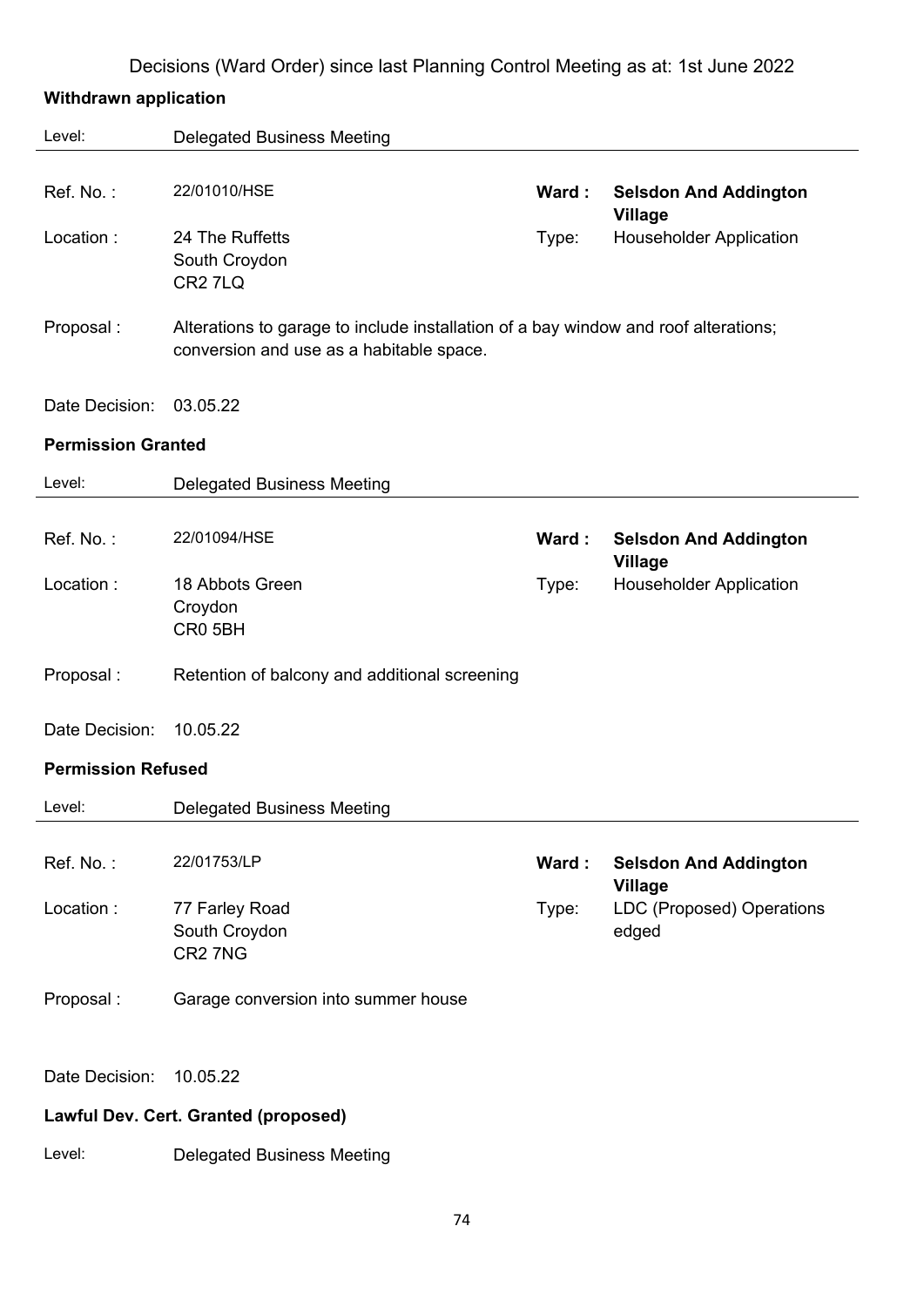| Ref. No.:<br>Location:      | 22/00275/FUL<br>162 Markfield<br><b>Court Wood Lane</b><br>Croydon<br>CR0 9HQ                                                                                                                                       | Ward:<br>Type: | <b>Selsdon Vale And Forestdale</b><br>Full planning permission       |
|-----------------------------|---------------------------------------------------------------------------------------------------------------------------------------------------------------------------------------------------------------------|----------------|----------------------------------------------------------------------|
| Proposal:                   | Subdivision of property and creation of studio flat at first floor level, associated alterations                                                                                                                    |                |                                                                      |
| Date Decision:              | 12.05.22                                                                                                                                                                                                            |                |                                                                      |
| <b>Permission Granted</b>   |                                                                                                                                                                                                                     |                |                                                                      |
| Level:                      | <b>Delegated Business Meeting</b>                                                                                                                                                                                   |                |                                                                      |
| Ref. No.:<br>Location:      | 22/00727/FUL<br><b>Hallinwood Bungalow</b><br>46 Quail Gardens<br>South Croydon<br>CR <sub>2</sub> 8TF                                                                                                              | Ward:<br>Type: | <b>Selsdon Vale And Forestdale</b><br>Full planning permission       |
| Proposal:<br>Date Decision: | Demolition of existing property and the erection of 8no. terraced dwellings with shared<br>access from Quail Gardens, along with amenity space, drainage, infrastructure and other<br>associated works.<br>20.04.22 |                |                                                                      |
| <b>Permission Refused</b>   |                                                                                                                                                                                                                     |                |                                                                      |
| Level:                      | <b>Delegated Business Meeting</b>                                                                                                                                                                                   |                |                                                                      |
| Ref. No.:<br>Location :     | 22/01104/HSE<br>7 Sundale Avenue<br>South Croydon<br>CR <sub>2</sub> 8RQ                                                                                                                                            | Ward:<br>Type: | <b>Selsdon Vale And Forestdale</b><br><b>Householder Application</b> |
| Proposal:                   | Erection of a single storey rear extension (Retrospective).                                                                                                                                                         |                |                                                                      |
| Date Decision:              | 06.05.22                                                                                                                                                                                                            |                |                                                                      |
| <b>Permission Refused</b>   |                                                                                                                                                                                                                     |                |                                                                      |
| Level:                      | <b>Delegated Business Meeting</b>                                                                                                                                                                                   |                |                                                                      |
| Ref. No.:<br>Location:      | 22/01116/HSE<br>7 Bullfinch Road<br>South Croydon<br>CR2 8PU                                                                                                                                                        | Ward:<br>Type: | <b>Selsdon Vale And Forestdale</b><br><b>Householder Application</b> |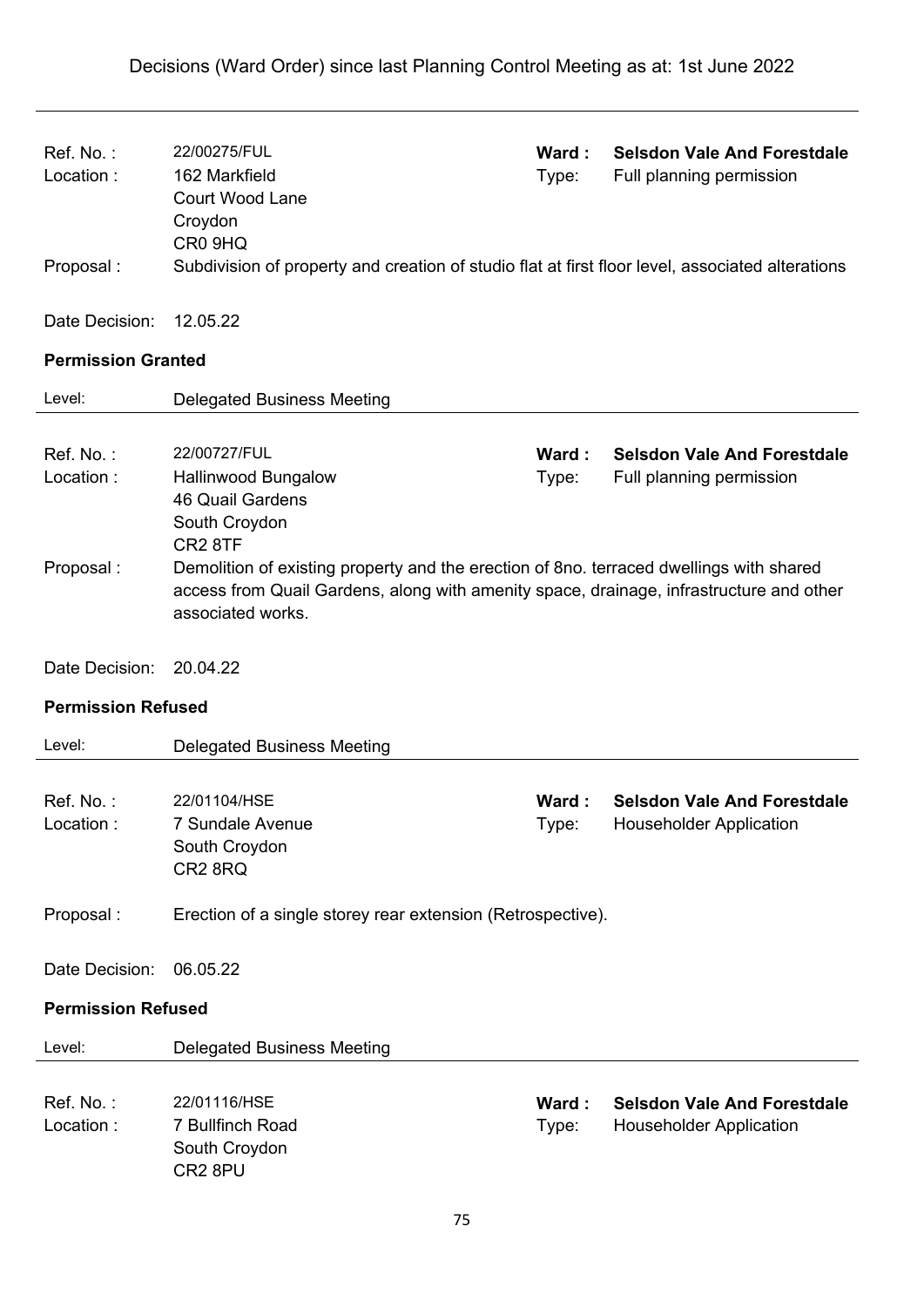|                                    | Decisions (Ward Order) since last Planning Control Meeting as at: 1st June 2022                                                         |                |                                                                               |
|------------------------------------|-----------------------------------------------------------------------------------------------------------------------------------------|----------------|-------------------------------------------------------------------------------|
| Proposal:                          | Garage conversion into habitable room                                                                                                   |                |                                                                               |
| Date Decision:                     | 03.05.22                                                                                                                                |                |                                                                               |
| <b>Permission Granted</b>          |                                                                                                                                         |                |                                                                               |
| Level:                             | <b>Delegated Business Meeting</b>                                                                                                       |                |                                                                               |
| Ref. No.:<br>Location:             | 22/01122/HSE<br>109 Markfield<br><b>Court Wood Lane</b><br>Croydon<br>CR0 9HP                                                           | Ward:<br>Type: | <b>Selsdon Vale And Forestdale</b><br><b>Householder Application</b>          |
| Proposal:                          | Erection of single-storey front and side extension.                                                                                     |                |                                                                               |
| Date Decision:                     | 12.05.22                                                                                                                                |                |                                                                               |
| <b>Permission Refused</b>          |                                                                                                                                         |                |                                                                               |
| Level:                             | <b>Delegated Business Meeting</b>                                                                                                       |                |                                                                               |
| Ref. No.:<br>Location:             | 22/01125/TRE<br>9 Abercorn Close<br>South Croydon<br>CR <sub>2</sub> 8TG                                                                | Ward:<br>Type: | <b>Selsdon Vale And Forestdale</b><br>Consent for works to protected<br>trees |
| Proposal:                          | G1. Consisting of 2 English Oak trees. Reduce by 2m in height and 2m laterally.<br>(TPO no. 19, 1972)                                   |                |                                                                               |
| Date Decision:                     | 22.04.22                                                                                                                                |                |                                                                               |
| <b>Consent Granted (Tree App.)</b> |                                                                                                                                         |                |                                                                               |
| Level:                             | <b>Delegated Business Meeting</b>                                                                                                       |                |                                                                               |
| Ref. No.:<br>Location:             | 22/01208/TRE<br>17 Ravenshead Close<br>South Croydon<br>CR2 8RL                                                                         | Ward:<br>Type: | <b>Selsdon Vale And Forestdale</b><br>Consent for works to protected<br>trees |
| Proposal:                          | G1. Consisting of 3 common Beech trees. Reduce Heights by 3m and laterally 2m on the<br>frontage toward the house<br>(TPO no. 20, 1972) |                |                                                                               |
| Date Decision: 22.04.22            |                                                                                                                                         |                |                                                                               |

## **Consent Granted (Tree App.)**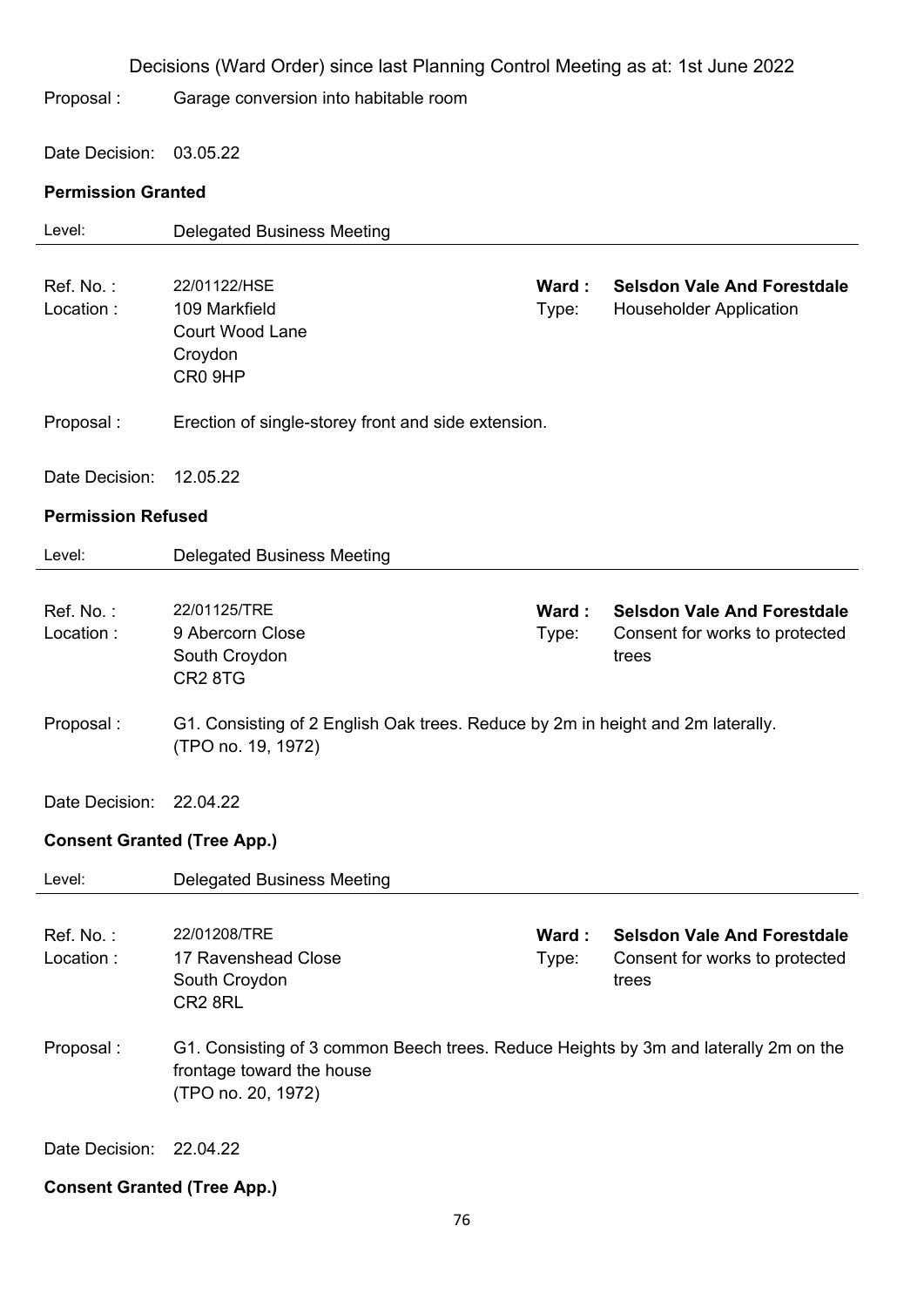| Level:                    | <b>Delegated Business Meeting</b>                                                            |                |                                             |
|---------------------------|----------------------------------------------------------------------------------------------|----------------|---------------------------------------------|
|                           |                                                                                              |                |                                             |
| Ref. No.:                 | 22/01639/LP                                                                                  | Ward:          | <b>Selsdon Vale And Forestdale</b>          |
| Location:                 | 21 Osprey Gardens                                                                            | Type:          | LDC (Proposed) Operations                   |
|                           | South Croydon                                                                                |                | edged                                       |
|                           | CR <sub>2</sub> 8TB                                                                          |                |                                             |
| Proposal:                 | Loft conversion with erection rear box dormer and insertion of rooflights to front roofslope |                |                                             |
| Date Decision:            | 10.05.22                                                                                     |                |                                             |
|                           | Lawful Dev. Cert. Granted (proposed)                                                         |                |                                             |
| Level:                    | <b>Delegated Business Meeting</b>                                                            |                |                                             |
|                           |                                                                                              |                |                                             |
| Ref. No.:                 | 21/03713/HSE                                                                                 | Ward :         | <b>Selhurst</b>                             |
| Location:                 | 69 Selhurst New Road<br>South Norwood                                                        | Type:          | <b>Householder Application</b>              |
|                           | London                                                                                       |                |                                             |
|                           | <b>SE25 5PU</b>                                                                              |                |                                             |
| Proposal:                 | Single storey rear extension, two storey side extension and internal alterations             |                |                                             |
| Date Decision:            | 20.04.22                                                                                     |                |                                             |
| <b>Permission Granted</b> |                                                                                              |                |                                             |
| Level:                    | <b>Delegated Business Meeting</b>                                                            |                |                                             |
| Ref. No.:                 | 21/05506/LE                                                                                  |                |                                             |
| Location:                 | 211 Gloucester Road                                                                          | Ward:<br>Type: | <b>Selhurst</b><br>LDC (Existing) Use edged |
|                           | Croydon                                                                                      |                |                                             |
|                           | CR0 2DW                                                                                      |                |                                             |
| Proposal:                 | Use of the building as 2 self-contained flats (4 year established use)                       |                |                                             |
| Date Decision:            | 22.04.22                                                                                     |                |                                             |
|                           | <b>Certificate Refused (Lawful Dev. Cert.)</b>                                               |                |                                             |
| Level:                    | <b>Delegated Business Meeting</b>                                                            |                |                                             |
|                           |                                                                                              | Ward:          | <b>Selhurst</b>                             |
| Ref. No.:                 |                                                                                              |                |                                             |
|                           | 21/05846/LE                                                                                  |                |                                             |
| Location:                 | 4 Clarence Road                                                                              | Type:          | LDC (Existing) Use edged                    |
|                           | Croydon<br>CR0 2EN                                                                           |                |                                             |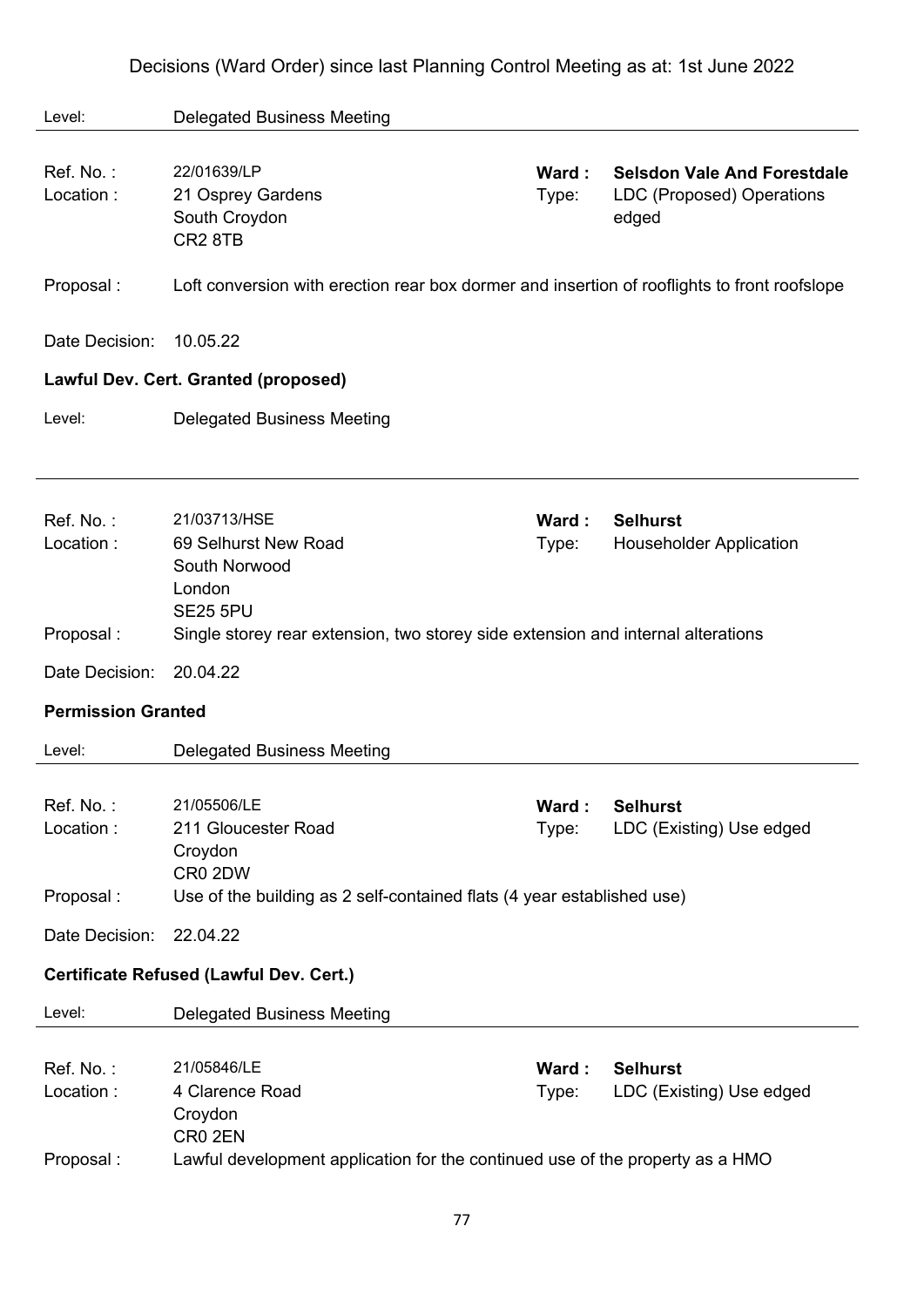Date Decision: 22.04.22

### **Lawful Dev. Cert. Granted (existing)**

| Level:                               | <b>Delegated Business Meeting</b>                                                                                                                                                                                                                              |                |                                                               |
|--------------------------------------|----------------------------------------------------------------------------------------------------------------------------------------------------------------------------------------------------------------------------------------------------------------|----------------|---------------------------------------------------------------|
| Ref. No.:<br>Location:               | 22/00197/GPDO<br><b>Crescent Studios</b><br>80 The Crescent<br>Croydon<br>CR0 2HN                                                                                                                                                                              | Ward:<br>Type: | <b>Selhurst</b><br>Prior Appvl - Class E to<br>(dwellings) C3 |
| Proposal:                            | Change of use of first floor from office (Use Class E) to dwellinghouse (Use Class C3) to<br>provide a 1 bedroom flat under Schedule 2, Part 3, Class MA of the Town and Country<br>Planning (General Permitted Development) (England) Order 2015 (as amended) |                |                                                               |
| Date Decision:                       | 19.04.22                                                                                                                                                                                                                                                       |                |                                                               |
| (Approval) refused                   |                                                                                                                                                                                                                                                                |                |                                                               |
| Level:                               | <b>Delegated Business Meeting</b>                                                                                                                                                                                                                              |                |                                                               |
| Ref. No.:<br>Location:               | 22/00387/FUL<br>Flat 2<br>25 Thornhill Road<br>Croydon<br>CR <sub>0</sub> 2XZ                                                                                                                                                                                  | Ward:<br>Type: | <b>Selhurst</b><br>Full planning permission                   |
| Proposal:                            | Alterations, erection of single-storey rear extension                                                                                                                                                                                                          |                |                                                               |
| Date Decision:                       | 28.04.22                                                                                                                                                                                                                                                       |                |                                                               |
| <b>Permission Granted</b>            |                                                                                                                                                                                                                                                                |                |                                                               |
| Level:                               | <b>Delegated Business Meeting</b>                                                                                                                                                                                                                              |                |                                                               |
| Ref. No.:<br>Location:               | 22/01292/LP<br>44 Saxon Road<br>South Norwood<br>London<br><b>SE25 5EQ</b>                                                                                                                                                                                     | Ward:<br>Type: | <b>Selhurst</b><br>LDC (Proposed) Operations<br>edged         |
| Proposal:                            | Erection of a dormer extension on rear roofslope, and installation of three (3) rooflights to<br>front roofslope                                                                                                                                               |                |                                                               |
| Date Decision:                       | 28.04.22                                                                                                                                                                                                                                                       |                |                                                               |
| Lawful Dev. Cert. Granted (proposed) |                                                                                                                                                                                                                                                                |                |                                                               |
| Level:                               | <b>Delegated Business Meeting</b>                                                                                                                                                                                                                              |                |                                                               |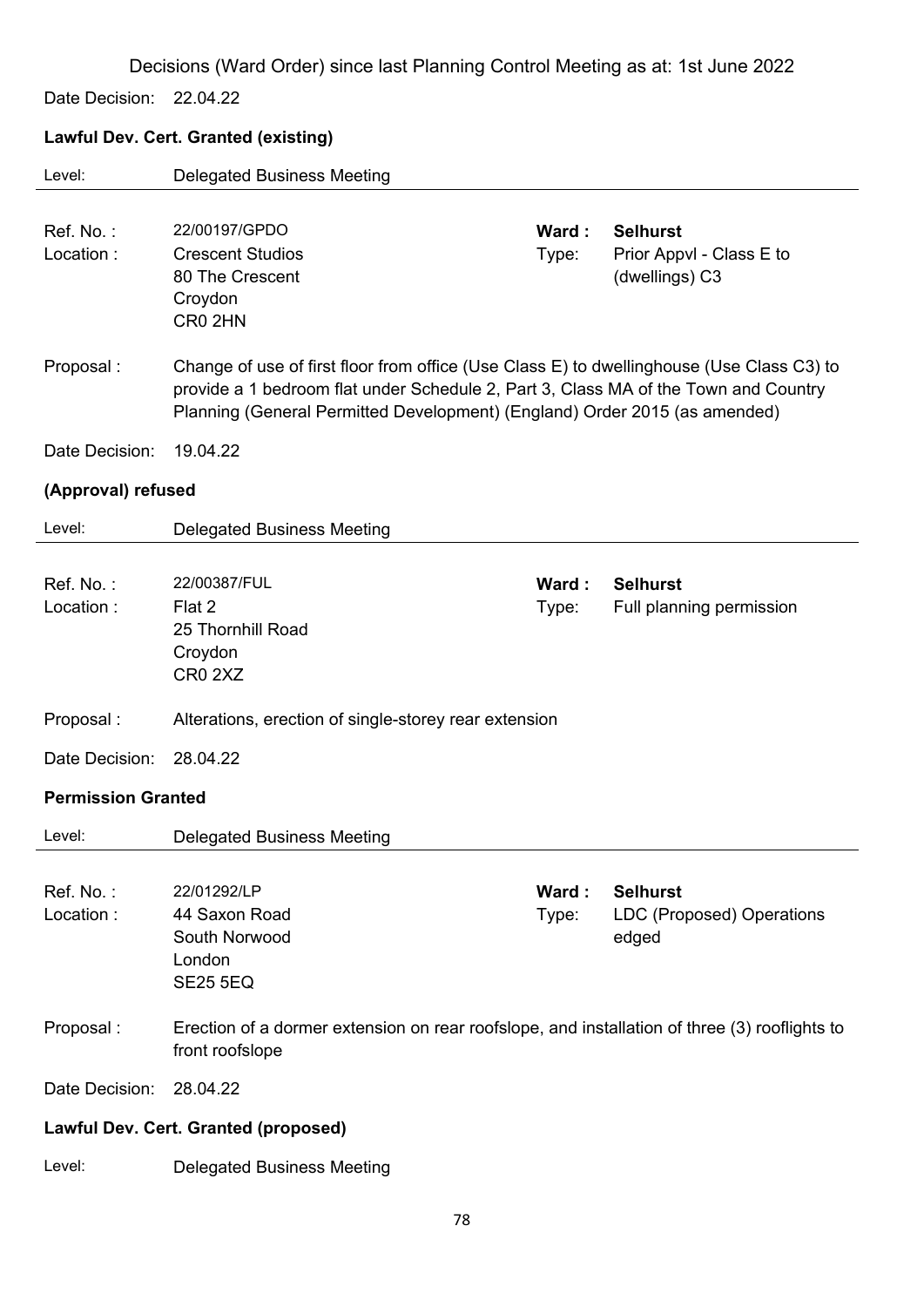| Ref. No.:<br>Location:                      | 22/01342/LP<br>1 Grenaby Avenue<br>Croydon<br>CR <sub>0</sub> 2EG                                                                                                                | Ward:<br>Type: | <b>Selhurst</b><br><b>LDC (Proposed) Operations</b><br>edged |  |
|---------------------------------------------|----------------------------------------------------------------------------------------------------------------------------------------------------------------------------------|----------------|--------------------------------------------------------------|--|
| Proposal:                                   | Demolition of existing extensions, erection of rear dormer extension, single-storey rear<br>extension and provision of 2 rooflights in front roofslope                           |                |                                                              |  |
| Date Decision:                              | 13.05.22                                                                                                                                                                         |                |                                                              |  |
|                                             | <b>Lawful Dev. Cert. Granted (proposed)</b>                                                                                                                                      |                |                                                              |  |
| Level:                                      | <b>Delegated Business Meeting</b>                                                                                                                                                |                |                                                              |  |
| Ref. No.:<br>Location:                      | 22/01387/PDO<br>68 Windmill Road<br>Croydon<br>CR0 2XP                                                                                                                           | Ward:<br>Type: | <b>Selhurst</b><br>Observations on permitted<br>development  |  |
| Proposal:                                   | Removal of existing 3no antennas (height to top 19m) to be replaced with proposed 6no<br>antennas (height to top 21.2m), two dishes on stub lower legs and ancillary development |                |                                                              |  |
| Date Decision:                              | 21.04.22                                                                                                                                                                         |                |                                                              |  |
| <b>No Objection</b>                         |                                                                                                                                                                                  |                |                                                              |  |
| Level:                                      | <b>Delegated Business Meeting</b>                                                                                                                                                |                |                                                              |  |
| Ref. No.:<br>Location:                      | 22/01404/LP<br>230 Whitehorse Road<br>Croydon<br>CR0 2LB                                                                                                                         | Ward:<br>Type: | <b>Selhurst</b><br>LDC (Proposed) Operations<br>edged        |  |
| Proposal:                                   | Erection of rear dormer extension and provision of 2 rooflights in front roofslope                                                                                               |                |                                                              |  |
| Date Decision:                              | 13.05.22                                                                                                                                                                         |                |                                                              |  |
| <b>Lawful Dev. Cert. Granted (proposed)</b> |                                                                                                                                                                                  |                |                                                              |  |
| Level:                                      | <b>Delegated Business Meeting</b>                                                                                                                                                |                |                                                              |  |
| Ref. No.:<br>Location:                      | 20/06052/DISC<br>56 Woodmere Avenue                                                                                                                                              | Ward:<br>Type: | <b>Shirley North</b><br><b>Discharge of Conditions</b>       |  |

**Croydon** CR0 7PD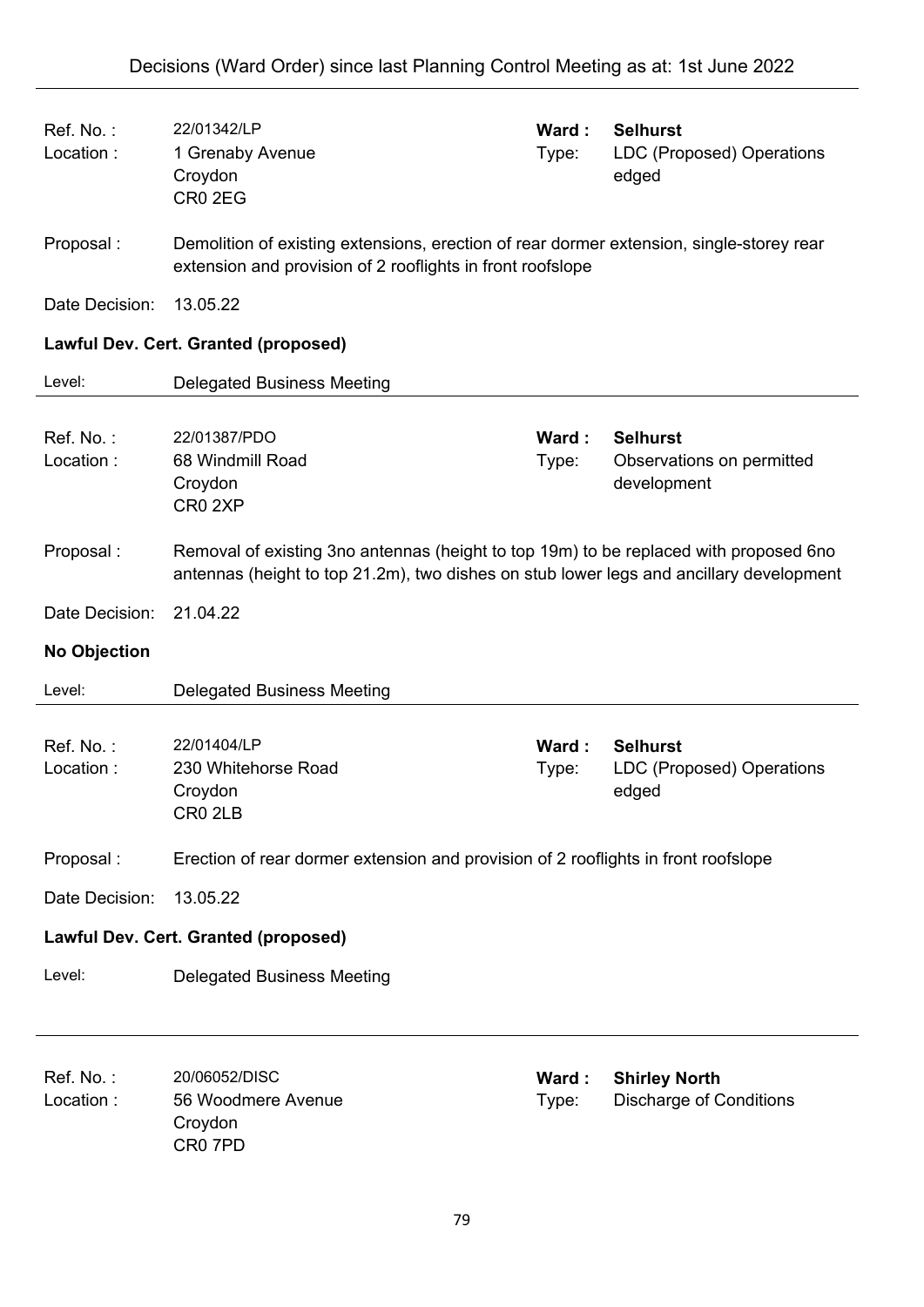Proposal : Discharge of conditions 7 (landscaping), 9 (SUDs), 10 (playspace), 13 (visibility splays) and 15 (emissions) attached to planning permission 19/01352/FUL for the demolition of a single-family dwelling and erection of a 3- storey block containing 2 x 3-bedroom and 7 x 2-bedroom apartments with associated access, 9 parking spaces, cycle storage and refuse store.

Date Decision: 10.05.22

#### **Approved**

| Level:     | Delegated Business Meeting                                                                                        |        |                                |
|------------|-------------------------------------------------------------------------------------------------------------------|--------|--------------------------------|
|            |                                                                                                                   |        |                                |
| Ref. No. : | 21/03102/HSE                                                                                                      | Ward : | <b>Shirley North</b>           |
| Location:  | 31 Delamare Crescent<br>Croydon<br>CR <sub>0</sub> 7BW                                                            | Type:  | <b>Householder Application</b> |
| Proposal : | Retrospective planning application for the retention of the existing porch extension to<br>existing family house. |        |                                |

Date Decision: 27.04.22

#### **Permission Granted**

| Level:                    | <b>Delegated Business Meeting</b>                                                              |        |                                |
|---------------------------|------------------------------------------------------------------------------------------------|--------|--------------------------------|
|                           |                                                                                                |        |                                |
| Ref. No.:                 | 21/05736/HSE                                                                                   | Ward : | <b>Shirley North</b>           |
| Location:                 | 11 Burrell Close                                                                               | Type:  | <b>Householder Application</b> |
|                           | Croydon                                                                                        |        |                                |
|                           | CR0 7QL                                                                                        |        |                                |
| Proposal:                 | Single Storey side and one/two Storey rear                                                     |        |                                |
|                           |                                                                                                |        |                                |
| Date Decision:            | 28.04.22                                                                                       |        |                                |
| <b>Permission Granted</b> |                                                                                                |        |                                |
|                           |                                                                                                |        |                                |
| Level:                    | <b>Delegated Business Meeting</b>                                                              |        |                                |
|                           |                                                                                                |        |                                |
| Ref. No.:                 | 21/06219/FUL                                                                                   | Ward:  | <b>Shirley North</b>           |
| Location:                 | 171 - 173 Shirley Road                                                                         | Type:  | Full planning permission       |
|                           | Croydon                                                                                        |        |                                |
|                           | <b>CR08SS</b>                                                                                  |        |                                |
|                           |                                                                                                |        |                                |
| Proposal:                 | Single story rear extension (following demolition of existing single storey unit) for use as a |        |                                |
|                           | storage unit for the ground floor retail use, with steel shutter to end facing the access      |        |                                |
|                           | road and creation of 2 x parking spaces.                                                       |        |                                |

Date Decision: 06.05.22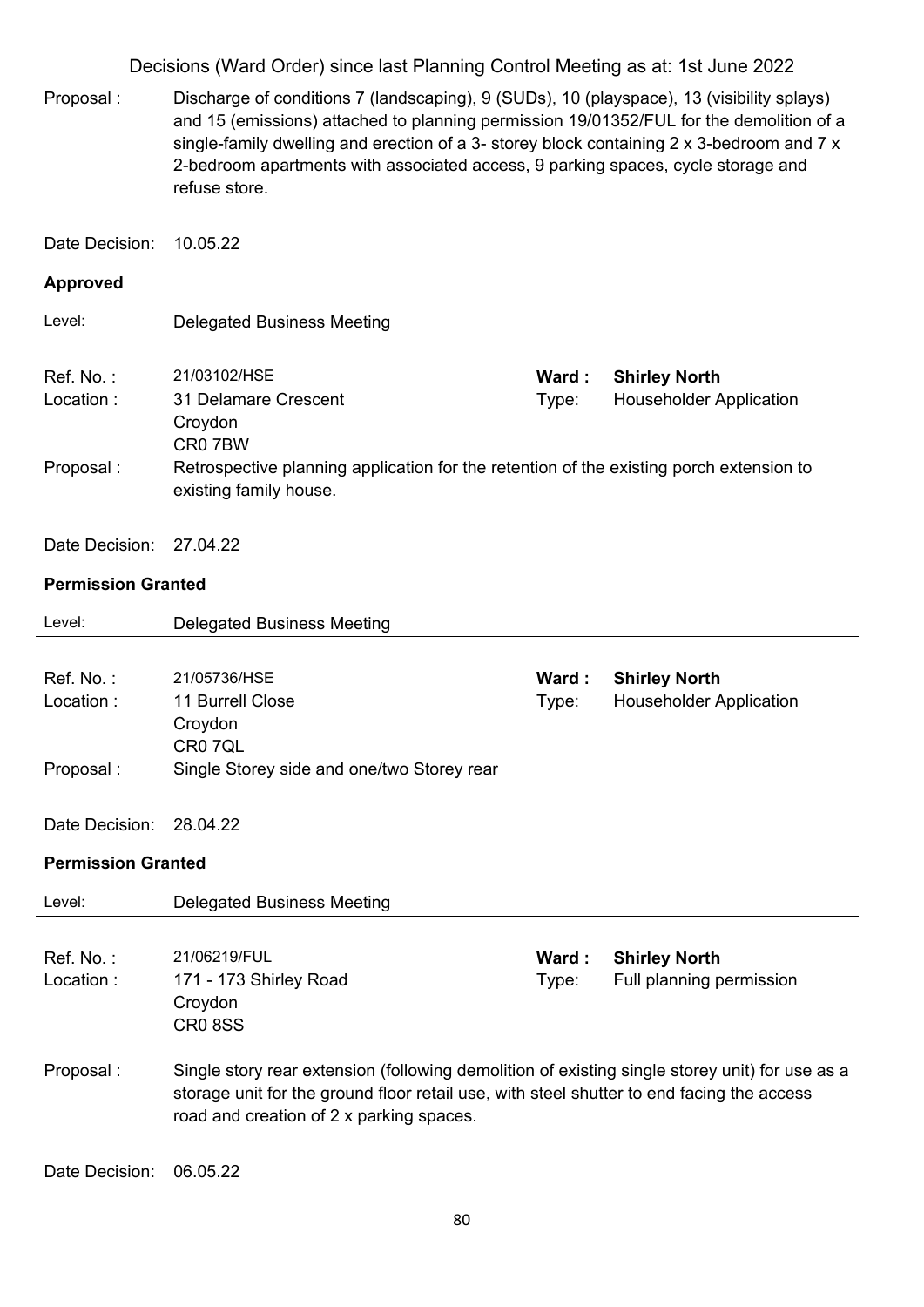|  |  | Decisions (Ward Order) since last Planning Control Meeting as at: 1st June 2022 |
|--|--|---------------------------------------------------------------------------------|
|  |  |                                                                                 |

### **Permission Granted**

| Level:                    | <b>Delegated Business Meeting</b>                                                                                                                                                                                                                                                                                                                                                                                                                                                                                                                                                                                                                    |                |                                                        |
|---------------------------|------------------------------------------------------------------------------------------------------------------------------------------------------------------------------------------------------------------------------------------------------------------------------------------------------------------------------------------------------------------------------------------------------------------------------------------------------------------------------------------------------------------------------------------------------------------------------------------------------------------------------------------------------|----------------|--------------------------------------------------------|
| Ref. No.:<br>Location:    | 22/00404/HSE<br>24 Firsby Avenue<br>Croydon<br>CR08TL                                                                                                                                                                                                                                                                                                                                                                                                                                                                                                                                                                                                | Ward:<br>Type: | <b>Shirley North</b><br><b>Householder Application</b> |
| Proposal:                 | Erection of first floor side extension.                                                                                                                                                                                                                                                                                                                                                                                                                                                                                                                                                                                                              |                |                                                        |
| Date Decision:            | 12.05.22                                                                                                                                                                                                                                                                                                                                                                                                                                                                                                                                                                                                                                             |                |                                                        |
| <b>Permission Granted</b> |                                                                                                                                                                                                                                                                                                                                                                                                                                                                                                                                                                                                                                                      |                |                                                        |
| Level:                    | <b>Delegated Business Meeting</b>                                                                                                                                                                                                                                                                                                                                                                                                                                                                                                                                                                                                                    |                |                                                        |
| Ref. No.:<br>Location:    | 22/00721/HSE<br>76 Coleridge Road<br>Croydon<br>CR07BQ                                                                                                                                                                                                                                                                                                                                                                                                                                                                                                                                                                                               | Ward:<br>Type: | <b>Shirley North</b><br><b>Householder Application</b> |
| Proposal:                 | Erection of single storey rear extension                                                                                                                                                                                                                                                                                                                                                                                                                                                                                                                                                                                                             |                |                                                        |
| Date Decision:            | 20.04.22                                                                                                                                                                                                                                                                                                                                                                                                                                                                                                                                                                                                                                             |                |                                                        |
| <b>Permission Granted</b> |                                                                                                                                                                                                                                                                                                                                                                                                                                                                                                                                                                                                                                                      |                |                                                        |
| Level:                    | <b>Delegated Business Meeting</b>                                                                                                                                                                                                                                                                                                                                                                                                                                                                                                                                                                                                                    |                |                                                        |
| Ref. No.:<br>Location:    | 22/00736/DISC<br><b>Hasil House</b><br>17 Orchard Avenue<br>Croydon<br>CR08UB                                                                                                                                                                                                                                                                                                                                                                                                                                                                                                                                                                        | Ward:<br>Type: | <b>Shirley North</b><br><b>Discharge of Conditions</b> |
| Proposal:                 | Details pursuant to condition 12 (SUDS) of p.p. 19/00131/ful for demolition of existing<br>detached house, erection of 3-storey building with further floor of accommodation in<br>roofspace comprising 3 x 1 bedroom flat, 4 x 2-bedroom flats and 1 x 3 bedroom flat,<br>formation of vehicular access and provision of 4 associated parking spaces and refuse<br>storage<br>GWPR4329 17 Orchard Avenue Final Report<br>JDA-385-2-1 (B) Proposed Impermeable Area<br>JDA-385-3-1 (B) Proposed Drainage Layout<br>Rf for attenuation rate for combined S&F to current FWS<br>SW_MODEL__A_-3332079<br>TPP20210430 Orchard - Planning covering letter |                |                                                        |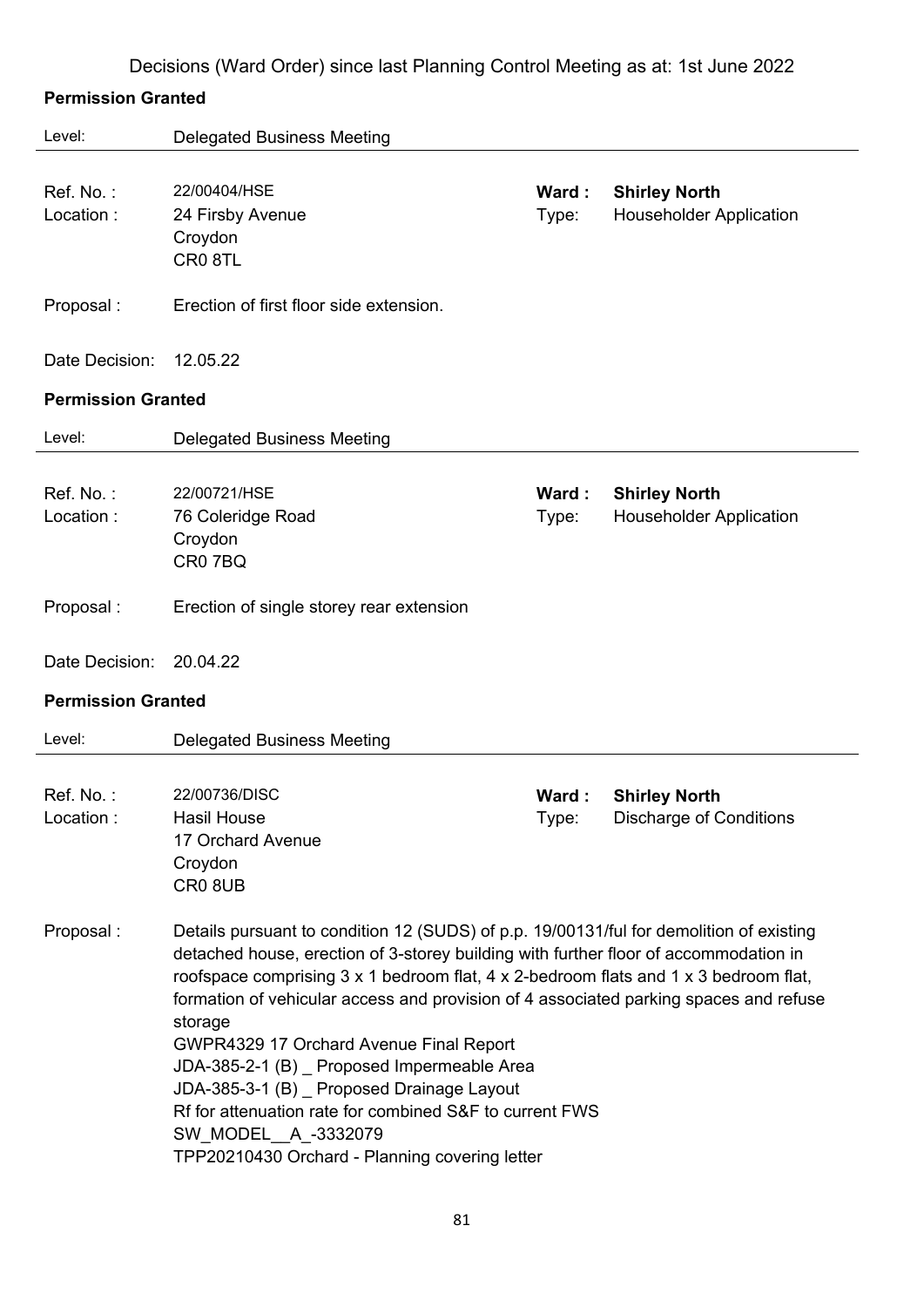Date Decision: 13.05.22

### **Approved**

| Level:                    | <b>Delegated Business Meeting</b>                                       |                |                                                        |
|---------------------------|-------------------------------------------------------------------------|----------------|--------------------------------------------------------|
| Ref. No.:<br>Location:    | 22/00854/HSE<br>29 Wickham Avenue<br>Croydon<br>CR08TZ                  | Ward:<br>Type: | <b>Shirley North</b><br><b>Householder Application</b> |
| Proposal:                 | Erection of two-storey side extension and single-storey rear extension. |                |                                                        |
| Date Decision:            | 22.04.22                                                                |                |                                                        |
| <b>Permission Refused</b> |                                                                         |                |                                                        |
| Level:                    | <b>Delegated Business Meeting</b>                                       |                |                                                        |
| Ref. No.:<br>Location:    | 22/00930/HSE<br>22 Shirley Oaks Road<br>Croydon<br>CR08YW               | Ward:<br>Type: | <b>Shirley North</b><br><b>Householder Application</b> |
| Proposal:                 | Garage conversion into habitable room and associated works              |                |                                                        |
| Date Decision:            | 29.04.22                                                                |                |                                                        |
| <b>Permission Granted</b> |                                                                         |                |                                                        |
| Level:                    | <b>Delegated Business Meeting</b>                                       |                |                                                        |
| Ref. No.:<br>Location :   | 22/01060/LP<br>22 Shirley Oaks Road<br>Croydon<br>CR08YW                | Ward:<br>Type: | <b>Shirley North</b><br>LDC (Proposed) Use edged       |
| Proposal:                 | Garage conversion into habitable room and associated works              |                |                                                        |
| Date Decision:            | 25.04.22                                                                |                |                                                        |
|                           | Certificate Refused (Lawful Dev. Cert.)                                 |                |                                                        |
| Level:                    | <b>Delegated Business Meeting</b>                                       |                |                                                        |
| Ref. No.:                 | 22/01079/HSE                                                            | Ward:          | <b>Shirley North</b>                                   |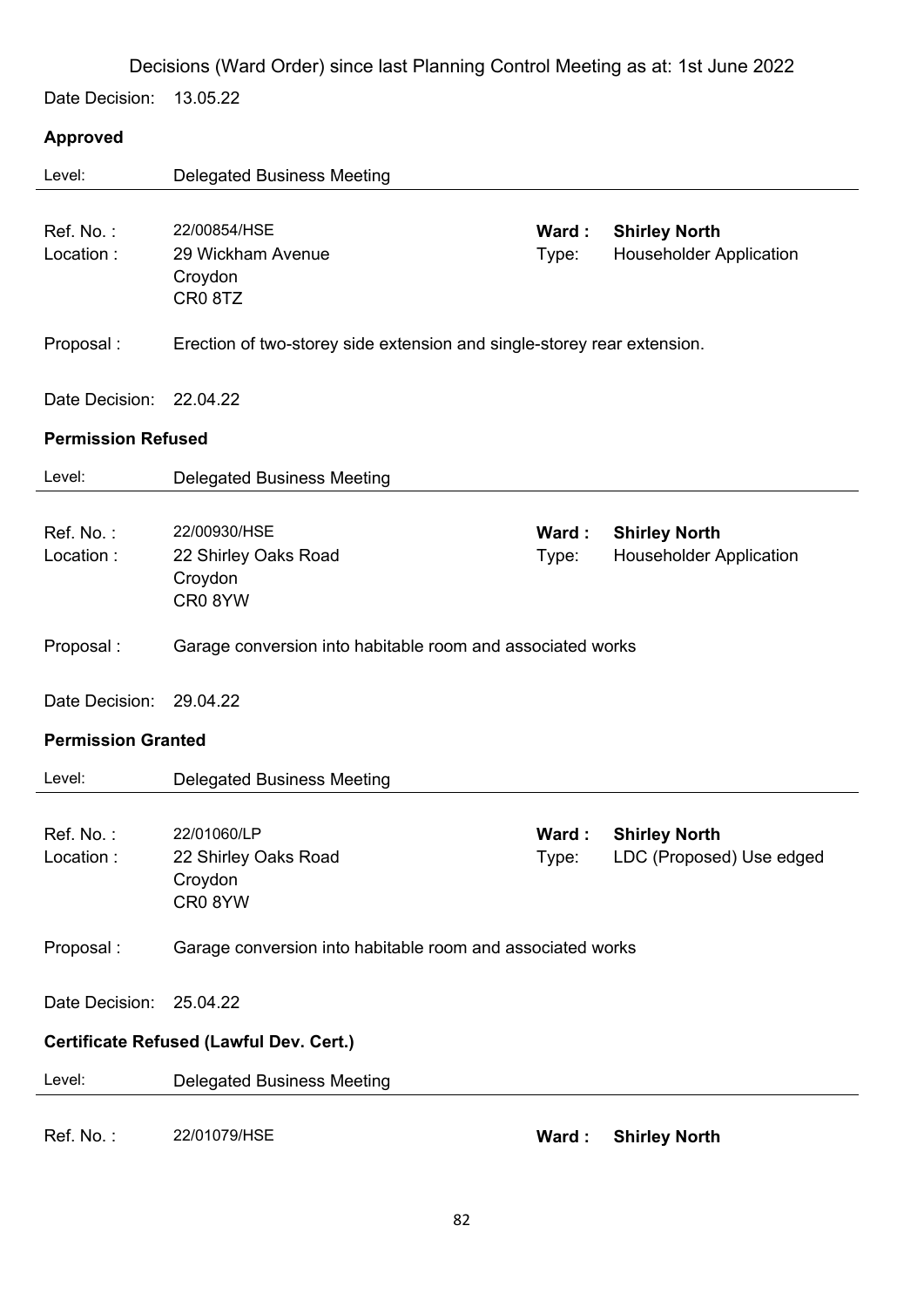|                           | Decisions (Ward Order) since last Planning Control Meeting as at: 1st June 2022                                                                                                             |                |                                                                            |
|---------------------------|---------------------------------------------------------------------------------------------------------------------------------------------------------------------------------------------|----------------|----------------------------------------------------------------------------|
| Location:                 | 40 Longhurst Road<br>Croydon<br>CR07AS                                                                                                                                                      | Type:          | <b>Householder Application</b>                                             |
| Proposal:                 | Erection of a two-storey side extension.                                                                                                                                                    |                |                                                                            |
| Date Decision:            | 09.05.22                                                                                                                                                                                    |                |                                                                            |
| <b>Permission Granted</b> |                                                                                                                                                                                             |                |                                                                            |
| Level:                    | <b>Delegated Business Meeting</b>                                                                                                                                                           |                |                                                                            |
| Ref. No.:<br>Location:    | 22/01163/HSE<br>117 Shirley Avenue<br>Croydon<br>CR08SQ                                                                                                                                     | Ward:<br>Type: | <b>Shirley North</b><br><b>Householder Application</b>                     |
| Proposal:                 | Loft conversion with erection of rear box dormer and roof lights                                                                                                                            |                |                                                                            |
| Date Decision:            | 13.05.22                                                                                                                                                                                    |                |                                                                            |
| <b>Permission Granted</b> |                                                                                                                                                                                             |                |                                                                            |
| Level:                    | <b>Delegated Business Meeting</b>                                                                                                                                                           |                |                                                                            |
| Ref. No.:<br>Location:    | 22/01194/GPDO<br>81 Gladeside<br>Croydon<br>CR07RW                                                                                                                                          | Ward:<br>Type: | <b>Shirley North</b><br>Prior Appvl - Class A Larger<br><b>House Extns</b> |
| Proposal:                 | Erection of a single storey rear extension projecting out 4.3 metres from the rear wall of<br>the original house with a height to the eaves of 3 metres and a maximum height of 4<br>metres |                |                                                                            |
| Date Decision:            | 19.04.22                                                                                                                                                                                    |                |                                                                            |
| (Approval) refused        |                                                                                                                                                                                             |                |                                                                            |
| Level:                    | <b>Delegated Business Meeting</b>                                                                                                                                                           |                |                                                                            |
| Ref. No.:<br>Location:    | 22/01253/LP<br>7 High Trees<br>Croydon<br>CR07UR                                                                                                                                            | Ward:<br>Type: | <b>Shirley North</b><br>LDC (Proposed) Operations<br>edged                 |
| Proposal:                 | Erection of single storey rear extension. Loft conversion with erection of hip to gable<br>extension and rear box dormer. Installation of rooflights to the front roofslope.                |                |                                                                            |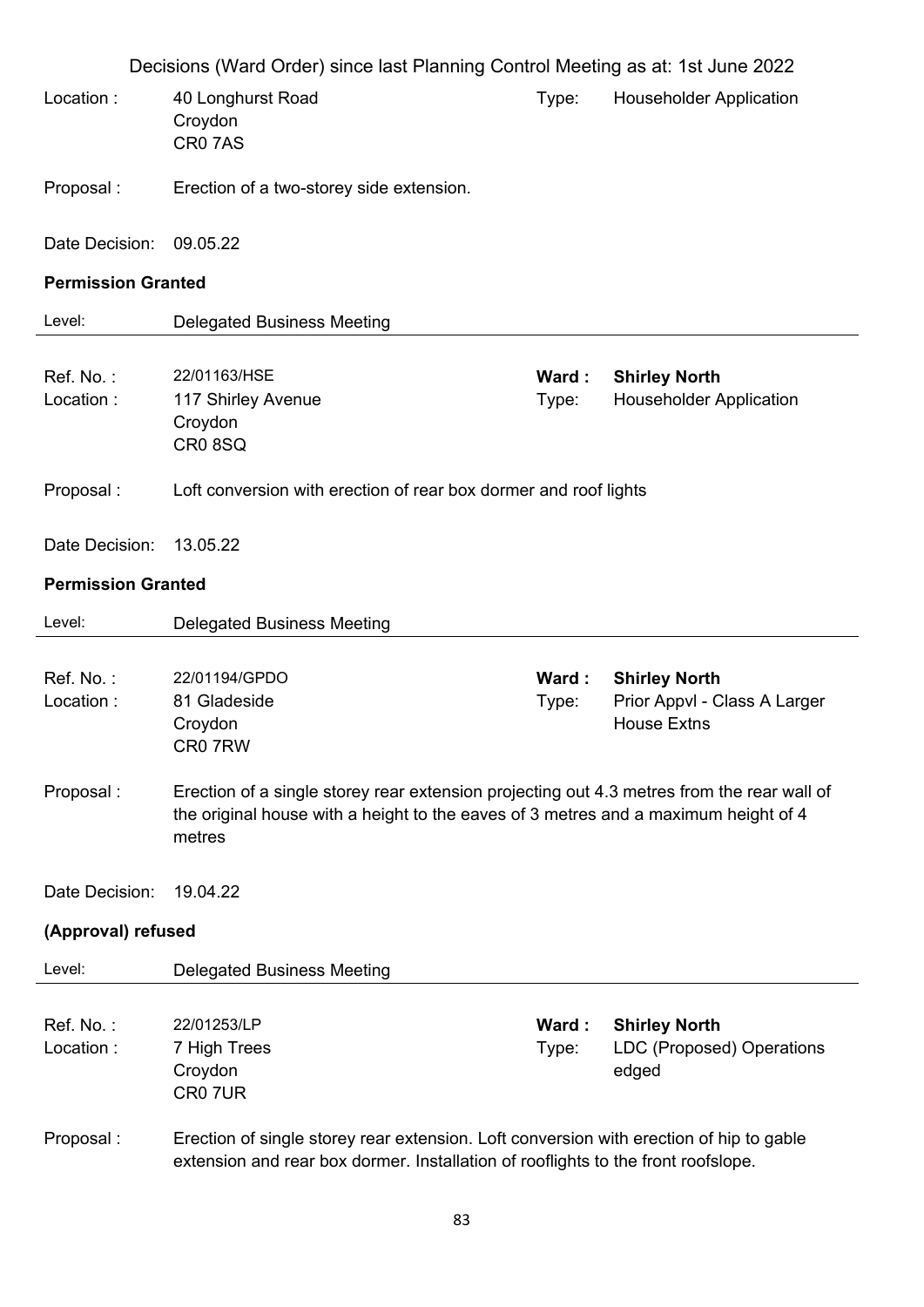Date Decision: 05.05.22

## **Lawful Dev. Cert. Granted (proposed)**

| Level:                    | <b>Delegated Business Meeting</b>                                                                                                                            |                |                                                                   |
|---------------------------|--------------------------------------------------------------------------------------------------------------------------------------------------------------|----------------|-------------------------------------------------------------------|
| Ref. No.:<br>Location:    | 22/01257/HSE<br>15 Burrell Close<br>Croydon                                                                                                                  | Ward:<br>Type: | <b>Shirley North</b><br><b>Householder Application</b>            |
| Proposal:                 | CR0 7QL<br>Erection of a part single-storey, part two-storey side/front extension.                                                                           |                |                                                                   |
| Date Decision:            | 10.05.22                                                                                                                                                     |                |                                                                   |
| <b>Permission Granted</b> |                                                                                                                                                              |                |                                                                   |
| Level:                    | <b>Delegated Business Meeting</b>                                                                                                                            |                |                                                                   |
| Ref. No.:<br>Location:    | 22/01394/LP<br>6 Woodmere Close<br>Croydon<br>CR0 7PN                                                                                                        | Ward:<br>Type: | <b>Shirley North</b><br><b>LDC (Proposed) Operations</b><br>edged |
| Proposal:                 | Demolition of existing conservatory and rear extension and erection of single storey rear<br>extension                                                       |                |                                                                   |
| Date Decision:            | 06.05.22                                                                                                                                                     |                |                                                                   |
|                           | <b>Lawful Dev. Cert. Granted (proposed)</b>                                                                                                                  |                |                                                                   |
| Level:                    | <b>Delegated Business Meeting</b>                                                                                                                            |                |                                                                   |
| Ref. No.:<br>Location:    | 22/01556/PDO<br>Telecommunication Mast, Stroud Green<br>Depot<br>140 Primrose Lane<br>Croydon<br>CR08YY                                                      | Ward:<br>Type: | <b>Shirley North</b><br>Observations on permitted<br>development  |
| Proposal:                 | Upgrade of equipment on the existing tower, removeable and replacement of 3no<br>antennas, installation of ancillary equipment and associated works thereto. |                |                                                                   |
| Date Decision:            | 06.05.22                                                                                                                                                     |                |                                                                   |
| <b>No Objection</b>       |                                                                                                                                                              |                |                                                                   |
| Level:                    | <b>Delegated Business Meeting</b>                                                                                                                            |                |                                                                   |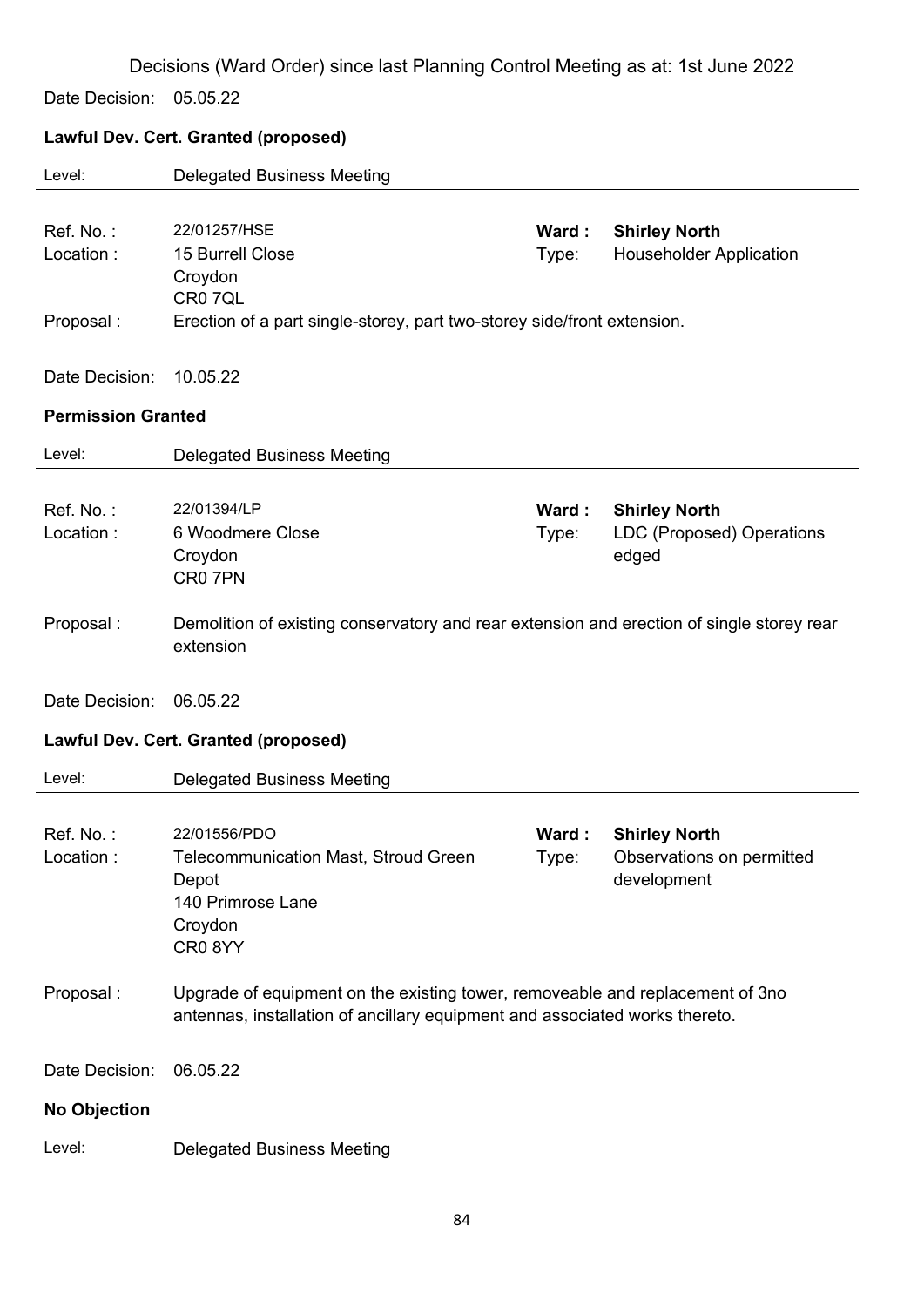| Ref. No.:<br>Location:    | 21/06032/HSE<br>3 Temple Avenue<br>Croydon<br>CR08QE                                                                                                                                                                                                                                                                                                                                                       | Ward:<br>Type: | <b>Shirley South</b><br><b>Householder Application</b> |
|---------------------------|------------------------------------------------------------------------------------------------------------------------------------------------------------------------------------------------------------------------------------------------------------------------------------------------------------------------------------------------------------------------------------------------------------|----------------|--------------------------------------------------------|
| Proposal:                 | Erection of single-storey side extension following demolition of existing garage, utility and<br>storage room.                                                                                                                                                                                                                                                                                             |                |                                                        |
| Date Decision:            | 12.05.22                                                                                                                                                                                                                                                                                                                                                                                                   |                |                                                        |
| <b>Permission Granted</b> |                                                                                                                                                                                                                                                                                                                                                                                                            |                |                                                        |
| Level:                    | <b>Delegated Business Meeting</b>                                                                                                                                                                                                                                                                                                                                                                          |                |                                                        |
| Ref. No.:<br>Location:    | 22/00626/HSE<br>204 Bridle Road<br>Croydon<br>CR08HL                                                                                                                                                                                                                                                                                                                                                       | Ward:<br>Type: | <b>Shirley South</b><br><b>Householder Application</b> |
| Proposal:                 | Alterations; erection of single storey rear and front extensions.                                                                                                                                                                                                                                                                                                                                          |                |                                                        |
| Date Decision:            | 06.05.22                                                                                                                                                                                                                                                                                                                                                                                                   |                |                                                        |
|                           |                                                                                                                                                                                                                                                                                                                                                                                                            |                |                                                        |
| <b>Permission Granted</b> |                                                                                                                                                                                                                                                                                                                                                                                                            |                |                                                        |
| Level:                    | <b>Delegated Business Meeting</b>                                                                                                                                                                                                                                                                                                                                                                          |                |                                                        |
| Ref. No.:<br>Location:    | 22/00652/NMA<br>Trinity School Of John Whitgift<br><b>Shirley Road</b><br>Croydon<br>CR07ER                                                                                                                                                                                                                                                                                                                | Ward:<br>Type: | <b>Shirley South</b><br>Non-material amendment         |
| Proposal:                 | Variation of Condition 2 (S,96a Non material development) of planning permission<br>19/04763/FUL dated 13/02/2020 for Second floor/roof extension to the existing Turner<br>Building to provide 8 classrooms as well as some office and storage spaces including<br>alterations to the proposed fenestration. (To separate condition 2 into two conditions and<br>to amend the wording of the conditions). |                |                                                        |
| Date Decision:            | 13.05.22                                                                                                                                                                                                                                                                                                                                                                                                   |                |                                                        |
| <b>Approved</b>           |                                                                                                                                                                                                                                                                                                                                                                                                            |                |                                                        |
| Level:                    | <b>Delegated Business Meeting</b>                                                                                                                                                                                                                                                                                                                                                                          |                |                                                        |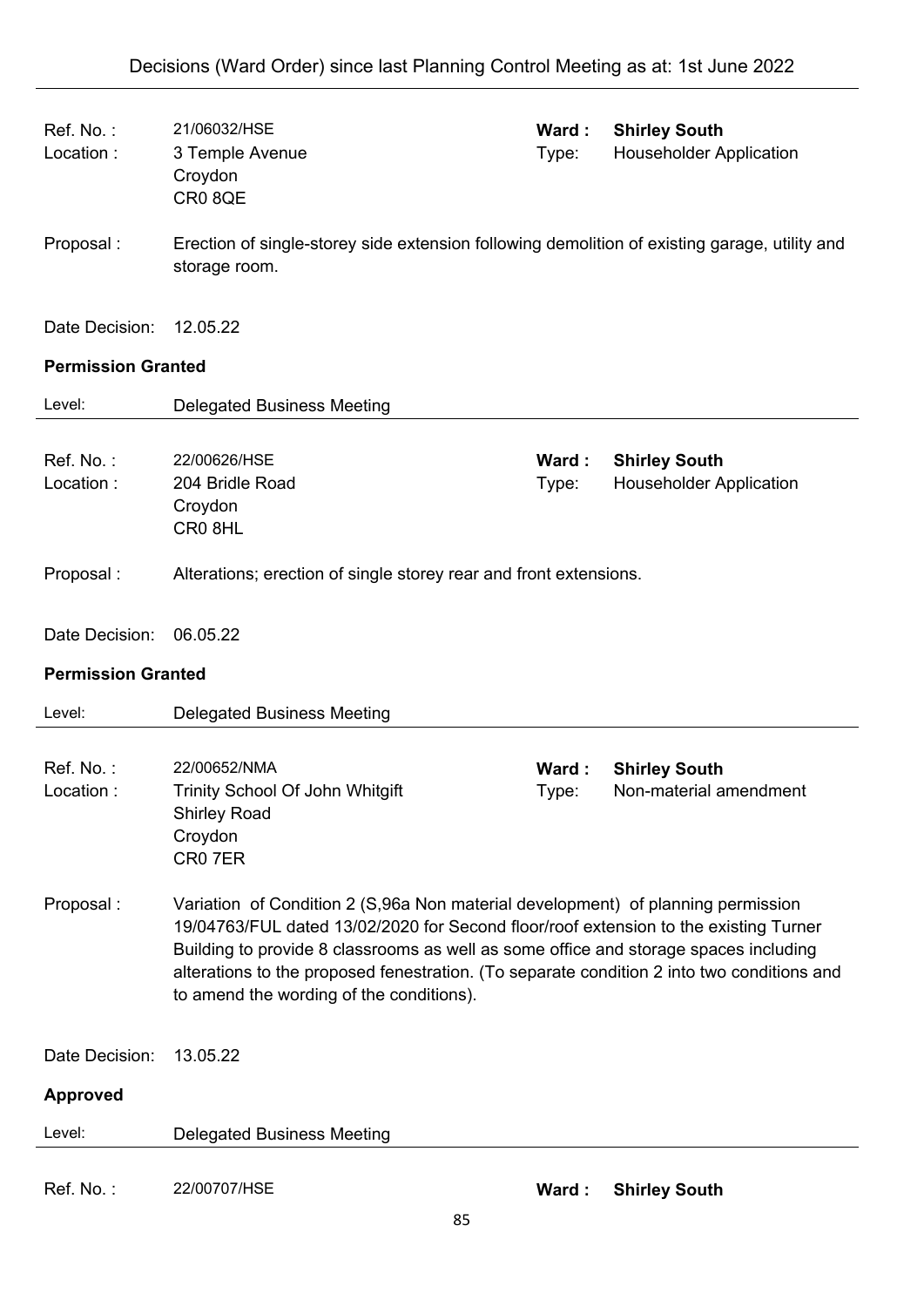Decisions (Ward Order) since last Planning Control Meeting as at: 1st June 2022 Location : 11 West Way Gardens Croydon CR0 8RA Type: Householder Application Proposal : Erection of single-storey side and rear extension following demolition of existing conservatory and lean-to. Garage conversion. Date Decision: 05.05.22 **Permission Granted**  Level: Delegated Business Meeting Ref. No. : 22/01068/HSE **Ward : Shirley South** Location : 104 Devonshire Way Croydon CR0 8BS Type: Householder Application Proposal : Erection of single-storey front extension. Erection of two-storey side extension and part rear. Date Decision: 05.05.22 **Permission Refused**  Level: Delegated Business Meeting Ref. No. : 22/01069/HSE **Ward : Shirley South** Location : 104 Devonshire Way Croydon CR0 8BS Type: Householder Application Proposal : Erection of single storey front, side and rear extension. Date Decision: 05.05.22 **Permission Refused**  Level: Delegated Business Meeting Ref. No. : 22/01159/TRE **Ward : Shirley South** Location : 14 Birkdale Gardens Croydon CR0 5HY Type: Consent for works to protected trees Proposal : Oak tree covered in ivy to side of property on a bank. Reduce size by half.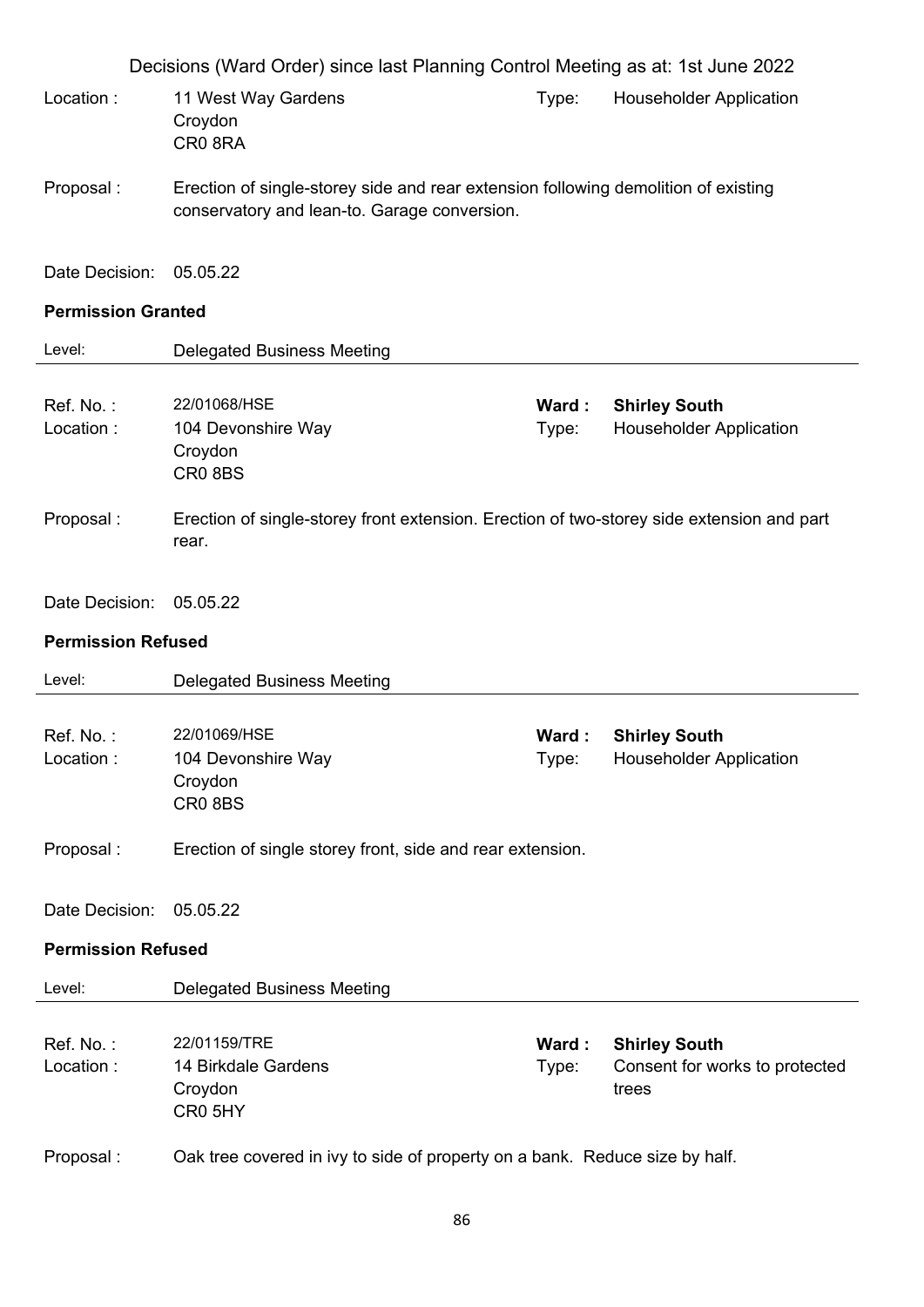Date Decision: 22.04.22

### **Withdrawn application**

| Level:                             | <b>Delegated Business Meeting</b>                                                                                                                                                               |                |                                                                 |
|------------------------------------|-------------------------------------------------------------------------------------------------------------------------------------------------------------------------------------------------|----------------|-----------------------------------------------------------------|
| Ref. No.:<br>Location:             | 22/01188/TRE<br>18 Postmill Close<br>Croydon<br>CR0 5DY                                                                                                                                         | Ward:<br>Type: | <b>Shirley South</b><br>Consent for works to protected<br>trees |
| Proposal:                          | Oak (T1) - crown reduce by up to 2m<br>(TPO 19, 1972)                                                                                                                                           |                |                                                                 |
| Date Decision:                     | 22.04.22                                                                                                                                                                                        |                |                                                                 |
| <b>Consent Granted (Tree App.)</b> |                                                                                                                                                                                                 |                |                                                                 |
| Level:                             | <b>Delegated Business Meeting</b>                                                                                                                                                               |                |                                                                 |
| Ref. No.:<br>Location:             | 22/01239/TRE<br>7 Springhurst Close<br>Croydon<br>CR05AT                                                                                                                                        | Ward:<br>Type: | <b>Shirley South</b><br>Consent for works to protected<br>trees |
| Proposal:                          | T16 (Yew) Fell<br>T18 (Cypress) Fell<br>(TPO 26, 1970)                                                                                                                                          |                |                                                                 |
| Date Decision:                     | 22.04.22                                                                                                                                                                                        |                |                                                                 |
| <b>Consent Granted (Tree App.)</b> |                                                                                                                                                                                                 |                |                                                                 |
| Level:                             | <b>Delegated Business Meeting</b>                                                                                                                                                               |                |                                                                 |
| Ref. No.:<br>Location:             | 21/03885/FUL<br>57-59<br>South End<br>Croydon<br>CR0 1BF                                                                                                                                        | Ward:<br>Type: | <b>South Croydon</b><br>Full planning permission                |
| Proposal:                          | Erection of five storey building to provide ground floor commercial units together with<br>9no. one, two and three bedroom upper floor apartments following demolition of existing<br>building. |                |                                                                 |
| Date Decision:                     | 21.04.22                                                                                                                                                                                        |                |                                                                 |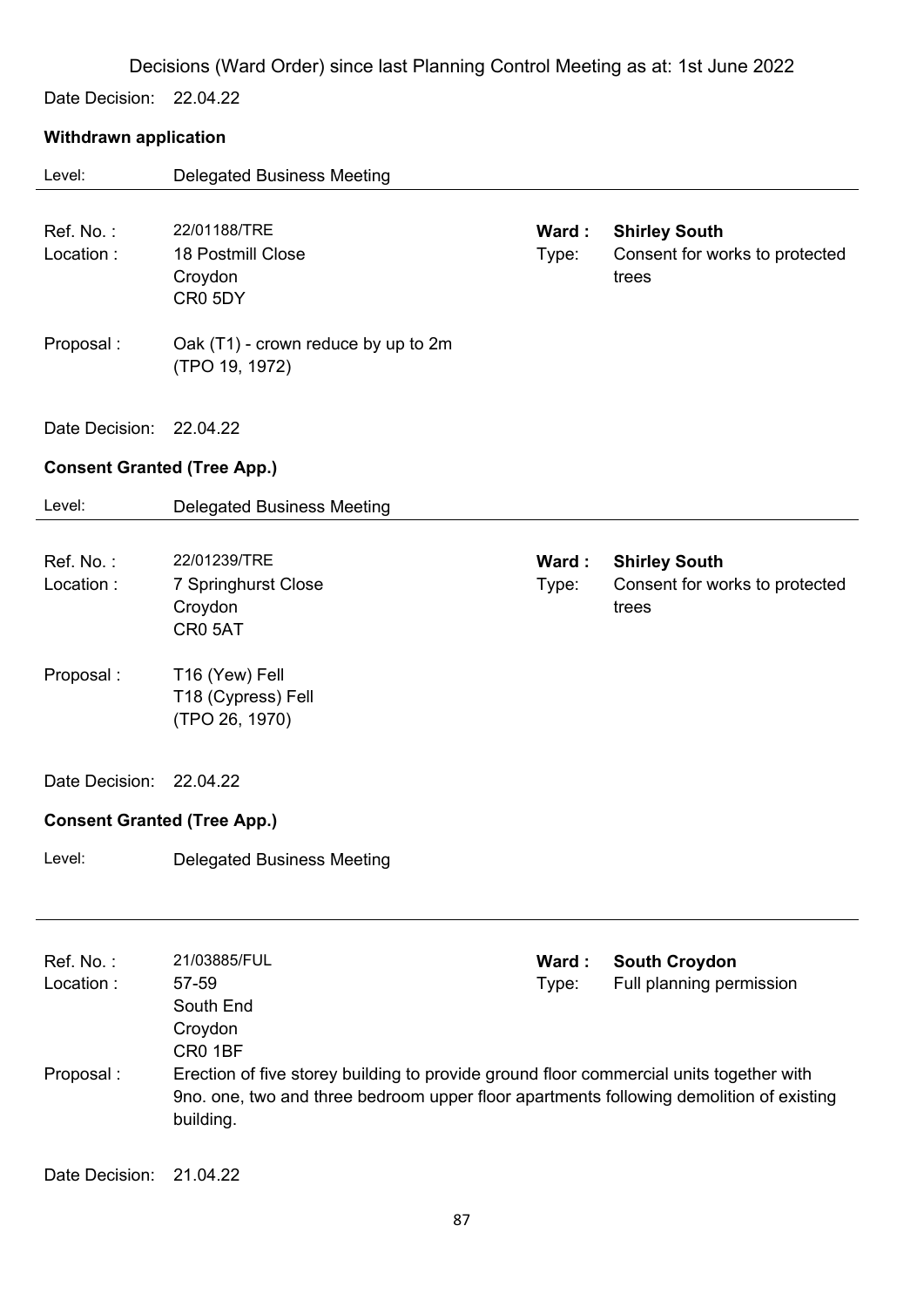### **Permission Refused**

| Level:                              | <b>Delegated Business Meeting</b>                                                                                                                                                                                                                                                                                                                                                                                                                                                                                                                                                                                                    |                |                                                        |  |
|-------------------------------------|--------------------------------------------------------------------------------------------------------------------------------------------------------------------------------------------------------------------------------------------------------------------------------------------------------------------------------------------------------------------------------------------------------------------------------------------------------------------------------------------------------------------------------------------------------------------------------------------------------------------------------------|----------------|--------------------------------------------------------|--|
| Ref. No.:<br>Location:              | 21/05631/HSE<br>9 High Beech<br>South Croydon                                                                                                                                                                                                                                                                                                                                                                                                                                                                                                                                                                                        | Ward:<br>Type: | <b>South Croydon</b><br><b>Householder Application</b> |  |
| Proposal:                           | <b>CR27QB</b><br>Erecton of single/two storey side/rear extension                                                                                                                                                                                                                                                                                                                                                                                                                                                                                                                                                                    |                |                                                        |  |
| Date Decision:                      | 25.04.22                                                                                                                                                                                                                                                                                                                                                                                                                                                                                                                                                                                                                             |                |                                                        |  |
| <b>Permission Refused</b>           |                                                                                                                                                                                                                                                                                                                                                                                                                                                                                                                                                                                                                                      |                |                                                        |  |
| Level:                              | <b>Delegated Business Meeting</b>                                                                                                                                                                                                                                                                                                                                                                                                                                                                                                                                                                                                    |                |                                                        |  |
| Ref. No.:<br>Location:<br>Proposal: | 21/05869/LBC<br>15 South End<br>Croydon<br>CR0 1BE<br>Removal of part of the brick boundary wall shared between 15 South End and Boswell<br>House.                                                                                                                                                                                                                                                                                                                                                                                                                                                                                   | Ward:<br>Type: | <b>South Croydon</b><br><b>Listed Building Consent</b> |  |
| Date Decision:                      | 06.05.22                                                                                                                                                                                                                                                                                                                                                                                                                                                                                                                                                                                                                             |                |                                                        |  |
|                                     | <b>Listed Building Consent Refused</b>                                                                                                                                                                                                                                                                                                                                                                                                                                                                                                                                                                                               |                |                                                        |  |
| Level:                              | <b>Delegated Business Meeting</b>                                                                                                                                                                                                                                                                                                                                                                                                                                                                                                                                                                                                    |                |                                                        |  |
| Ref. No.:<br>Location:              | 22/00169/CONR<br>23 Heathfield Road<br>Croydon<br>CR0 1EY                                                                                                                                                                                                                                                                                                                                                                                                                                                                                                                                                                            | Ward:<br>Type: | <b>South Croydon</b><br><b>Removal of Condition</b>    |  |
| Proposal:                           | Variation of Condition 4 (Landscaping) and Condition 17 (SUDS) attached to<br>20/00559/FUL for the demolition of rear extension of detached block of 4 apartments &<br>garage. Subdivision & reordering of ground floor apartment to form 2 x 1 bedroom<br>apartments. Construction of new rear extension to provide 1 x 1bedroom apartment & to<br>extend the existing studio apartment to form 1 x 3 bedroom family dwelling with roof<br>terrace. Construction of 2 x 2bedroom dwellings in detached garden building. Provision of<br>new communal landscaped garden and new front garden with brick wall & railing<br>enclosure. |                |                                                        |  |
| Date Decision:                      |                                                                                                                                                                                                                                                                                                                                                                                                                                                                                                                                                                                                                                      |                |                                                        |  |
|                                     | 05.05.22                                                                                                                                                                                                                                                                                                                                                                                                                                                                                                                                                                                                                             |                |                                                        |  |
| <b>Permission Granted</b>           |                                                                                                                                                                                                                                                                                                                                                                                                                                                                                                                                                                                                                                      |                |                                                        |  |

Level: Delegated Business Meeting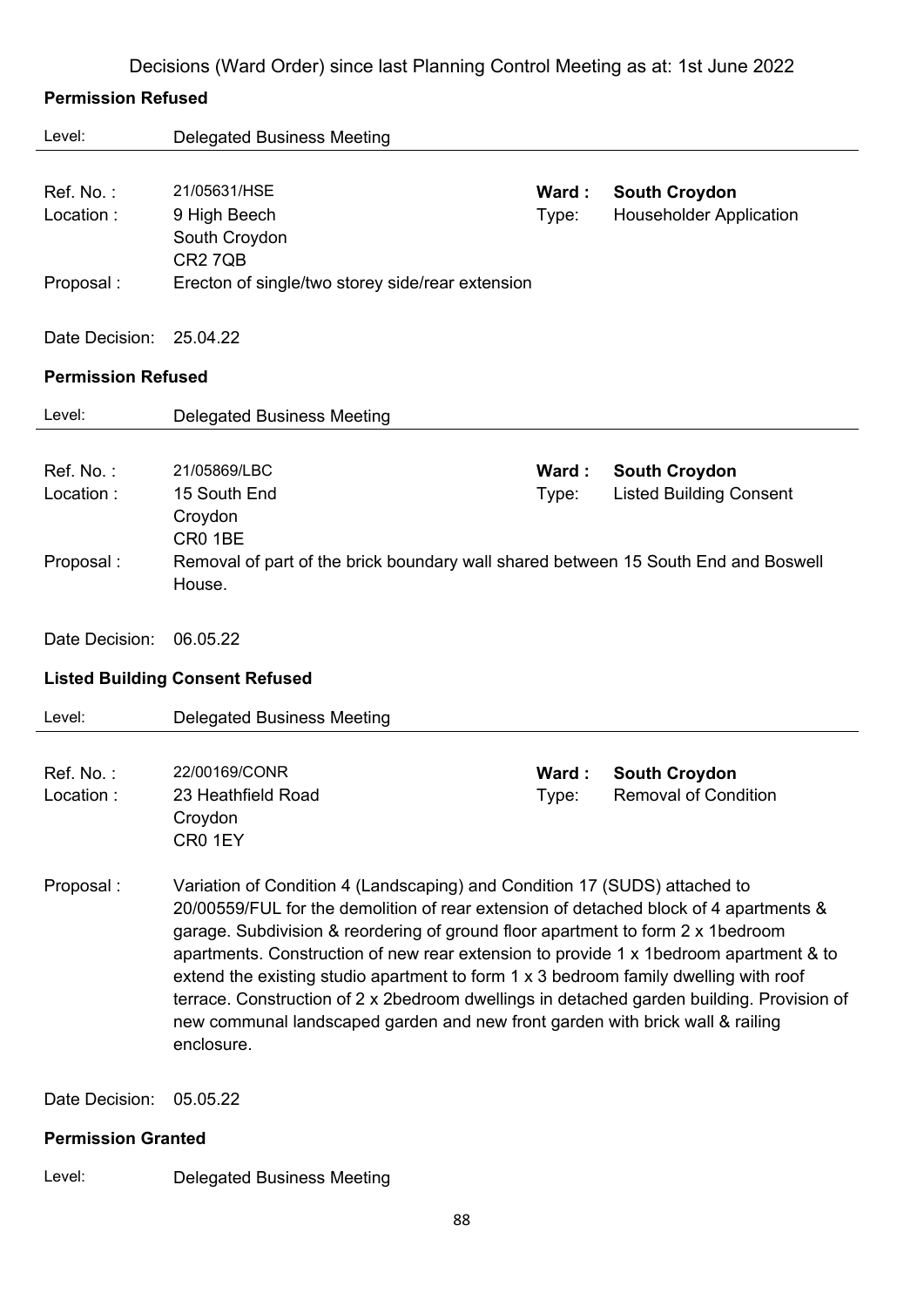| Ref. No.:<br>Location:                                                                                                                                                                                                                                                                                                                                                                                                                             | 22/00244/HSE<br>6 Manor Way<br>South Croydon<br>CR <sub>2</sub> 7BQ                                                                                                                             | Ward:<br>Type: | <b>South Croydon</b><br><b>Householder Application</b>                     |  |
|----------------------------------------------------------------------------------------------------------------------------------------------------------------------------------------------------------------------------------------------------------------------------------------------------------------------------------------------------------------------------------------------------------------------------------------------------|-------------------------------------------------------------------------------------------------------------------------------------------------------------------------------------------------|----------------|----------------------------------------------------------------------------|--|
| Proposal:                                                                                                                                                                                                                                                                                                                                                                                                                                          | Erection of single storey side and rear extension.                                                                                                                                              |                |                                                                            |  |
| Date Decision:                                                                                                                                                                                                                                                                                                                                                                                                                                     | 05.05.22                                                                                                                                                                                        |                |                                                                            |  |
| <b>Permission Granted</b>                                                                                                                                                                                                                                                                                                                                                                                                                          |                                                                                                                                                                                                 |                |                                                                            |  |
| Level:                                                                                                                                                                                                                                                                                                                                                                                                                                             | <b>Delegated Business Meeting</b>                                                                                                                                                               |                |                                                                            |  |
| Ref. No.:<br>Location:                                                                                                                                                                                                                                                                                                                                                                                                                             | 22/00406/HSE<br>44 Castlemaine Avenue<br>South Croydon<br>CR <sub>2</sub> 7HR                                                                                                                   | Ward:<br>Type: | <b>South Croydon</b><br><b>Householder Application</b>                     |  |
| Proposal:<br>Part demolition of the integrated garage and part demolition of the ground floor side/rear<br>extension including the garden pergola and the shed. Alterations to the rear roofslope,<br>integrated garage, front extension, side/rear extension and flank fenestrations of the<br>existing dwelling. Erection of an interconnected two-storey rear extension and single<br>storey side/rear extensions to the two sides of the site. |                                                                                                                                                                                                 |                |                                                                            |  |
| Date Decision:                                                                                                                                                                                                                                                                                                                                                                                                                                     | 03.05.22                                                                                                                                                                                        |                |                                                                            |  |
| <b>Permission Granted</b>                                                                                                                                                                                                                                                                                                                                                                                                                          |                                                                                                                                                                                                 |                |                                                                            |  |
| Level:                                                                                                                                                                                                                                                                                                                                                                                                                                             | <b>Delegated Business Meeting</b>                                                                                                                                                               |                |                                                                            |  |
| Ref. No.:<br>Location:                                                                                                                                                                                                                                                                                                                                                                                                                             | 22/00596/GPDO<br>43 Crunden Road<br>South Croydon<br>CR <sub>2</sub> 6HL                                                                                                                        | Ward:<br>Type: | <b>South Croydon</b><br>Prior Appvl - Class A Larger<br><b>House Extns</b> |  |
| Proposal:                                                                                                                                                                                                                                                                                                                                                                                                                                          | Erection of a single storey rear extension projecting out 4.2 metres from the rear wall of<br>the original house with a height to the eaves of 2.9 metres and a maximum height of 3.4<br>metres |                |                                                                            |  |
| Date Decision:                                                                                                                                                                                                                                                                                                                                                                                                                                     | 06.05.22                                                                                                                                                                                        |                |                                                                            |  |
|                                                                                                                                                                                                                                                                                                                                                                                                                                                    | <b>Prior Approval No Jurisdiction (GPDO)</b>                                                                                                                                                    |                |                                                                            |  |
| Level:                                                                                                                                                                                                                                                                                                                                                                                                                                             | <b>Delegated Business Meeting</b>                                                                                                                                                               |                |                                                                            |  |
| Ref. No.:                                                                                                                                                                                                                                                                                                                                                                                                                                          | 22/00748/HSE                                                                                                                                                                                    | Ward:          | <b>South Croydon</b>                                                       |  |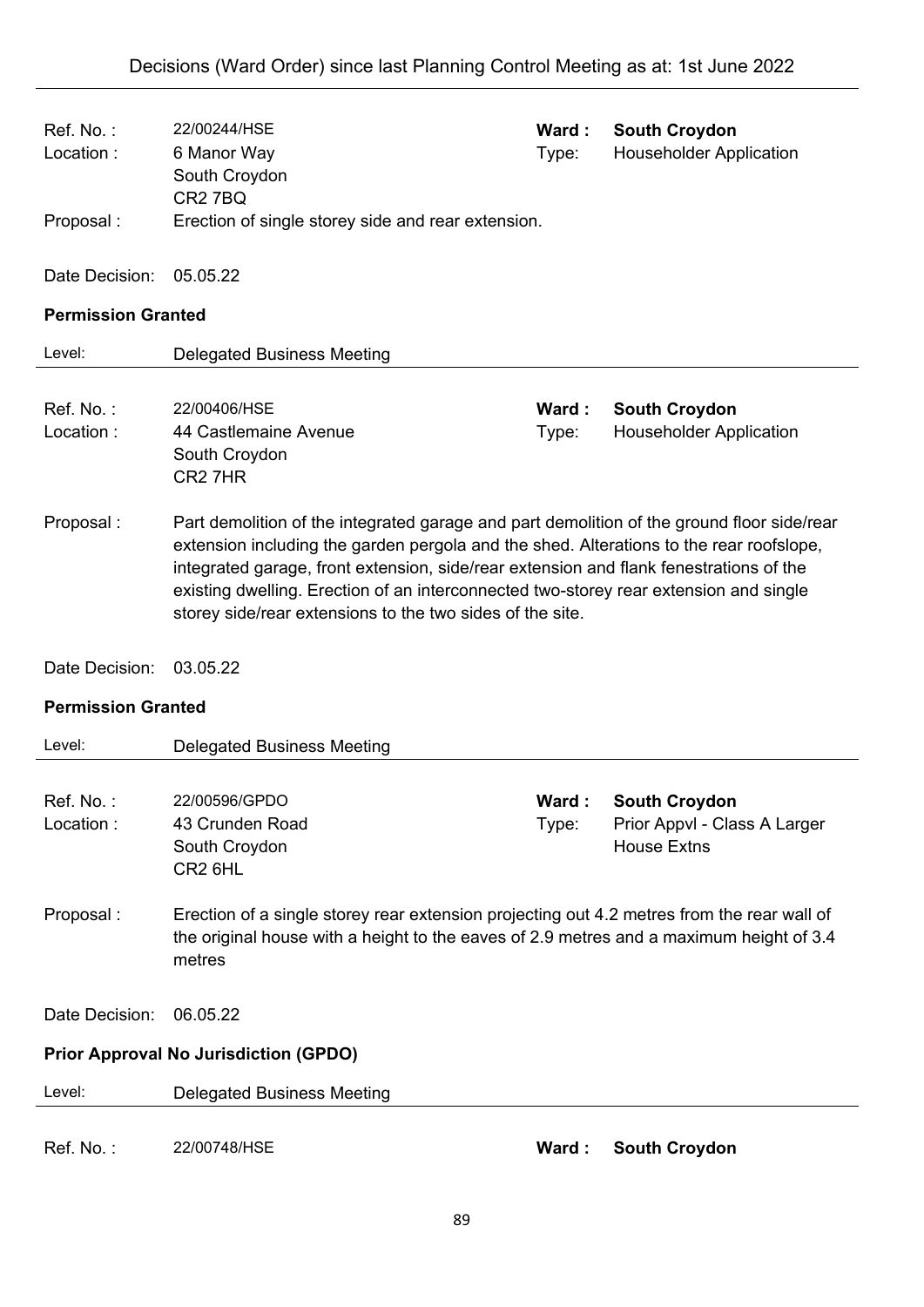|                           | Decisions (Ward Order) since last Planning Control Meeting as at: 1st June 2022                                       |                |                                                                     |
|---------------------------|-----------------------------------------------------------------------------------------------------------------------|----------------|---------------------------------------------------------------------|
| Location:                 | 27 Churchill Road<br>South Croydon<br>CR <sub>2</sub> 6HE                                                             | Type:          | <b>Householder Application</b>                                      |
| Proposal:                 | Erection of single storey wrap around rear and side extension                                                         |                |                                                                     |
| Date Decision:            | 26.04.22                                                                                                              |                |                                                                     |
| <b>Permission Granted</b> |                                                                                                                       |                |                                                                     |
| Level:                    | <b>Delegated Business Meeting</b>                                                                                     |                |                                                                     |
| Ref. No.:<br>Location:    | 22/01235/TRE<br><b>7 Broadeaves Close</b><br>South Croydon<br>CR <sub>2</sub> 7YP                                     | Ward:<br>Type: | <b>South Croydon</b><br>Consent for works to protected<br>trees     |
| Proposal:                 | T1 Sycamore Tree - Fell<br>(TPO 9, 1997)                                                                              |                |                                                                     |
| Date Decision:            | 22.04.22                                                                                                              |                |                                                                     |
|                           | <b>Consent Refused (Tree application)</b>                                                                             |                |                                                                     |
| Level:                    | <b>Delegated Business Meeting</b>                                                                                     |                |                                                                     |
| Ref. No.:<br>Location:    | 22/01268/GPDO<br>10 Regent's Close<br>South Croydon<br>CR27BW                                                         | Ward:<br>Type: | <b>South Croydon</b><br>Prior Appvl - Class A Larger<br>House Extns |
| Proposal:                 | Erection of single storey rear extension projecting out 8 metres with a maximum height of<br>3.25 metres              |                |                                                                     |
| Date Decision:            | 05.05.22                                                                                                              |                |                                                                     |
|                           | <b>Prior Approval No Jurisdiction (GPDO)</b>                                                                          |                |                                                                     |
| Level:                    | <b>Delegated Business Meeting</b>                                                                                     |                |                                                                     |
| Ref. No.:<br>Location:    | 22/01403/LP<br>11 Rockhampton Road<br>South Croydon<br>CR27AQ                                                         | Ward:<br>Type: | <b>South Croydon</b><br><b>LDC (Proposed) Operations</b><br>edged   |
| Proposal:                 | Demolition of existing rear extension and erection of single storey rear extension.<br>Alternations to fenestrations. |                |                                                                     |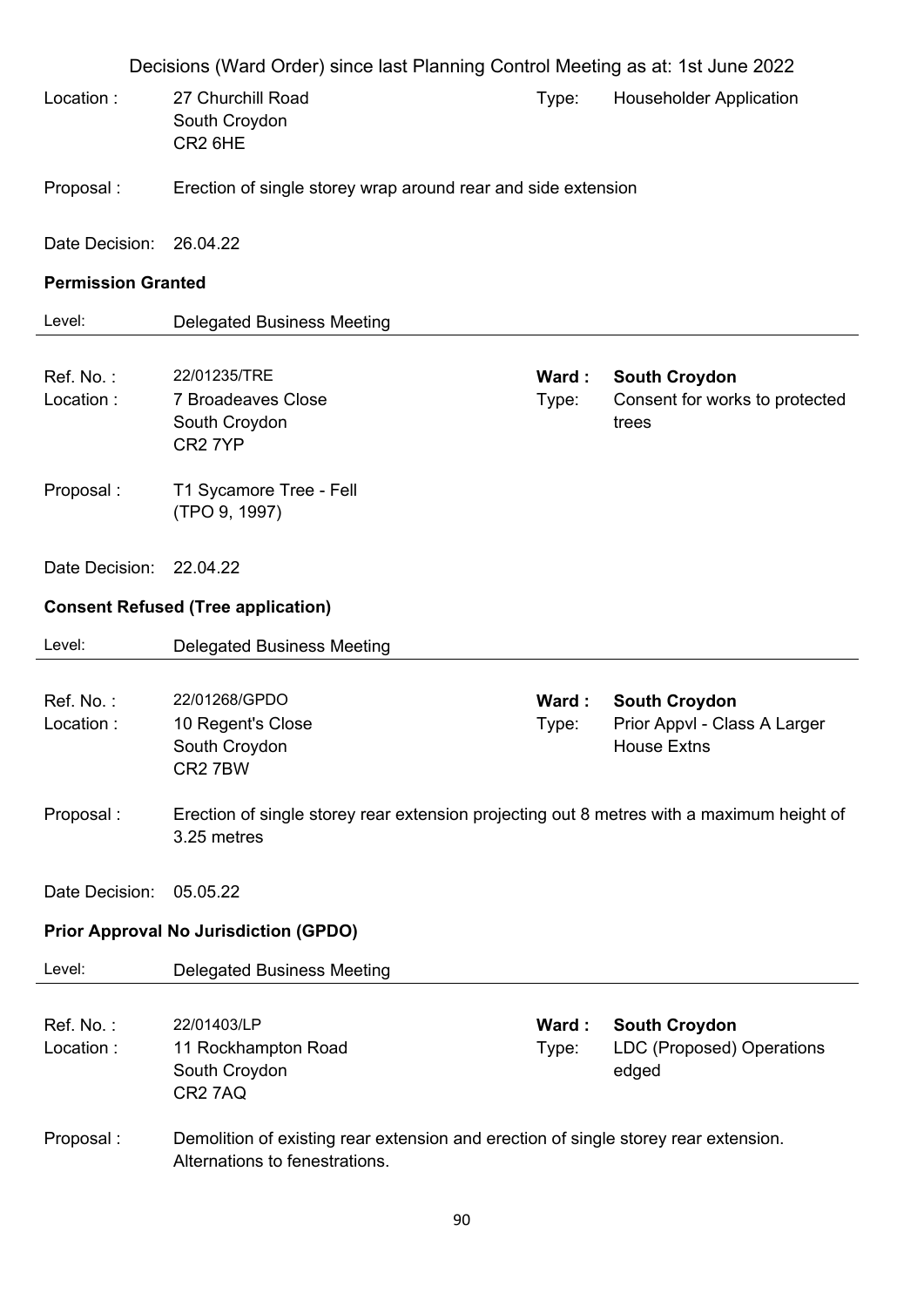Decisions (Ward Order) since last Planning Control Meeting as at: 1st June 2022 Date Decision: 06.05.22 **Lawful Dev. Cert. Granted (proposed)**  Level: Delegated Business Meeting Ref. No. : 21/06144/DISC **Ward : South Norwood** Location : 18 Adair Close South Norwood London SE25 4HF Type: Discharge of Conditions Proposal : Details pursuant to the discharge of conditions 5 (materials), 7 (landscaping) and 8 (tree protection) from planning permission 19/02683/FUL for 'Erection of a two bedroom end of terrace house' Date Decision: 27.04.22 **Not approved**  Level: Delegated Business Meeting Ref. No. : 22/00496/FUL **Ward : South Norwood** Location : Bank 251-253 Selhurst Road South Norwood London SE25 6XP Type: Full planning permission Proposal : Erection of replacement windows Date Decision: 10.05.22 **Permission Refused**  Level: Delegated Business Meeting

Ref. No. : 22/00976/LP **Ward : South Norwood** Location : 47 Norhyrst Avenue South Norwood London SE25 4BY Type: LDC (Proposed) Operations edged

### Proposal : Erection of rear roof dormer extension with roof lights in the front roofslope.

Date Decision: 09.05.22

### **Lawful Dev. Cert. Granted (proposed)**

Level: Delegated Business Meeting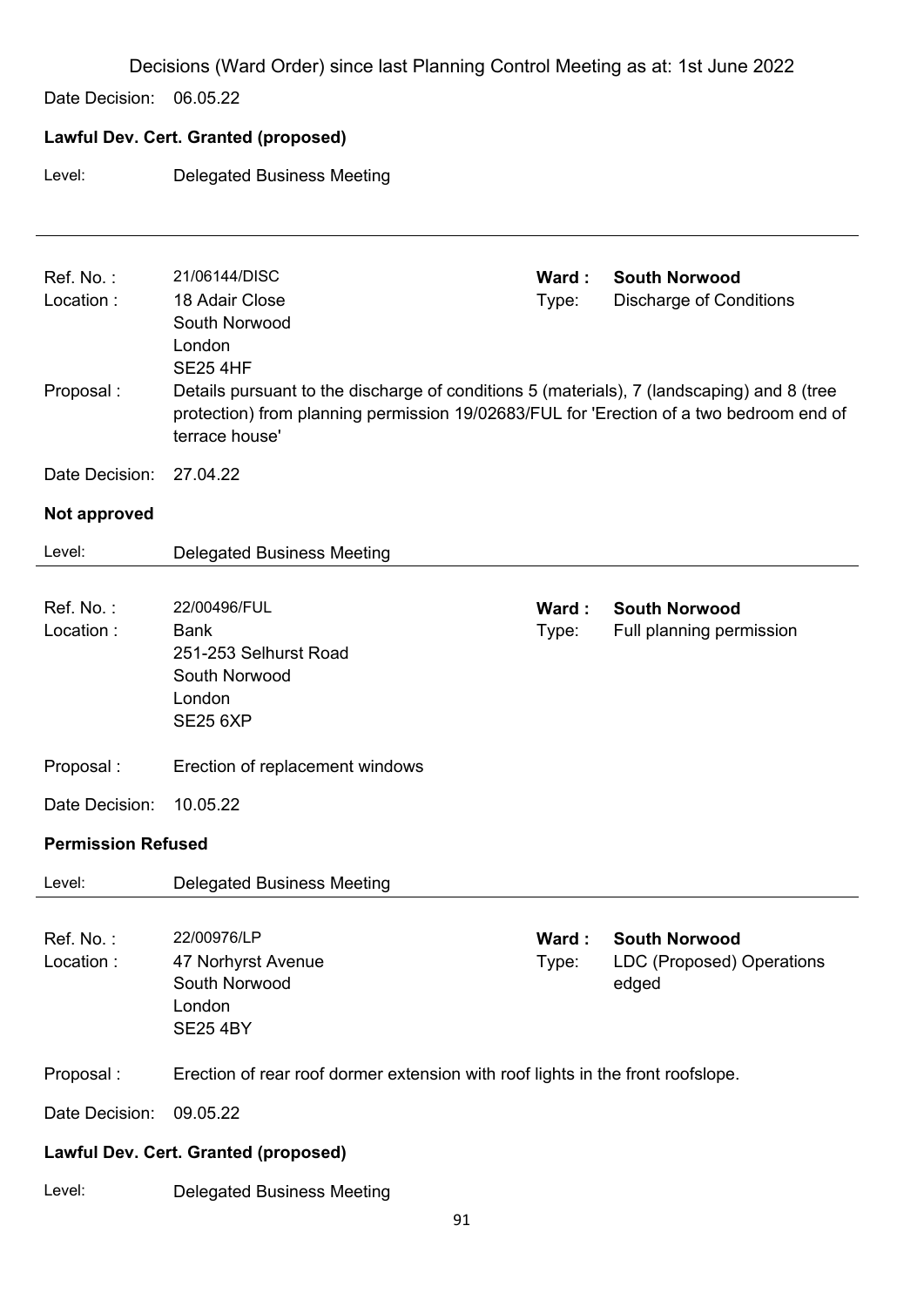| Ref. No.:<br>Location: | 22/01091/LP<br>50 Court Road<br>South Norwood<br>London<br><b>SE25 4BN</b>                                                                    | Ward:<br>Type:  | <b>South Norwood</b><br><b>LDC (Proposed) Operations</b><br>edged |
|------------------------|-----------------------------------------------------------------------------------------------------------------------------------------------|-----------------|-------------------------------------------------------------------|
| Proposal:              | Erection of hip to gable and rear dormer.                                                                                                     |                 |                                                                   |
| Date Decision:         | 22.04.22                                                                                                                                      |                 |                                                                   |
|                        | <b>Lawful Dev. Cert. Granted (proposed)</b>                                                                                                   |                 |                                                                   |
| Level:                 | <b>Delegated Business Meeting</b>                                                                                                             |                 |                                                                   |
| Ref. No.:<br>Location: | 22/01112/LE<br>44 Dagnall Park<br>South Norwood<br>London<br><b>SE25 6NS</b>                                                                  | Ward :<br>Type: | <b>South Norwood</b><br>LDC (Existing) Use edged                  |
| Proposal:              | Certificate of lawfulness (Existing) for the use of the property converting from Sui Generis<br>HMO in 2016 to 6 self contained one bed flats |                 |                                                                   |
|                        |                                                                                                                                               |                 |                                                                   |
| Date Decision:         | 12.05.22                                                                                                                                      |                 |                                                                   |
|                        | Certificate Refused (Lawful Dev. Cert.)                                                                                                       |                 |                                                                   |
| Level:                 | <b>Delegated Business Meeting</b>                                                                                                             |                 |                                                                   |
| Ref. No.:<br>Location: | 22/01288/LP<br>25 Southern Avenue<br>South Norwood<br>London<br><b>SE25 4BT</b>                                                               | Ward:<br>Type:  | <b>South Norwood</b><br><b>LDC (Proposed) Operations</b><br>edged |
| Proposal:              | Erection of hip to gable and rear dormer extension, extension to existing chimney stack<br>and provision of 3 rooflights in front roofslope   |                 |                                                                   |
| Date Decision:         | 10.05.22                                                                                                                                      |                 |                                                                   |
|                        | Certificate Refused (Lawful Dev. Cert.)                                                                                                       |                 |                                                                   |
| Level:                 | <b>Delegated Business Meeting</b>                                                                                                             |                 |                                                                   |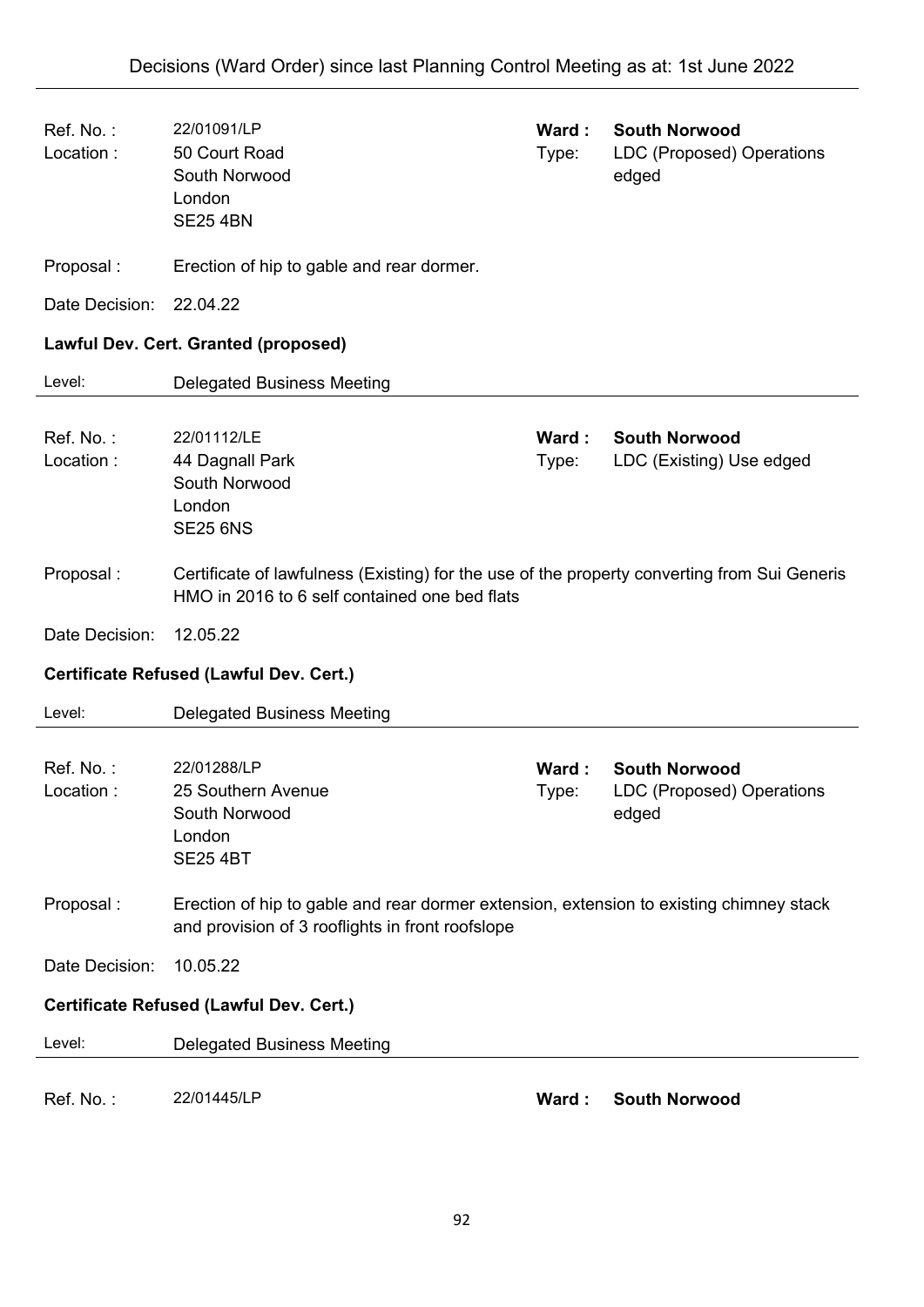Decisions (Ward Order) since last Planning Control Meeting as at: 1st June 2022 Location : 298 Whitehorse Lane South Norwood London SE25 6UF Type: LDC (Proposed) Use edged Proposal : Change of use from care home (C3b) to dwelling (C3) Date Decision: 22.04.22 **Lawful Dev. Cert. Granted (proposed)**  Level: Delegated Business Meeting Ref. No. : 22/01508/NMA **Ward : South Norwood** Location : 72 Sunny Bank South Norwood London SE25 4TG Type: Non-material amendment Proposal : Non-material amendment (provision of first-floor balcony to front/side elevations) linked to planning application 21/05352/HSE for Alterations, erection of additional storey, singlestorey side and front extension and two-storey side extension, provision of 3 rooflights in front roofslope and installation of solar panels in rear roofslope. Date Decision: 06.05.22 **Not approved**  Level: Delegated Business Meeting Ref. No. : 21/04601/FUL **Ward : Thornton Heath** Location : 35 Lenham Road Thornton Heath CR7 8QT Type: Full planning permission Proposal : Alterations; Erection of single storey rear extension Date Decision: 09.05.22 **Permission Granted**  Level: Delegated Business Meeting Ref. No. : 21/04887/HSE **Ward : Thornton Heath** Location : 45 Falkland Park Avenue South Norwood London SE25 6SQ Type: Householder Application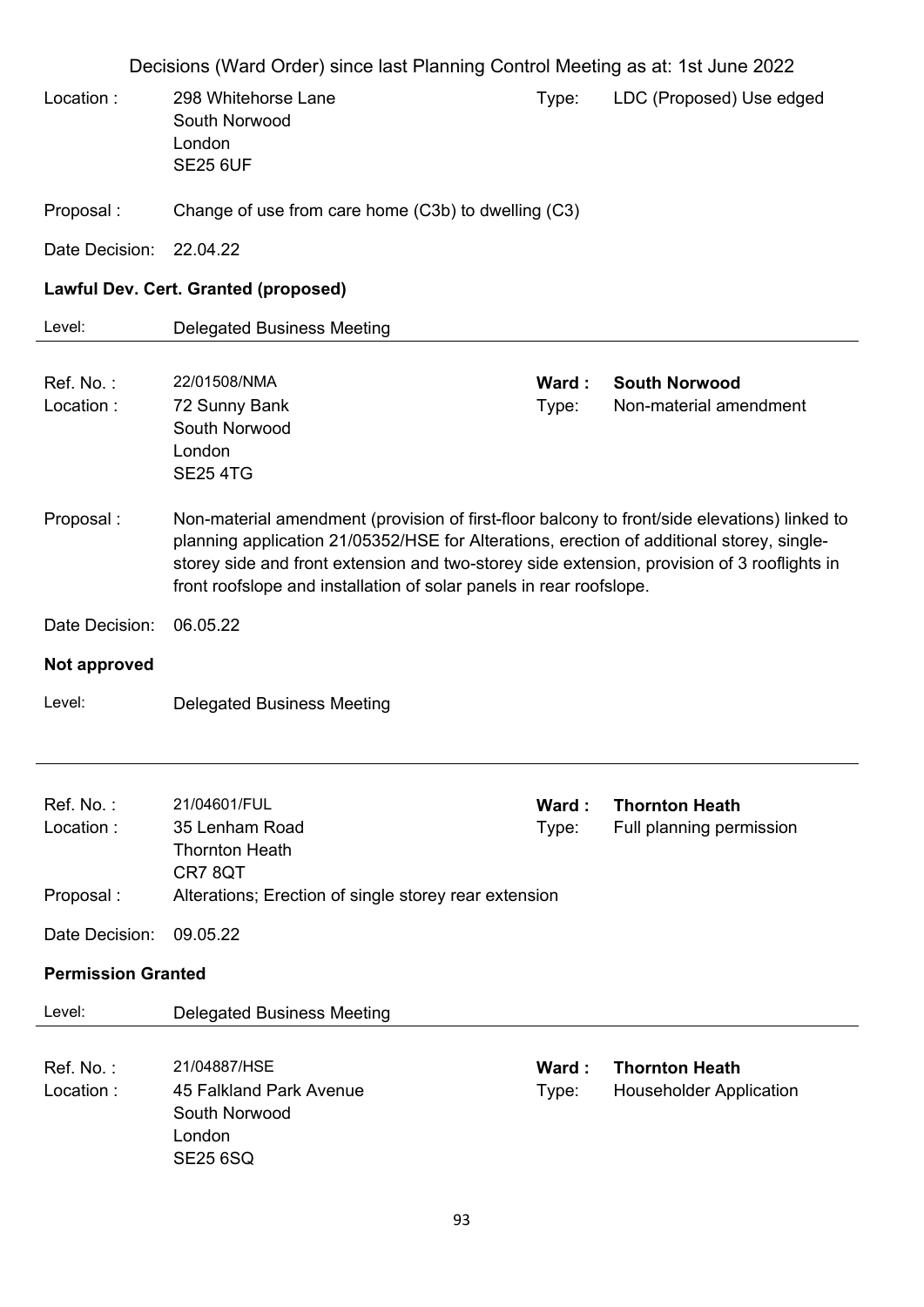- Proposal : Alterations, erection of single-storey rear extension with provision of raised terrace area and steps.
- Date Decision: 22.04.22

### **Permission Granted**

| Level:                       | <b>Delegated Business Meeting</b>                                                                                                |       |                                |
|------------------------------|----------------------------------------------------------------------------------------------------------------------------------|-------|--------------------------------|
|                              |                                                                                                                                  |       |                                |
| Ref. No.:                    | 21/06093/FUL                                                                                                                     | Ward: | <b>Thornton Heath</b>          |
| Location:                    | 27 Norbury Road                                                                                                                  | Type: | Full planning permission       |
|                              | <b>Thornton Heath</b>                                                                                                            |       |                                |
| Proposal:                    | CR78JP<br>Construction of new external door from existing window position to create private access                               |       |                                |
|                              | to garden.                                                                                                                       |       |                                |
|                              |                                                                                                                                  |       |                                |
| Date Decision:               | 22.04.22                                                                                                                         |       |                                |
| <b>Withdrawn application</b> |                                                                                                                                  |       |                                |
| Level:                       | <b>Delegated Business Meeting</b>                                                                                                |       |                                |
|                              |                                                                                                                                  |       |                                |
| Ref. No.:                    | 22/00087/HSE                                                                                                                     | Ward: | <b>Thornton Heath</b>          |
| Location:                    | 18 Parry Road                                                                                                                    | Type: | <b>Householder Application</b> |
|                              | South Norwood                                                                                                                    |       |                                |
|                              | London<br><b>SE25 6RJ</b>                                                                                                        |       |                                |
| Proposal:                    | Demolition of existing side garage and erection of new single storey side extension and                                          |       |                                |
|                              | associated landscaping.                                                                                                          |       |                                |
| Date Decision:               | 13.05.22                                                                                                                         |       |                                |
|                              |                                                                                                                                  |       |                                |
| <b>Permission Granted</b>    |                                                                                                                                  |       |                                |
| Level:                       | <b>Delegated Business Meeting</b>                                                                                                |       |                                |
|                              |                                                                                                                                  |       |                                |
| Ref. No.:                    | 22/00349/FUL                                                                                                                     | Ward: | <b>Thornton Heath</b>          |
| Location :                   | 16 Liverpool Road                                                                                                                | Type: | Full planning permission       |
|                              | <b>Thornton Heath</b>                                                                                                            |       |                                |
|                              | CR78LS                                                                                                                           |       |                                |
| Proposal:                    | Alterations, conversion of existing dwelling to form 4 x 1 bedroom flats and provision of<br>associated cycle and refuse storage |       |                                |
| Date Decision:               | 26.04.22                                                                                                                         |       |                                |
| <b>Permission Refused</b>    |                                                                                                                                  |       |                                |
| Level:                       | <b>Delegated Business Meeting</b>                                                                                                |       |                                |
|                              |                                                                                                                                  |       |                                |
| Ref. No.:                    | 22/00614/HSE                                                                                                                     | Ward: | <b>Thornton Heath</b>          |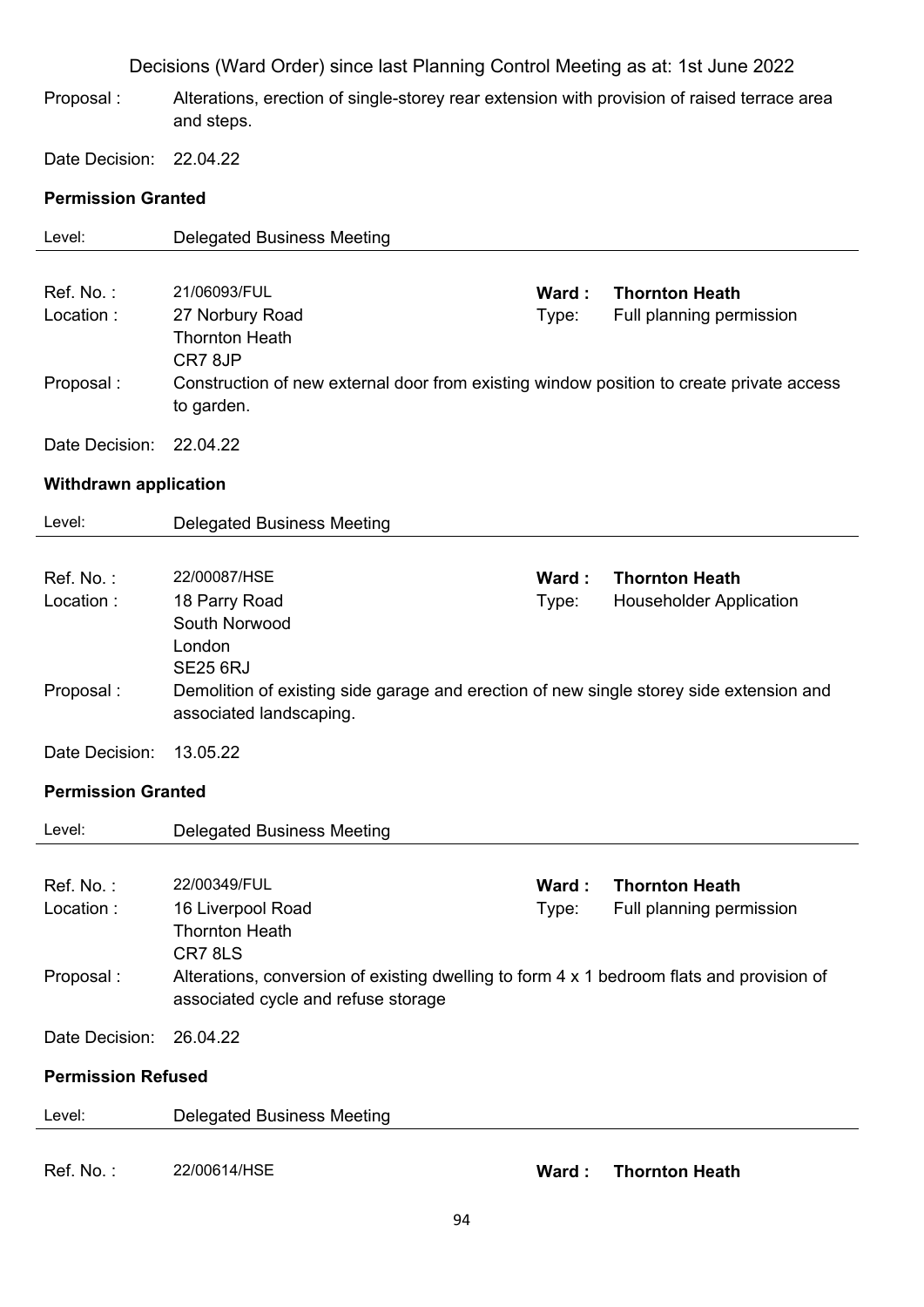|                           | Decisions (Ward Order) since last Planning Control Meeting as at: 1st June 2022                                                                                                                                                                        |                |                                                                            |
|---------------------------|--------------------------------------------------------------------------------------------------------------------------------------------------------------------------------------------------------------------------------------------------------|----------------|----------------------------------------------------------------------------|
| Location:                 | 25 Camden Gardens<br><b>Thornton Heath</b><br>CR78AZ                                                                                                                                                                                                   | Type:          | <b>Householder Application</b>                                             |
| Proposal:                 | Erection of single/two-storey rear/side wraparound extension, and alterations                                                                                                                                                                          |                |                                                                            |
| Date Decision:            | 25.04.22                                                                                                                                                                                                                                               |                |                                                                            |
| <b>Permission Refused</b> |                                                                                                                                                                                                                                                        |                |                                                                            |
| Level:                    | <b>Delegated Business Meeting</b>                                                                                                                                                                                                                      |                |                                                                            |
| Ref. No.:<br>Location:    | 22/00949/PA8<br><b>T Mobile Communication Station</b><br>Ambassador House<br><b>Brigstock Road</b><br><b>Thornton Heath</b><br>CR7 7JG                                                                                                                 | Ward:<br>Type: | <b>Thornton Heath</b><br><b>Telecommunications Code</b><br>System operator |
| Proposal:                 | The removal and replacement of 3No. Existing antennas with 3No. upgraded antennas,<br>the installation of 1No. freestanding frame to support 1No. of the replacement antennas,<br>the installation of 1No. GPS unit and ancillary development thereto. |                |                                                                            |
| Date Decision:            | 27.04.22                                                                                                                                                                                                                                               |                |                                                                            |
| <b>Approved</b>           |                                                                                                                                                                                                                                                        |                |                                                                            |
| Level:                    | <b>Delegated Business Meeting</b>                                                                                                                                                                                                                      |                |                                                                            |
| Ref. No.:<br>Location:    | 22/01320/LP<br>44 Wharncliffe Gardens<br>South Norwood<br>London<br><b>SE25 6DQ</b>                                                                                                                                                                    | Ward:<br>Type: | <b>Thornton Heath</b><br><b>LDC (Proposed) Operations</b><br>edged         |
| Proposal:                 | Loft conversion with erection of hip to gable extension and rear box dormer. Installation of<br>front rooflights.                                                                                                                                      |                |                                                                            |
| Date Decision:            | 05.05.22                                                                                                                                                                                                                                               |                |                                                                            |
|                           | Lawful Dev. Cert. Granted (proposed)                                                                                                                                                                                                                   |                |                                                                            |
| Level:                    | <b>Delegated Business Meeting</b>                                                                                                                                                                                                                      |                |                                                                            |
| Ref. No.:<br>Location:    | 22/01326/LP<br>63 Falkland Park Avenue<br>South Norwood<br>London<br><b>SE25 6SQ</b>                                                                                                                                                                   | Ward:<br>Type: | <b>Thornton Heath</b><br>LDC (Proposed) Operations<br>edged                |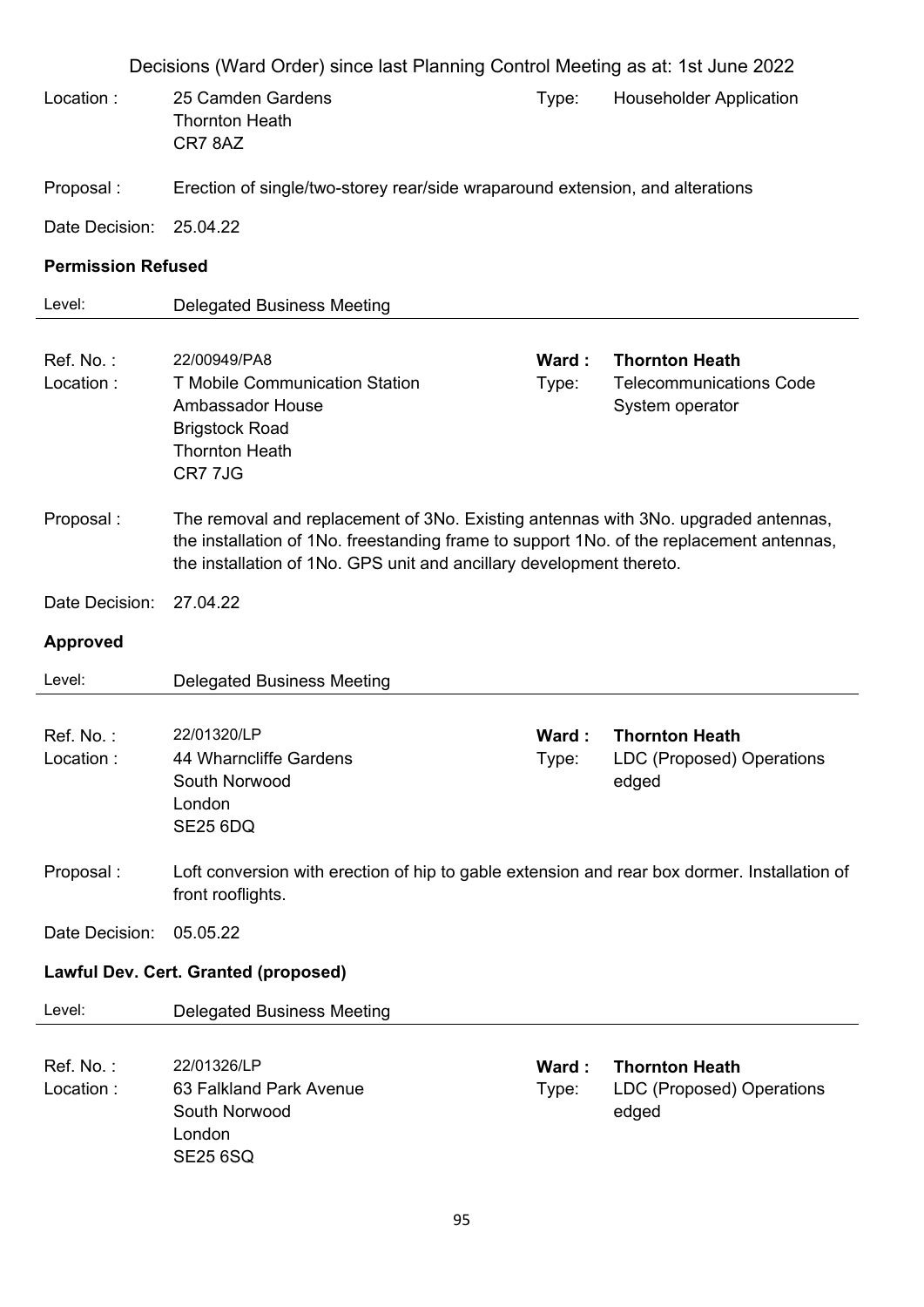Proposal : Erection of rear dormer extension and provision of 3 rooflights in front roofslope

Date Decision: 12.05.22

### **Lawful Dev. Cert. Granted (proposed)**

| Level:                    | <b>Delegated Business Meeting</b>                                                                                         |                |                                                                    |
|---------------------------|---------------------------------------------------------------------------------------------------------------------------|----------------|--------------------------------------------------------------------|
| Ref. No.:<br>Location:    | 22/01504/LP<br>34 Windsor Road<br><b>Thornton Heath</b><br>CR78HE                                                         | Ward:<br>Type: | <b>Thornton Heath</b><br><b>LDC (Proposed) Operations</b><br>edged |
| Proposal:                 | Loft conversion with erection of rear box dormer and insertion of rooflights to front<br>roofslope                        |                |                                                                    |
| Date Decision:            | 10.05.22                                                                                                                  |                |                                                                    |
|                           | Lawful Dev. Cert. Granted (proposed)                                                                                      |                |                                                                    |
| Level:                    | <b>Delegated Business Meeting</b>                                                                                         |                |                                                                    |
|                           |                                                                                                                           |                |                                                                    |
| Ref. No.:<br>Location:    | 21/03641/FUL<br>Parish Church C Of E Nursery And Infants<br>Junior School<br><b>Warrington Road</b><br>Croydon<br>CR04BH  | Ward:<br>Type: | Waddon<br>Full planning permission                                 |
| Proposal:                 | Erection and replacement of front boundary treatments and gates                                                           |                |                                                                    |
| Date Decision:            | 10.05.22                                                                                                                  |                |                                                                    |
| <b>Permission Granted</b> |                                                                                                                           |                |                                                                    |
| Level:                    | <b>Delegated Business Meeting</b>                                                                                         |                |                                                                    |
| Ref. No.:<br>Location:    | 21/05130/FUL<br>13 Imperial Way<br>Croydon                                                                                | Ward:<br>Type: | Waddon<br>Full planning permission                                 |
| Proposal:                 | CR04RR<br>Erection of a two-storey roof extension on part of the existing building to provide<br>additional B8 floorspace |                |                                                                    |
| Date Decision:            | 28.04.22                                                                                                                  |                |                                                                    |
| <b>Permission Refused</b> |                                                                                                                           |                |                                                                    |
| Level:                    | <b>Delegated Business Meeting</b>                                                                                         |                |                                                                    |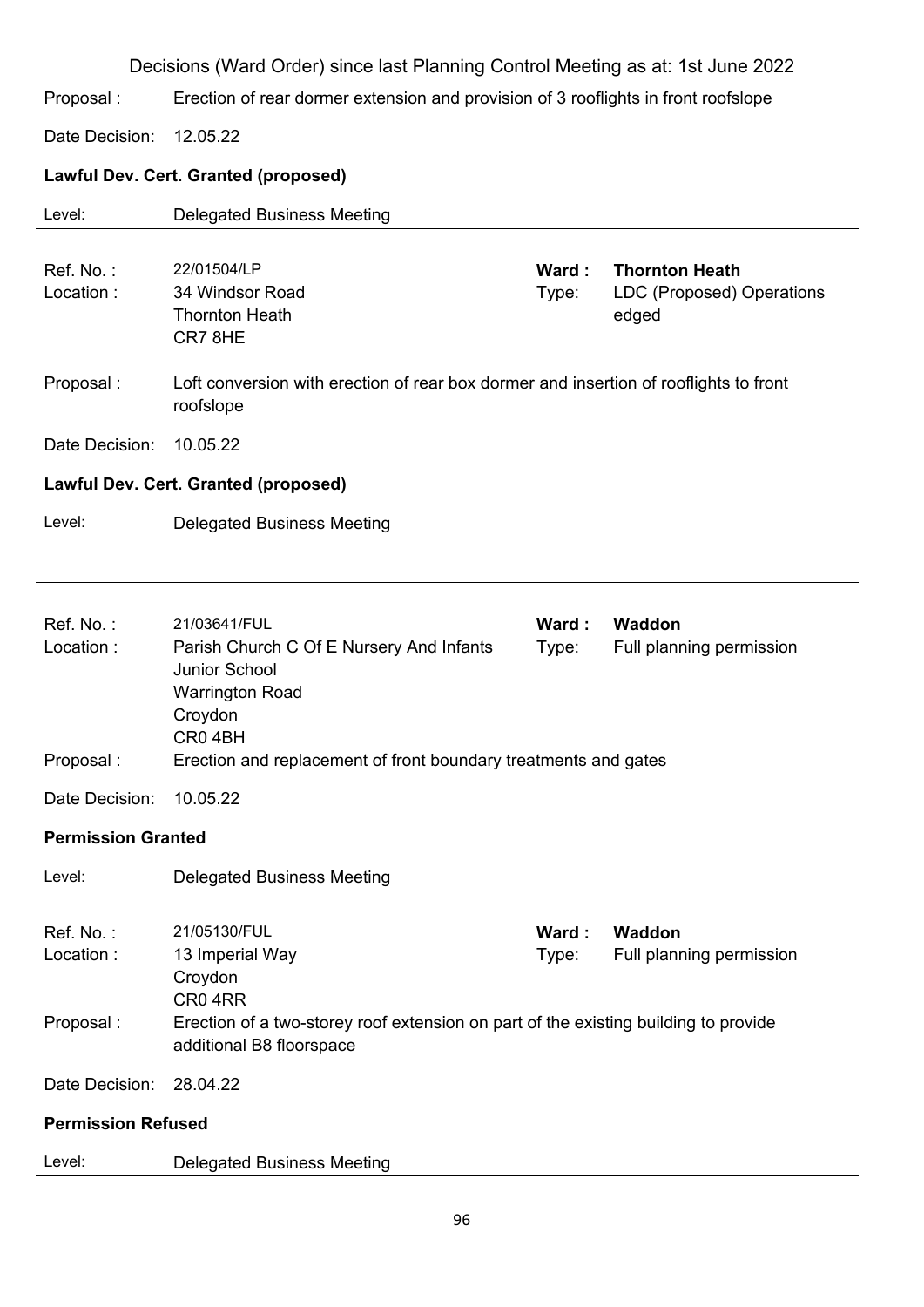|                                     | Decisions (Ward Order) since last Planning Control Meeting as at: 1st June 2022                                                                                                                                                                                                                                                            |                |                                                |
|-------------------------------------|--------------------------------------------------------------------------------------------------------------------------------------------------------------------------------------------------------------------------------------------------------------------------------------------------------------------------------------------|----------------|------------------------------------------------|
| Ref. No.:<br>Location:              | 21/06059/DISC<br>2 Barham Road<br>South Croydon<br>CR <sub>2</sub> 6LD                                                                                                                                                                                                                                                                     | Ward:<br>Type: | Waddon<br><b>Discharge of Conditions</b>       |
| Proposal:                           | Discharge of Condition 5 (Materials) attached to permission 20/00534/FUL for Demolition<br>of dwellinghouse and erection of a three storey building with accommodation in the roof<br>consisting of 9 flats with associated car parking, cycle parking, refuse storage and<br>landscaping                                                  |                |                                                |
| Date Decision:                      | 11.05.22                                                                                                                                                                                                                                                                                                                                   |                |                                                |
| <b>Approved</b>                     |                                                                                                                                                                                                                                                                                                                                            |                |                                                |
| Level:                              | <b>Delegated Business Meeting</b>                                                                                                                                                                                                                                                                                                          |                |                                                |
| Ref. No.:<br>Location:              | 22/00704/NMA<br>Garages R/O 126-130 Coldharbour Road<br>Croydon<br>CR0 4DW                                                                                                                                                                                                                                                                 | Ward:<br>Type: | <b>Waddon</b><br>Non-material amendment        |
| Proposal:                           | Non Material Amendment to planning approval 20/03260/CONR (Demolition of garages<br>and erection of a two-storey building comprising 4 one bedroom and 4 two bedroom flats<br>together with landscaping and other associated works) to amend the location of two trees<br>located opposite the property which clash with the gas easement. |                |                                                |
| Date Decision:                      | 21.04.22                                                                                                                                                                                                                                                                                                                                   |                |                                                |
| <b>Approved</b>                     |                                                                                                                                                                                                                                                                                                                                            |                |                                                |
| Level:                              | <b>Delegated Business Meeting</b>                                                                                                                                                                                                                                                                                                          |                |                                                |
| Ref. No.:<br>Location:<br>Proposal: | 22/00778/FUL<br>61 Waddon Road<br>Croydon<br>CR04LH<br>Conversion of single dwellinghouse into 2no. flats and two storey rear extension, with<br>cycle and refuse/recycling storage and associated works.                                                                                                                                  | Ward:<br>Type: | Waddon<br>Full planning permission             |
| Date Decision:                      | 27.04.22                                                                                                                                                                                                                                                                                                                                   |                |                                                |
| <b>Permission Refused</b>           |                                                                                                                                                                                                                                                                                                                                            |                |                                                |
| Level:                              | <b>Delegated Business Meeting</b>                                                                                                                                                                                                                                                                                                          |                |                                                |
| Ref. No.:<br>Location:              | 22/00794/ADV<br>Makro<br>Peterwood Way<br>Croydon<br><b>CR0 4UQ</b>                                                                                                                                                                                                                                                                        | Ward:<br>Type: | Waddon<br>Consent to display<br>advertisements |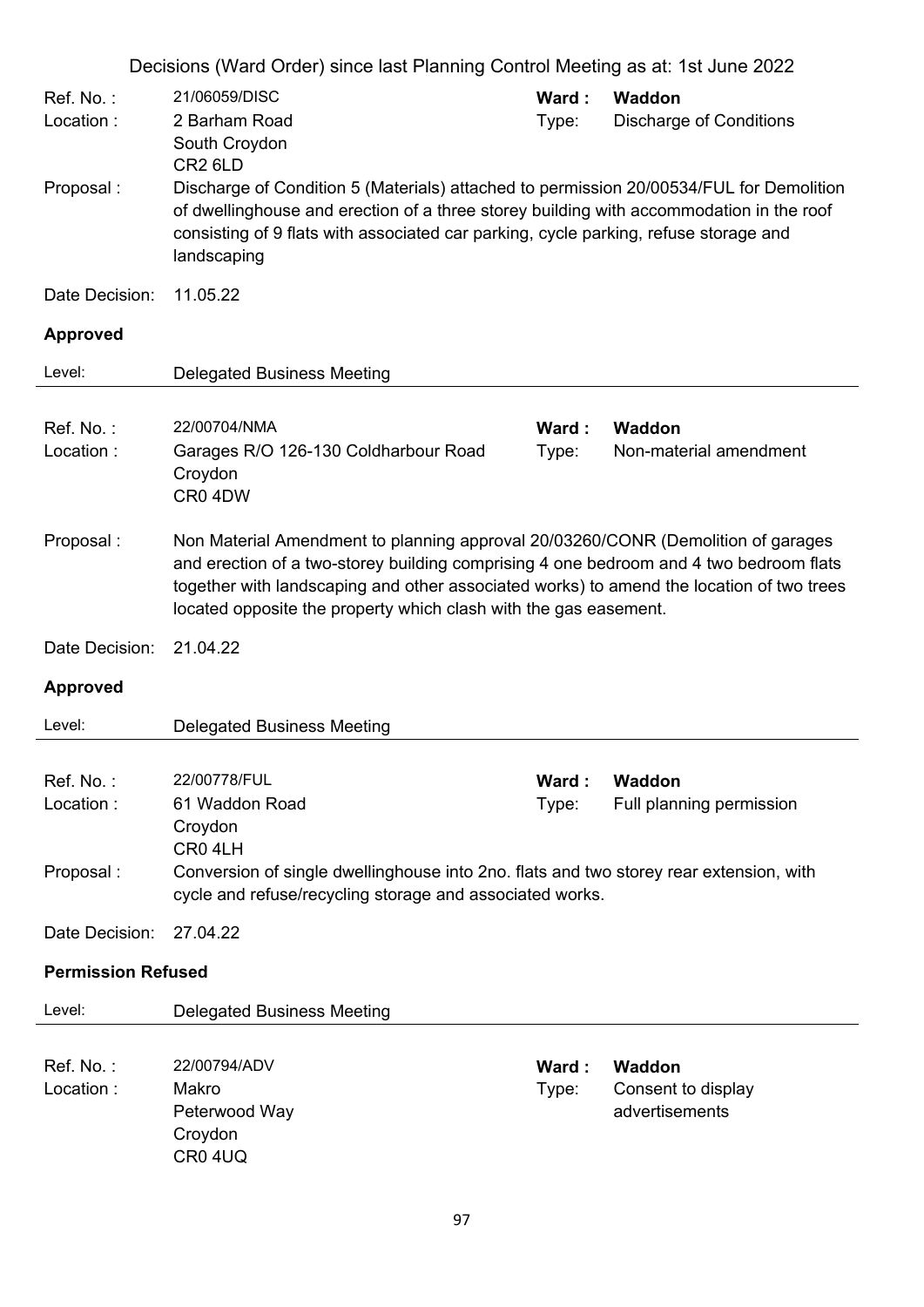Proposal : Installation of 13 x non-illuminated signs on the eastern and western elevations and nonilluminated signs across the site

Date Decision: 21.04.22

### **Consent Granted (Advertisement)**

| Level:                    | <b>Delegated Business Meeting</b>                                                                                                                                                                                                                                                                                                                                  |                 |                                                          |
|---------------------------|--------------------------------------------------------------------------------------------------------------------------------------------------------------------------------------------------------------------------------------------------------------------------------------------------------------------------------------------------------------------|-----------------|----------------------------------------------------------|
| Ref. No.:<br>Location:    | 22/00879/HSE<br>4 Alton Road<br>Croydon<br>CR04LY                                                                                                                                                                                                                                                                                                                  | Ward:<br>Type:  | Waddon<br><b>Householder Application</b>                 |
| Proposal:                 | Erection of single storey wrap around rear and side extension. Alterations to<br>fenestrations.                                                                                                                                                                                                                                                                    |                 |                                                          |
| Date Decision:            | 29.04.22                                                                                                                                                                                                                                                                                                                                                           |                 |                                                          |
| <b>Permission Granted</b> |                                                                                                                                                                                                                                                                                                                                                                    |                 |                                                          |
| Level:                    | <b>Delegated Business Meeting</b>                                                                                                                                                                                                                                                                                                                                  |                 |                                                          |
| Ref. No.:<br>Location:    | 22/00885/HSE<br>55 Whitstable Place<br>Croydon<br>CR01SA                                                                                                                                                                                                                                                                                                           | Ward :<br>Type: | Waddon<br><b>Householder Application</b>                 |
| Proposal:                 | Single storey rear extension, front porch extension, and elevational alterations                                                                                                                                                                                                                                                                                   |                 |                                                          |
| Date Decision:            | 06.05.22                                                                                                                                                                                                                                                                                                                                                           |                 |                                                          |
| <b>Permission Granted</b> |                                                                                                                                                                                                                                                                                                                                                                    |                 |                                                          |
| Level:                    | <b>Delegated Business Meeting</b>                                                                                                                                                                                                                                                                                                                                  |                 |                                                          |
| Ref. No.:<br>Location :   | 22/00940/TRE<br><b>James Terry Court</b><br>90 Haling Park Road<br>South Croydon<br>CR2 6NF                                                                                                                                                                                                                                                                        | Ward:<br>Type:  | <b>Waddon</b><br>Consent for works to protected<br>trees |
| Proposal:                 | T1 Beech tree - Cut back low lateral branches over neighbours garden to previous points<br>and to a maximum cut size of 25mm<br>T2 Yew tree - Cut back branches over neighbours garden to a maximum cut size of<br>25mm<br>T3 Beech tree - Cut back lateral branches on building side to previous points and to a<br>maximum cut size of 25mm<br>(TPO No.15, 1977) |                 |                                                          |
| Date Decision:            | 21.04.22                                                                                                                                                                                                                                                                                                                                                           |                 |                                                          |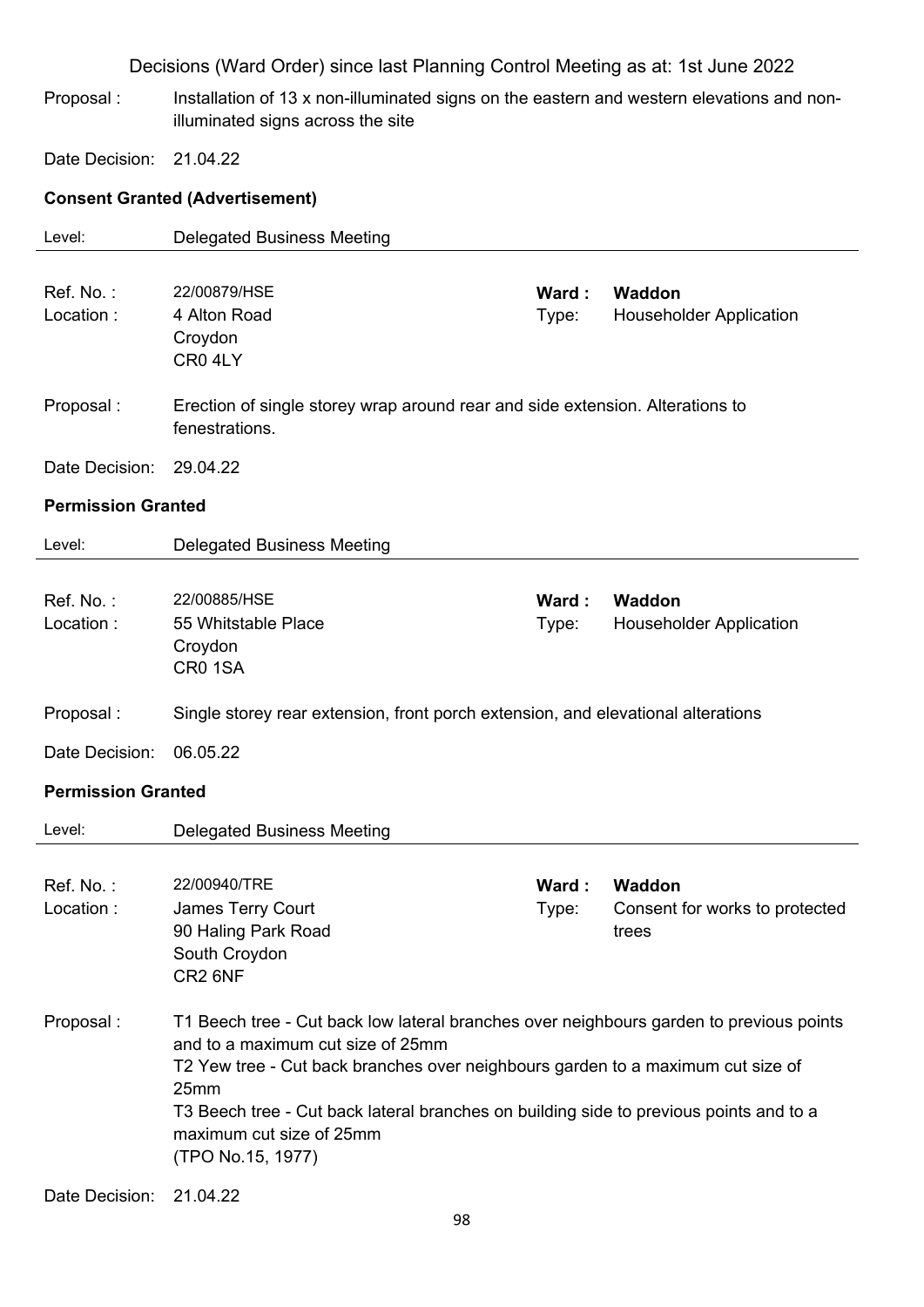### **Consent Granted (Tree App.)**

| Level:                    | <b>Delegated Business Meeting</b>                                                                                                                                                              |       |                                |
|---------------------------|------------------------------------------------------------------------------------------------------------------------------------------------------------------------------------------------|-------|--------------------------------|
|                           |                                                                                                                                                                                                |       |                                |
| Ref. No.:                 | 22/00966/GPDO                                                                                                                                                                                  | Ward: | Waddon                         |
| Location:                 | 31 Westfield Road                                                                                                                                                                              | Type: | Prior Appvl - Class A Larger   |
|                           | Croydon                                                                                                                                                                                        |       | <b>House Extns</b>             |
|                           | CR0 3RH                                                                                                                                                                                        |       |                                |
| Proposal:                 | Erection of a single storey rear extension projecting out 6 metres from the rear wall of the<br>original house with a height to the eaves of 2.44 metres and a maximum height of 3.3<br>metres |       |                                |
| Date Decision:            | 20.04.22                                                                                                                                                                                       |       |                                |
|                           | <b>Prior Approval No Jurisdiction (GPDO)</b>                                                                                                                                                   |       |                                |
| Level:                    | <b>Delegated Business Meeting</b>                                                                                                                                                              |       |                                |
|                           |                                                                                                                                                                                                |       |                                |
| Ref. No.:                 | 22/00980/HSE                                                                                                                                                                                   | Ward: | Waddon                         |
| Location:                 | 3 Hillside Road                                                                                                                                                                                | Type: | <b>Householder Application</b> |
|                           | Croydon                                                                                                                                                                                        |       |                                |
|                           | CR04DA                                                                                                                                                                                         |       |                                |
| Proposal:                 | Erection of two-storey side extension, single-storey rear extension. Erection of porch.<br>Formation of front car park access with a new pavement.                                             |       |                                |
| Date Decision:            | 10.05.22                                                                                                                                                                                       |       |                                |
| <b>Permission Refused</b> |                                                                                                                                                                                                |       |                                |
| Level:                    | <b>Delegated Business Meeting</b>                                                                                                                                                              |       |                                |
|                           |                                                                                                                                                                                                |       |                                |
| Ref. No.:                 | 22/00981/HSE                                                                                                                                                                                   | Ward: | Waddon                         |
| Location:                 | 33 The Ridgeway                                                                                                                                                                                | Type: | <b>Householder Application</b> |
|                           | Croydon                                                                                                                                                                                        |       |                                |
|                           | CR04AD                                                                                                                                                                                         |       |                                |
| Proposal:                 | Demolition of lean to shed and erection of single storey side/rear extension                                                                                                                   |       |                                |
| Date Decision:            | 03.05.22                                                                                                                                                                                       |       |                                |
| <b>Permission Granted</b> |                                                                                                                                                                                                |       |                                |
| Level:                    | <b>Delegated Business Meeting</b>                                                                                                                                                              |       |                                |
|                           |                                                                                                                                                                                                |       |                                |
| Ref. No.:                 | 22/00985/HSE                                                                                                                                                                                   | Ward: | Waddon                         |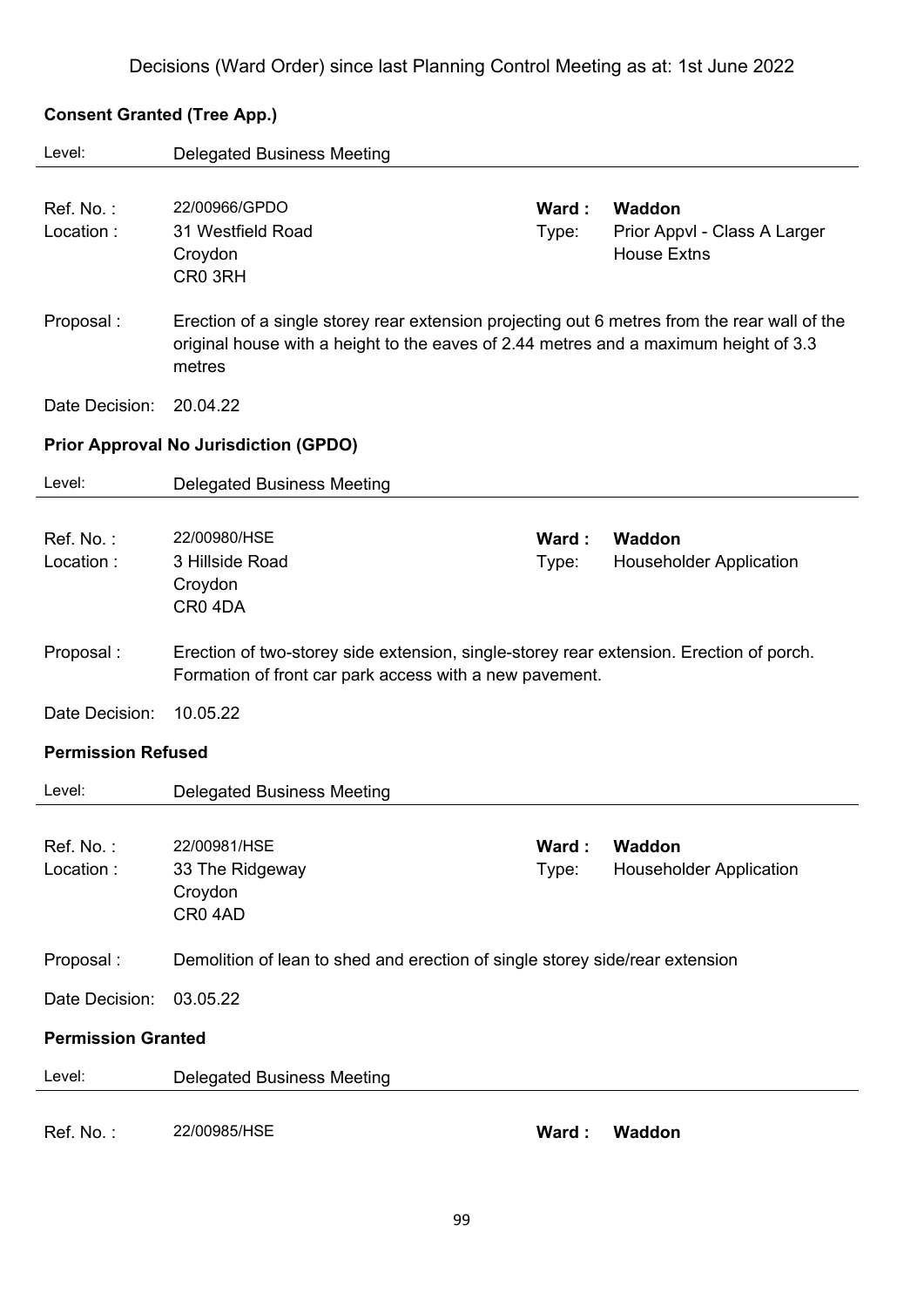|                           | Decisions (Ward Order) since last Planning Control Meeting as at: 1st June 2022                                                                                                                   |                 |                                                                     |
|---------------------------|---------------------------------------------------------------------------------------------------------------------------------------------------------------------------------------------------|-----------------|---------------------------------------------------------------------|
| Location:                 | 12 Theobald Road<br>Croydon<br>CR0 3RN                                                                                                                                                            | Type:           | <b>Householder Application</b>                                      |
| Proposal:                 | Erection of rear dormer and outrigger dormer with installation of 2 Velux Windows to the<br>front roof. Erection of single-storey side and rear extension.                                        |                 |                                                                     |
| Date Decision:            | 22.04.22                                                                                                                                                                                          |                 |                                                                     |
| <b>Permission Granted</b> |                                                                                                                                                                                                   |                 |                                                                     |
| Level:                    | <b>Delegated Business Meeting</b>                                                                                                                                                                 |                 |                                                                     |
| Ref. No.:<br>Location:    | 22/01024/GPDO<br>14 Page Crescent<br>Croydon<br>CR04DT                                                                                                                                            | Ward:<br>Type:  | <b>Waddon</b><br>Prior Appvl - Class A Larger<br><b>House Extns</b> |
| Proposal:                 | Erection of a single storey rear extension projecting out 4.5 metres from the rear wall of<br>the original house with a height to the eaves of 2.96 metres and a maximum height of<br>3.71 metres |                 |                                                                     |
| Date Decision:            | 20.04.22                                                                                                                                                                                          |                 |                                                                     |
|                           | <b>Prior Approval No Jurisdiction (GPDO)</b>                                                                                                                                                      |                 |                                                                     |
| Level:                    | <b>Delegated Business Meeting</b>                                                                                                                                                                 |                 |                                                                     |
|                           |                                                                                                                                                                                                   |                 | <b>Waddon</b>                                                       |
| Ref. No.:<br>Location:    | 22/01039/FUL<br><b>Units 2 - 3</b><br>4 Commerce Way<br>Croydon<br>CR04YN                                                                                                                         | Ward :<br>Type: | Full planning permission                                            |
| Proposal:                 | Proposed new 3 No. of A/C units to the rear elevation. Additionally, proposed incoming<br>and extract supply louvers to the rear elevation.                                                       |                 |                                                                     |
| Date Decision:            | 05.05.22                                                                                                                                                                                          |                 |                                                                     |
| <b>Permission Granted</b> |                                                                                                                                                                                                   |                 |                                                                     |
| Level:                    | <b>Delegated Business Meeting</b>                                                                                                                                                                 |                 |                                                                     |
| Ref. No.:<br>Location:    | 22/01131/GPDO<br>4 Price Road<br>Croydon<br>CR04DB                                                                                                                                                | Ward:<br>Type:  | Waddon<br>Prior Appvl - Class A Larger<br><b>House Extns</b>        |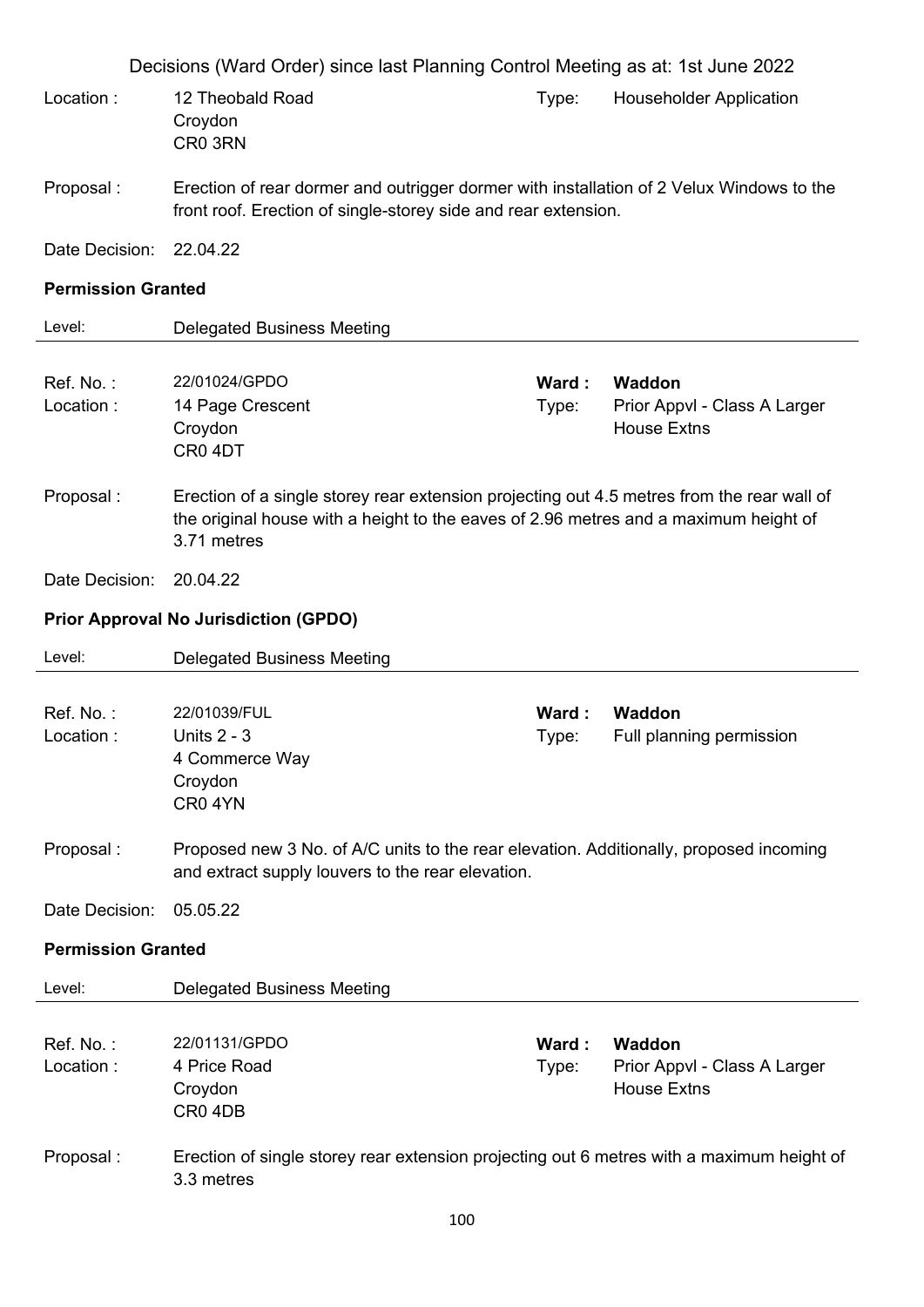Date Decision: 27.04.22

## **Prior Approval No Jurisdiction (GPDO)**

| Level:                 | <b>Delegated Business Meeting</b>                                                                                                                                                                                                                                                            |                |                                                              |
|------------------------|----------------------------------------------------------------------------------------------------------------------------------------------------------------------------------------------------------------------------------------------------------------------------------------------|----------------|--------------------------------------------------------------|
| Ref. No.:<br>Location: | 22/01135/DISC<br>Land Development Site Former Site Of<br>2 Barham Road<br>South Croydon<br>CR <sub>2</sub> 6LD                                                                                                                                                                               | Ward:<br>Type: | Waddon<br><b>Discharge of Conditions</b>                     |
| Proposal:              | Discharge of Condition 9 (Biodiversity) attached to permission 20/00534/FUL for<br>Demolition of dwellinghouse and erection of a three storey building with accommodation<br>in the roof consisting of 9 flats with associated car parking, cycle parking, refuse storage<br>and landscaping |                |                                                              |
| Date Decision:         | 09.05.22                                                                                                                                                                                                                                                                                     |                |                                                              |
| <b>Approved</b>        |                                                                                                                                                                                                                                                                                              |                |                                                              |
| Level:                 | <b>Delegated Business Meeting</b>                                                                                                                                                                                                                                                            |                |                                                              |
|                        |                                                                                                                                                                                                                                                                                              |                |                                                              |
| Ref. No.:<br>Location: | 22/01266/GPDO<br>115 Stafford Road<br>Croydon<br>CR0 4NN                                                                                                                                                                                                                                     | Ward:<br>Type: | Waddon<br>Prior Appvl - Class A Larger<br><b>House Extns</b> |
| Proposal:              | Erection of a single storey rear extension projecting out 6 metres from the rear wall of the<br>original house with a height to the eaves of 3 metres and a maximum overall height of 3<br>metres                                                                                            |                |                                                              |
| Date Decision:         | 05.05.22                                                                                                                                                                                                                                                                                     |                |                                                              |
|                        | <b>Prior Approval No Jurisdiction (GPDO)</b>                                                                                                                                                                                                                                                 |                |                                                              |
| Level:                 | <b>Delegated Business Meeting</b>                                                                                                                                                                                                                                                            |                |                                                              |
| Ref. No.:<br>Location: | 22/01574/LP<br>22 Croydon Road<br>Croydon<br>CR04PA                                                                                                                                                                                                                                          | Ward:<br>Type: | Waddon<br><b>LDC (Proposed) Operations</b><br>edged          |
| Proposal:              | Loft conversion with erection of rear box dormer and insertion of roof lights to roof<br>roofslope                                                                                                                                                                                           |                |                                                              |
| Date Decision:         | 10.05.22                                                                                                                                                                                                                                                                                     |                |                                                              |
|                        | <b>Lawful Dev. Cert. Granted (proposed)</b>                                                                                                                                                                                                                                                  |                |                                                              |
| Level:                 | <b>Delegated Business Meeting</b>                                                                                                                                                                                                                                                            |                |                                                              |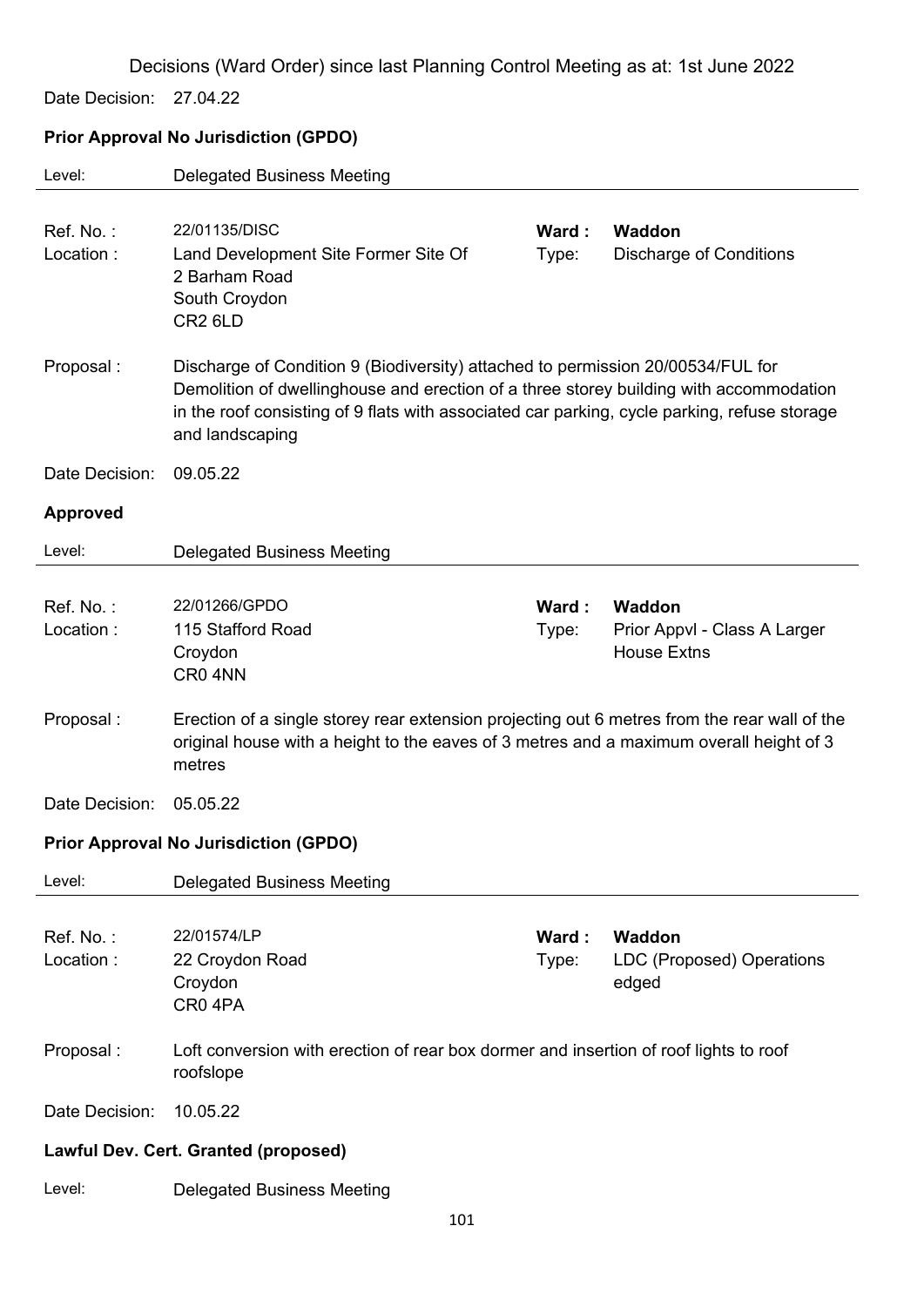| Ref. No.:<br>Location:<br>Proposal: | 21/04622/CONR<br><b>Eldon Court</b><br><b>Eldon Park</b><br>South Norwood<br>London<br><b>SE25 4JG</b><br>Variation of Condition 1 - Approved Drawings - of Planning Permission 18/06049/FUL for<br>Demolition of existing building and erection of a 5-storey building comprising 15<br>residential flats (6 x one bed, 8 x two bed and 1 x three bed) together with the provision<br>of one disabled parking space, secure cycle parking, refuse storage, private and<br>communal amenity space, associated landscaping and infrastructure works. | Ward:<br>Type: | Woodside<br><b>Removal of Condition</b>    |
|-------------------------------------|-----------------------------------------------------------------------------------------------------------------------------------------------------------------------------------------------------------------------------------------------------------------------------------------------------------------------------------------------------------------------------------------------------------------------------------------------------------------------------------------------------------------------------------------------------|----------------|--------------------------------------------|
| Date Decision:                      | 21.04.22                                                                                                                                                                                                                                                                                                                                                                                                                                                                                                                                            |                |                                            |
|                                     | P. Granted with 106 legal Ag. (3 months)                                                                                                                                                                                                                                                                                                                                                                                                                                                                                                            |                |                                            |
| Level:                              | <b>Delegated Business Meeting</b>                                                                                                                                                                                                                                                                                                                                                                                                                                                                                                                   |                |                                            |
| Ref. No.:<br>Location:              | 21/04810/HSE<br>16 Westgate Road<br>South Norwood<br>London<br><b>SE25 4LZ</b>                                                                                                                                                                                                                                                                                                                                                                                                                                                                      | Ward:<br>Type: | Woodside<br><b>Householder Application</b> |
| Proposal:                           | Single storey infill extension                                                                                                                                                                                                                                                                                                                                                                                                                                                                                                                      |                |                                            |
| Date Decision:                      | 12.05.22                                                                                                                                                                                                                                                                                                                                                                                                                                                                                                                                            |                |                                            |
| <b>Permission Granted</b>           |                                                                                                                                                                                                                                                                                                                                                                                                                                                                                                                                                     |                |                                            |
| Level:                              | <b>Delegated Business Meeting</b>                                                                                                                                                                                                                                                                                                                                                                                                                                                                                                                   |                |                                            |
| Ref. No.:<br>Location:              | 21/06298/FUL<br>48D Birchanger Road<br>South Norwood<br>London<br><b>SE25 5BB</b>                                                                                                                                                                                                                                                                                                                                                                                                                                                                   | Ward:<br>Type: | Woodside<br>Full planning permission       |
| Proposal:                           | Alterations, erection of single-storey rear extension                                                                                                                                                                                                                                                                                                                                                                                                                                                                                               |                |                                            |
| Date Decision:                      | 19.04.22                                                                                                                                                                                                                                                                                                                                                                                                                                                                                                                                            |                |                                            |
| <b>Permission Granted</b>           |                                                                                                                                                                                                                                                                                                                                                                                                                                                                                                                                                     |                |                                            |
| Level:                              | <b>Delegated Business Meeting</b>                                                                                                                                                                                                                                                                                                                                                                                                                                                                                                                   |                |                                            |
| Ref. No.:                           | 22/00476/LP                                                                                                                                                                                                                                                                                                                                                                                                                                                                                                                                         | Ward:          | Woodside                                   |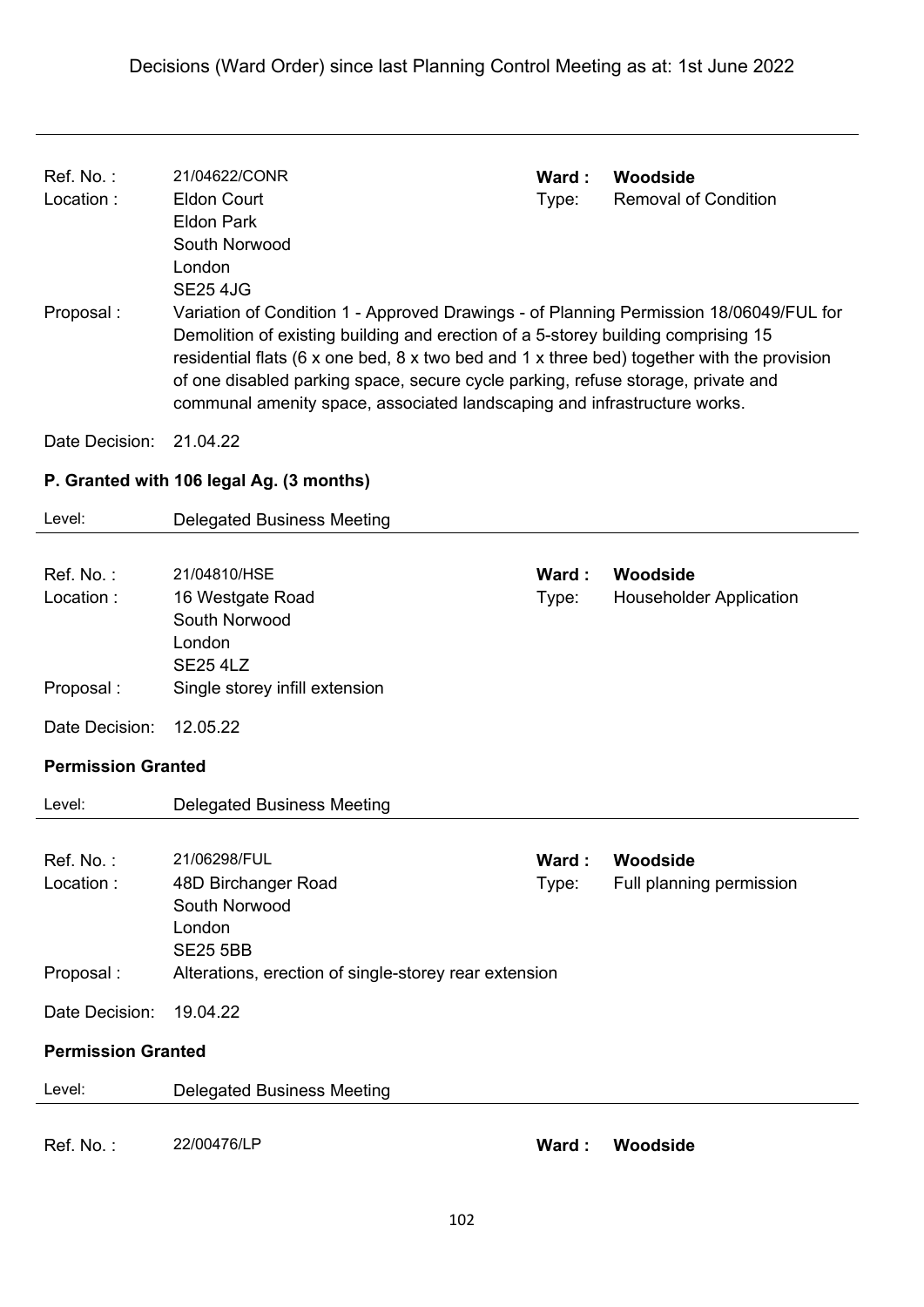Decisions (Ward Order) since last Planning Control Meeting as at: 1st June 2022 Location : 28 Crowther Road South Norwood London SE25 5QW Type: LDC (Proposed) Operations edged Proposal : Erection of main and rear addition roof dormer extensions; and the provision of rooflights in the front roof slope. Date Decision: 22.04.22 **Lawful Dev. Cert. Granted (proposed)**  Level: Delegated Business Meeting Ref. No. : 22/00718/LP **Ward : Woodside** Location : 33 Enmore Road South Norwood London SE25 5NG Type: LDC (Proposed) Operations edged Proposal : Erection of rear dormer roof extension and roof lights in the front slope Date Decision: 22.04.22 **Lawful Dev. Cert. Granted (proposed)**  Level: Delegated Business Meeting Ref. No. : 22/00752/DISC **Ward : Woodside** Location : Development Site At 113 - 121 Portland Road South Norwood London SE25 4UN Type: Discharge of Conditions Proposal : Discharge of Condition 3 (external materials) attached to permission 21/03370/FUL for 'The erection of a mansard roof extension at the third storey level to accommodate 5 no. residential units.' Date Decision: 29.04.22 **Approved**  Level: Delegated Business Meeting Ref. No. : 22/00796/CONR **Ward : Woodside** Location : 75 Crowther Road South Norwood London SE25 5QR Type: Removal of Condition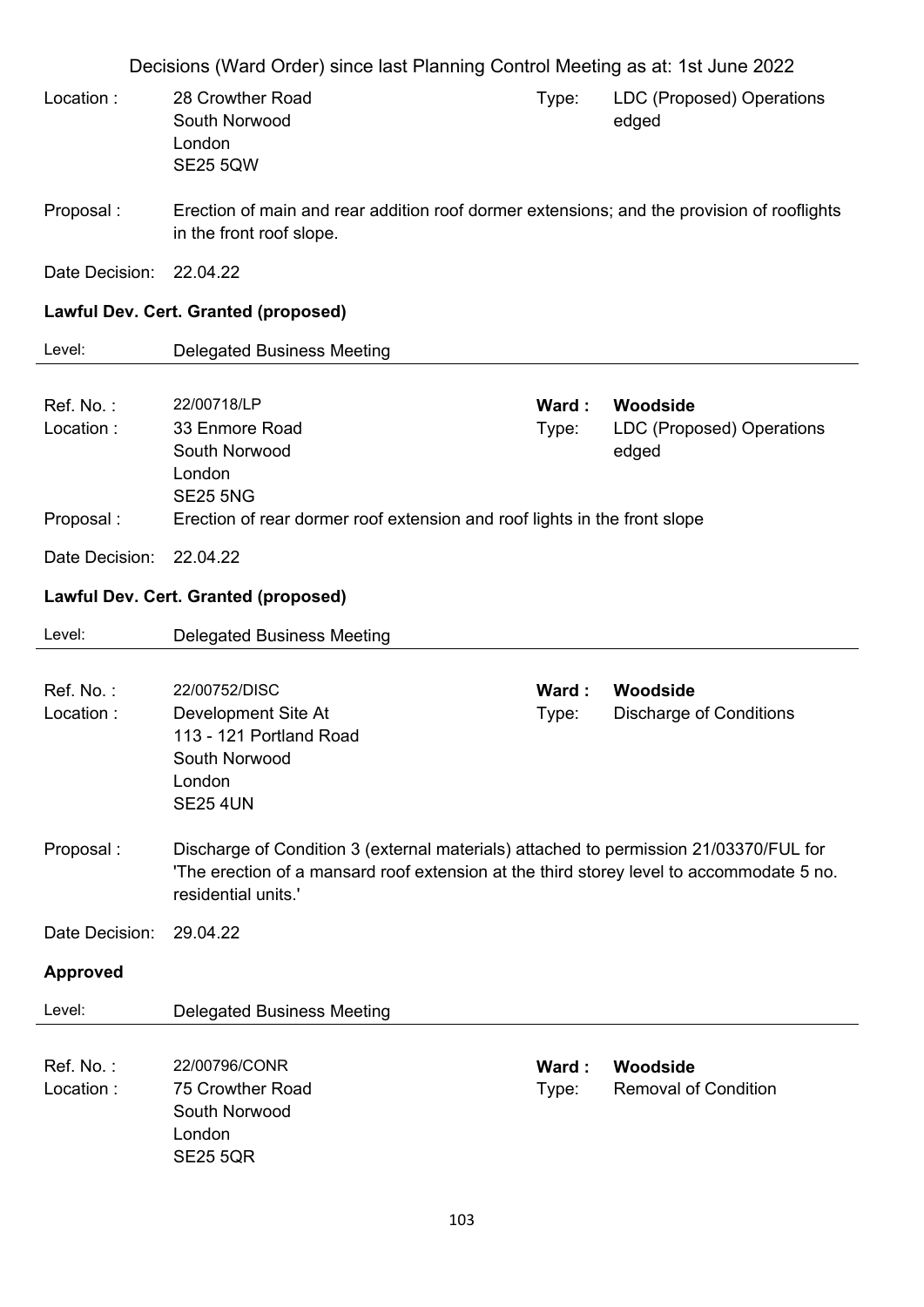Proposal : Variation of condition 2 (approved plans) from planning application 19/05698/FUL for 'Erection of a new end of terrace two storey, one bedroom dwelling' to make changes to the fenestration

Date Decision: 21.04.22

### **Permission Granted**

| Level:                             | <b>Delegated Business Meeting</b>                                                           |       |                                |
|------------------------------------|---------------------------------------------------------------------------------------------|-------|--------------------------------|
|                                    |                                                                                             |       |                                |
| Ref. No.:                          | 22/00918/TRE                                                                                | Ward: | Woodside                       |
| Location:                          | <b>Moorbeck Court</b>                                                                       | Type: | Consent for works to protected |
|                                    | 74 Albert Road                                                                              |       | trees                          |
|                                    | South Norwood                                                                               |       |                                |
|                                    | London                                                                                      |       |                                |
|                                    | <b>SE25 4JW</b>                                                                             |       |                                |
| Proposal:                          | Tree 1884 - Silver Birch: reduce crown by 2.5-3.0 metres to previous pruning points.        |       |                                |
|                                    | Tree 1891 Common Hawthorn: remove faulted branch/limbs                                      |       |                                |
|                                    | Tree 1894 Common Lime: reduce crown by 2.5m.                                                |       |                                |
|                                    | Tree 1895 Common Lime: reduce crown by 2.5m                                                 |       |                                |
|                                    | Tree 1896 Common Lime: reduce crown by 2.5m                                                 |       |                                |
|                                    | Tree 1897 Common Lime: reduce crown by 2.5m                                                 |       |                                |
|                                    | Tree 1898 Common Lime: reduce crown by 2.5m                                                 |       |                                |
|                                    | Tree 1899 Common Lime: reduce crown by 2.5m.<br>Tree 1900 Common Lime: reduce crown by 2.5m |       |                                |
|                                    | (TPO no.14, 1988)                                                                           |       |                                |
|                                    |                                                                                             |       |                                |
| Date Decision:                     | 21.04.22                                                                                    |       |                                |
| <b>Consent Granted (Tree App.)</b> |                                                                                             |       |                                |
| Level:                             | <b>Delegated Business Meeting</b>                                                           |       |                                |
|                                    |                                                                                             |       |                                |
| Ref. No.:                          | 22/00927/DISC                                                                               | Ward: | Woodside                       |
| Location:                          | 66 Cobden Road                                                                              | Type: | <b>Discharge of Conditions</b> |
|                                    | South Norwood                                                                               |       |                                |
|                                    | London                                                                                      |       |                                |
|                                    | <b>SE25 5NX</b>                                                                             |       |                                |
| Proposal:                          | Discharge of conditions 4 (Cycle/Refuse) and 5 (Soft Landscaping) attached to planning      |       |                                |
|                                    | permission ref. 21/06118/FUL for Alterations, conversion of single dwelling to form 1 x 3   |       |                                |
|                                    | bed and 1 x 1 bed flats, erection of single-storey rear extension, formation of first floor |       |                                |

Date Decision: 06.05.22

#### **Not approved**

Level: Delegated Business Meeting

roof terrace and provision of associated refuse and cycle storage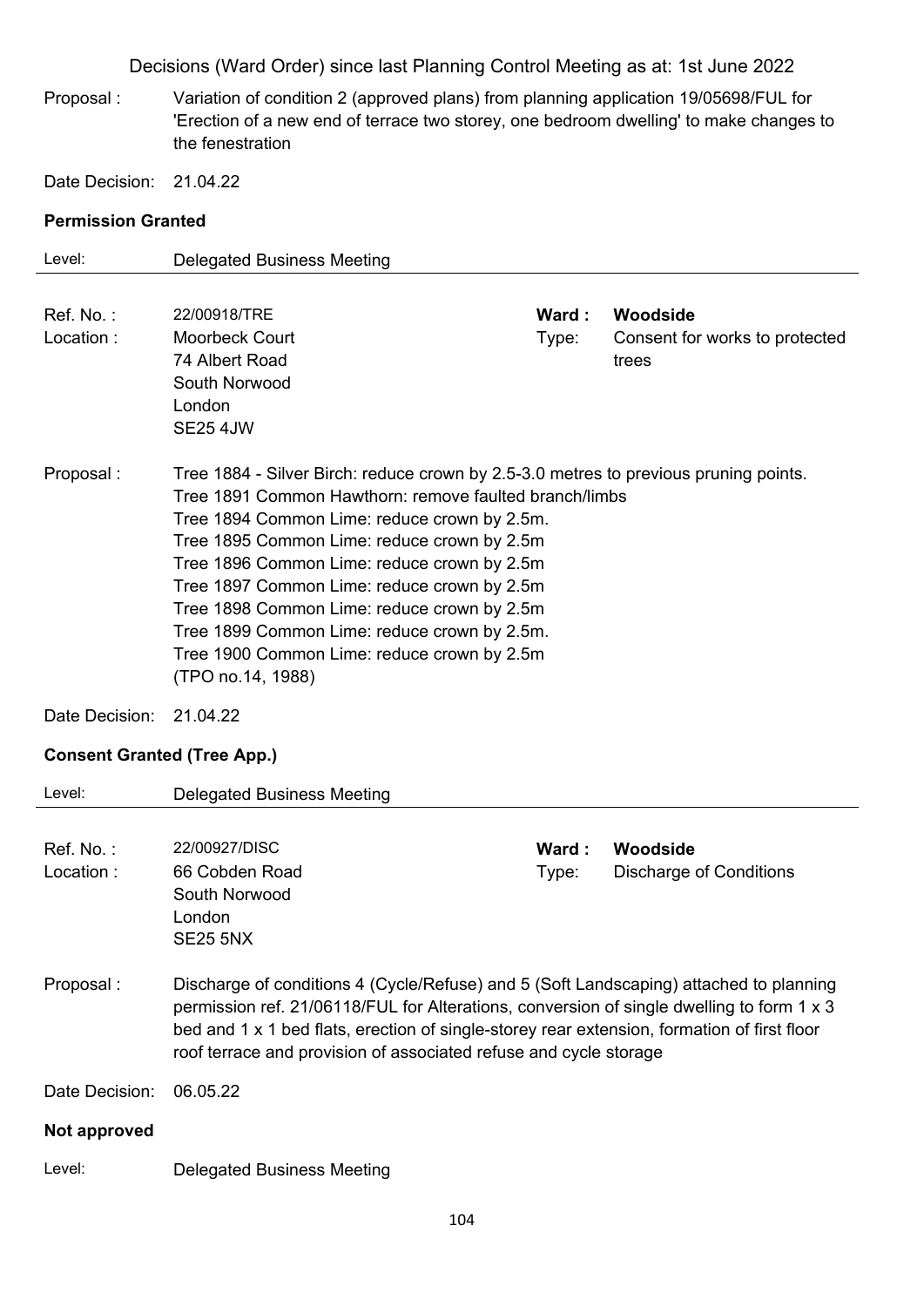| Ref. No.:<br>Location:<br>Proposal: | 22/01056/FUL<br>110 Tennison Road<br>South Norwood<br>London<br><b>SE25 5NE</b><br>Erection of attached 2/3 storey building to provide two flats with associated amenity<br>space, refuse and cycle storage.                 | Ward :<br>Type: | Woodside<br>Full planning permission       |
|-------------------------------------|------------------------------------------------------------------------------------------------------------------------------------------------------------------------------------------------------------------------------|-----------------|--------------------------------------------|
| Date Decision:                      | 05.05.22                                                                                                                                                                                                                     |                 |                                            |
| <b>Permission Refused</b>           |                                                                                                                                                                                                                              |                 |                                            |
| Level:                              | <b>Delegated Business Meeting</b>                                                                                                                                                                                            |                 |                                            |
| Ref. No.:<br>Location:              | 22/01065/DISC<br>75 Crowther Road<br>South Norwood<br>London<br><b>SE25 5QR</b>                                                                                                                                              | Ward:<br>Type:  | Woodside<br><b>Discharge of Conditions</b> |
| Proposal:                           | Details pursuant to the discharge of conditions 4 (landscaping), 5 (materials) and 6<br>(detailed sections) from planning permission 19/05698/FUL for 'Erection of a new end of<br>terrace two storey, one bedroom dwelling' |                 |                                            |
| Date Decision:                      | 06.05.22                                                                                                                                                                                                                     |                 |                                            |
|                                     | Part Approved / Part Not Approved                                                                                                                                                                                            |                 |                                            |
| Level:                              | <b>Delegated Business Meeting</b>                                                                                                                                                                                            |                 |                                            |
| Ref. No.:<br>Location:              | 22/01082/FUL<br>70 Woodside Green<br>South Norwood<br>London<br><b>SE25 5EU</b>                                                                                                                                              | Ward:<br>Type:  | Woodside<br>Full planning permission       |
| Proposal:                           | Proposed change of use from retail to residential, with associated new bin & bike store.<br>New shopfront and repair to roof and external walls.                                                                             |                 |                                            |
| Date Decision:                      | 09.05.22                                                                                                                                                                                                                     |                 |                                            |
| <b>Permission Refused</b>           |                                                                                                                                                                                                                              |                 |                                            |
| Level:                              | <b>Delegated Business Meeting</b>                                                                                                                                                                                            |                 |                                            |
|                                     |                                                                                                                                                                                                                              |                 |                                            |

Ref. No. : 21/01322/DISC **Ward : West Thornton**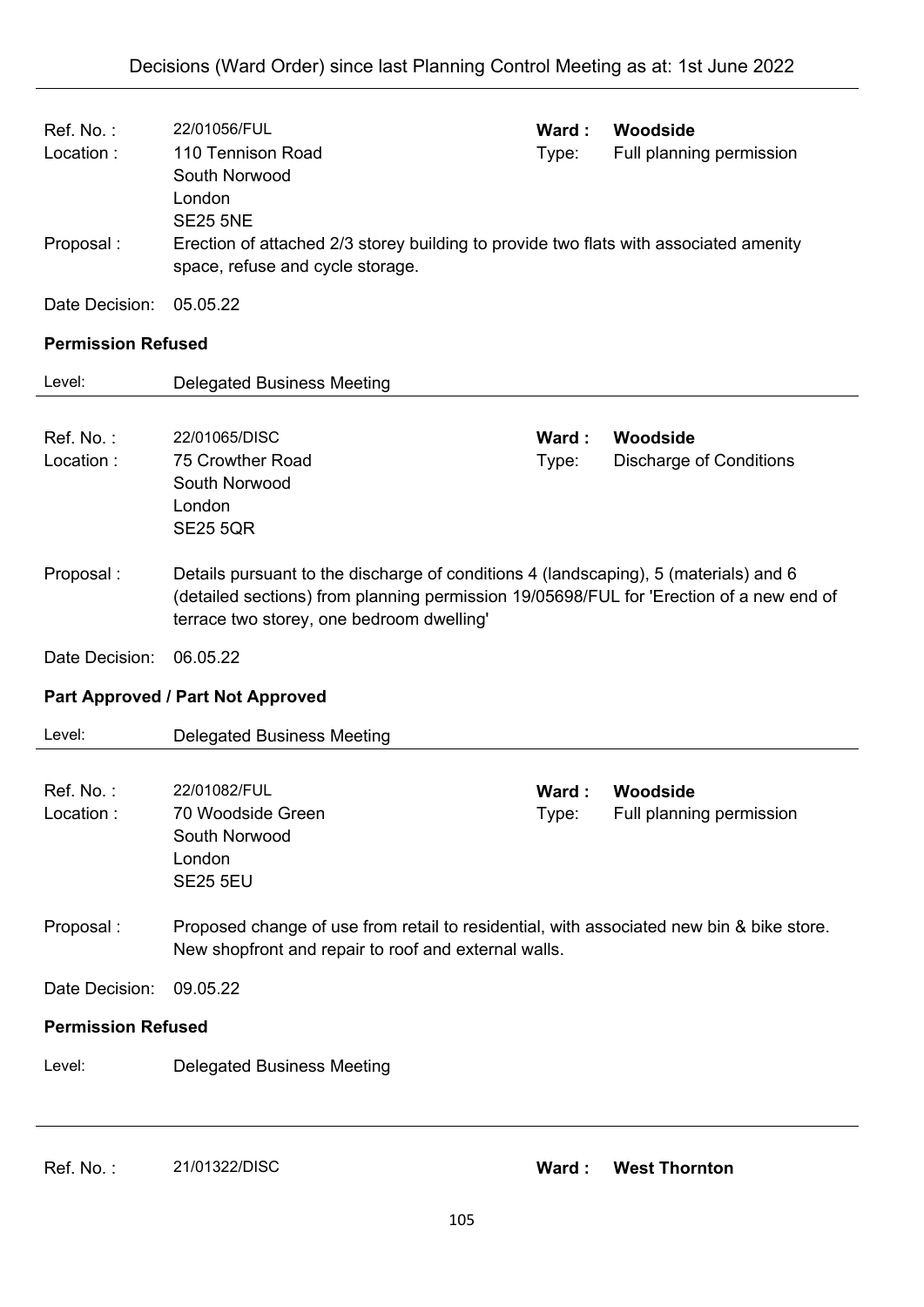|                           | Decisions (Ward Order) since last Planning Control Meeting as at: 1st June 2022                                                                                                                                                                                                                                                                                                                                                                                                   |                 |                                                        |
|---------------------------|-----------------------------------------------------------------------------------------------------------------------------------------------------------------------------------------------------------------------------------------------------------------------------------------------------------------------------------------------------------------------------------------------------------------------------------------------------------------------------------|-----------------|--------------------------------------------------------|
| Location:                 | Land R/O Connaught Towers<br>682-684 London Road<br><b>Thornton Heath</b><br>CR7 7HU                                                                                                                                                                                                                                                                                                                                                                                              | Type:           | <b>Discharge of Conditions</b>                         |
| Proposal:                 | Details pursuant to condition 3 (materials) 4 (landscaping) 5 (refuse), 6 (cycle) 8 (EVCP),<br>9 (SUDS) in relation to 20/06103/CONR granted for variation of Condition 1 (approved<br>plans) of planning permission 17/04049/FUL (amended to Erection of three storey rear<br>extension comprising 4 x residential units following 21/00636/NMA) to make minor<br>enlargements to the approved extension, various external (fenestration) changes and<br>internal layout changes |                 |                                                        |
| Date Decision:            | 28.04.22                                                                                                                                                                                                                                                                                                                                                                                                                                                                          |                 |                                                        |
| <b>Approved</b>           |                                                                                                                                                                                                                                                                                                                                                                                                                                                                                   |                 |                                                        |
| Level:                    | <b>Delegated Business Meeting</b>                                                                                                                                                                                                                                                                                                                                                                                                                                                 |                 |                                                        |
| Ref. No.:<br>Location:    | 21/01907/DISC<br>Land Rear Of 51 To 57<br>Lodge Road<br>Croydon<br>CR0 2PF                                                                                                                                                                                                                                                                                                                                                                                                        | Ward:<br>Type:  | <b>West Thornton</b><br><b>Discharge of Conditions</b> |
| Proposal:                 | Discharge of conditions 2 (external facing materials), 3 (refuse and cycle stores), 4 (hard<br>and soft landscaping), and 5 (construction logistics plan) attached to planning permission<br>Ref. 19/01744/FUL for 'Erection of 3 x 2-bed detached dwellings with associated refuse<br>storage area'                                                                                                                                                                              |                 |                                                        |
| Date Decision:            | 05.05.22                                                                                                                                                                                                                                                                                                                                                                                                                                                                          |                 |                                                        |
|                           | <b>Part Approved / Part Not Approved</b>                                                                                                                                                                                                                                                                                                                                                                                                                                          |                 |                                                        |
| Level:                    | <b>Delegated Business Meeting</b>                                                                                                                                                                                                                                                                                                                                                                                                                                                 |                 |                                                        |
| Ref. No.:<br>Location:    | 21/03525/FUL<br>2 Namton Drive<br><b>Thornton Heath</b><br>CR7 6EP                                                                                                                                                                                                                                                                                                                                                                                                                | Ward :<br>Type: | <b>West Thornton</b><br>Full planning permission       |
| Proposal:                 | Alterations, demolition of existing outbuilding and erection of 2x two-storey detached<br>dwellings and provision of associated landscaping, parking and cycle and refuse storage.                                                                                                                                                                                                                                                                                                |                 |                                                        |
| Date Decision:            | 22.04.22                                                                                                                                                                                                                                                                                                                                                                                                                                                                          |                 |                                                        |
| <b>Permission Refused</b> |                                                                                                                                                                                                                                                                                                                                                                                                                                                                                   |                 |                                                        |
| Level:                    | <b>Delegated Business Meeting</b>                                                                                                                                                                                                                                                                                                                                                                                                                                                 |                 |                                                        |
| Ref. No.:                 | 22/00373/HSE                                                                                                                                                                                                                                                                                                                                                                                                                                                                      | Ward:           | <b>West Thornton</b>                                   |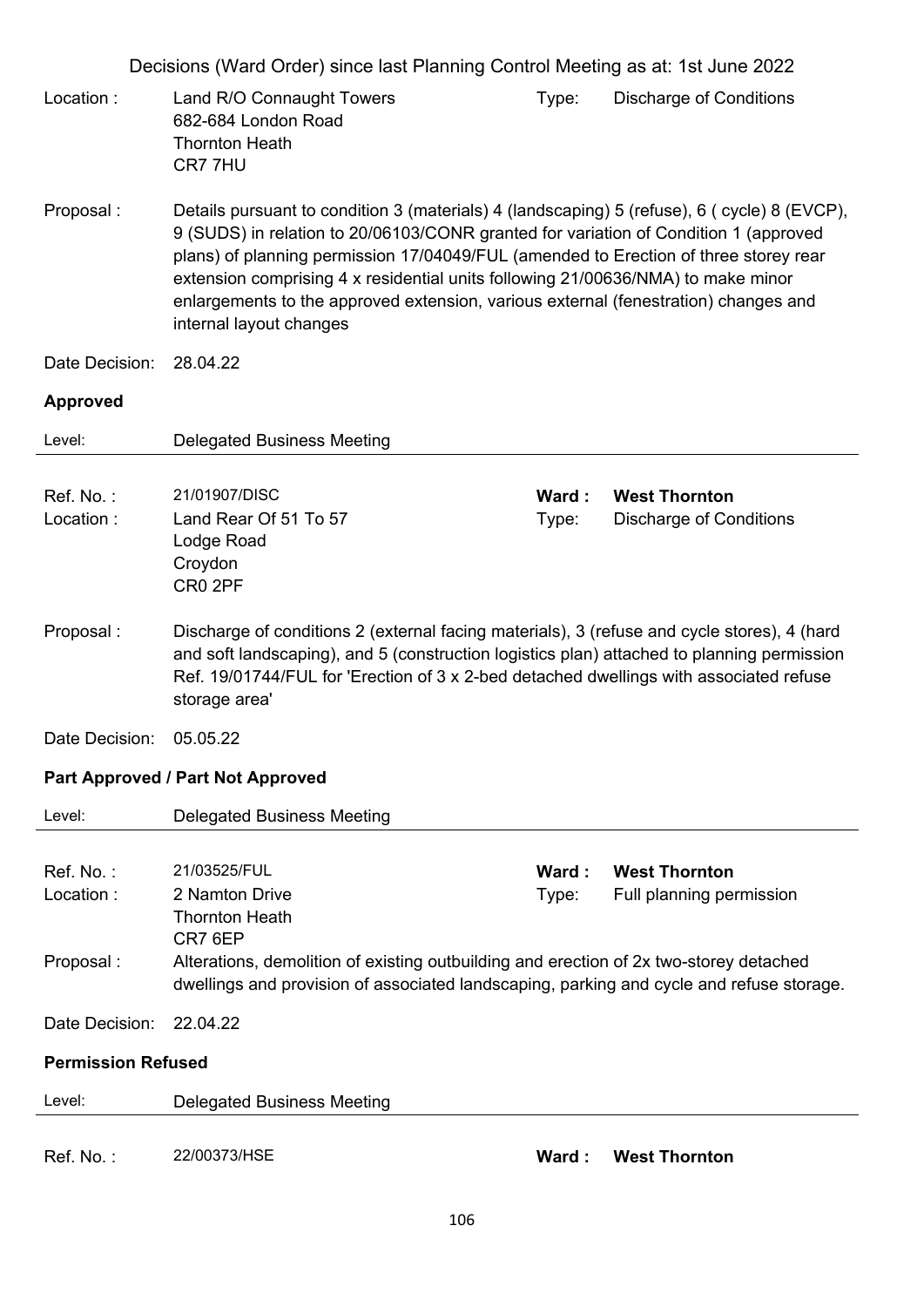|                           | Decisions (Ward Order) since last Planning Control Meeting as at: 1st June 2022                                                                                                                     |                |                                                                            |
|---------------------------|-----------------------------------------------------------------------------------------------------------------------------------------------------------------------------------------------------|----------------|----------------------------------------------------------------------------|
| Location:                 | 2 Marden Road<br>Croydon                                                                                                                                                                            | Type:          | <b>Householder Application</b>                                             |
| Proposal:                 | CR0 3ET<br>Alterations, demolition of existing garage, erection of front porch extension and part-<br>single/two-storey side/rear extension.                                                        |                |                                                                            |
| Date Decision:            | 09.05.22                                                                                                                                                                                            |                |                                                                            |
| <b>Permission Refused</b> |                                                                                                                                                                                                     |                |                                                                            |
| Level:                    | <b>Delegated Business Meeting</b>                                                                                                                                                                   |                |                                                                            |
| Ref. No.:<br>Location:    | 22/01025/GPDO<br>22 Oakwood Road<br>Croydon<br><b>CR0 3QS</b>                                                                                                                                       | Ward:<br>Type: | <b>West Thornton</b><br>Prior Appvl - Class A Larger<br><b>House Extns</b> |
| Proposal:                 | Erection of a single storey rear extension projecting out 4.4 metres from the rear wall of<br>the original house with a height to the eaves of 3 metres and a maximum overall height of<br>3 metres |                |                                                                            |
| Date Decision:            | 20.04.22                                                                                                                                                                                            |                |                                                                            |
|                           | <b>Prior Approval No Jurisdiction (GPDO)</b>                                                                                                                                                        |                |                                                                            |
|                           |                                                                                                                                                                                                     |                |                                                                            |
| Level:                    | <b>Delegated Business Meeting</b>                                                                                                                                                                   |                |                                                                            |
| Ref. No.:<br>Location:    | 22/01290/HSE<br>46 Wharfedale Gardens<br><b>Thornton Heath</b><br>CR7 6LB                                                                                                                           | Ward:<br>Type: | <b>West Thornton</b><br><b>Householder Application</b>                     |
| Proposal:                 | Alterations, erection of single-storey rear extension                                                                                                                                               |                |                                                                            |
| Date Decision:            | 13.05.22                                                                                                                                                                                            |                |                                                                            |
| <b>Permission Granted</b> |                                                                                                                                                                                                     |                |                                                                            |
| Level:                    | <b>Delegated Business Meeting</b>                                                                                                                                                                   |                |                                                                            |
| Ref. No.:<br>Location:    | 22/01295/LP<br>3 Dunheved Close<br><b>Thornton Heath</b><br>CR7 6AQ                                                                                                                                 | Ward:<br>Type: | <b>West Thornton</b><br><b>LDC (Proposed) Operations</b><br>edged          |
| Proposal:                 | Erection of rear dormer extension and provision of 3 rooflights in front roofslope                                                                                                                  |                |                                                                            |
| Date Decision:            | 10.05.22                                                                                                                                                                                            |                |                                                                            |